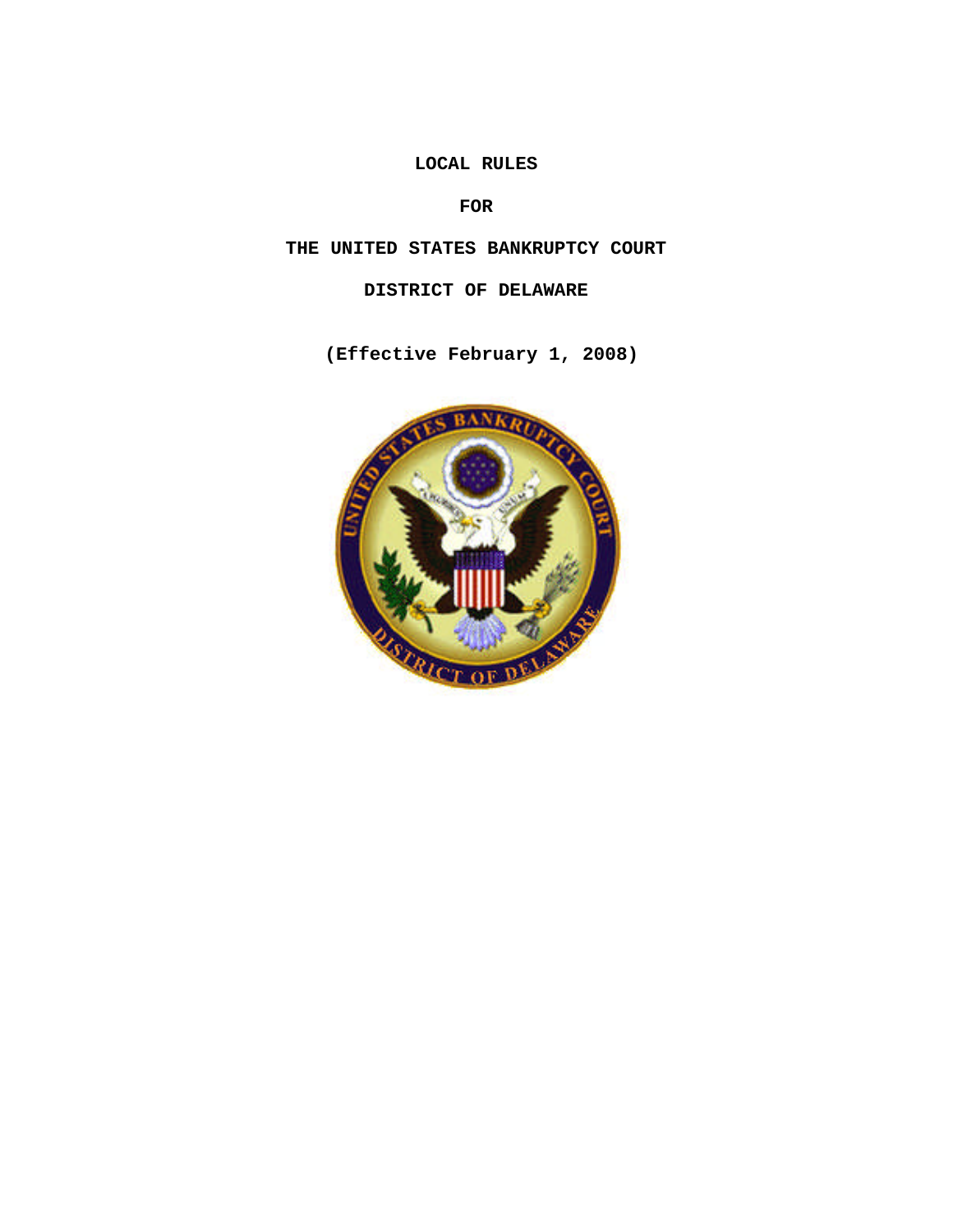# **TABLE OF CONTENTS**

### **Page**

| PART I.  |             | COMMENCEMENT OF CASE; PROCEEDINGS RELATING TO   |
|----------|-------------|-------------------------------------------------|
|          |             | PETITION AND ORDER FOR RELIEF 1                 |
|          | Rule 1001-1 |                                                 |
|          | Rule 1002-1 |                                                 |
|          | Rule 1006-1 |                                                 |
|          | Rule 1007-1 | Lists, Schedules and Statements  5              |
|          | Rule 1007-2 | List of Creditors/Mailing Matrix  6             |
|          | Rule 1009-1 | Notice by Chapter 7, Chapter 12 or Chapter 13   |
|          |             | Debtor to Creditors Not Scheduled Prior to      |
|          |             |                                                 |
|          | Rule 1009-2 | Notice of Amendment of Schedules in Chapter 11  |
|          | Rule 1014-1 | Transfer of Cases or Adversary Proceedings to   |
|          |             |                                                 |
|          | Rule 1015-1 | Joint Administration of Cases Pending in the    |
|          | Rule 1017-1 | Petition Deficiencies  11                       |
|          |             |                                                 |
|          |             |                                                 |
| PART II. |             | OFFICERS AND ADMINISTRATION; NOTICES; MEETINGS; |
|          |             | EXAMINATIONS; ELECTIONS; ATTORNEYS AND          |
|          |             |                                                 |
|          | Rule 2002-1 | Notices to Creditors, Equity Security Holders,  |
|          |             | United States and United States Trustee  12     |
|          | Rule 2003-1 | Submission of Interrogatories in Lieu of Live   |
|          |             | Testimony at Meetings Conducted under 11 U.S.C. |
|          |             | § 341 in Chapter 7 and Chapter 13 Cases  15     |
|          | Rule 2004-1 | Rule 2004 Examinations  16                      |
|          | Rule 2011-1 | Certification of Debtor-in-Possession Status    |
|          |             | or Trustee Qualification  17                    |
|          | Rule 2014-1 | Employment of Professional Persons  18          |
|          | Rule 2015-2 | Debtor-in-Possession Bank Accounts in Chapter   |
|          |             |                                                 |
|          | Rule 2016-1 | Disclosure of Compensation  20                  |
|          | Rule 2016-2 | Motion for Compensation and Reimbursement of    |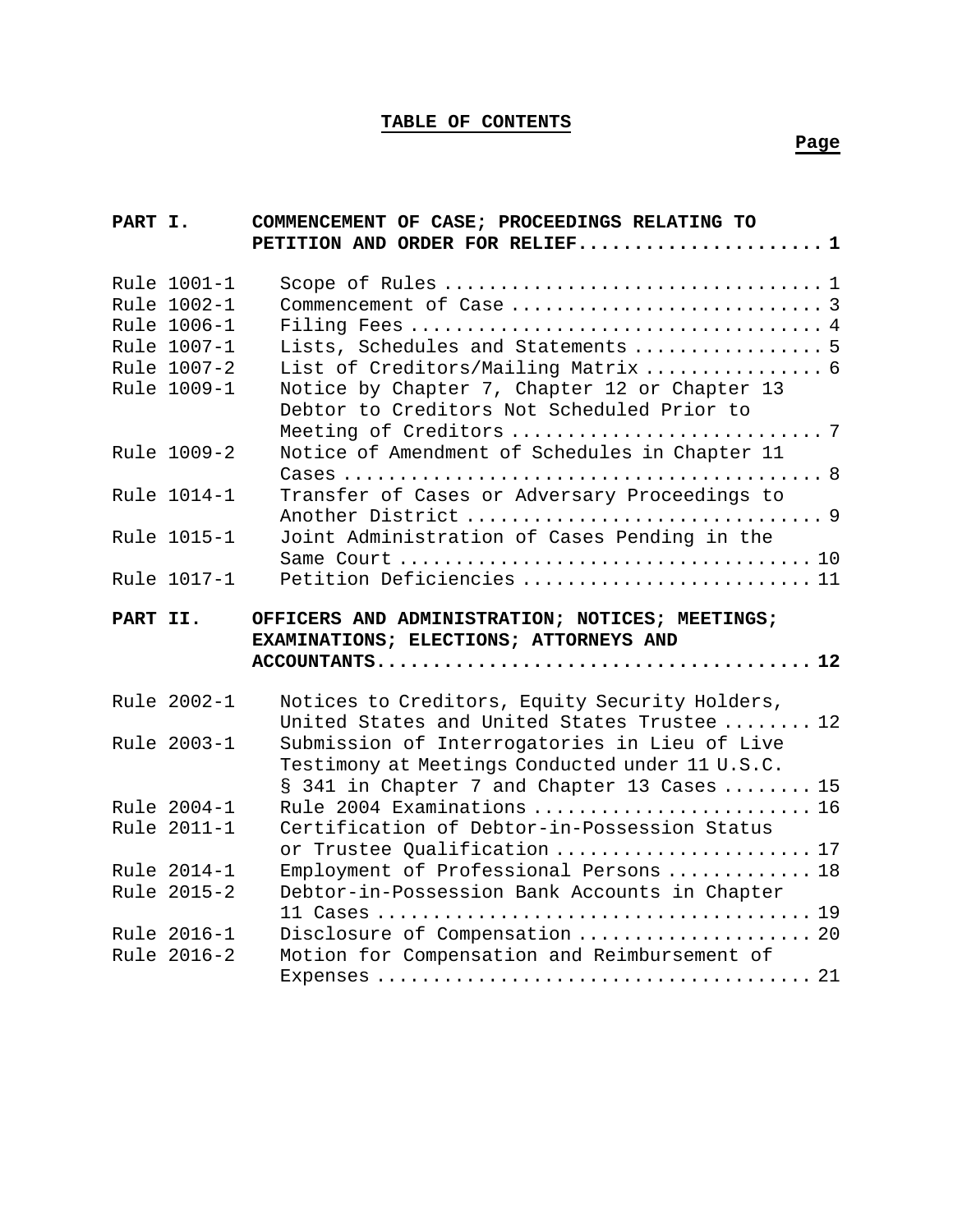|          | PART III.                  | CLAIMS AND DISTRIBUTION TO CREDITORS AND<br>EQUITY INTEREST HOLDERS; PLANS 24           |  |
|----------|----------------------------|-----------------------------------------------------------------------------------------|--|
|          | Rule 3001-1<br>Rule 3003-1 | Filing Proof of Claim; Transfer of Claim  24<br>Proofs of Claim in Chapter 11 Cases  25 |  |
|          | Rule 3007-1                | Omnibus Objection to Claims  26                                                         |  |
|          | Rule 3011-1                | Release of Funds Paid into the Registry of the                                          |  |
|          |                            |                                                                                         |  |
|          | Rule 3011-2                | Motion for Release of Funds Paid into the                                               |  |
|          |                            | Registry of the Court - Confidentiality  34                                             |  |
|          | Rule 3017-1                | Approval of Disclosure Statement  35                                                    |  |
|          | Rule 3023-1                | Special Procedures in Chapter 13 Matters  36                                            |  |
| PART IV. |                            | DUTIES AND BENEFITS 38<br>THE DEBTOR:                                                   |  |
|          | Rule 4001-1                | Procedure on Request for Relief from the                                                |  |
|          |                            | Automatic Stay of 11 U.S.C. § 362(a)  38                                                |  |
|          | Rule 4001-2                | Cash Collateral and Financing Orders  41                                                |  |
|          | Rule 4001-3                | Investment in Money Market Funds  43                                                    |  |
|          | Rule 4002-1                | Duties of Debtor under 11 U.S.C. § 521 in                                               |  |
|          |                            | Chapter 7 and 13 Cases  44                                                              |  |
|          | Rule 4003-1                |                                                                                         |  |
|          | Rule 4004-1                | Automatic Extension of Time to File Complaint                                           |  |
|          |                            | Objecting to Discharge in Event of Amendment  46                                        |  |
|          | Rule 4007-1                | Automatic Extension of Time to File Complaint                                           |  |
|          |                            | to Determine Dischargeability of a Debt in Event                                        |  |
|          |                            | of Amendment  47                                                                        |  |
|          |                            |                                                                                         |  |
| PART V.  |                            | COURTS AND CLERKS 48                                                                    |  |
|          | Rule 5001-2                | Clerk's Office Location; Hours; After Hours                                             |  |
|          |                            |                                                                                         |  |
|          | Rule 5005-2                | Facsimile Documents  49                                                                 |  |
|          | Rule 5005-4                | Electronic Filing  50                                                                   |  |
|          | Rule 5009-1                | Closing of Chapter 11 Cases  51                                                         |  |
|          | Rule 5009-2                | Closing of Chapter 7 Cases  52                                                          |  |
|          | Rule 5011-1                | Motions for Withdrawal of Reference from                                                |  |
|          |                            | Bankruptcy Court  53                                                                    |  |
| PART VI. |                            | COLLECTION AND LIQUIDATION OF THE ESTATE 54                                             |  |
|          | Rule 6004-1                | Sale and Sale Procedures Motions  54                                                    |  |
|          | PART VII.                  |                                                                                         |  |
|          | Rule 7003-1                | Adversary Proceeding Cover Sheet  60                                                    |  |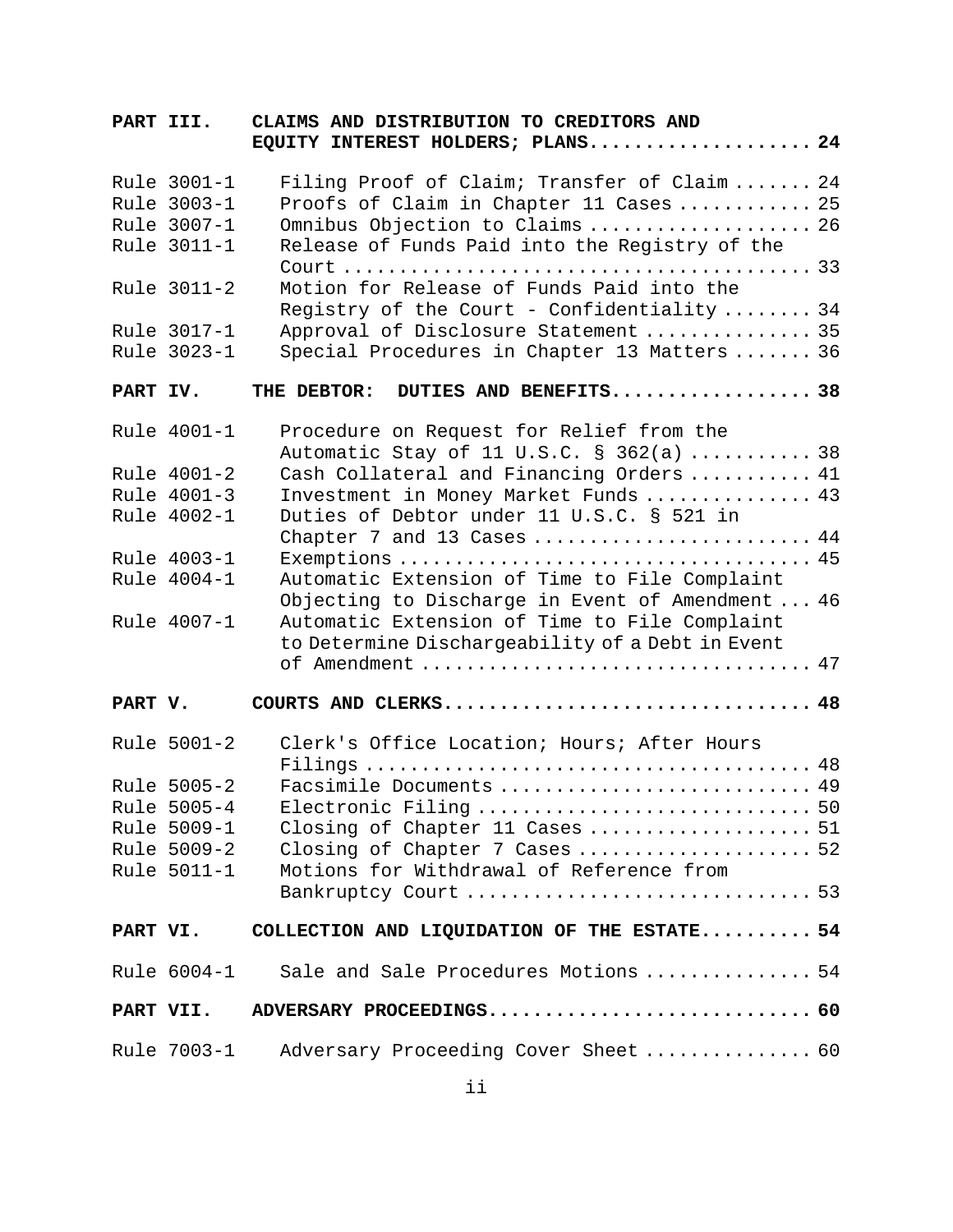|          | Rule 7004-1<br>Rule 7004-2 | Service on Foreign Parties  61<br>Summons and Notice of Pretrial Conference in an               |  |
|----------|----------------------------|-------------------------------------------------------------------------------------------------|--|
|          |                            | Adversary Proceeding  62                                                                        |  |
|          | Rule 7007-1                | Briefs: When Required and Schedule  63                                                          |  |
|          | Rule 7007-2                | Form and Contents of Briefs and Appendices  64                                                  |  |
|          | Rule 7007-3                | Oral Argument, Hearing on Adversary Proceeding                                                  |  |
|          | Rule 7007-4                | Notice of Completion of Briefing or Certificate<br>of No Objection, and Notice of Completion of |  |
|          | Rule 7016-1                | Fed. R. Civ. P. 16 Scheduling Conference  69                                                    |  |
|          | Rule 7016-2                |                                                                                                 |  |
|          | Rule 7016-3                | Telephonic Fed. R. Civ. P. 16 Scheduling                                                        |  |
|          |                            | Conference or Pretrial Conference  74                                                           |  |
|          | Rule 7026-1                |                                                                                                 |  |
|          | Rule 7026-2                | Service of Discovery Materials.  76                                                             |  |
|          | Rule 7026-3                | Discovery of Electronic Documents                                                               |  |
|          |                            |                                                                                                 |  |
|          | Rule 7030-1                |                                                                                                 |  |
|          | Rule 7055-1                |                                                                                                 |  |
|          |                            |                                                                                                 |  |
|          | PART VIII.                 | APPEALS TO DISTRICT COURT OR BANKRUPTCY APPELLATE                                               |  |
|          |                            |                                                                                                 |  |
|          |                            |                                                                                                 |  |
|          | Rule 8001-1                | Appeals From Bankruptcy Court Orders  84                                                        |  |
|          | Rule 8001-2                | Appeals From District Court Orders  86                                                          |  |
|          | Rule 8006-1                | Filing of Copies of Record on Appeal  87                                                        |  |
|          |                            |                                                                                                 |  |
| PART IX. |                            | GENERAL PROVISIONS 88                                                                           |  |
|          | Rule 9004-1                |                                                                                                 |  |
|          | Rule 9006-1                | Time for Service and Filing of Motions and                                                      |  |
|          |                            |                                                                                                 |  |
|          | Rule 9006-2                | Bridge Orders Not Required in Certain                                                           |  |
|          |                            |                                                                                                 |  |
|          | Rule 9010-1                |                                                                                                 |  |
|          | Rule 9010-2                | Substitution; Withdrawal  93                                                                    |  |
|          | Rule 9011-4                |                                                                                                 |  |
|          | Rule 9013-1                |                                                                                                 |  |
|          | Rule 9013-3                |                                                                                                 |  |
|          | Rule 9018-1                | Lodged Exhibits; Documents under Seal;                                                          |  |
|          |                            | Confidentiality  100                                                                            |  |
|          | Rule 9019-2                | Mediator and Arbitrator Qualifications and                                                      |  |
|          |                            | Compensation  102                                                                               |  |
|          | Rule 9019-3                | Assignment of Disputes to Mediation or<br>Voluntary Arbitration  107                            |  |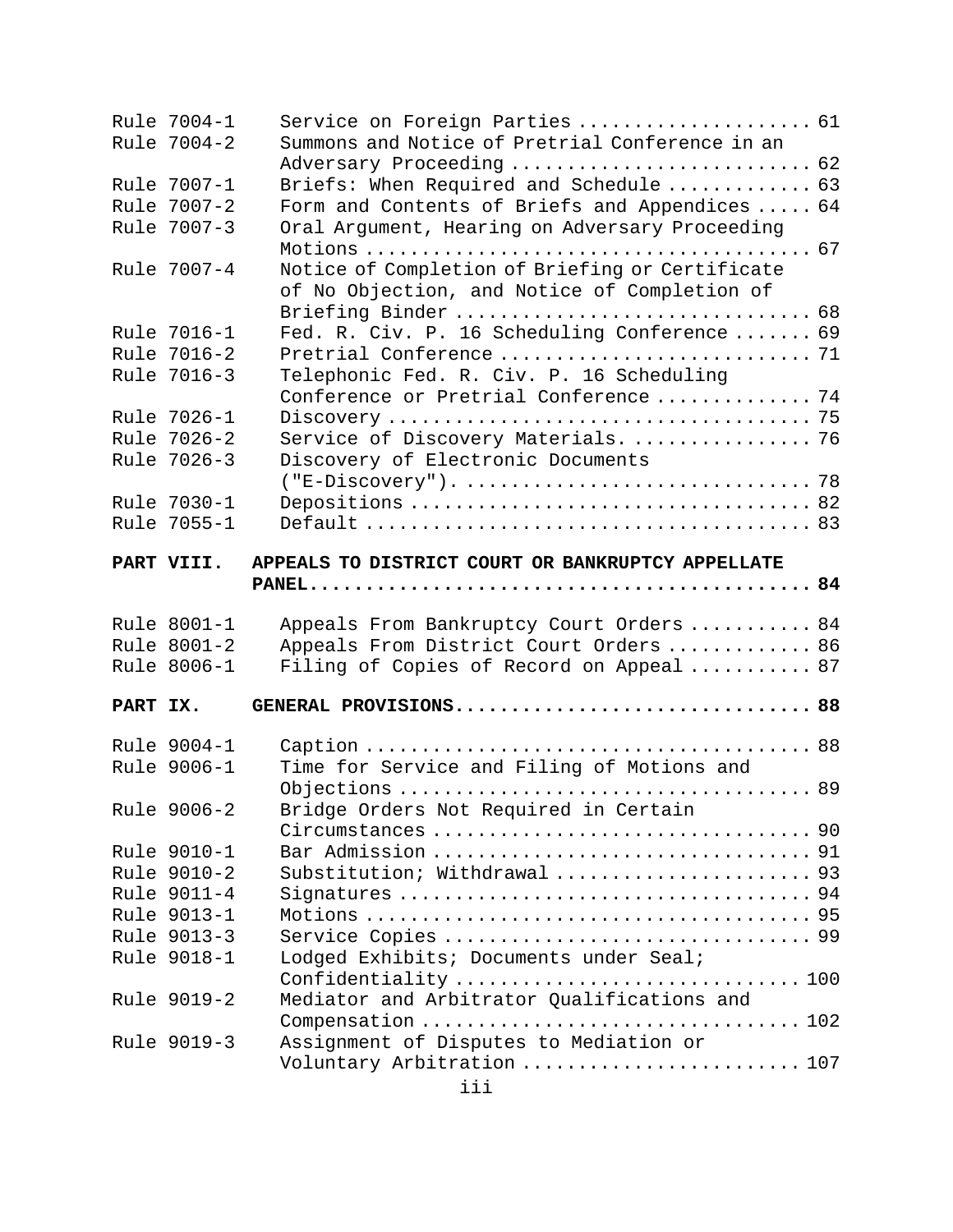| Rule 9019-4 | Arbitration  108                              |  |
|-------------|-----------------------------------------------|--|
| Rule 9019-5 |                                               |  |
| Rule 9019-6 | Other Alternative Dispute Resolution          |  |
|             |                                               |  |
| Rule 9019-7 | Notice of Court Annexed Alternative Dispute   |  |
|             | Resolution Program  116                       |  |
| Rule 9022-1 | Service of Judgment or Order  117             |  |
| Rule 9029-3 | Hearing Agenda Required  118                  |  |
| Rule 9036-1 | Electronic Transmission of Court Notices; Use |  |
|             | of Technology in the Courtroom  120           |  |
|             |                                               |  |
|             |                                               |  |

# **PART X. CHRONOLOGY TABLE................................. 121**

# **LOCAL FORMS**

| Fee Application Cover Sheet Local Form 101                  |  |
|-------------------------------------------------------------|--|
| Fee Application Attachment B  Local Form 102                |  |
|                                                             |  |
| Chapter 13 Plan Analysis  Local Form 104                    |  |
| Motion and Order for Admission Pro Hac Vice  Local Form 105 |  |
| Notice of Motion  Local Form 106                            |  |
| Notice of Motion for Relief from Stay Local Form 106A       |  |
| Certificate of No Objection  Local Form 107                 |  |
| Summons and Notice  Local Form 108                          |  |
| Adversary Proceeding Cover Sheet  Local Form 109            |  |
| Application for Admission to Mediation/                     |  |
| Voluntary Arbitration Program Register  Local Form 110A     |  |
| Notice of Dispute Resolution Alternatives  Local Form 110B  |  |
| Notice of Agenda of Matters Scheduled                       |  |
| for Hearing  Local Form 111                                 |  |
| Certificate of Retention of Debtor-In-                      |  |
| Possession in Chapter 11 Local Form 112A                    |  |
| Certificate of Trustee's Authorization                      |  |
| to Operate Debtor's Business in Chapter 7 Local Form 112B   |  |
| Notice of Objection to Claim  Local Form 113                |  |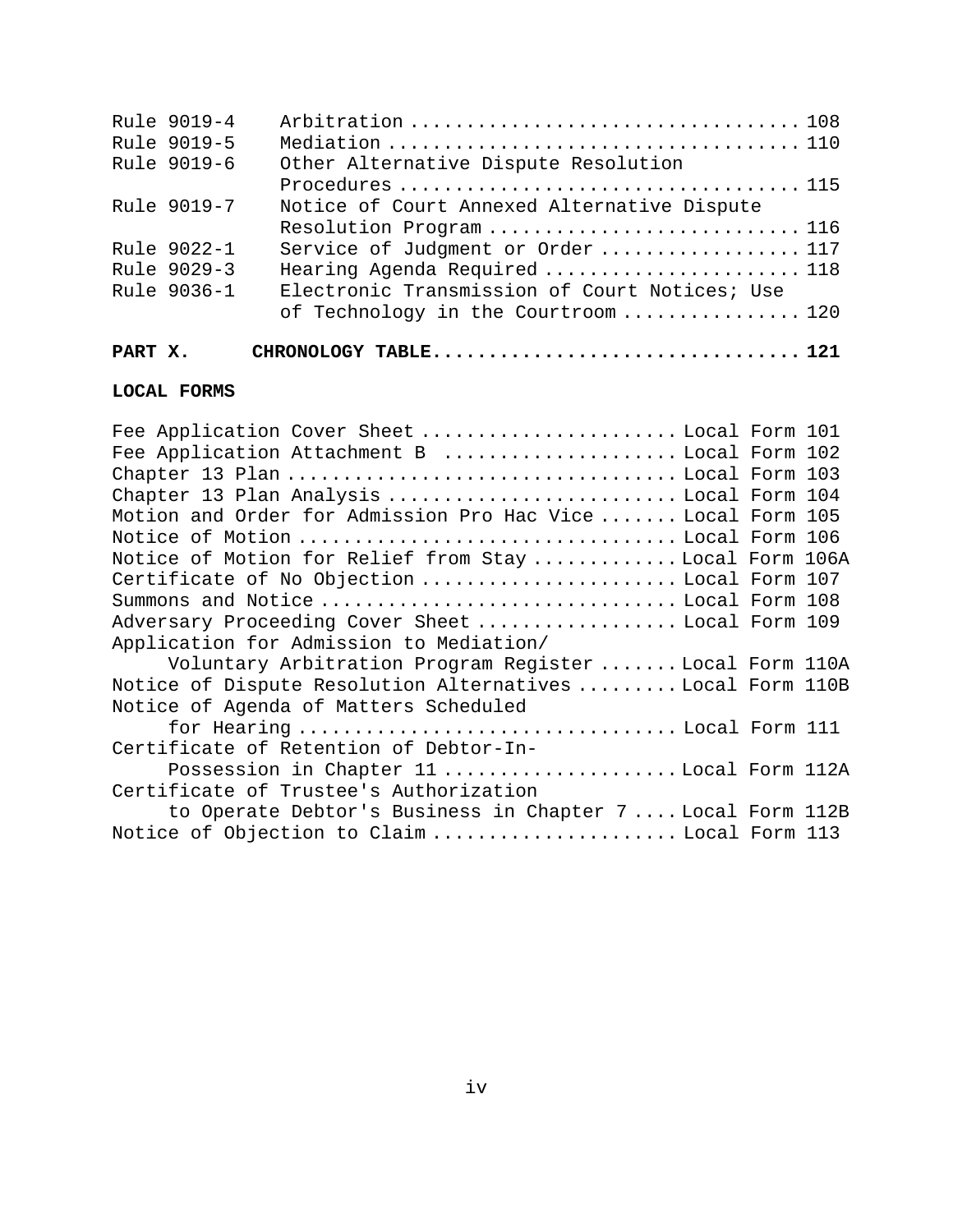### **PART I. COMMENCEMENT OF CASE; PROCEEDINGS RELATING TO PETITION AND ORDER FOR RELIEF**

### **Rule 1001-1 Scope of Rules**.

- (a) Title and Citation. These rules ("Local Rules" or "Rules") shall be known as the "Local Rules of Bankruptcy Practice and Procedure of the United States Bankruptcy Court for the District of Delaware" (the "Court"). They may be cited as "Del. Bankr.  $L.R.$   $\_\_\_\_\$ ."
- (b) Application. These Local Rules shall be followed insofar as they are not inconsistent with the Bankruptcy Code (the "Code") and the Federal Rules of Bankruptcy Procedure ("Fed. R. Bankr. P."). These Local Rules may be amended from time to time by the Chief Judge of the Court, subject to approval by the Chief Judge of the United States District Court for the District of Delaware (the "District Court") and after a reasonable notice and comment period (the "Notice and Comment Period"). The Notice and Comment Period will be determined by the Chief Judge of the Court and displayed on the Court's website (defined below). The Local Bankruptcy Forms of the Court (the "Local Forms") may be revised from time to time, subject to approval by the Chief Judge of the Court and the Clerk of the Court (the "Clerk"). These Local Rules, the Local Forms, the Clerk's Office Procedures, General Orders and each Judge's chambers procedures are available on the Court's website at www.deb.uscourts.gov (the "Court's website"). Unless otherwise noted in these Local Rules or ordered by the Court, all filings in the District of Delaware relating to cases under Title 11 shall be made with the Clerk and shall be governed by these Local Rules, in addition to the Fed. R. Bankr. P. The Federal Rules of Civil Procedure ("Fed. R. Civ. P.") are applicable only to the extent provided herein or in the Fed. R. Bankr. P.
- (c) Modification. The application of these Local Rules in any case or proceeding may be modified by the Court in the interest of justice.
- (d) Effective Date. These Local Rules will be effective on February 1, 2008.
- (e) Relationship to Prior Rules; Actions Pending on Effective Date. These Local Rules supersede all previous Local Rules promulgated by the Court, but do not affect any General Order issued by the Court or any chambers procedures of any Judge of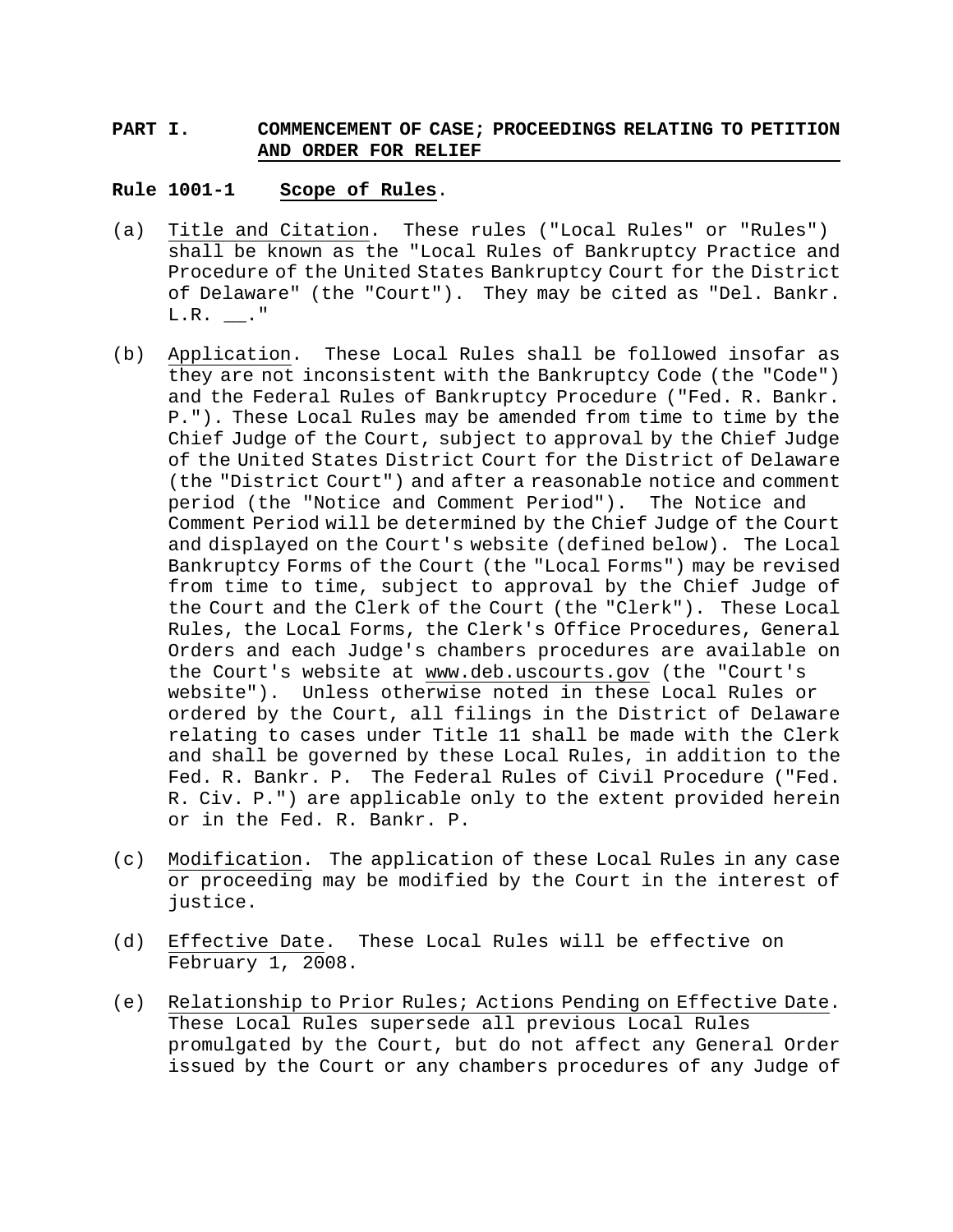the Court. They shall govern all cases or proceedings filed after their effective date. They shall also apply to all proceedings pending on the effective date, except to the extent that the Court finds they would not be feasible or would work injustice.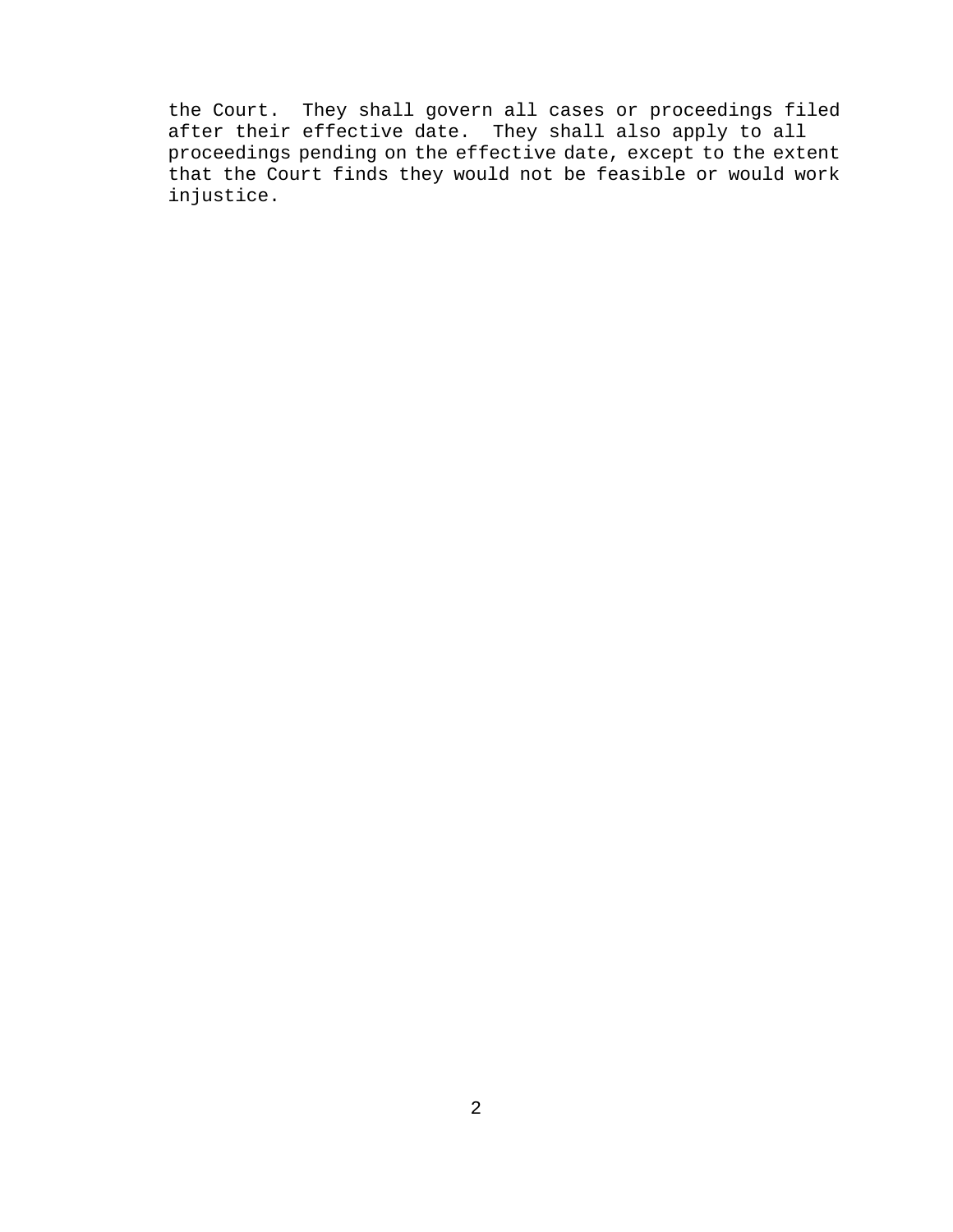#### **Rule 1002-1 Commencement of Case**.

- (a) Petitions Generally. All petitions shall be in compliance with the requirements set forth in the Clerk's Office Procedures, the Code, the Fed. R. Bankr. P. and their official forms ("Official Form") and these Local Rules.
- (b) Petitions by Non-Individuals. Any petitioner other than an individual shall be represented by counsel. In a voluntary case, there shall be filed on the petition date a resolution authorizing the commencement of the bankruptcy case executed by the body whose approval is required for the commencement of a bankruptcy case under applicable law.
- (c) Notice Regarding Filing of a Chapter 11 Petition. Unless there are exigent circumstances, counsel for the debtor shall contact the United States Trustee and the Clerk at least forty-eight (48) hours prior to filing a voluntary petition for relief under chapter 11 of the Bankruptcy Code, for the purpose of advising the United States Trustee and the Clerk of the anticipated filing of the petition (without disclosing the identity of the debtor) and the matters on which the debtor intends to seek immediate relief. Counsel shall also comply with the noticing provisions set forth in Local Rule 9013-1(m)(iii).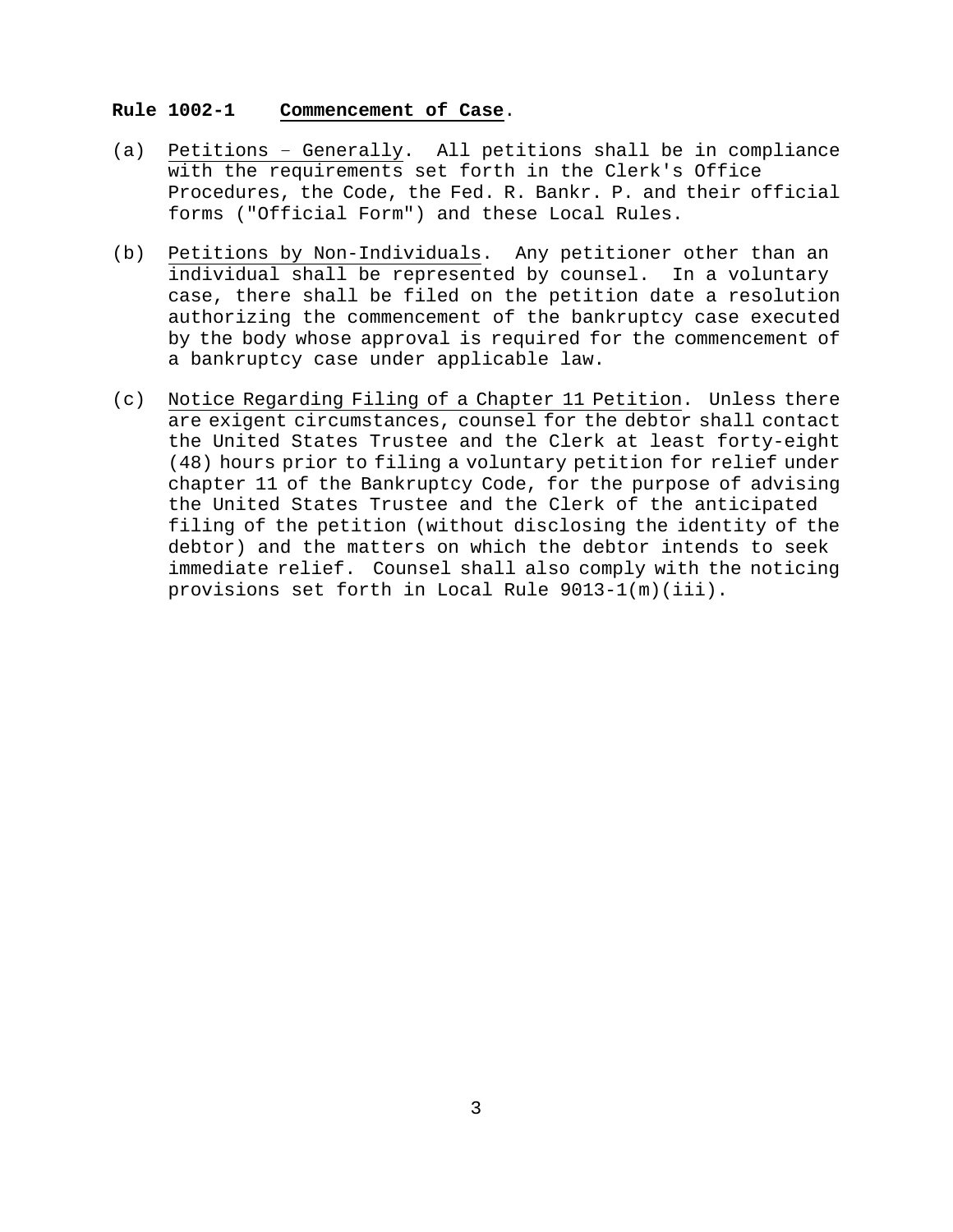### **Rule 1006-1 Filing Fees**.

- (a) Petition Filing Fees. Petition filing fees are due at the time of filing, except as expressly provided in this Local Rule.
- (b) Payment of Filing Fee in Installments. Individual filers may file with the petition an Application to Pay Filing Fee in Installments substantially in conformity with the form provided by the Clerk's office (the "Clerk's Office"). The application must be accompanied by a minimum initial payment of 25% of the filing fee. The number of installments shall not exceed four (4). The Court will issue an order regarding such application, without need for a hearing, unless the Court directs otherwise. Failure to comply with the provisions of the order may result in dismissal of the case.
- (c) Application for Waiver of Fee in an Individual Chapter 7. An individual chapter 7 filer may file an Application for Waiver of the Chapter 7 Filing Fee substantially in compliance with the Official Form. An order will be entered regarding such application, without need for a hearing, unless the Court directs otherwise.
- (d) Case Reopening Fees. Case reopening fees are due at the time of filing of a motion to reopen unless the reopening is (i) to correct an administrative error, (ii) to take action relating to the debtor's discharge or (iii) accompanied by a request that the reopening fee be waived or deferred.
- (e) Schedule of Fees. The schedule of fees is available at the Clerk's Office and on the Court's website.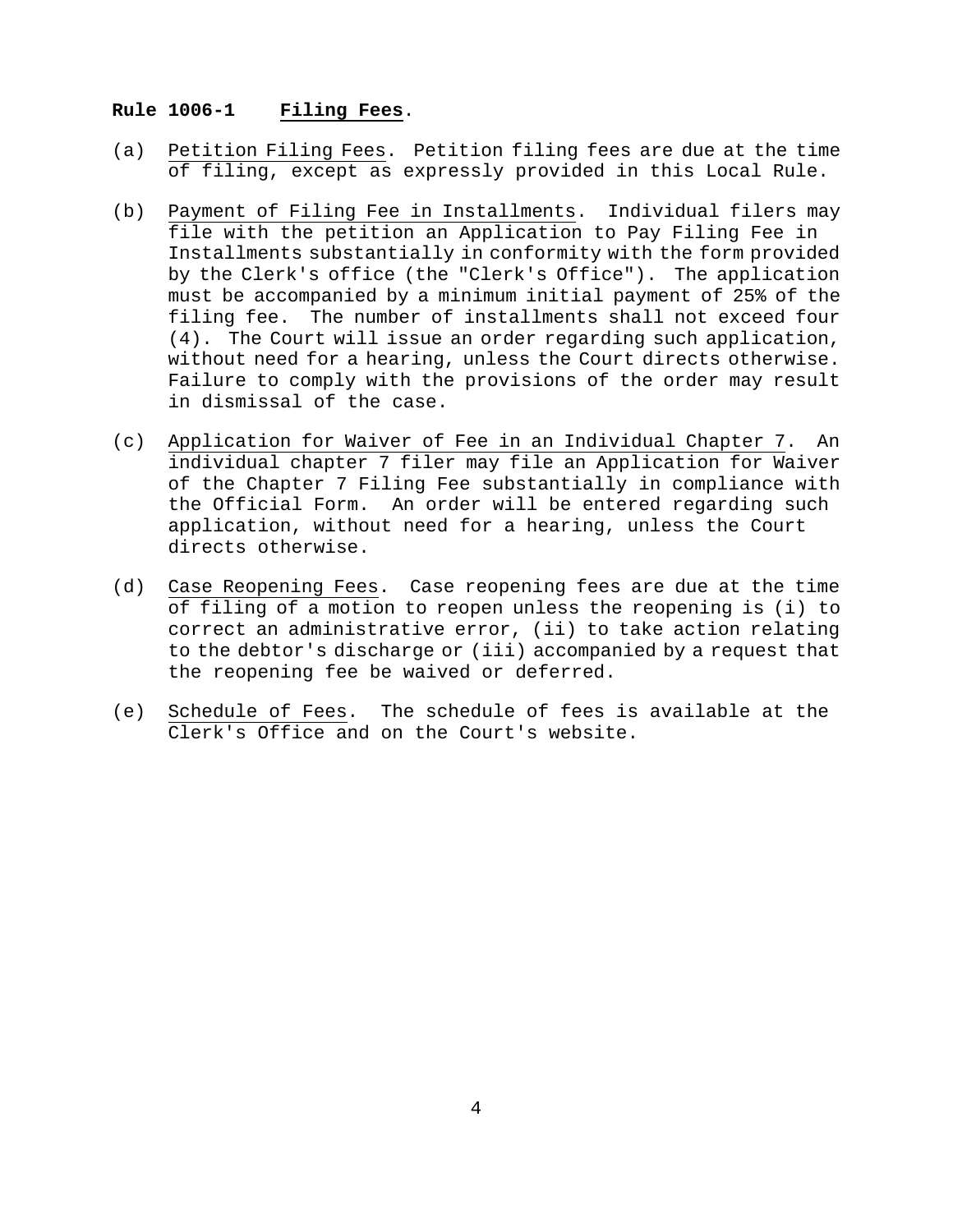### **Rule 1007-1 Lists, Schedules and Statements**.

- (a) Required Lists, Schedules and Statements. Required lists, schedules and statements of financial affairs shall be filed in accordance with the Fed. R. Bankr. P., the Code and these Local Rules and shall be in compliance with the appropriate Official Form and Local Forms, if any. The Clerk's Office Procedures should be consulted for a list of such requirements.
- (b) Time for Filing Schedules and Statement of Financial Affairs in a Voluntary Chapter 11 Case. In a voluntary chapter 11 case, if the bankruptcy petition is accompanied by a list of all the debtor's creditors and their addresses, in accordance with Local Rule 1007-2, and if the total number of creditors in the debtor's case (or, in the case of jointly administered cases, the debtors' cases) exceeds 200, the time within which the debtor shall file its Schedules and Statement of Financial Affairs required under the Fed. R. Bankr. P. shall be extended to thirty (30) days from the petition date. Any further extension shall be granted, for cause, only upon filing of a motion by the debtor on notice in accordance with these Local Rules.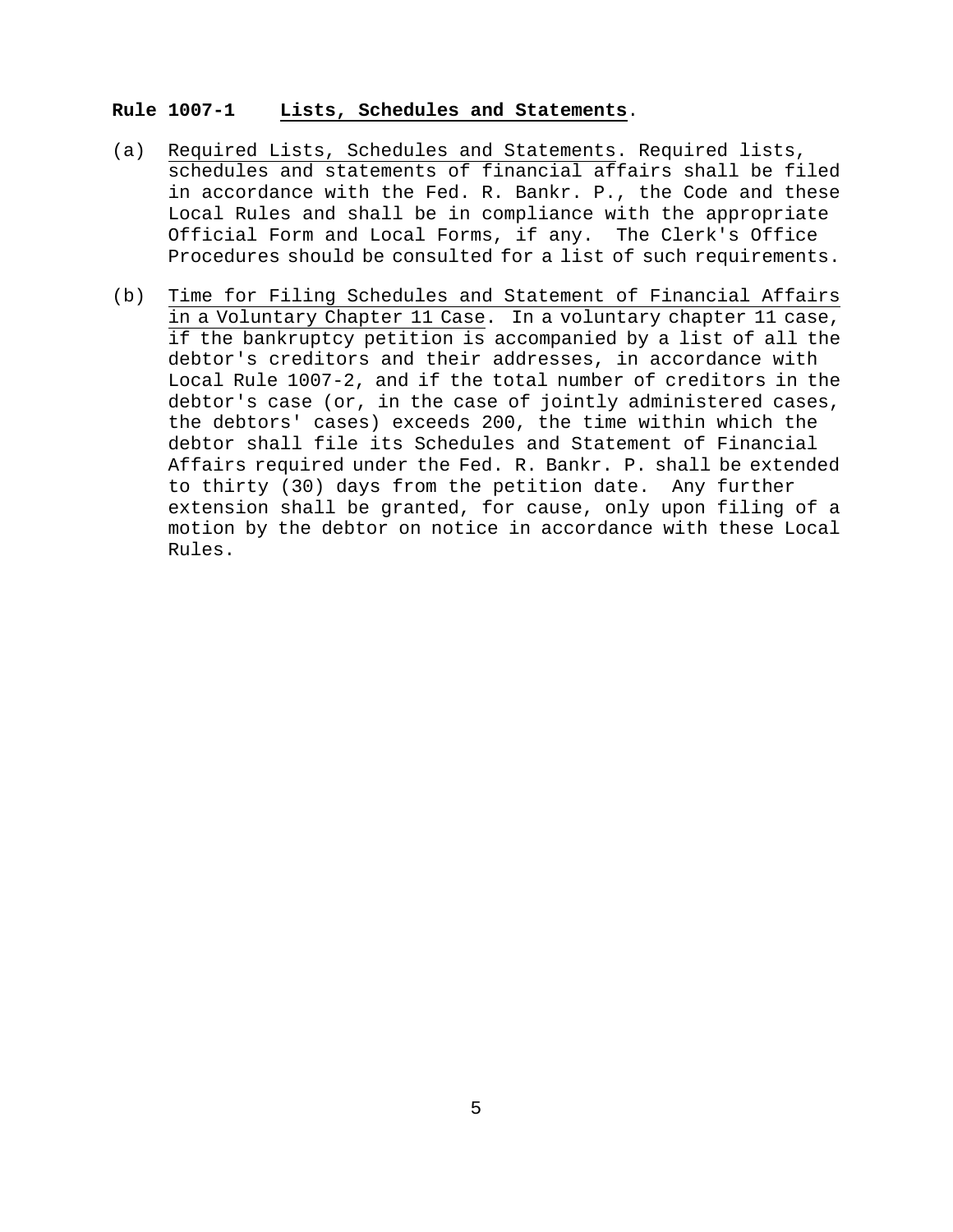**Rule 1007-2 List of Creditors/Mailing Matrix**. In all voluntary cases, the debtor shall file with the petition a list containing the name and complete address of each creditor in such format as directed by the Clerk's Office Procedures. In an involuntary case, such list must be filed by the debtor within fifteen (15) days after the petition date.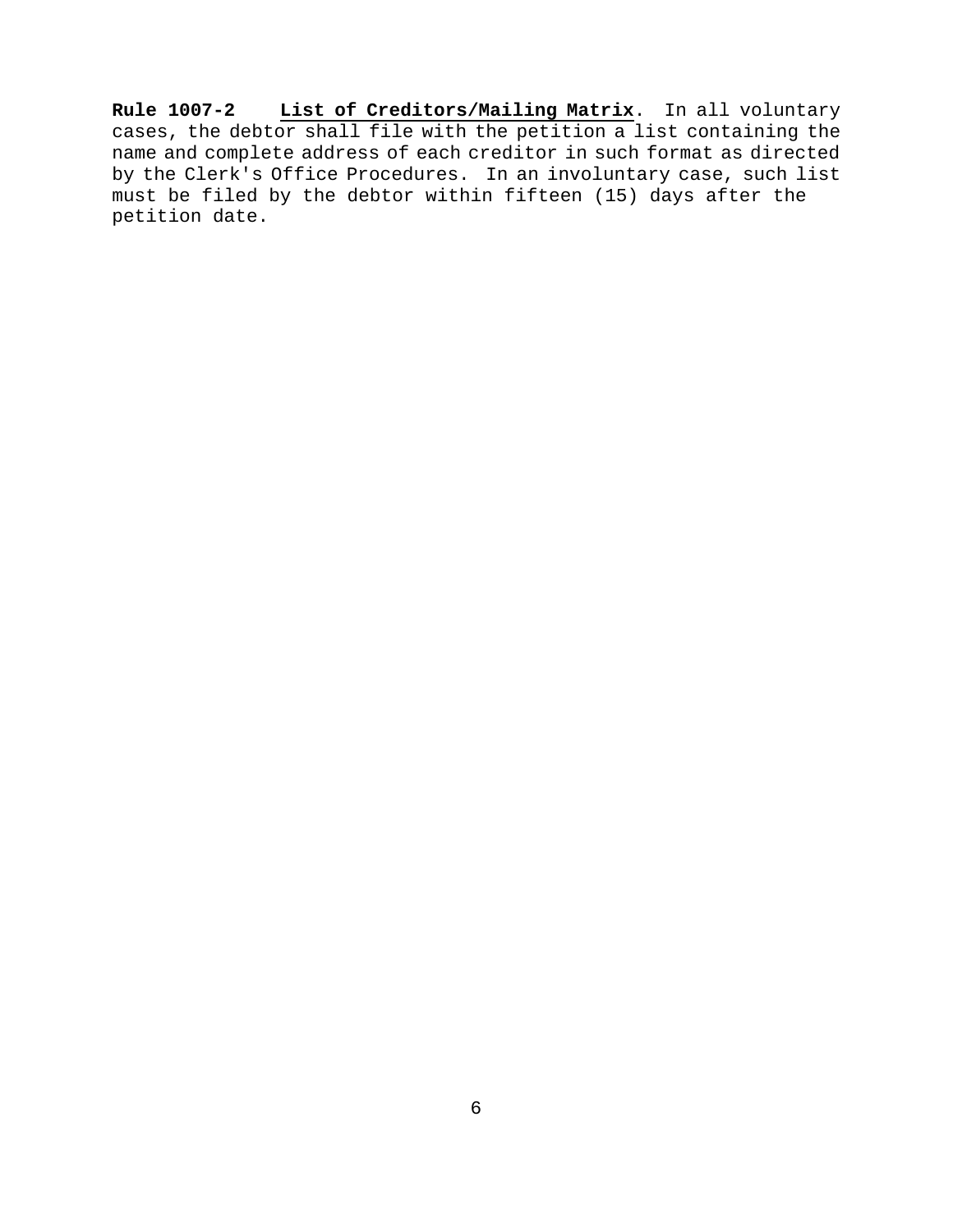**Rule 1009-1 Notice by Chapter 7, Chapter 12 or Chapter 13 Debtor to Creditors Not Scheduled Prior to Meeting of Creditors**. If at any time after the Court issues notice of the meeting of creditors under 11 U.S.C. § 341 in a chapter 7, chapter 12 or chapter 13 case the debtor amends Schedule D, E or F and/or the creditor matrix to add any creditor(s), the following procedures shall apply:

- (a) The debtor shall pay the prescribed filing fee;
- (b) The debtor shall serve upon such additional creditor(s) by first class mail:
	- (i) A copy of the original notice of meeting of creditors under 11 U.S.C. § 341;
	- (ii) A notice informing the creditor of the right to file a proof of claim by the later of the bar date in the original notice or twenty (20) days from the date of a later notice;
	- (iii) A notice informing the creditor of the automatic extension of time to file a complaint under Local Rules 4004-1 and 4007-1; and
- (c) The debtor shall file a certificate of service with the Court and provide an amended creditor matrix to the Clerk in such format as the Clerk's Office may direct.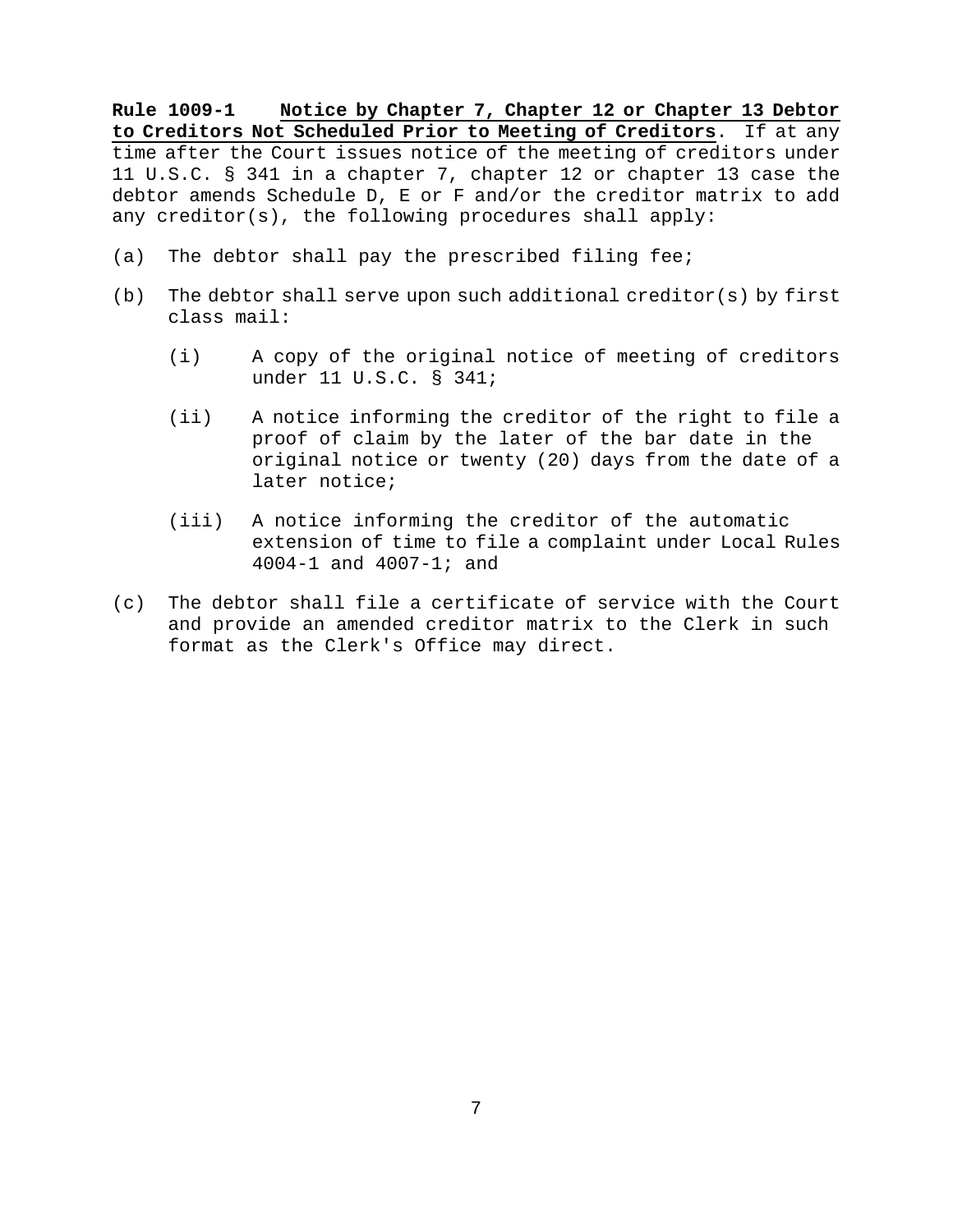**Rule 1009-2 Notice of Amendment of Schedules in Chapter 11 Cases**. Whenever the debtor or trustee in a chapter 11 case amends the debtor's schedules to change the amount, nature, classification or characterization of a debt owing to a creditor, the debtor or trustee shall, within ten (10) days, transmit notice of the amendment to the creditor and notice of the creditor's right to file a proof of claim by the later of the bar date (if any) or twenty (20) days from the date of the notice. The debtor or trustee shall file a certificate of service of the notice with the Clerk, within five (5) days.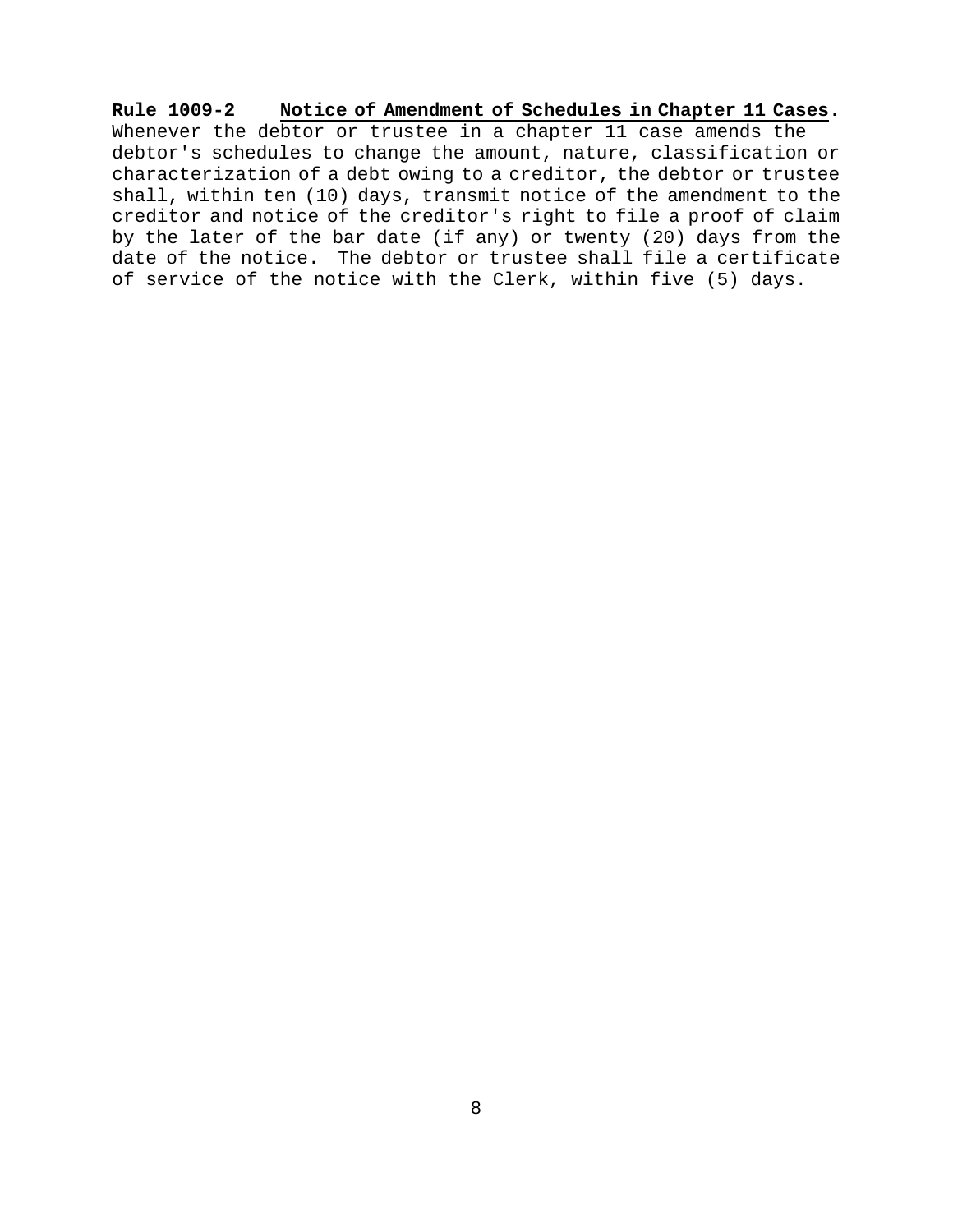**Rule 1014-1 Transfer of Cases or Adversary Proceedings to Another District**. If a case or adversary proceeding is ordered transferred from this district, unless the transfer order is stayed, the Clerk shall, within two (2) days of entry of such order, send to the transferee Court by overnight courier (or electronically at the transferee Court's option) (a) certified copies of the Court's or the District Court's order (and opinion, if any) transferring the case, and the docket entries in the case or adversary proceeding and (b) all pleadings that have been filed in the case or adversary proceeding. When transfer is ordered by the District Court, the Clerk of the District Court shall transmit the order of the District Court Judge to the Clerk, who shall transfer the file as set forth above.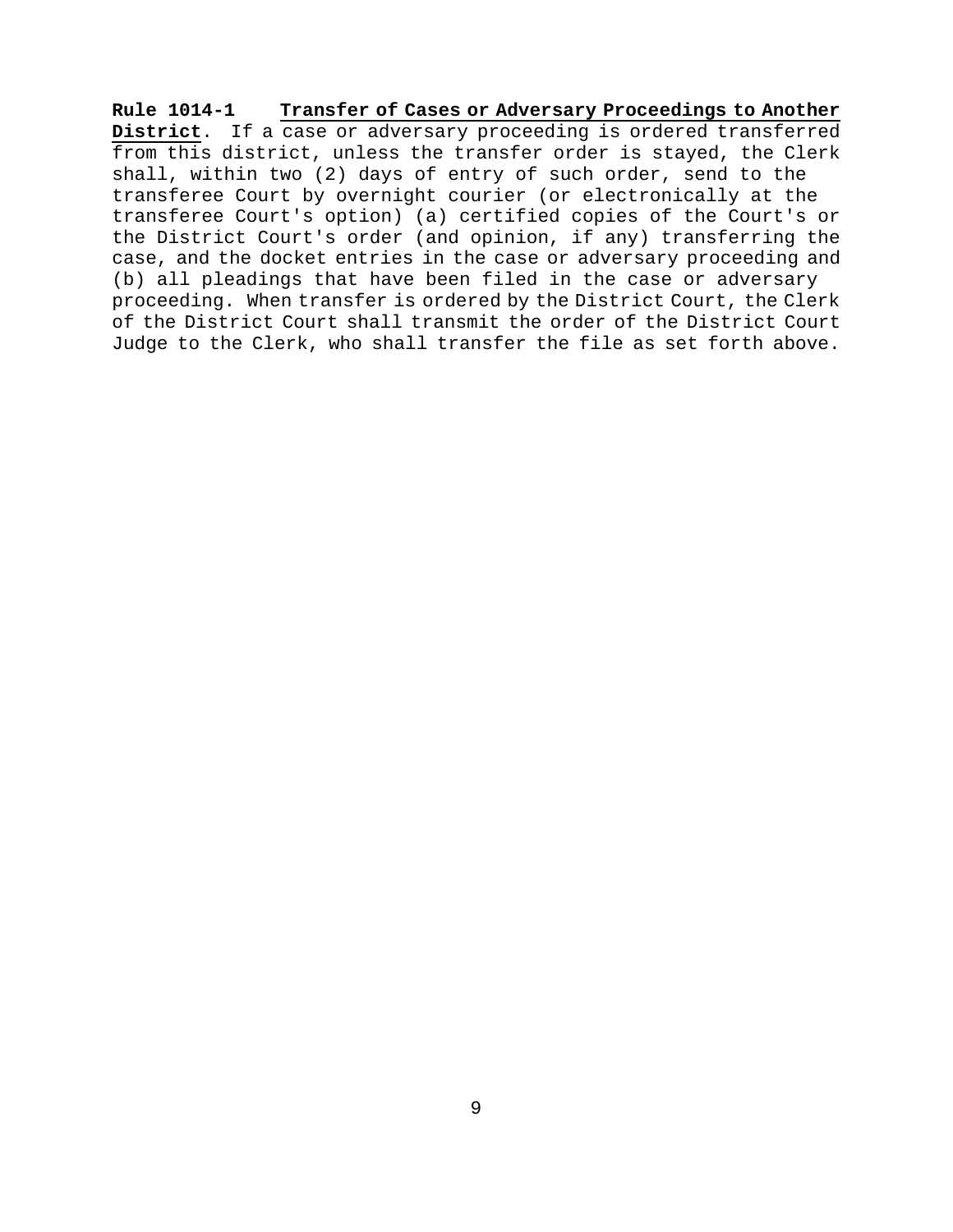**Rule 1015-1 Joint Administration of Cases Pending in the Same Court**. An order of joint administration may be entered, without notice and an opportunity for hearing, upon the filing of a motion for joint administration pursuant to Fed. R. Bankr. P. 1015, supported by an affidavit, declaration or verification, which establishes that the joint administration of two or more cases pending in this Court under title 11 is warranted and will ease the administrative burden for the Court and the parties. An order of joint administration entered in accordance with this Local Rule may be reconsidered upon motion of any party in interest at any time. An order of joint administration under this Local Rule is for procedural purposes only and shall not cause a "substantive" consolidation of the respective debtors' estates.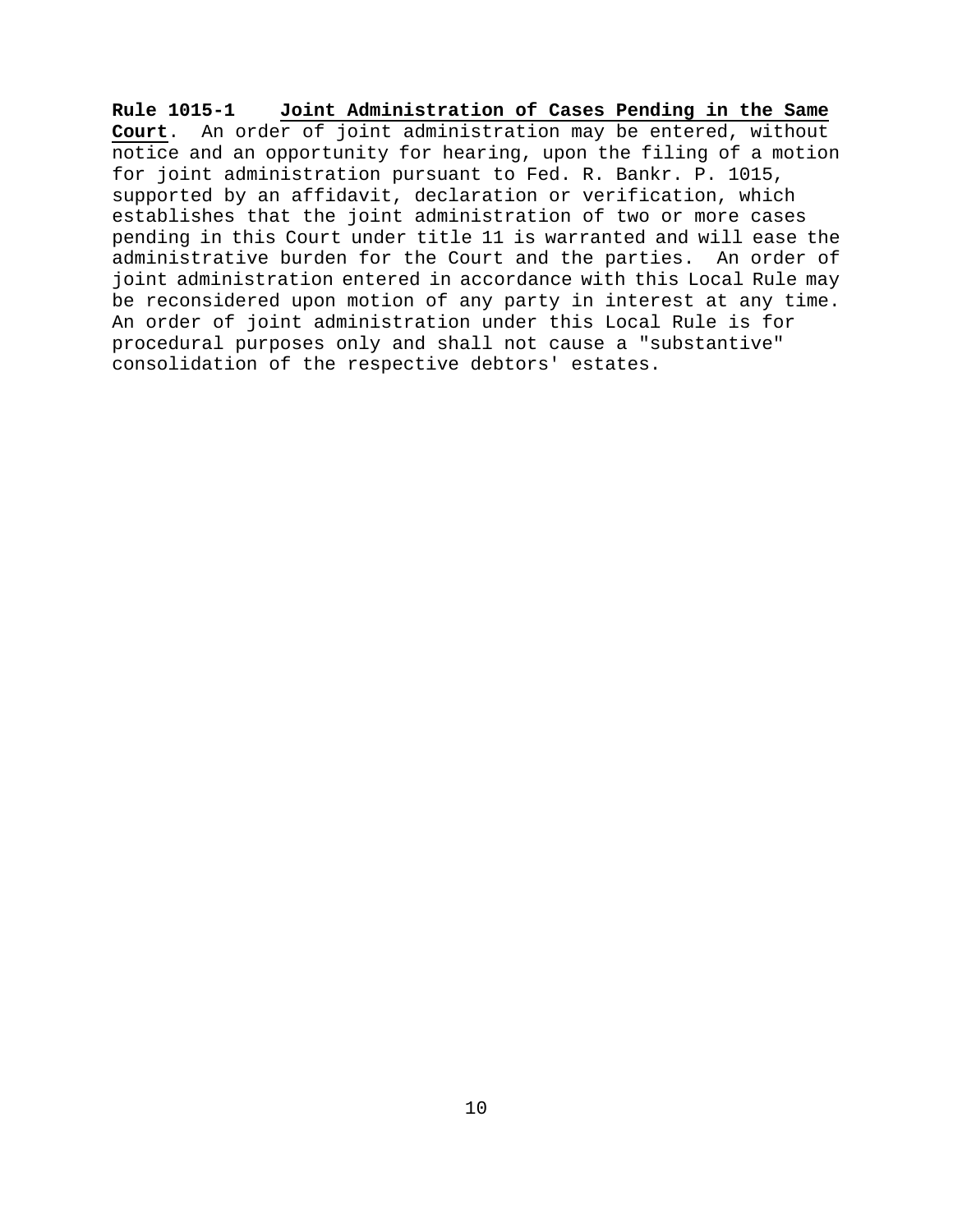**Rule 1017-1 Petition Deficiencies**. A debtor filing a petition under chapter 7, chapter 12 or chapter 13 of the Code without all the documents required by the Fed. R. Bankr. P., the Code, these Local Rules and the Clerk's Office Procedures will receive a deficiency notice specifying time limits for the filing of the required documents. If the required documents are not filed by the deadline specified in such notice, and the debtor has neither sought nor obtained an extension of such deadline from the Court, the petition may be dismissed.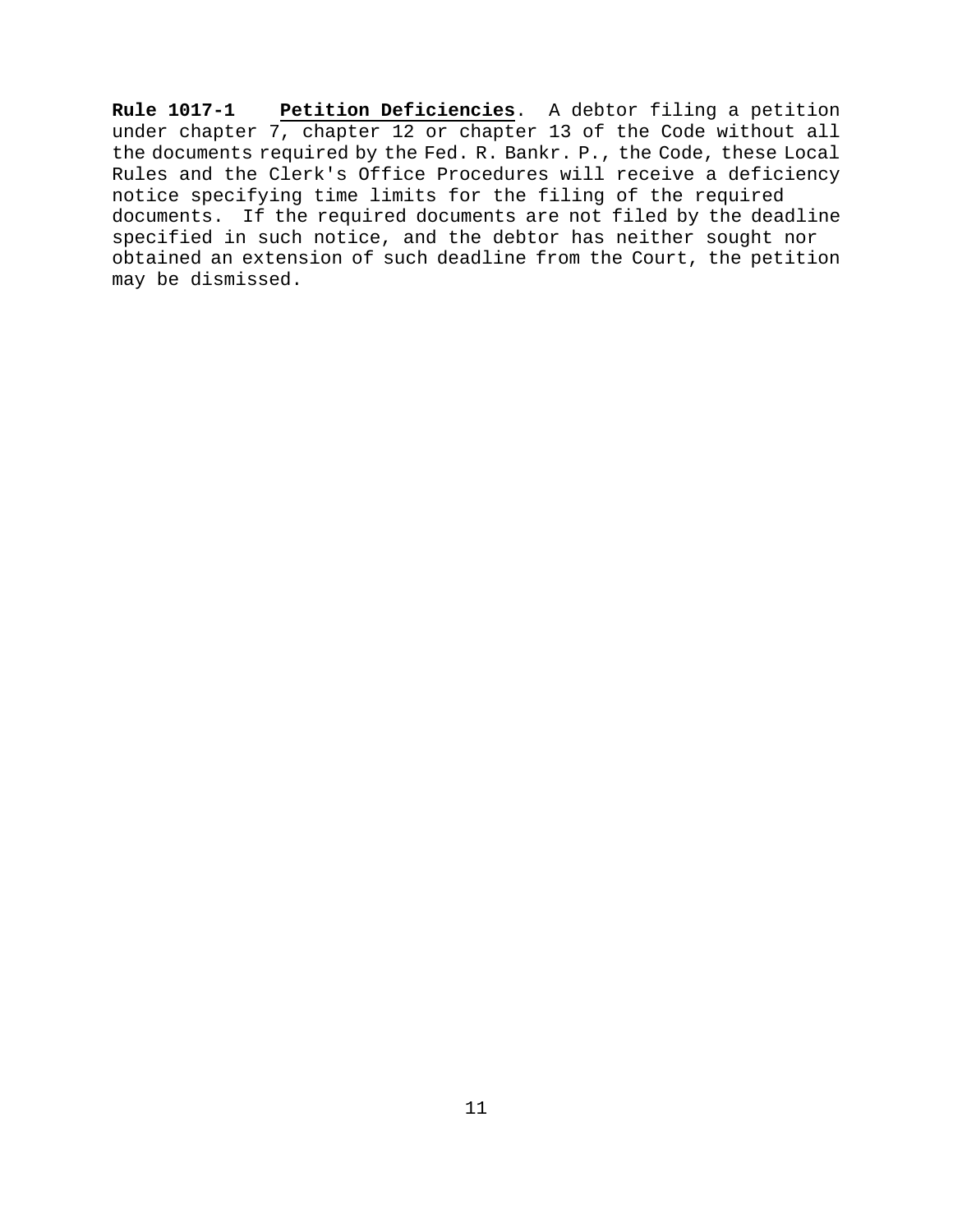### **PART II. OFFICERS AND ADMINISTRATION; NOTICES; MEETINGS; EXAMINATIONS; ELECTIONS; ATTORNEYS AND ACCOUNTANTS**

# **Rule 2002-1 Notices to Creditors, Equity Security Holders, United States and United States Trustee**.

- (a) Omnibus Hearings. In any chapter 11 case, the Court may, sua sponte or upon motion of a party in interest, enter an order setting omnibus hearing dates for the case. Any such order shall be entered on the docket and be made available to anyone interested in obtaining a copy from (i) the Court or (ii) counsel for the debtor. Time permitting, on each omnibus hearing date, the Court will hear all motions timely filed under these Local Rules by any party in interest in the case in the order set forth in the hearing agenda filed pursuant to Local Rule 9029-3, unless the Court directs otherwise.
- (b) Service. In chapter 11 cases, all motions (except matters specified in Fed. R. Bankr. P. 2002(a)(1), (4), (5), (7), 2002(b) and 2002(f) and Local Rules 4001-1 and 9013-1) shall be served only upon counsel for the debtor, the United States Trustee, counsel for all official committees, all parties who file a request for service of notices under Fed. R. Bankr. P. 2002(i) and all parties whose rights are affected by the motion. If an official unsecured creditors' committee has not been appointed, service shall be made on the twenty (20) largest unsecured creditors in the case in lieu of the creditors' committee.
	- (i) Service of Papers on the United States Trustee.
		- (A) Service by Overnight Mail. Service on the United States Trustee shall be made by overnight mail or hand delivery of papers that require a response within five (5) days or less or that relate to a Court hearing scheduled to take place within five (5) days of the date of service.
		- (B) Service by Fax. Service by fax shall be limited to emergent situations where action or response is required within forty-eight (48) hours. Every effort shall be made to limit faxes to a maximum of twenty (20) pages per document. If it is necessary to serve via fax a document that will exceed twenty (20) pages in length, the serving party shall telephone the intended recipient(s) in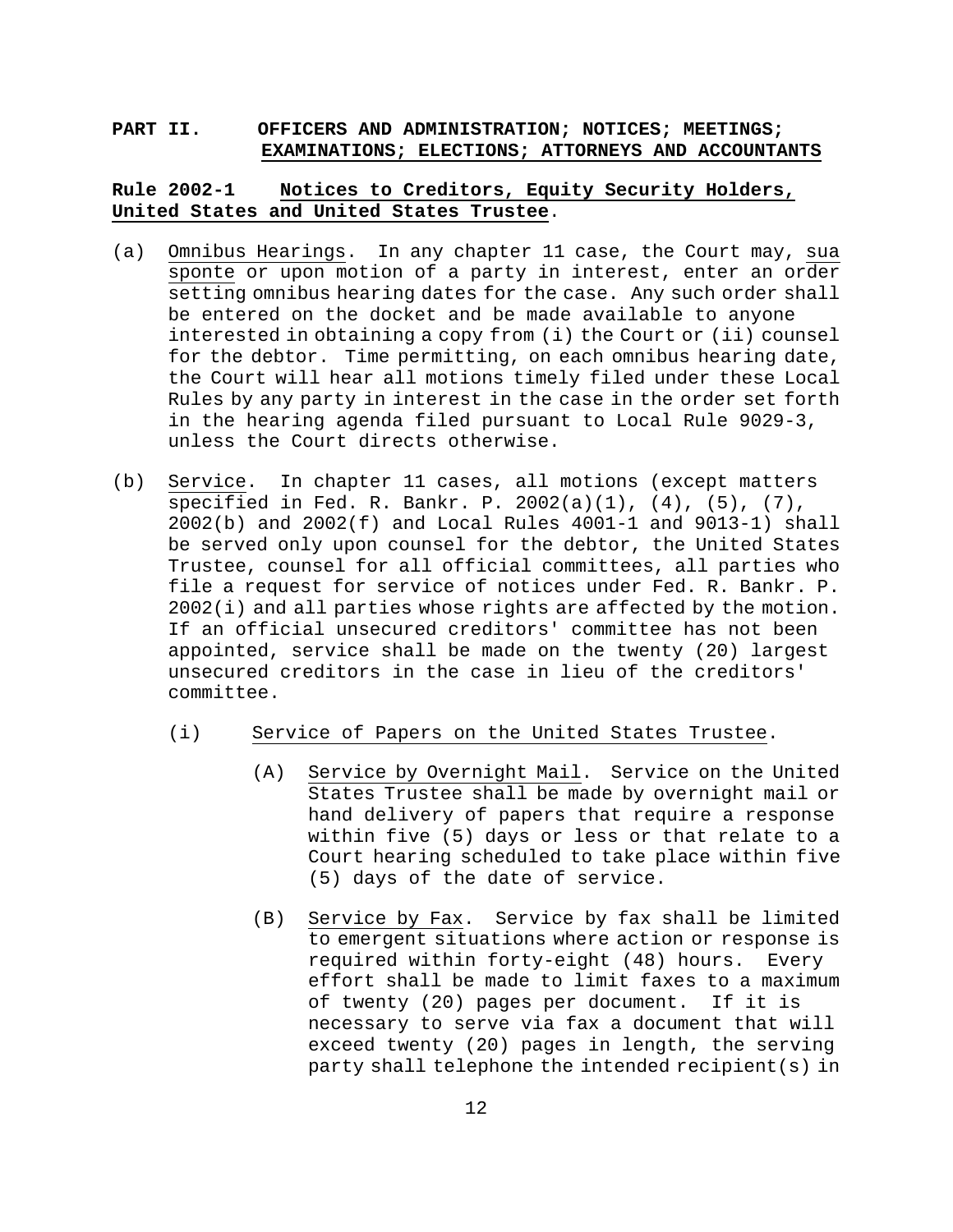#### advance to obtain permission to send the fax.

- (c) Service List. Counsel for the debtor shall be responsible for maintaining a list of all parties who are entitled to receive service (as set forth in Local Rule 2002-1(b)) and shall furnish it, upon request, to any party.
- (d) Entry of Appearance. Any entity entering an appearance in a case under title 11 shall include in the Notice of Appearance the entity's (i) name, (ii) mailing address, including street address for overnight and hand delivery, (iii) telephone number, (iv) facsimile number, (v) e-mail address, if any, and (vi) party represented, if any.
- (e) Bar Date. In all cases under chapter 11, the debtor may request a bar date for the filing of proofs of claim or interest. The request may be granted without notice and hearing if (i) the request gives ten (10) days' notice to the United States Trustee and the creditors' committee (or the twenty (20) largest unsecured creditors if no creditors' committee is formed), (ii) the request is filed after the Schedules and Statement of Financial Affairs have been filed and the 11 U.S.C. § 341(a) meeting of creditors has been held and (iii) the request provides that the bar date shall be not less than sixty (60) days from the date that notice of the bar date is served (and not less than 180 days from the order for relief for governmental units). On entry of the bar date order, the debtor shall serve actual written notice of the bar date on (A) all known creditors and their counsel (if known), (B) all parties on the service list described in Local Rule 2002-1(c), (C) all equity security holders, (D) indenture trustees, (E) the United States Trustee and (F) all taxing authorities for the jurisdictions in which the debtor does business.
- (f) Notice and Claims Clerk. Upon motion of the debtor or trustee, at any time without notice or hearing, the Court may authorize the retention of a notice and/or claims clerk under 28 U.S.C. § 156(c). In all cases with more than 200 creditors, unless the Court orders otherwise, the debtor shall file such motion on the first day of the case or within ten (10) days thereafter. The notice and/or claims clerk may be retained to do any or all of the following: (i) prepare and serve all notices required in the case; (ii) maintain copies of all proofs of claim and proofs of interest filed in the case; (iii) maintain the official claims register; (iv) maintain an up-to-date mailing list of all creditors and all entities who have filed proofs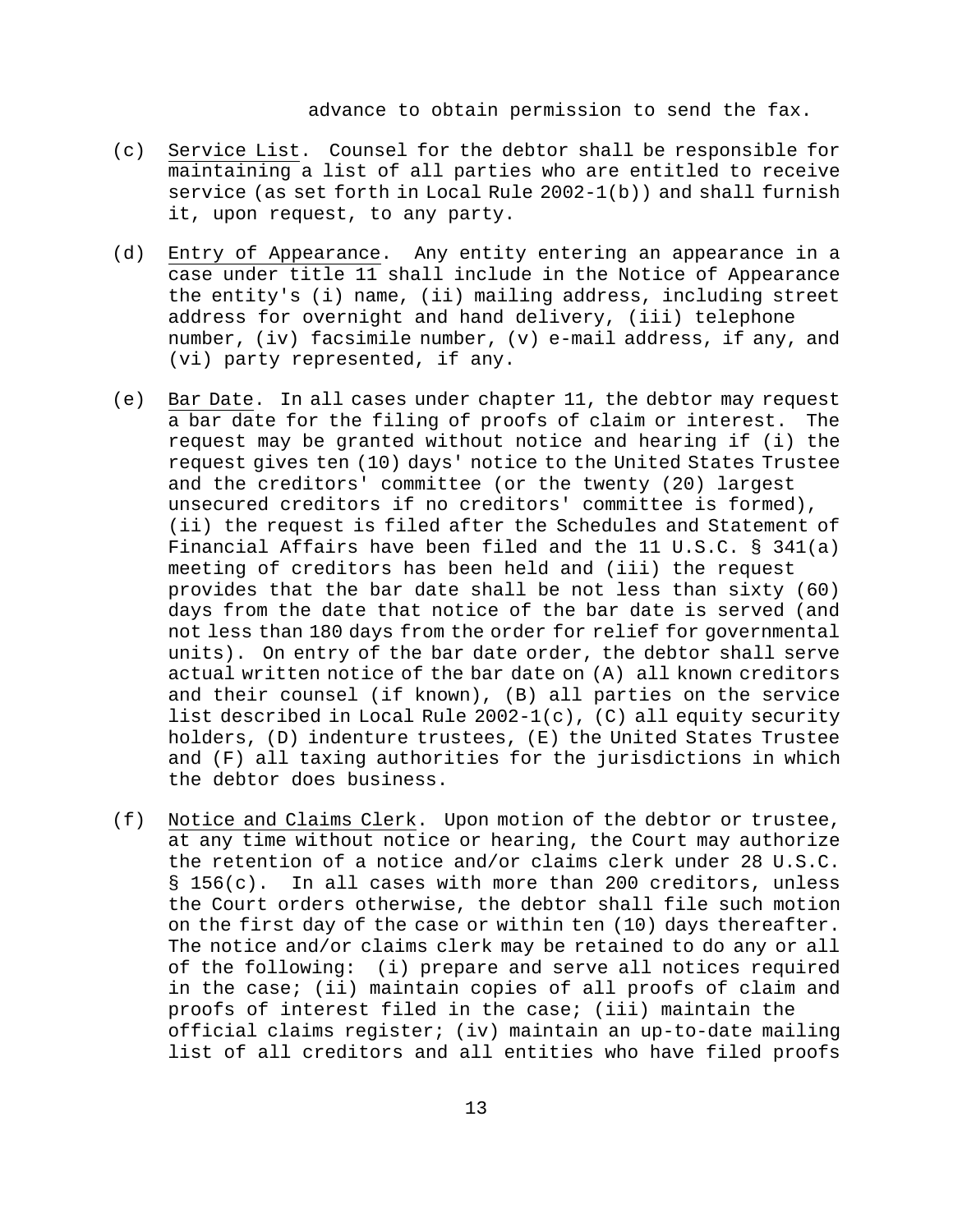of claim or interest and/or requests for notices in the case; (v) assist the debtors with the reconciliation and resolution of claims; and (vi) mail and tabulate ballots for purposes of voting in chapter 11 cases. Within five (5) days of the mailing of any notice, the notice/claims clerk shall file with the Court such notice, along with an affidavit of service.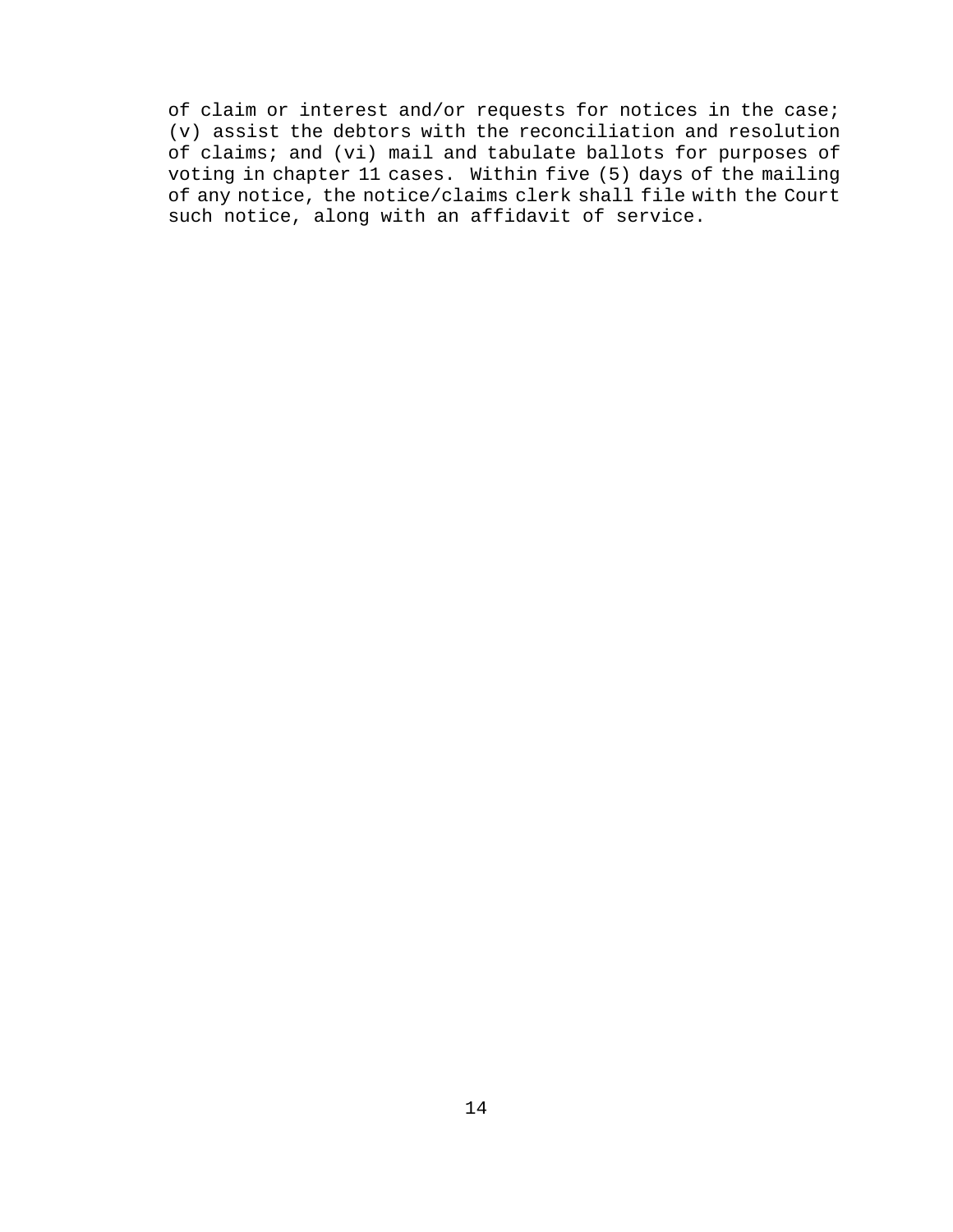# **Rule 2003-1 Submission of Interrogatories in Lieu of Live Testimony at Meetings Conducted under 11 U.S.C. § 341 in Chapter 7 and Chapter 13 Cases**.

- (a) Upon written motion, and after notice and an opportunity for hearing, the Court may, for cause, permit a debtor to submit to examination by written interrogatories in lieu of the debtor's live appearance at a meeting of creditors or equity security holders convened under 11 U.S.C. § 341.
- (b) A motion to proceed by written interrogatories filed by the debtor shall be served upon the interim trustee or the case trustee, as appropriate, the United States Trustee and all creditors who have filed a request for notices under Fed. R. Bankr. P. 2002. A notice of the filing of the motion to proceed by written interrogatories shall be served upon all creditors who have not been served with the full motion.
- (c) The form of the written interrogatories shall be determined by the interim trustee or the case trustee, as appropriate.
- (d) The original copy of the debtor's answers to written interrogatories shall be filed by the debtor with the Court and served upon the case trustee or the interim trustee, as appropriate.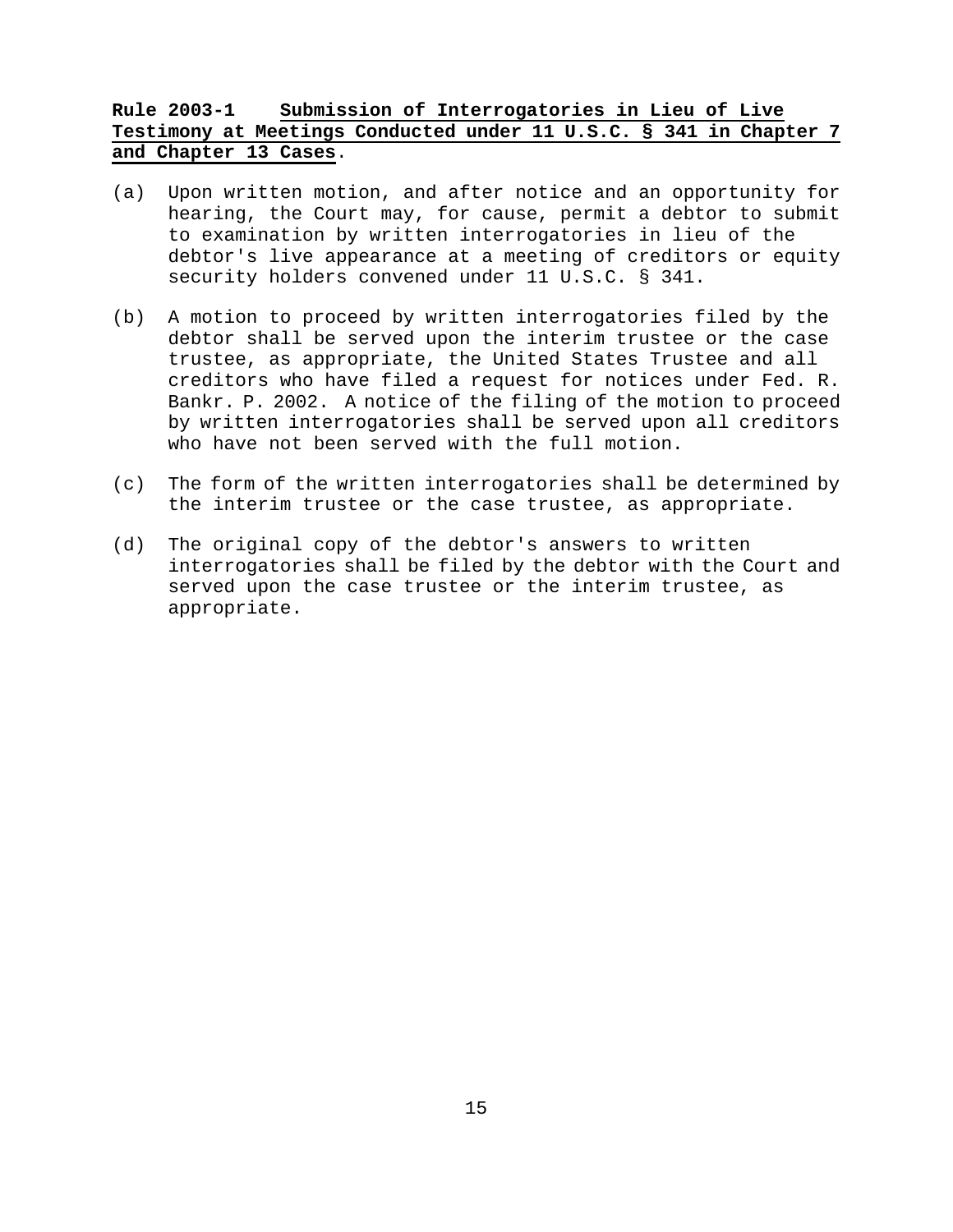#### **Rule 2004-1 Rule 2004 Examinations**.

- (a) Conference Required. Prior to filing a motion for examination or for production of documents under Fed. R. Bankr. P. 2004, counsel for the moving party shall attempt to confer (in person or telephonically) with the proposed examinee or the examinee's counsel (if represented by counsel) to arrange for a mutually agreeable date, time, place and scope of an examination or production. If an agreement is reached, no motion shall be required, but a notice setting forth the identity of the examinee, and the date, time, place and scope of the examination or production shall be filed and served in accordance with this Local Rule.
- (b) Certification of Conference Required. All motions for examination or production under this Local Rule shall include a certification of counsel that either (i) a conference was held as required and no agreement was reached or (ii) a conference was not held and an explanation as to why no conference was held.
- (c) Service Requirements. In addition to any other rules of service that generally apply, all motions for or notices of examination or production of documents shall be served upon the following parties, through their counsel, if represented: (i) the debtor; (ii) the trustee; (iii) the United States Trustee; (iv) all official committees; and (v) the proposed examinee or party producing documents. All such motions shall be accompanied by a notice of motion setting forth (A) an objection, response or answer deadline not less than five (5) days from service of the motion and (B) the date, time and place of the hearing. Such objection, response or answer deadline shall be no less than three (3) days prior to the hearing.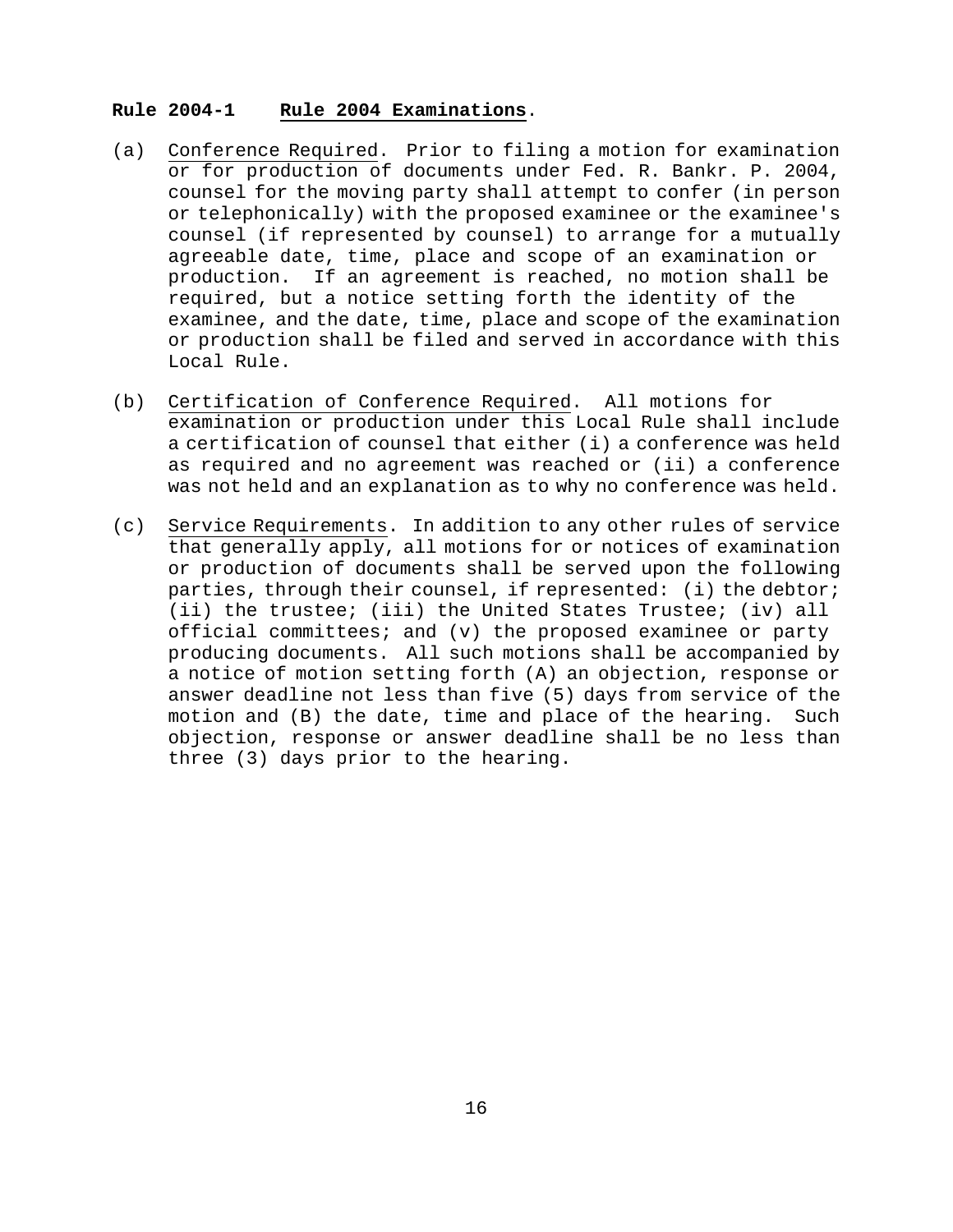**Rule 2011-1 Certification of Debtor-in-Possession Status or Trustee Qualification**. Whenever evidence is required that a debtor is a Debtor-in-Possession or that a trustee has qualified, the Clerk, or the Clerk's designee, may so certify in a document substantially in conformity with Local Form 112A or 112B.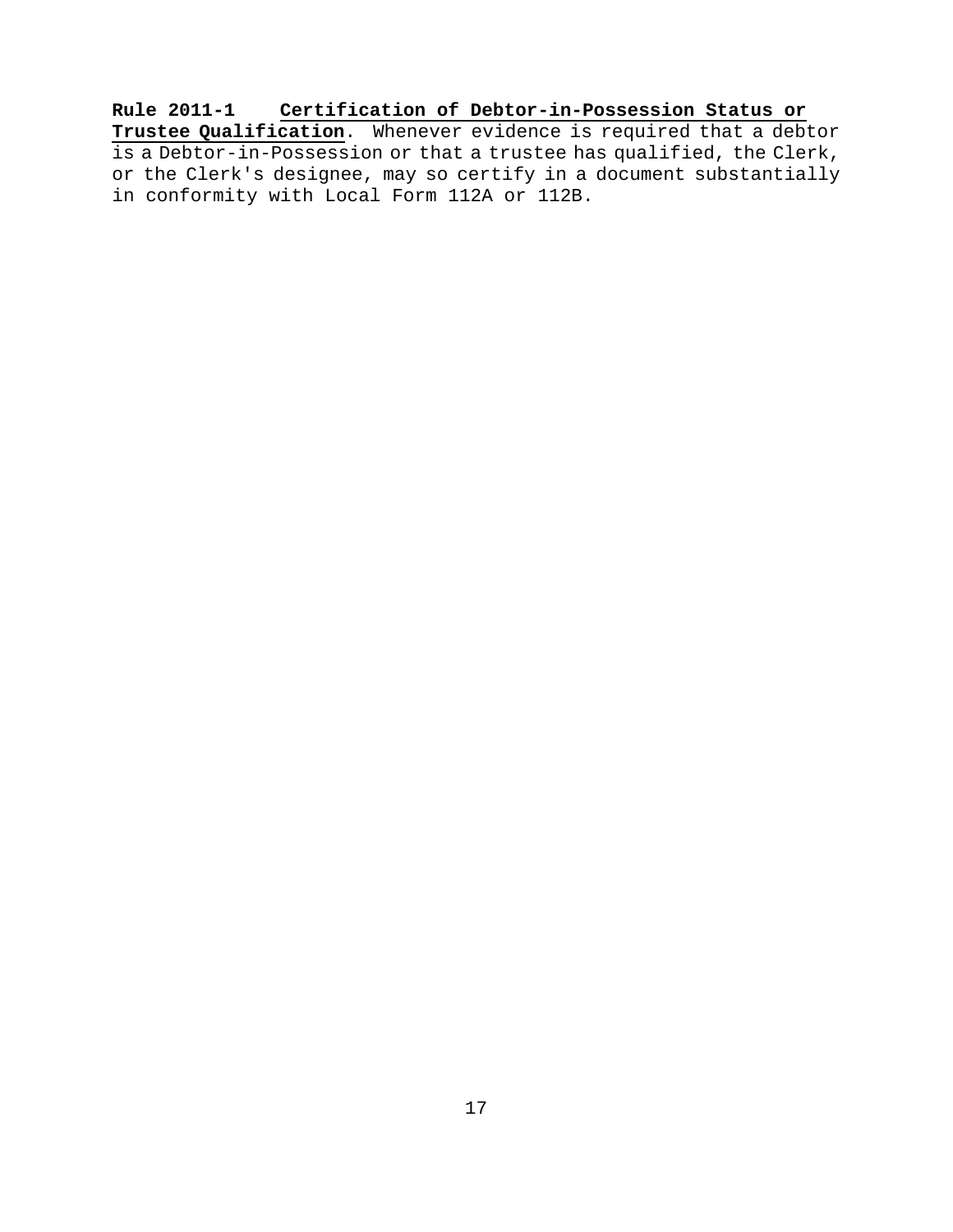#### **Rule 2014-1 Employment of Professional Persons**.

- (a) Motion for Approval. Any entity seeking approval of employment of a professional person under 11 U.S.C. § 327, 1103(a) or 1114 or Fed. R. Bankr. P. 2014 (including retention of ordinary course professionals) shall file with the Court a motion, a supporting affidavit or verified statement of the professional person and a proposed order for approval. Promptly after learning of any additional material information relating to such employment (such as potential or actual conflicts of interest), the professional employed or to be employed shall file and serve a supplemental affidavit setting forth the additional information.
- (b) Notice and Hearing. All retention motions shall be heard on the first omnibus or other hearing date that would allow adequate notice of the retention motion and hearing in accordance with Local Rules 9013-1 and 2002-1(b). If the retention motion is granted, the retention shall be effective as of the date the motion was filed, unless the Court orders otherwise.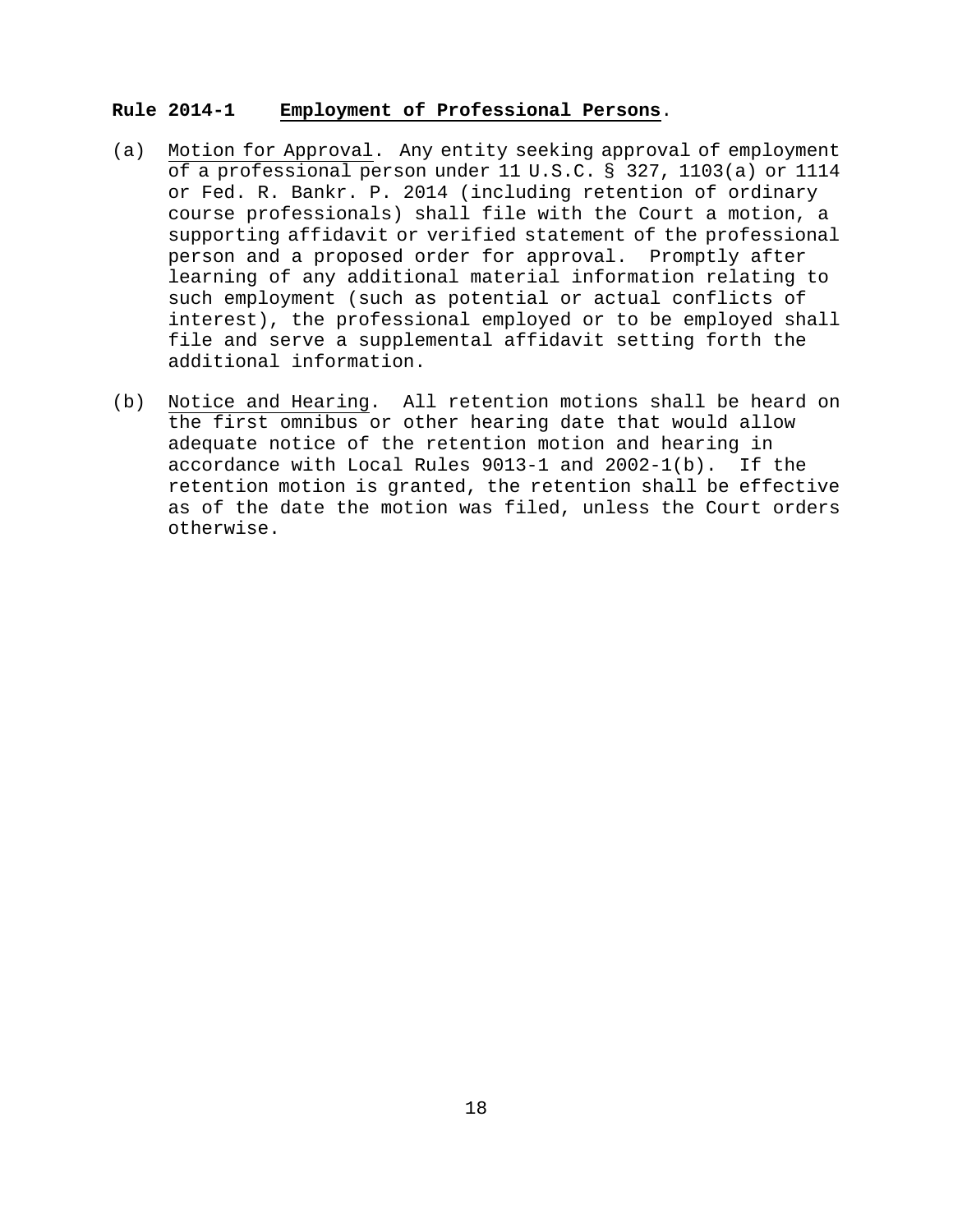# **Rule 2015-2 Debtor-in-Possession Bank Accounts in Chapter 11 Cases**.

- (a) Bank Accounts and Checks. Where the debtor uses pre-printed checks, upon motion of the debtor, the Court may, without notice and hearing, permit the debtor to use its existing checks without the designation "Debtor-in-Possession" and use its existing bank accounts. However, once the debtor's existing checks have been used, the debtor shall, when reordering checks, require the designation "Debtor-in-Possession" and the corresponding bankruptcy number on all such checks.
- (b) Section 345 Waiver. Except as provided in Local Rule 4001-3, no waiver of the investment requirements of 11 U.S.C. § 345 shall be granted by the Court without notice and an opportunity for hearing in accordance with these Local Rules. However, if a motion for such a waiver is filed on the first day of a chapter 11 case in which there are more than 200 creditors, the Court may grant an interim waiver until a hearing on the debtor's motion can be held.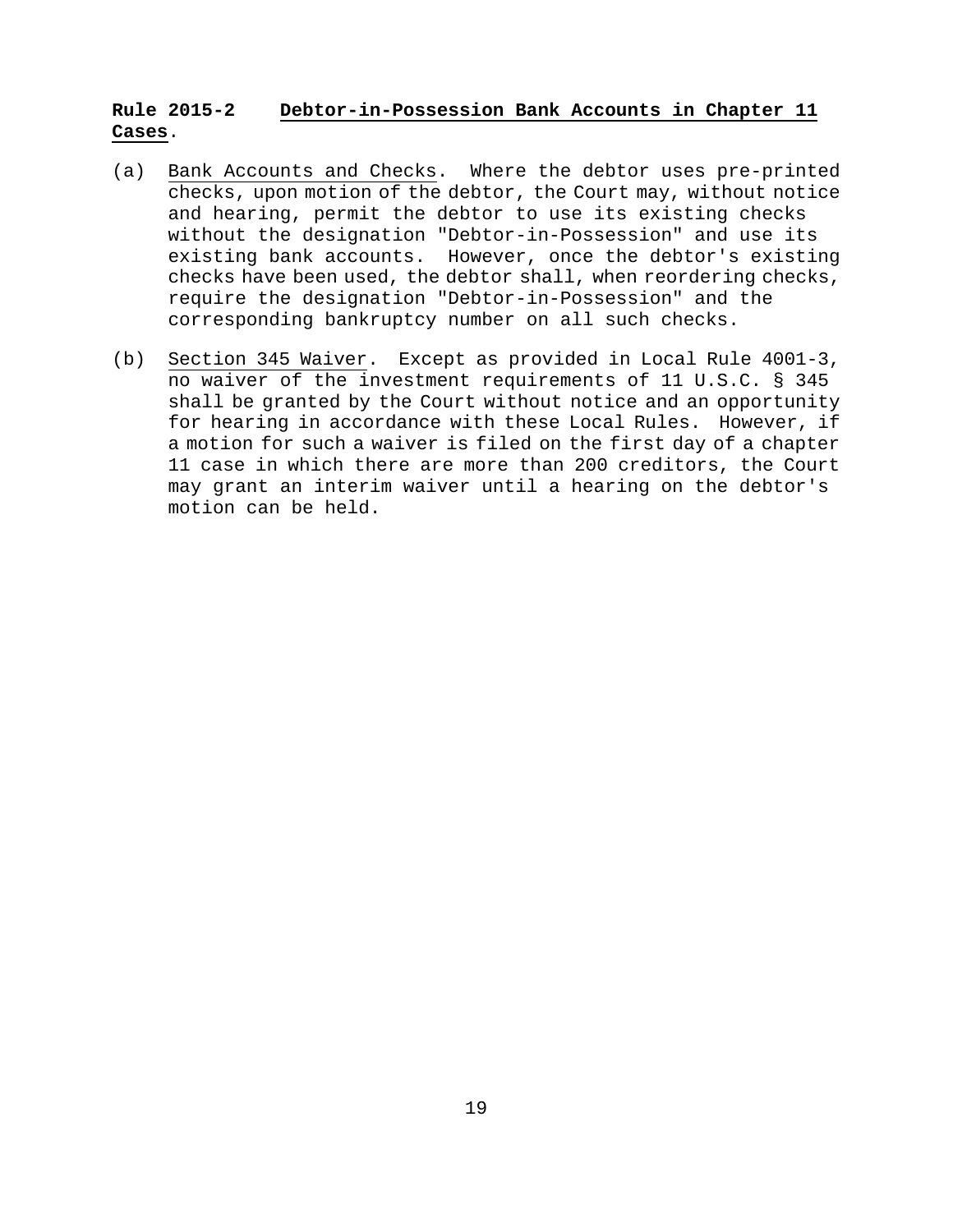**Rule 2016-1 Disclosure of Compensation**. Any attorney representing the debtor under the Code, or in connection with such a case, whether or not such attorney applies for compensation under the Code, shall file with the Court a statement of compensation paid or agreed to be paid, if such payment or agreement was made after one (1) year before the petition date, for services rendered or to be rendered in contemplation of or in connection with the case by such attorney and the source of such compensation as required by 11 U.S.C. § 329 and Fed. R. Bankr. P. 2016(b).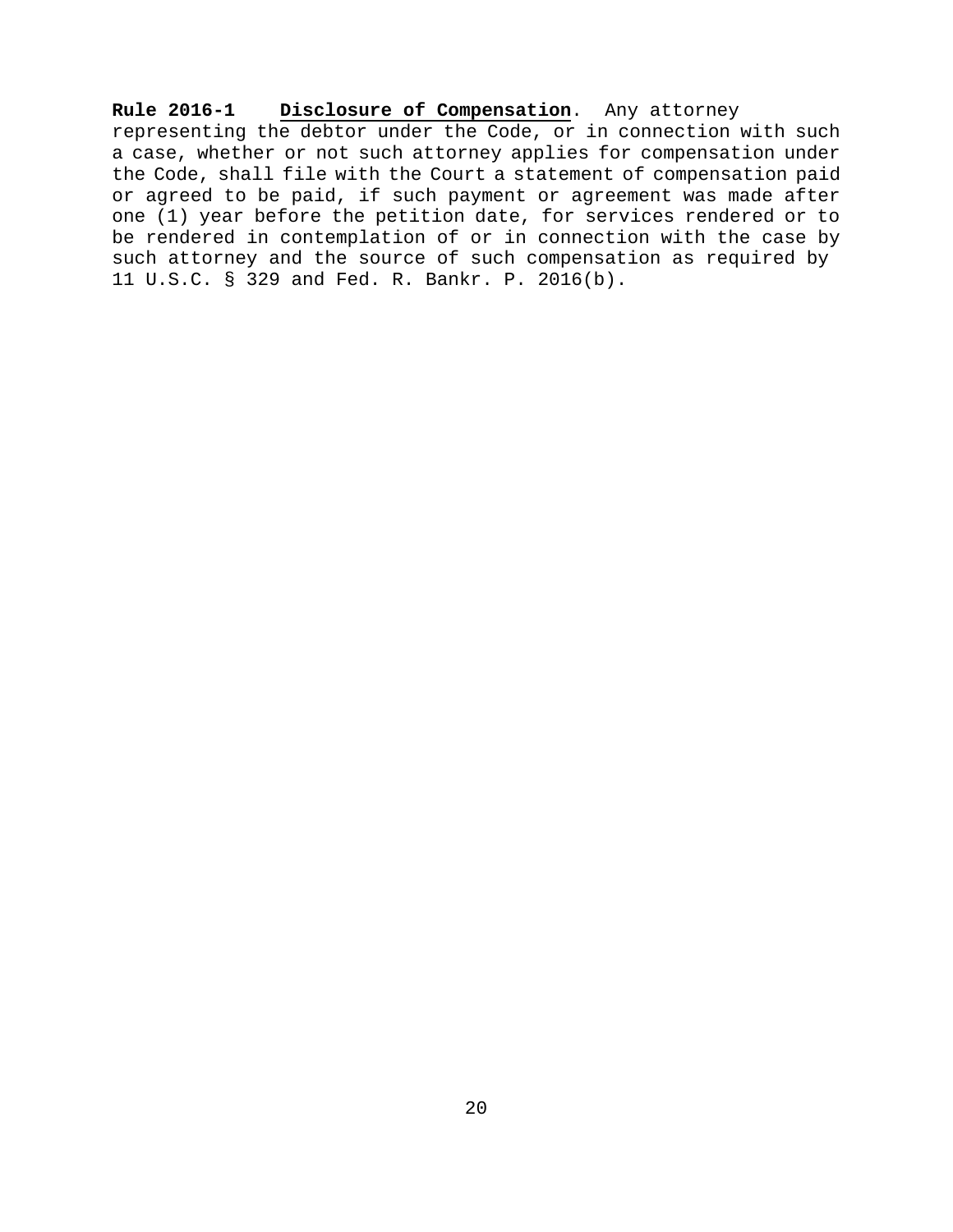## **Rule 2016-2 Motion for Compensation and Reimbursement of Expenses**.

- (a) Scope of Rule. This Local Rule applies to:
	- (i) Any motion of a professional person employed under 11 U.S.C. § 327, 328 or 1103 requesting approval for compensation and/or reimbursement of expenses; and
	- (ii) Any request of an entity for payment of an administrative expense under 11 U.S.C. § 503(b)(3) or 503(b)(4).
- (b) Effect of Rule. Any such motion or request for payment, in addition to complying with the Code and the Fed. R. Bankr. P. applicable to the filing and the contents of such a motion, shall comply with the information and certification requirements listed in Local Rule  $2016-2(c)-(f)$ . Any such motion not in compliance with these requirements will not be considered by the Court, unless a waiver is obtained under Local Rule  $2016-2(q)$ .
- (c) General Information Requirements.
	- (i) The motion shall include, as its first page(s), Local Form 101 and the information requested therein (categories given are examples).
	- (ii) Immediately thereafter, the motion shall include Local Form 102 and the information requested therein (categories given are examples). Where the applicant deems appropriate, the motion may also include a firm resume.
	- (iii) The narrative portion of the motion shall inform the Court of circumstances that are not apparent from the activity descriptions or that the applicant wishes to bring to the attention of the Court, including special employment terms, billing policies, expense policies, voluntary reductions, reasons for the use of multiple professionals for a particular activity or reasons for substantial time billed relating to a specific activity.
- (d) Information Requirements Relating to Compensation Requests. Such motion shall include activity descriptions which shall be sufficiently detailed to allow the Court to determine whether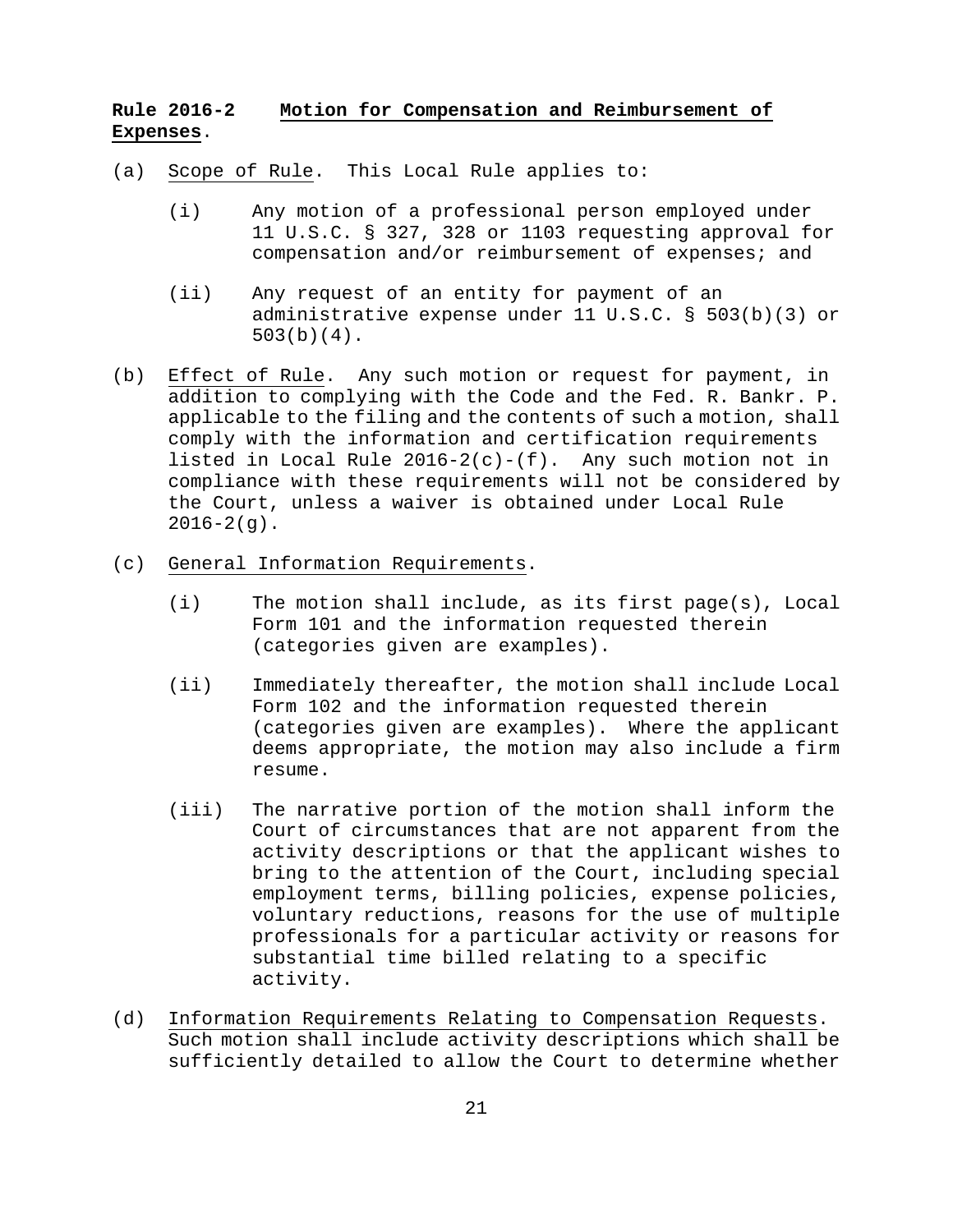all the time, or any portion thereof, is actual, reasonable and necessary and shall include the following:

- (i) All activity descriptions shall be divided into general project categories of time;
- (ii) All motions shall include complete and detailed activity descriptions;
- (iii) Each activity description shall include a time allotment;
- (iv) Activities shall be billed in tenths of an hour (six (6) minutes);
- (v) Each activity description shall include the type of activity (e.g., phone call, research);
- (vi) Each activity description shall include the subject matter (e.g., exclusivity motion, section 341 meeting);
- (vii) Activity descriptions shall not be lumped each activity shall have a separate description and a time allotment;
- (viii) Travel time during which no work is performed shall be separately described and may be billed at no more than 50% of regular hourly rates;
- (ix) The activity descriptions shall individually identify all meetings and hearings, each participant, the subject(s) of the meeting or hearing and the participant's role; and
- (x) Activity descriptions shall be presented chronologically or chronologically within each project category.
- (e) Information Requirements Relating to Expense Reimbursement Requests.
	- (i) The motion shall contain an expense summary by category for the entire period of the request. Examples of such categories are computer-assisted legal research, photocopying, outgoing facsimile transmissions, airfare, meals and lodging.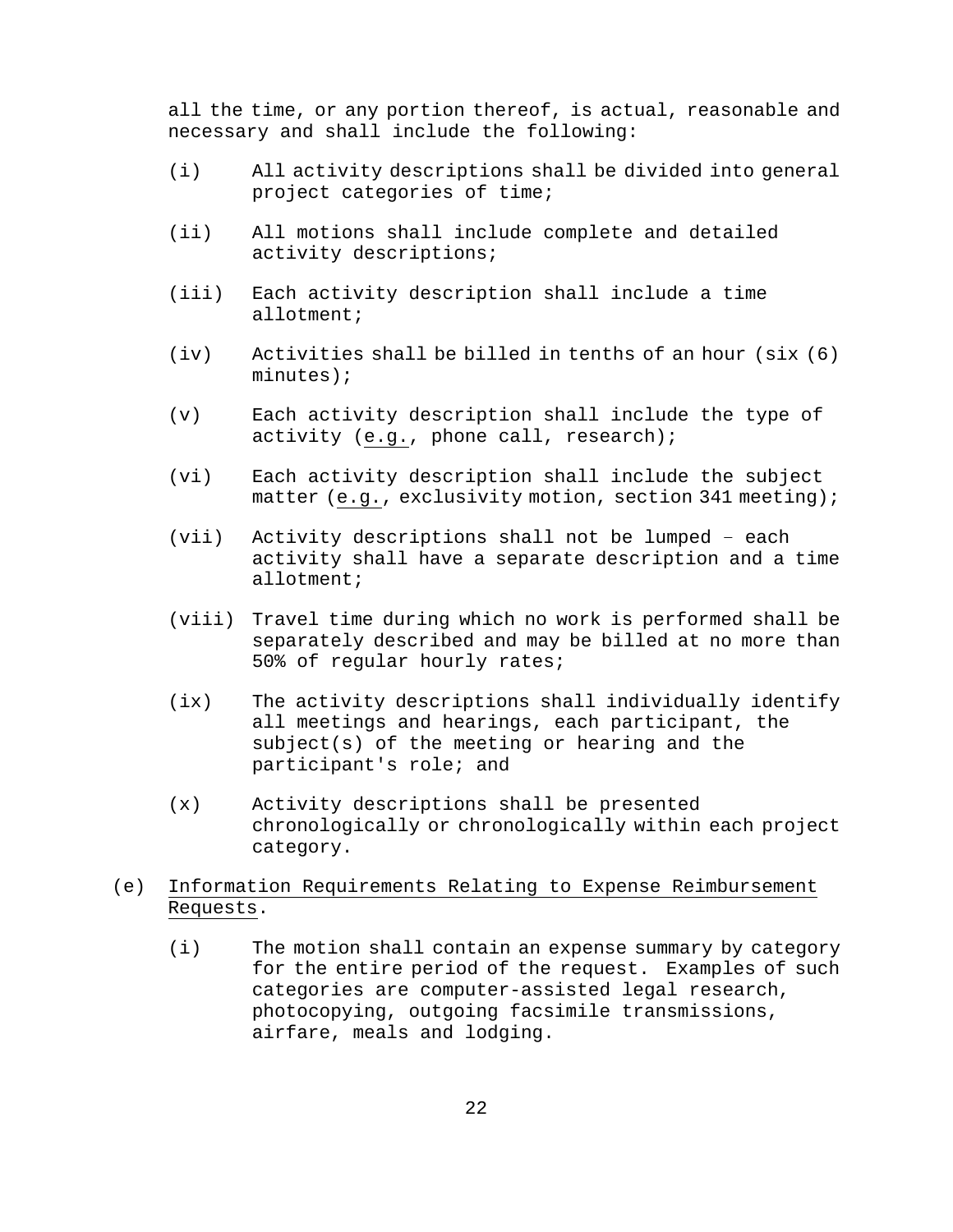- (ii) Following the summary, the motion shall itemize each expense within each category, including the date the expense was incurred, the charge and the individual incurring the expense, if available.
- (iii) The motion shall state the requested rate for copying charges (which shall not exceed \$.10 per page), computer-assisted legal research charges (which shall not be more than the actual cost) and outgoing facsimile transmission charges (which shall not exceed \$1.00 per page, with no charge for incoming facsimiles).
- (iv) Receipts or other support for each disbursement or expense item for which reimbursement is sought must be retained and be available on request.
- (f) Certification Requirement. The motion shall also contain a statement that the professional person seeking approval of the motion has reviewed the requirements of this Local Rule and that the motion complies with this Local Rule.
- (g) Waiver Procedure. An employed professional person or entity within the scope of this Local Rule may request that the Court waive, for cause, one or more of the information requirements of this Local Rule. Such a request should be made in the same motion in which the person seeks Court approval to be employed, or as soon as possible thereafter, and shall be served on debtor's counsel, counsel to any official committee and the United States Trustee. The caption of any motion that contains a waiver request shall explicitly state that the person is seeking a waiver of one or more of the information requirements of this Local Rule.
- (h) Form of Order. The form of order submitted to the Court shall specifically recite the amounts requested in fees and in expenses.
- (i) Fee Examiners. The Court may, in its discretion or on motion of any party, appoint a fee examiner to review fee applications and make recommendations for approval.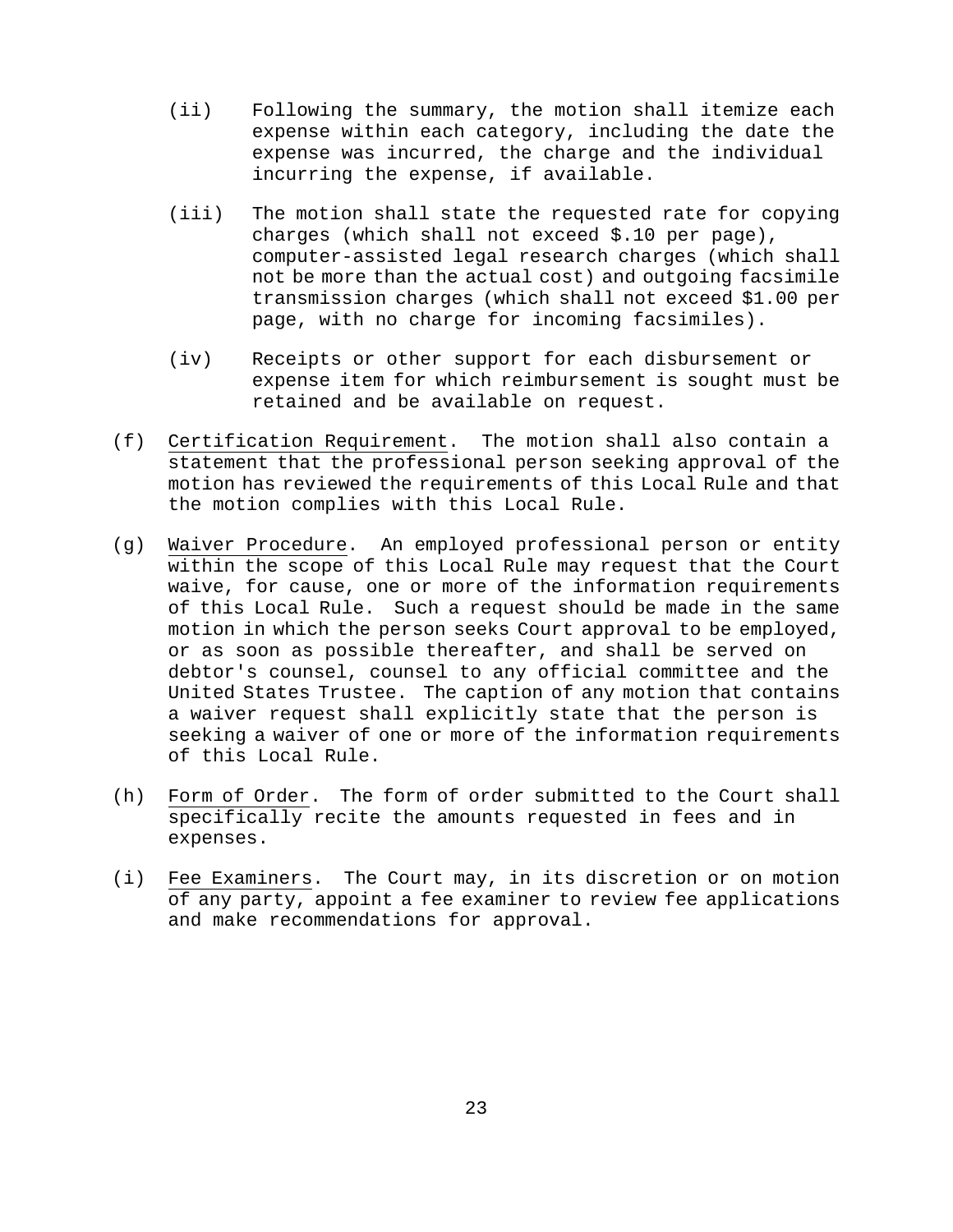### **PART III. CLAIMS AND DISTRIBUTION TO CREDITORS AND EQUITY INTEREST HOLDERS; PLANS**

#### **Rule 3001-1 Filing Proof of Claim; Transfer of Claim**.

- (a) Filing Proof of Claim. Any entity filing a proof of claim in a chapter 7, 12 or 13 case shall provide the Clerk with the original proof of claim and one (1) copy for the trustee and shall serve a copy on debtor's counsel or the debtor, if pro se. Any entity that files a proof of claim by mail and wishes to receive a clocked-in copy by return mail must include an additional copy of the proof of claim and a self-addressed, postage-paid envelope.
- (b) Transfer of Claim. Any assignment or other evidence of a transfer of claim filed after the proof of claim has been filed shall include the claim number of the claim to be transferred. Absent any timely filed objection to the notice of transfer served by the Clerk, the claim shall be, without any further order of the Court, noted as transferred on the records of the Court or the claims agent, if one is appointed.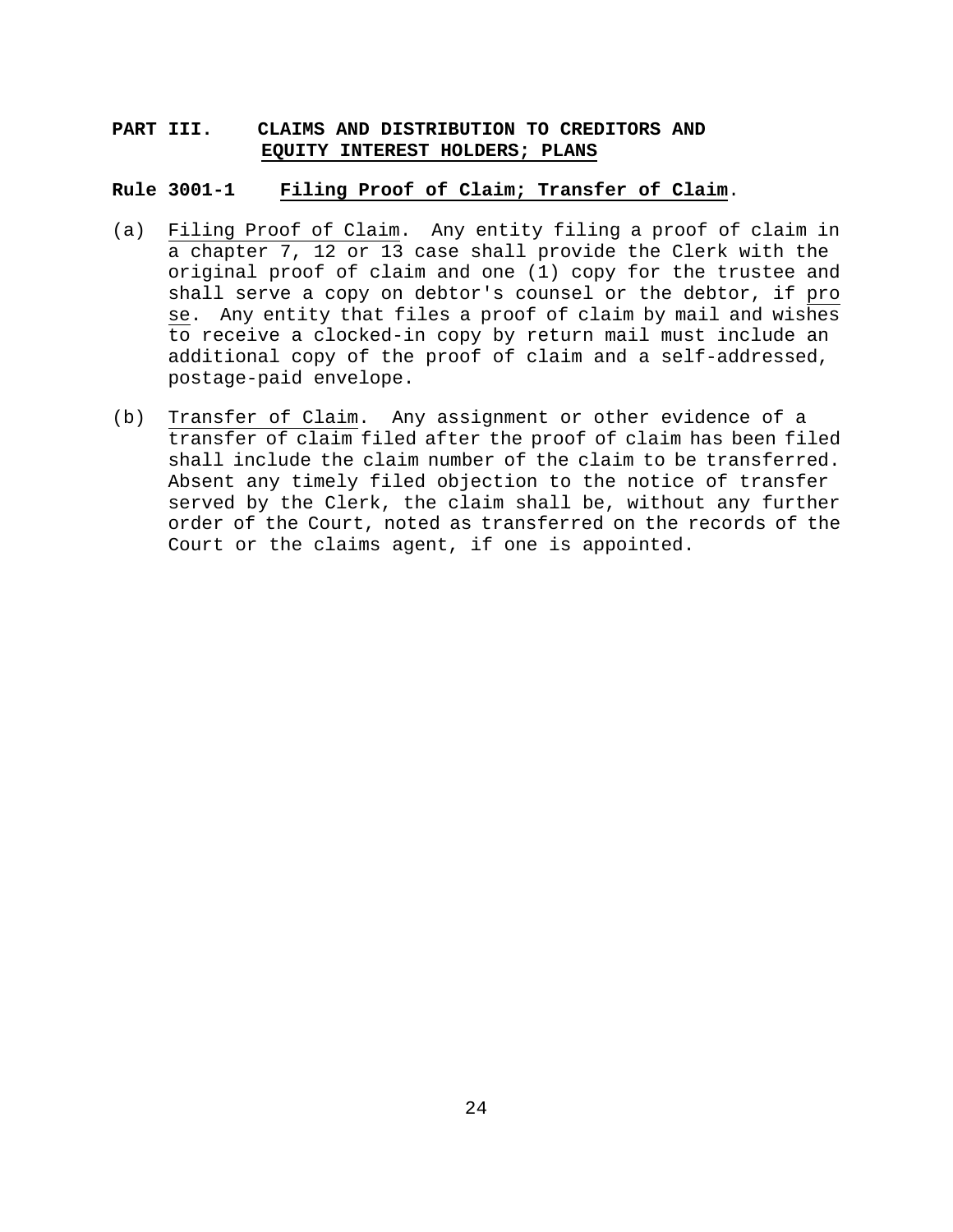**Rule 3003-1 Proofs of Claim in Chapter 11 Cases**. Any entity filing a proof of claim in a chapter 11 case shall file with the claims agent or, if no claims agent is appointed by the Court, the Clerk's Office, the original proof of claim and one (1) copy and shall serve a copy on the trustee, if any. Any entity that files a proof of claim by mail and wishes to receive a clocked-in copy by return mail must include an additional copy of the proof of claim and a self-addressed, postage-paid envelope.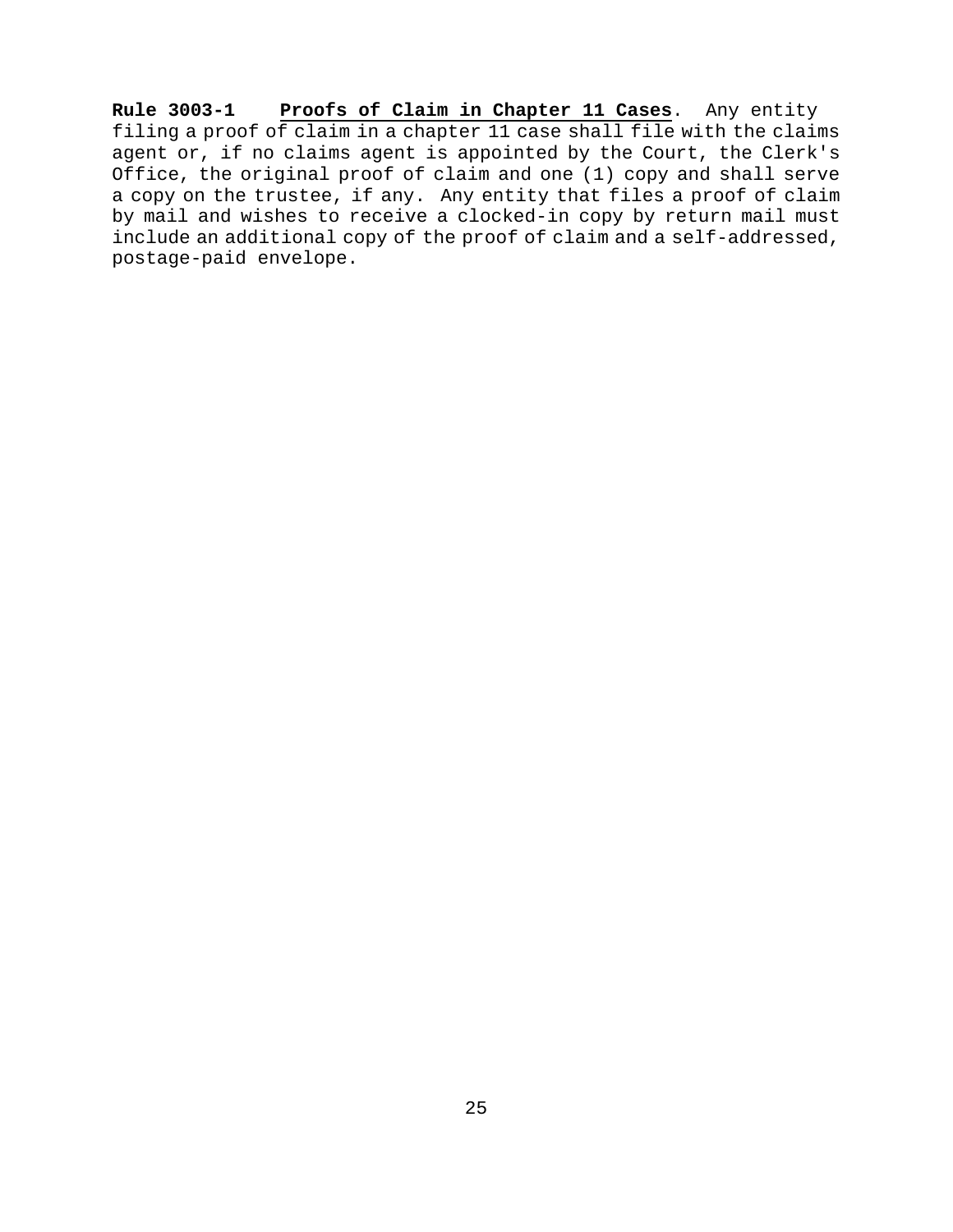#### **Rule 3007-1 Omnibus Objection to Claims**.

- (a) Scope of Rule. This Local Rule applies to any objection to the allowance of a claim under an omnibus objection (i.e., an objection to claims asserted by more than one claimant) ("Objection"). To the extent of any inconsistency between this Local Rule and Fed. R. Bankr. P. 3007, this Local Rule governs omnibus objections to claims.
- (b) Effect of Rule. In addition to complying with those sections of the Code and those rules of the Fed. R. Bankr. P. generally applicable to an objection to the allowance of a claim, any Objection shall comply with the information and certification requirements listed in Local Rule 3007-1(c)-(f).
- (c) Filed v. Scheduled Claim. If a claim has been scheduled on the debtor's schedules of liabilities and is not listed as disputed, contingent or unliquidated and a proof of claim has not been filed under Fed. R. Bankr. P. 3003, 3004 and/or 3005, the debtor may not object to the claim. Instead, the debtor must amend the schedules under Fed. R. Bankr. P. 1009 and provide notice as required by Local Rule 1009-2.
- (d) Substantive v. Non-Substantive Objections. An Objection is deemed to be on a substantive basis unless it is based on one or more of the following:
	- (i) A duplicate claim; provided, however, that a claim filed against two different debtors is not a duplicate claim unless the cases have been substantively consolidated by order of the Court;
	- (ii) A claim filed in the wrong case;
	- (iii) An amended or superseded claim;
	- (iv) A late filed claim;
	- (v) A claim filed by a shareholder based on ownership of stock; provided, however, that an Objection with respect to a claim filed by a shareholder for damages shall be deemed a substantive Objection;
	- (vi) A claim that does not have a basis in the debtor's books and records and does not include or attach sufficient information or documentation to constitute prima facie evidence of the validity and amount of the claim, as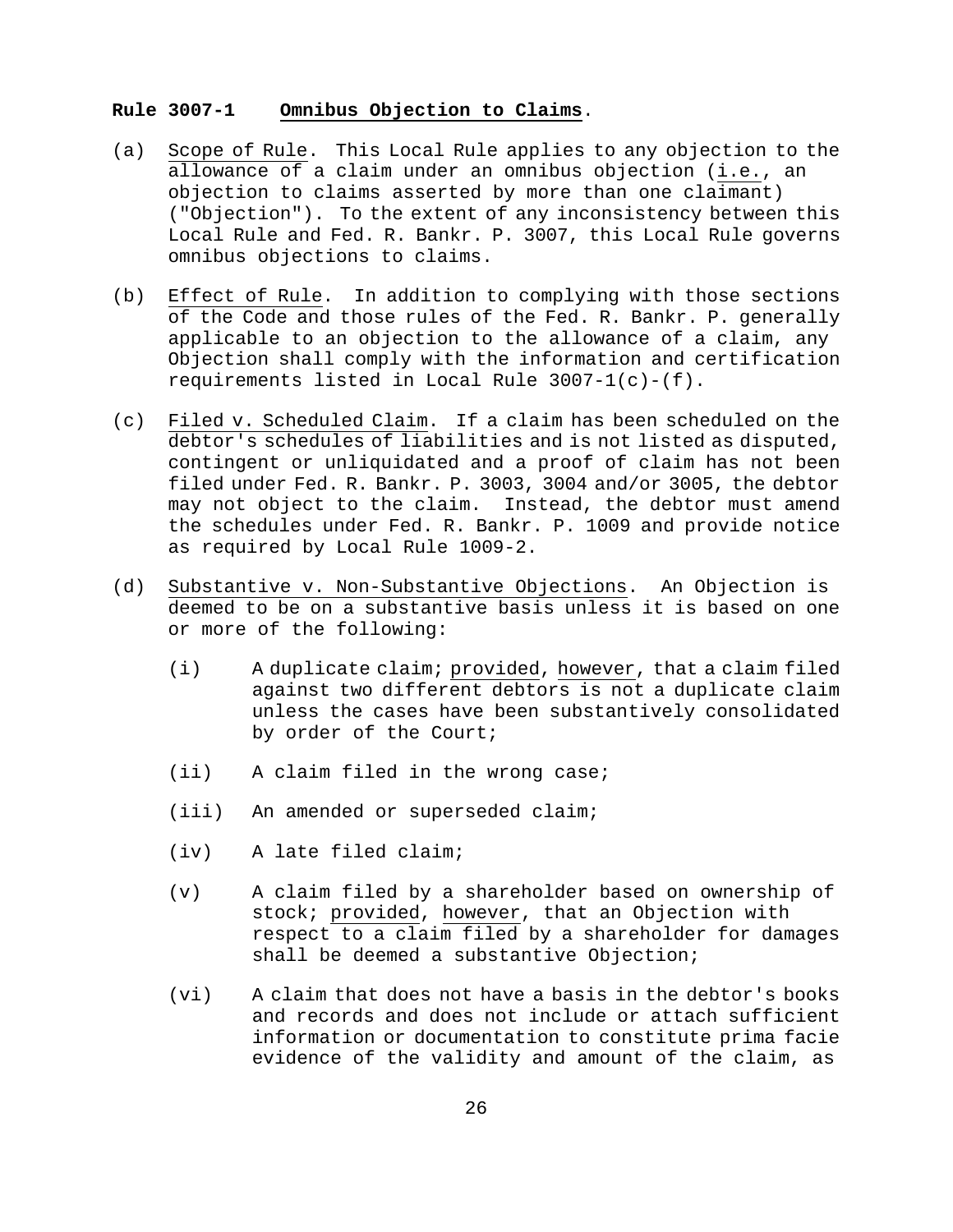contemplated by Fed. R. Bankr. P. 3001(f); provided, however, that if the Court determines that the claim attaches or includes sufficient information or documentation and is otherwise in compliance with applicable rules, then the Objection shall be deemed substantive. Any Objection under this subsection must be supported by an affidavit or declaration that states that affiant or declarant has reviewed the claim and all supporting information and documentation provided therewith, made reasonable efforts to research the claim on the debtor's books and records and believes such documentation does not provide prima facie evidence of the validity and amount of the claim;

- (vii) A claim that is objectionable under 11 U.S.C.  $$502(e)(1);$
- (viii) Incorrect classification of a claim; provided, however, that an Objection based on incorrect classification of a claim (A) is separately filed, (B) provides in its title (or otherwise conspicuously states) that substantive rights may be affected by this Objection and by any further Objection that may be filed and (C) otherwise complies with these Local Rules;
- (ix) A claim that has been satisfied or released during the case in accordance with the Code, applicable rules, or a court order;
- (x) A claim for priority in an amount that exceeds the maximum amount under 11 U.S.C. § 507 of the Code; and
- (xi) A claim that asserts an interest in property of the debtor that does not comply with the requirements of Fed. R. Bankr. P. 3001 (c) or (d).
- (e) General Requirements for Objections.
	- (i) Objection. Each Objection shall conform to the following requirements:
		- (A) Each Objection shall be filed as either substantive or non-substantive, but not both. A particular claim may be subject to both a substantive and a non-substantive Objection;
		- (B) The title of the Objection shall clearly state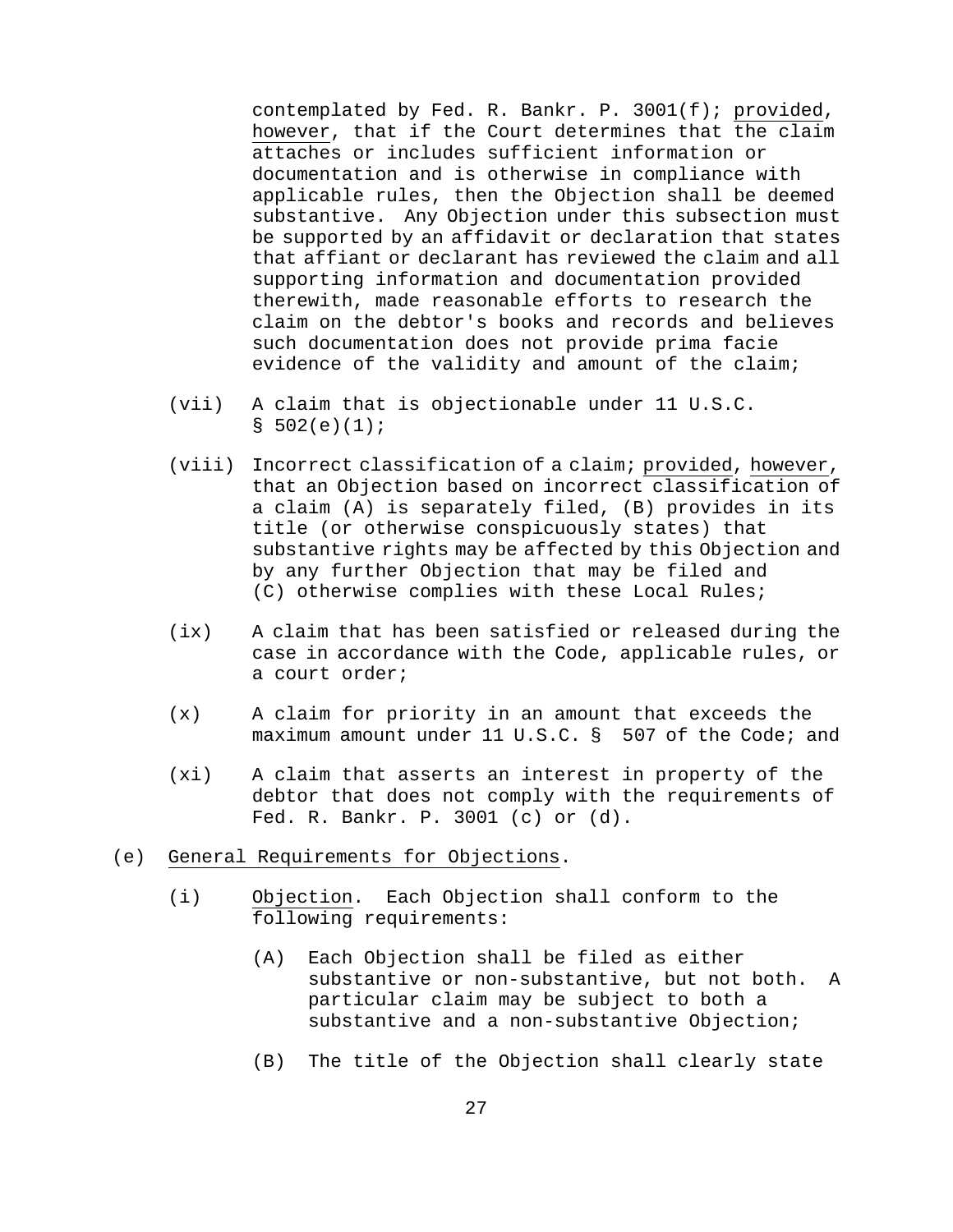whether the Objection is on substantive or non-substantive grounds;

- (C) Objections shall be numbered consecutively regardless of basis, i.e., 1st Omnibus (duplicate), 2nd Omnibus (amended and superceded); not 1st Omnibus (duplicate), 1st Omnibus (amended and superceded);
- (D) Exhibit(s) of claims to which the Objection relates, which exhibit(s) shall be consistent with Local Rule 3007-1(e)(iii) and must be attached to the Objection; and
- (E) The Objection shall also contain a statement by the objector or the objector's counsel that the Objection complies with this Local Rule.
- (ii) Affidavit or Declaration. If an affidavit or declaration is filed in support of the Objection, it shall state that the information contained in the exhibit is true and correct to the best of the affiant's or declarant's knowledge and belief.
- (iii) Exhibits.
	- (A) Each exhibit attached to an Objection shall include, at a minimum, the information identified in the following table, with such information entered in the respective boxes as appropriate:

|                  | $2^{\circ}$  |              | 4                       |
|------------------|--------------|--------------|-------------------------|
| Name of Claimant | Claim Number | Claim Amount | Reason for Disallowance |
|                  |              |              |                         |
|                  |              |              |                         |
|                  |              |              |                         |
|                  |              |              |                         |
|                  |              |              |                         |

- (B) Each exhibit shall contain only those claims to which there is one common basis for objection (e.g*.*, exhibit A duplicate claims; exhibit B amended or superseded claims).
- (C) A claim for which there are two or more bases for objection (e.g., a claim that is both duplicative and late filed) shall be referenced on each applicable exhibit.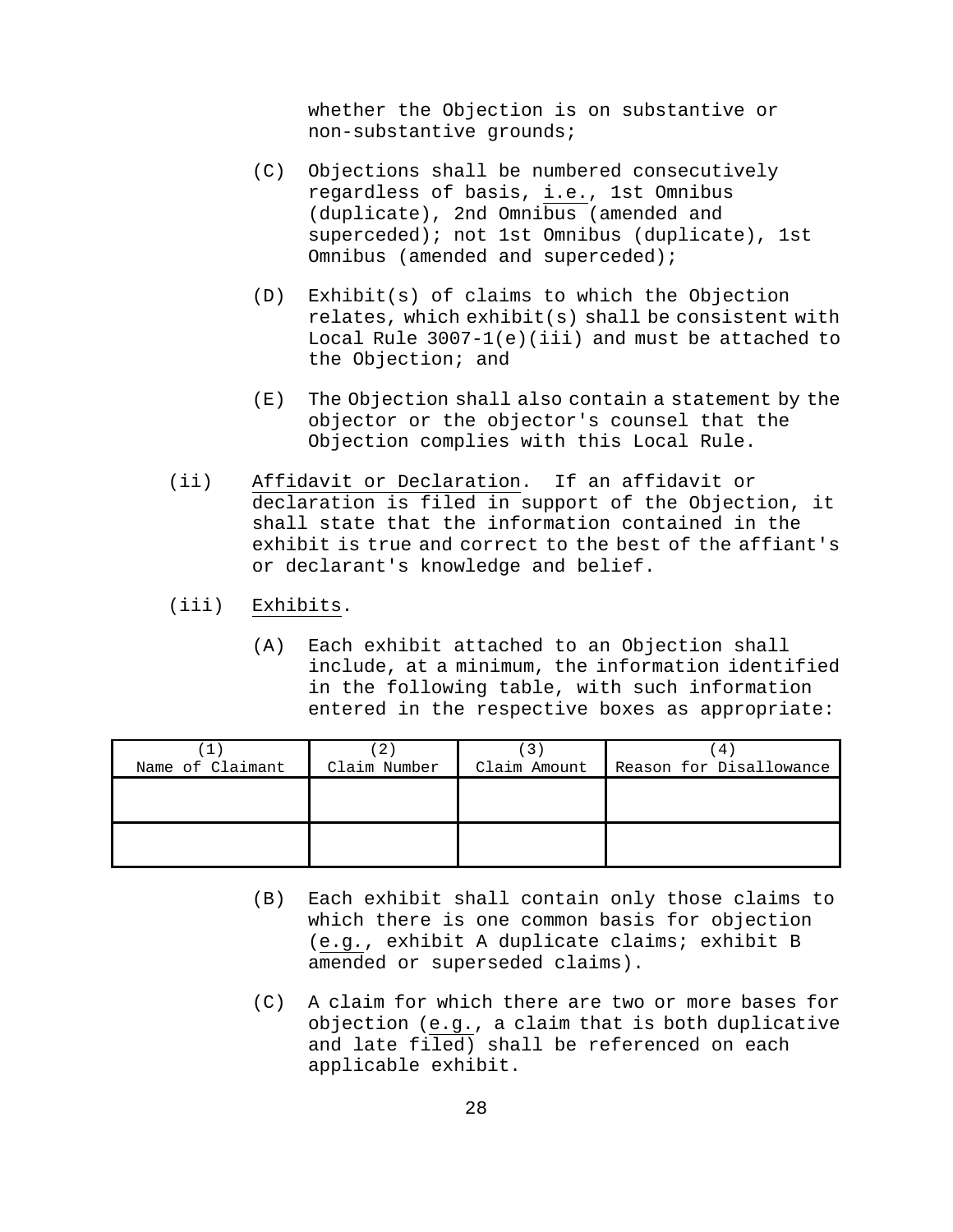- (D) Each exhibit shall have the claims listed alphabetically by the last name of the claimant (in the case of an individual) or the name of the entity (in the case of a corporation, partnership, limited liability company, etc.).
- (E) If an Objection seeks to reduce the amount of a claim, a column shall be added between columns (3) and (4) titled "Modified Claim Amount" and column (4) shall be changed from "Reason for Disallowance" to "Reason for Modification."

| Name of<br>Claimant | 2<br>Claim Number | Claim Amount | Modified Claim<br>Amount | 4 <sub>1</sub><br>Reason for<br>Modification |
|---------------------|-------------------|--------------|--------------------------|----------------------------------------------|
|                     |                   |              |                          |                                              |
|                     |                   |              |                          |                                              |

(F) If an Objection seeks to change the classification of a claim, two columns shall be added between columns (3) and (4) titled "Claim Classification Status" and "Modified Classification Status" and column (4) shall be changed from "Reason for Disallowance" to "Reason for Reclassification."

| (1)      | 2)     | $\overline{3}$ | Claim                         | Modified | 4                |
|----------|--------|----------------|-------------------------------|----------|------------------|
| Name of  | Claim  | Claim          | Classification Classification |          | Reason for       |
| Claimant | Number | Amount         | Status                        | Status   | Reclassification |
|          |        |                |                               |          |                  |
|          |        |                |                               |          |                  |
|          |        |                |                               |          |                  |
|          |        |                |                               |          |                  |

(G) If an Objection seeks to change the priority of a claim, two columns shall be added between columns (3) and (4) titled "Claim Priority Status" and "Modified Priority Status" and column (4) shall be changed from "Reason for Disallowance" to "Reason for Modification."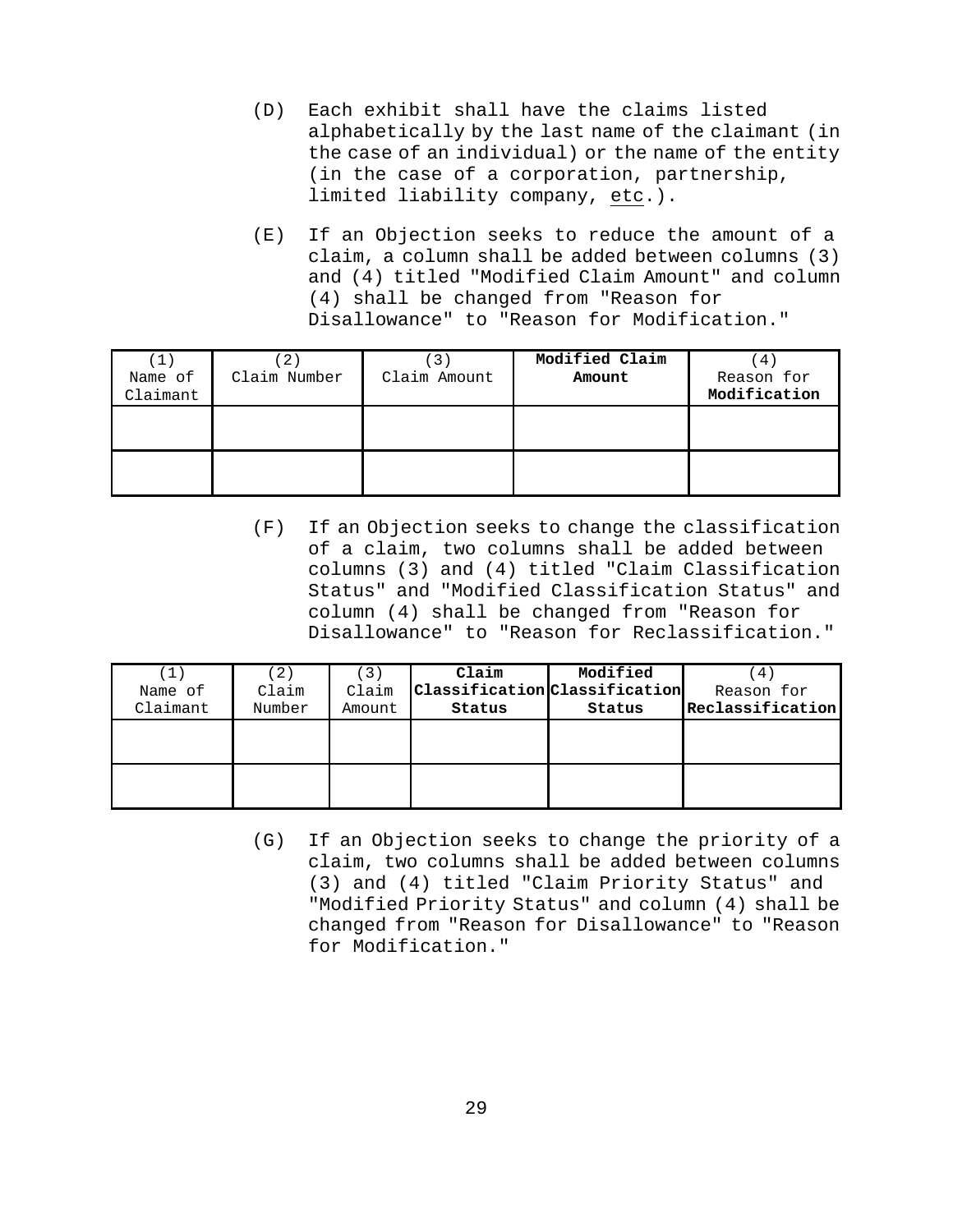| (1)      | 2)     |        | Claim    | Modified | 4            |
|----------|--------|--------|----------|----------|--------------|
| Name of  | Claim  | Claim  | Priority | Priority | Reason for   |
| Claimant | Number | Amount | Status   | Status   | Modification |
|          |        |        |          |          |              |
|          |        |        |          |          |              |
|          |        |        |          |          |              |
|          |        |        |          |          |              |

(H) If an Objection seeks to expunge amended or duplicate claims, the title of column (2) shall be changed from "Claim Number" to "Remaining Claim Number" and a column shall be added between columns (2) and (3) titled "Duplicate or Amended Claim to be Expunged."

| (1)      |                 | Duplicate or     |              | $4^{\circ}$  |
|----------|-----------------|------------------|--------------|--------------|
| Name of  | Remaining Claim | Amended Claim to | Claim Amount | Reason for   |
| Claimant | Number          | be Expunged      |              | Disallowance |
|          |                 |                  |              |              |
|          |                 |                  |              |              |
|          |                 |                  |              |              |
|          |                 |                  |              |              |
|          |                 |                  |              |              |

(I) If an Objection seeks to expunge late filed claims, a column shall be added between columns (1) and (2) titled "Date Claim Filed."

| Name of<br>Claimant | Date Claim<br>Filed | 2<br>Claim Number | $3^{\circ}$<br>Claim Amount | $4^{\circ}$<br>Reason for<br>Disallowance |
|---------------------|---------------------|-------------------|-----------------------------|-------------------------------------------|
|                     |                     |                   |                             |                                           |
|                     |                     |                   |                             |                                           |

- (J) Where the Objection is based on substantive grounds, the exhibit must include a claim-specific declaration in the column titled "Reason for Disallowance" giving sufficient detail as to why the claim should be disallowed. The following are examples of "sufficient detail" necessary to sustain an Objection on a substantive basis:
	- (1) If the claim is against a non-debtor entity, then the non-debtor entity must be identified;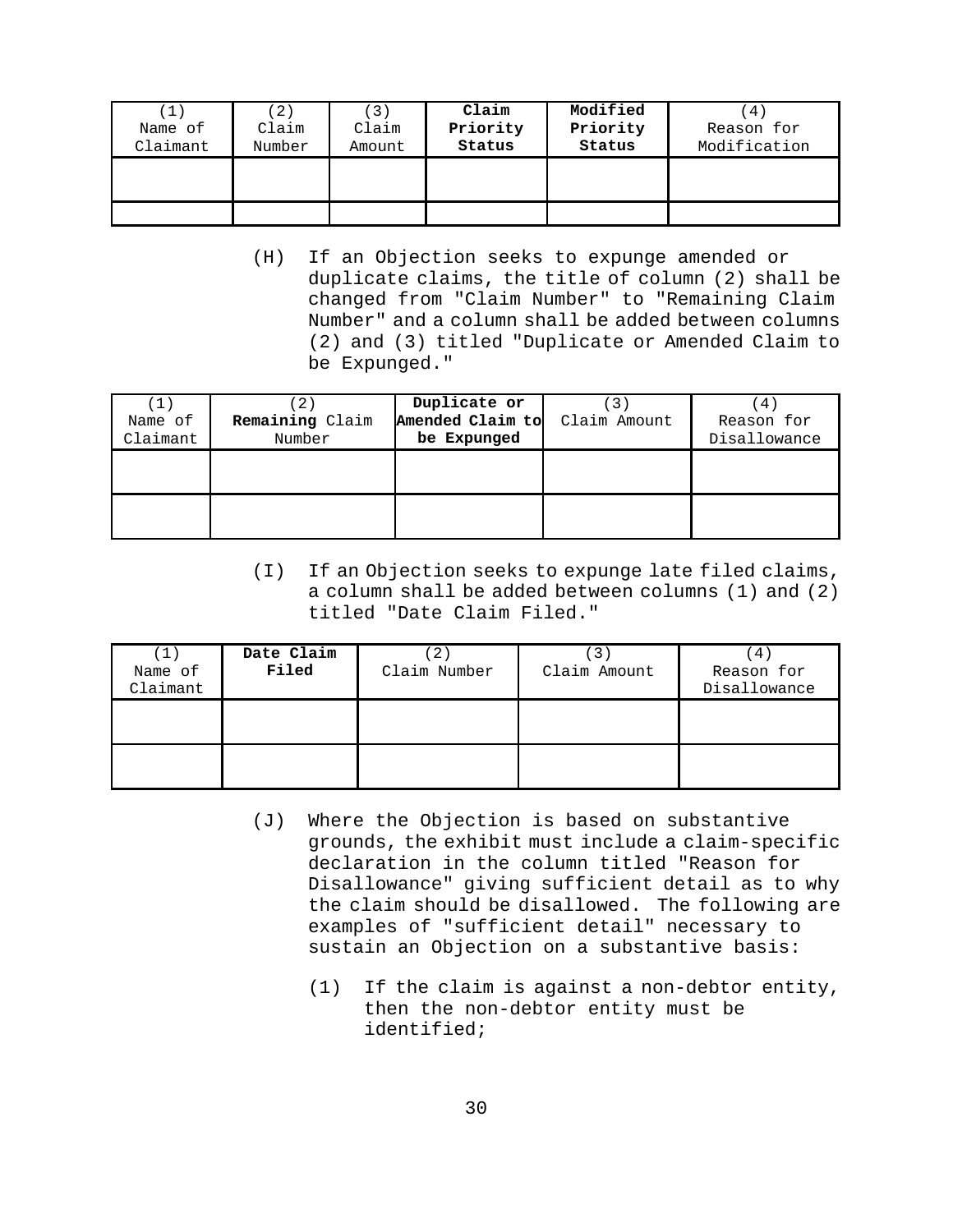- (2) If the claim has been paid or satisfied prepetition (not postpetition), then the check number and the date the check was issued must be identified. (An objection to a claim on the basis that the claim has been paid or satisfied postpetition is not a valid objection); and
- (3) If the claim includes a postpetition claim, then the date the postpetition claim arose must be identified.
- (iv) Proofs of Claim. If the Objection is non-substantive, then copies of the proofs of claim need not be provided to the Court, except that proofs of claim relating to an Objection based on Local Rule 3007-1(d)(vi) (i.e., a claim without any supporting documents) shall be provided to the Court as set forth in Local Rule  $3007-1(e)(iv)(A)-(C)$ . When the Objection is substantive, a copy of the proofs of claim and all supporting documentation shall be provided to the Court as follows:
	- (A) Proofs of claim shall be in a binder and separated by tabs;
	- (B) Proofs of claim shall be in the order as listed in the exhibit(s), with additional tabs indicating to which exhibit the claims relate; and
	- (C) At least two (2) weeks before the hearing on the Objection, a Notice of Submission of Proofs of Claim is to be filed and delivered to the respective Judge's chambers with copies of the claims (with all attachments) along with the Objection to those claims. The Notice of Submission of Proofs of Claim stating that the claims have been delivered to chambers and that copies can be requested from objector's counsel shall be served upon all parties requesting notice under Fed. R. Bankr. P. 2002.
- (v) Notice of Objection to Claim Holder. Each claim holder whose rights are affected by an Objection shall receive a "Notice of Objection to Claim" that shall conform to Local Form 113 or a copy of the Objection.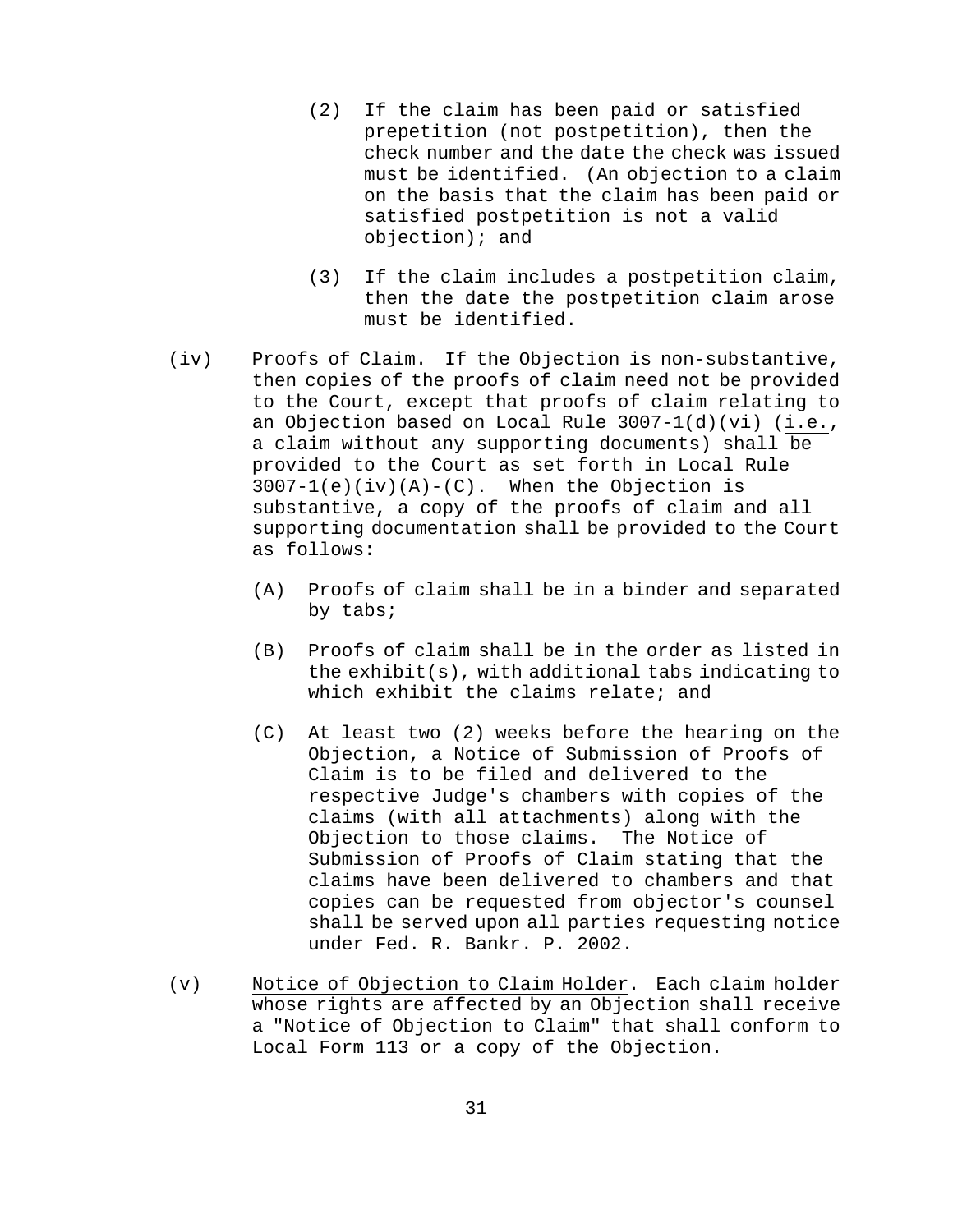## (f) Requirements Relating to Substantive Objections.

- (i) As authorized by Fed. R. Bankr. P. 3007(c), the Court hereby orders that an Objection which is based on substantive grounds may contain more than one but no more than 150 claims, unless the Court orders otherwise.
- (ii) No more than two substantive Objections may be filed each calendar month, unless the Court orders otherwise.
- (iii) An Objection based on substantive grounds shall include all substantive objections to such claim.
- (iv) Fed. R. Bankr. P. 7015 shall apply to any substantive Objection and upon the filing of a response to such substantive Objection, the objector may only amend such Objection upon leave of court or written consent of the claimant; provided, however, that if an Objection to a particular claim is determined to be substantive under Local Rule 3007-1(d)(vi) or the claimant filed a response to an Objection made under Local Rule 3007-1(d)(vi) and the response included supporting documentation or information, then the Objection may be amended without written consent or leave of Court.
- (v) The Court will not consider any substantive Objection to personal injury or wrongful death claims that would be in violation of 28 U.S.C. § 157(b)(2)(B).
- (g) Pro Se. Any claimant may participate pro se (and telephonically) at a hearing on an Objection to his or her claim by following the telephonic appearance procedures located on the Court's website.
- (h) Hearings on Objections. Hearings on Objections may ordinarily be held on the regularly scheduled omnibus hearing dates in chapter 11 cases, consistent with these Local Rules. When the Court determines that the hearing on a particular claim Objection will require substantial time for the presentation of argument and/or evidence, then the Court, in its discretion, may reschedule the hearing on that claim for a different hearing date and time. The parties may also request that a separate hearing on an Objection(s) based on substantive grounds be separately scheduled for a date and time convenient to the Court and the parties.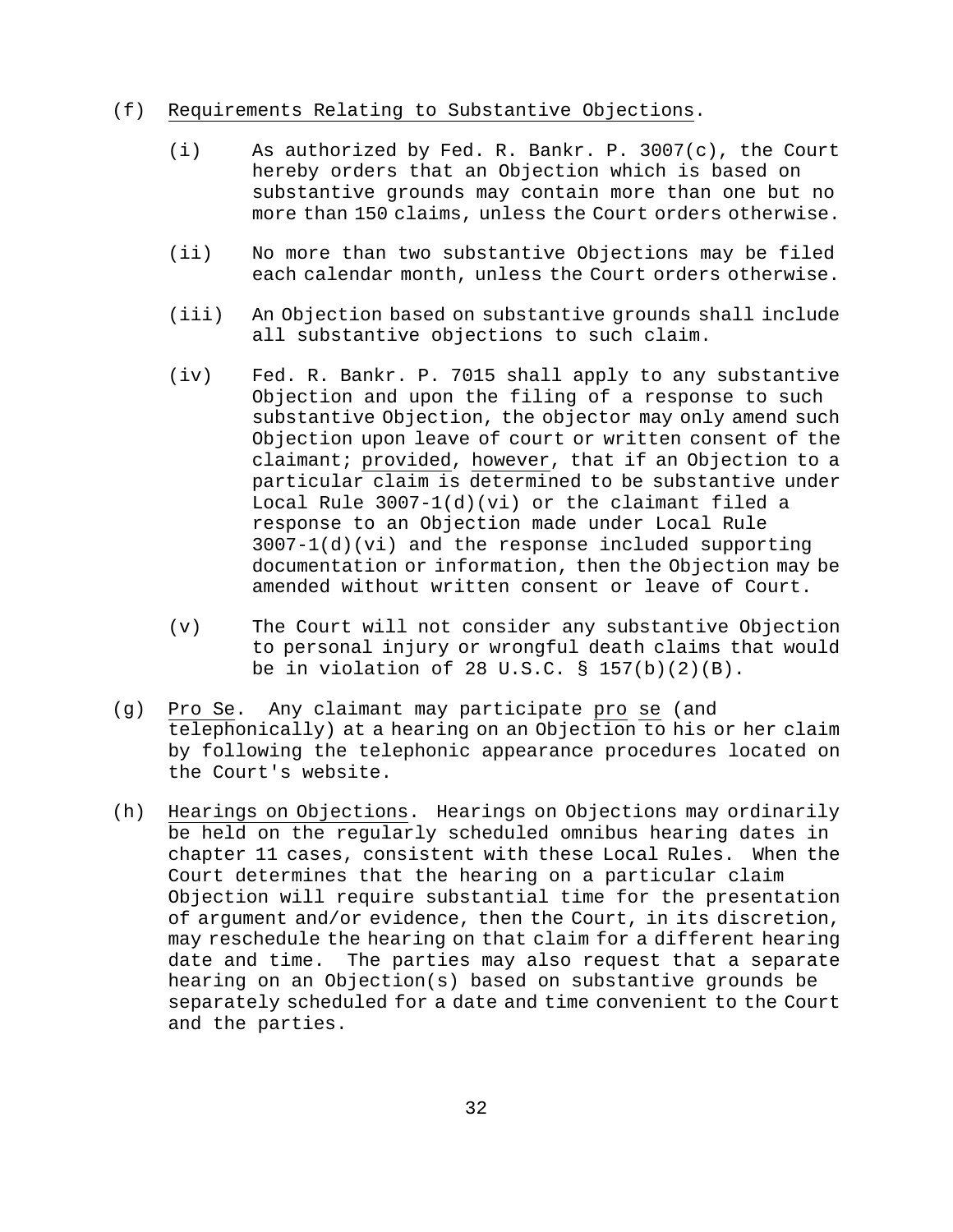**Rule 3011-1 Release of Funds Paid into the Registry of the Court**. In addition to the requirements set forth in 28 U.S.C. § 2042, any motion filed with the Court for the release of funds previously paid into the registry of the Court shall include: (a) a copy of the trustee's motion to deposit unclaimed funds into the registry of the Court; and (b) a proposed order stating that the requested funds to be released be made payable to "the claimant, (name of claimant), c/o name of fund finder". In addition, any such motion shall be served upon the United States Trustee, the debtor or trustee, if any.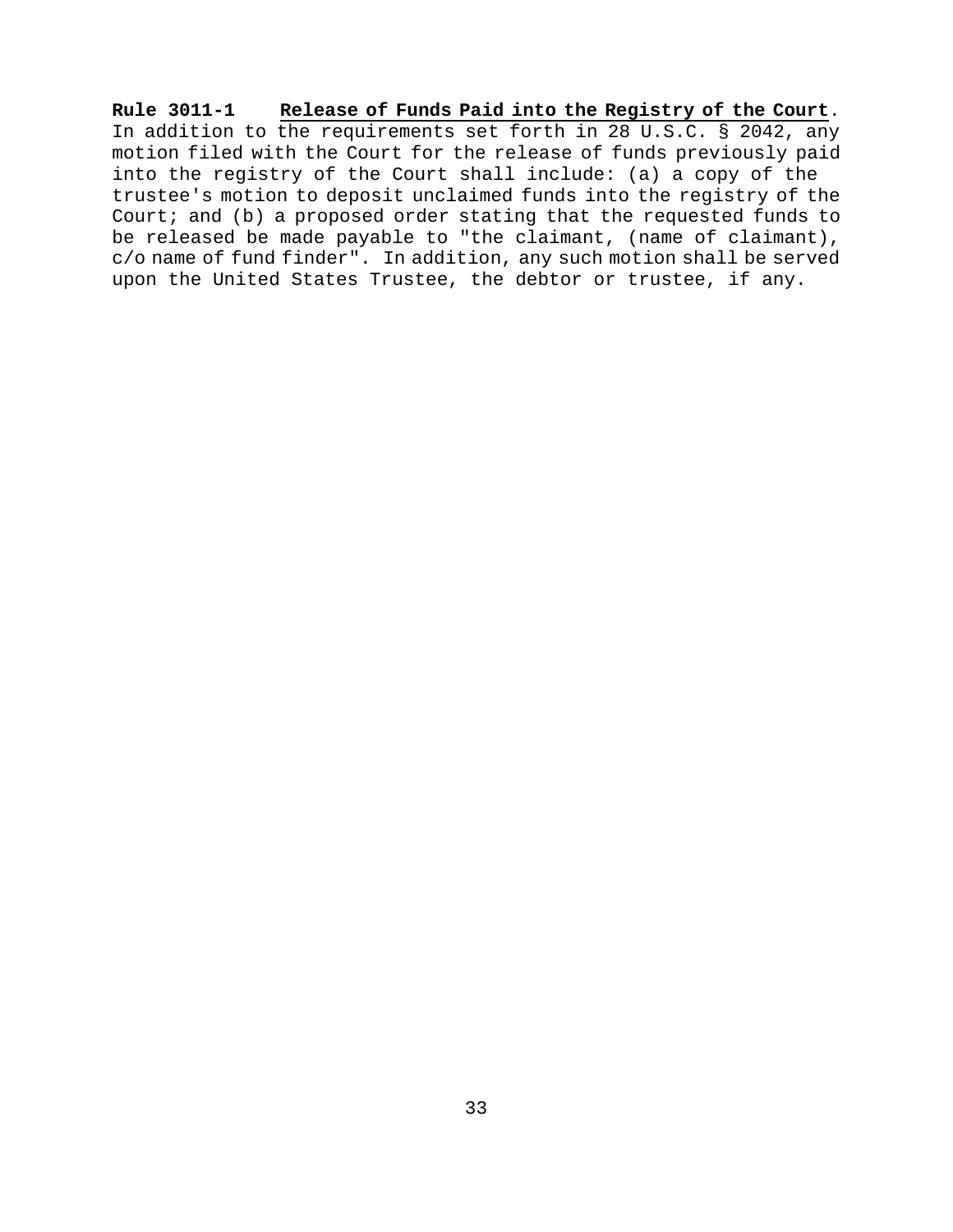**Rule 3011-2 Motion for Release of Funds Paid into the Registry of the Court - Confidentiality**. Any motion for release of funds previously paid into the registry of the Court or any exhibit in support thereof that contains confidential information regarding the claimant shall be filed with the Clerk with all confidential information redacted. An unredacted copy of such motion or exhibit shall be delivered in a sealed envelope to the assigned judge.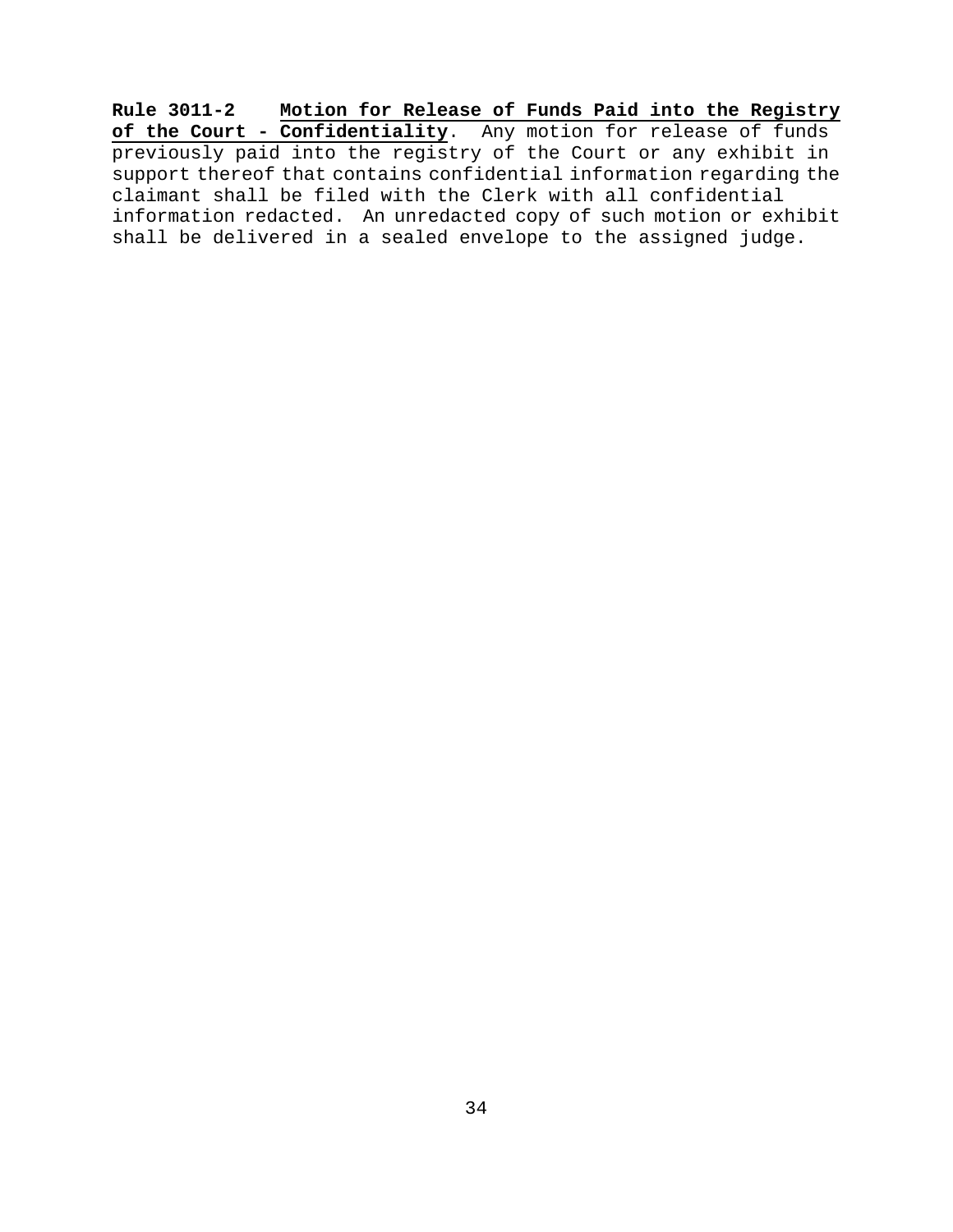## **Rule 3017-1 Approval of Disclosure Statement**.

- (a) Hearing on Disclosure Statement. Upon the filing of a disclosure statement, the proponent of the plan shall obtain hearing and objection dates from the Court and shall provide notice of those dates in accordance with Fed. R. Bankr. P. 3017.
- (b) Voting Procedures. The plan proponent shall timely file a motion to be heard at the disclosure statement hearing for approval of the voting procedures, including the form of ballots, the voting agent and the time and manner of voting.
- (c) Service of Disclosure Statements. When a party in interest makes a written request of a plan proponent for service of a copy of the disclosure statement or plan under Fed. R. Bankr. P. 3017(a), service of that disclosure statement or plan shall be at the expense of the plan proponent.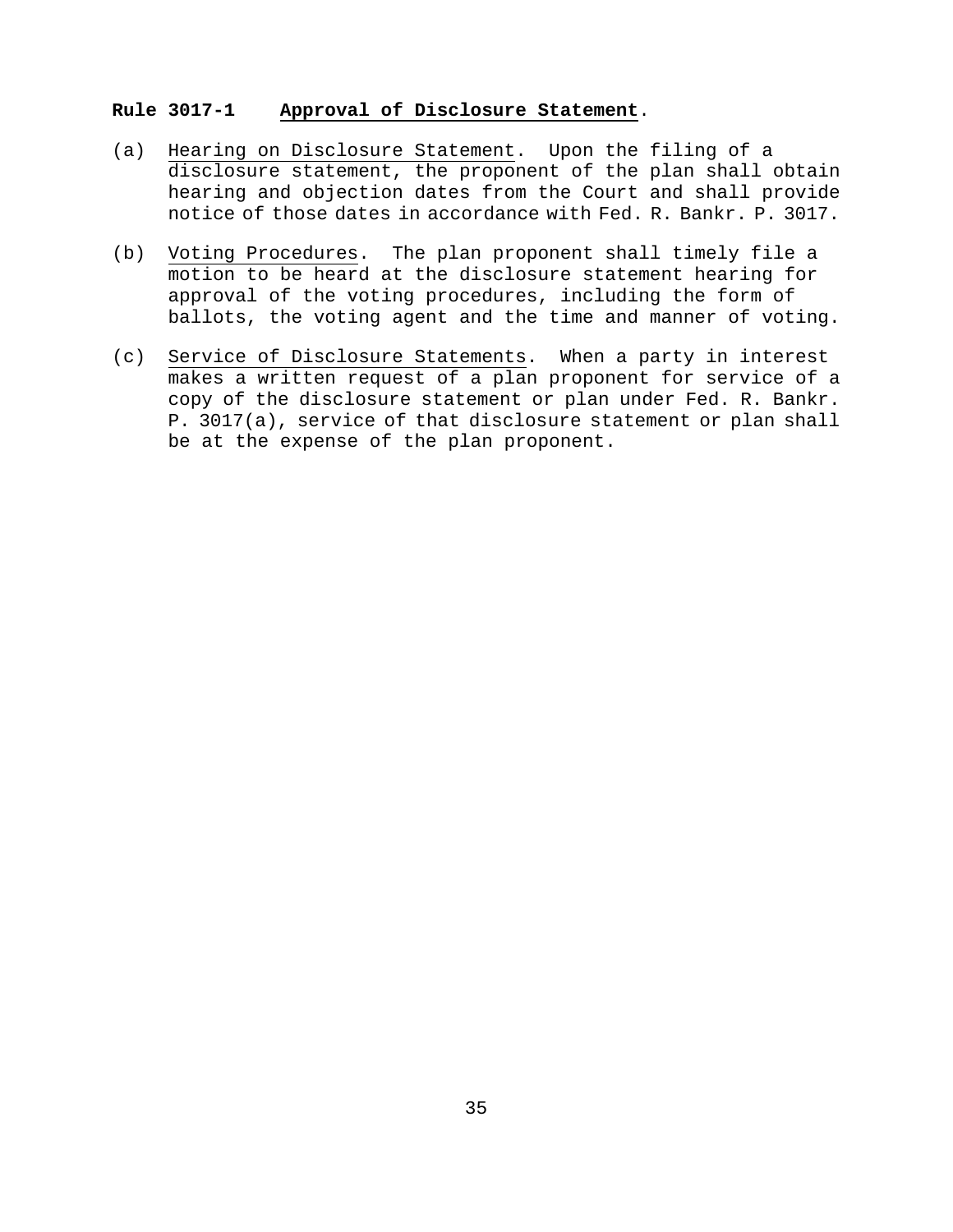**Rule 3023-1 Special Procedures in Chapter 13 Matters**. This Local Rule shall govern all cases filed under chapter 13 of the Code.

- (a) Section 1326 Payments.
	- (i) The debtor shall, after commencing timely payments as required by 11 U.S.C. § 1326(a)(1), continue to make subsequent payments to the trustee in accordance with the proposed plan until the trustee or Court directs otherwise.
	- (ii) If the proposed plan provides for payment of secured debt through the plan and the debtor is making timely pre-confirmation payments to the trustee, the debtor need not continue to make regular payments directly on such secured debt. If the proposed plan provides for direct payments to a secured creditor or if no proposed plan is filed on the petition date, the debtor shall continue to make regular payments to such secured creditor(s) as and when due.
- (b) Chapter 13 Plan and Plan Analysis. On the petition date, or within fifteen (15) days of conversion to chapter 13, the debtor shall file a proposed plan substantially in the form of Local Form 103, together with a plan analysis substantially in the form of Local Form 104. If a plan or plan analysis is filed after such time, the debtor shall serve the plan and plan analysis upon all creditors in accordance with Fed. R. Bankr. P. 2002 and file a certificate of service with the Court.
- (c) Amended/Modified Plans.
	- (i) If an amended/modified plan is filed before the scheduled confirmation hearing on the previously filed plan, it shall be accompanied by a certificate of service. The certificate of service should evidence that a copy of the amended/modified plan has been served upon each of the creditors listed in the chapter 13 Schedules and Statement of Financial Affairs, the Chapter 13 Trustee and the United States Trustee, in such a manner so as to ensure that such parties receive the amended/modified plan no less than two (2) days prior to the confirmation hearing. When a plan is confirmed on an interim basis, any subsequent plan filed prior to the final confirmation should be filed and titled an "Amended Plan" and should be noticed by the debtor or debtor's counsel. A Certificate of Service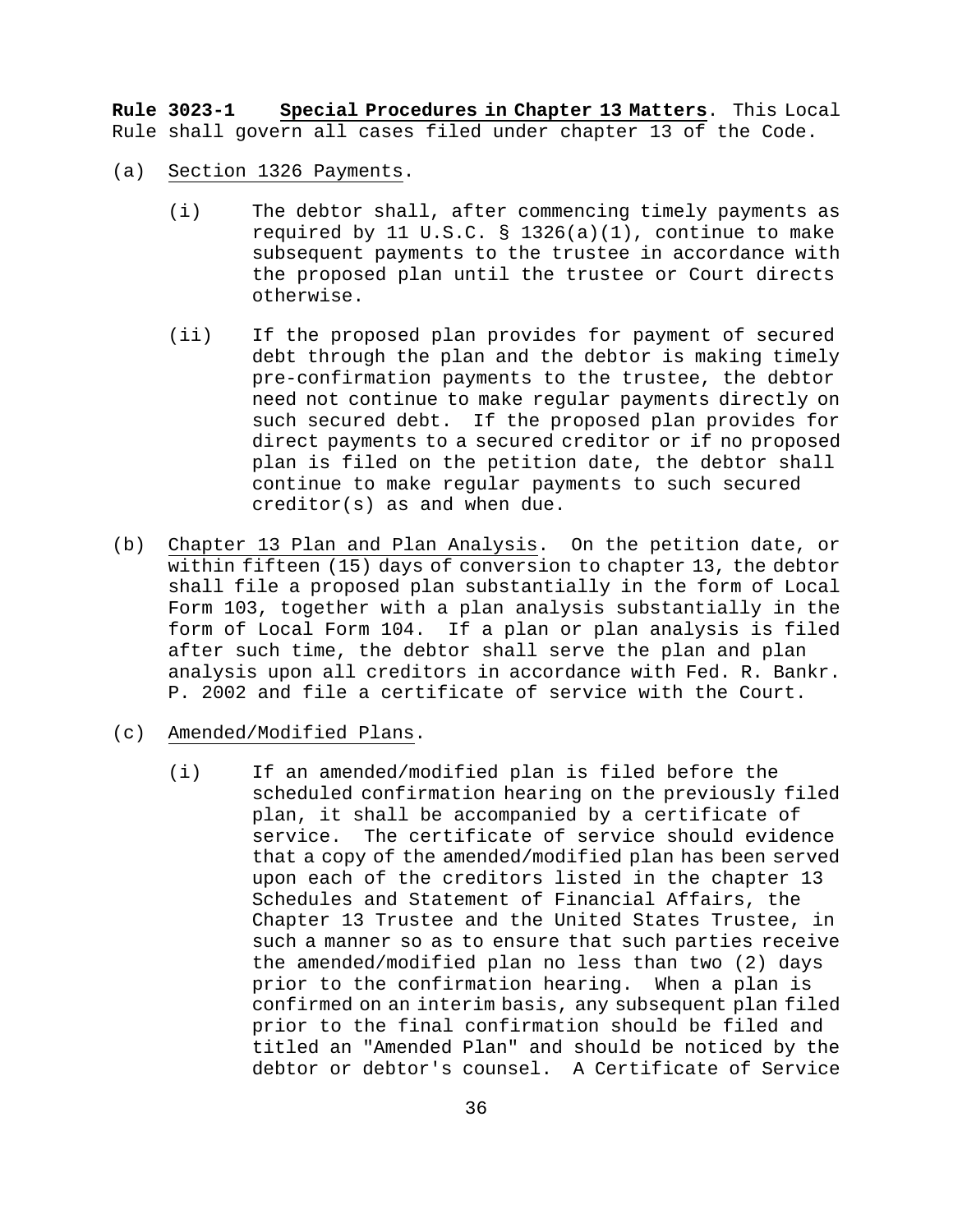therefor should be filed with the Court.

- (ii) Any motion to modify a plan after confirmation shall be noticed by the Court.
- (d) Distribution. Before commencing distribution of the debtor's funds under a confirmed plan, the trustee shall mail to the debtor a copy of the debtor's master report reflecting those creditors that have or have not filed proofs of claim. The trustee shall not distribute funds to any creditor unless a proof of claim has been filed and deemed allowed or allowed by Court order.
- (e) Plan Funding. In all plans, funding shall be by payroll deduction unless otherwise agreed by the trustee or ordered by the Court upon a demonstration of cause shown by the debtor. A wage order must be submitted by the debtor at the time the plan is confirmed by the Court.
- (f) Confirmation. If timely pre-confirmation payments are made to the trustee and no objections are received, the plan may be confirmed without further notice or hearing upon the filing of a certificate by the trustee recommending that the Court confirm the plan.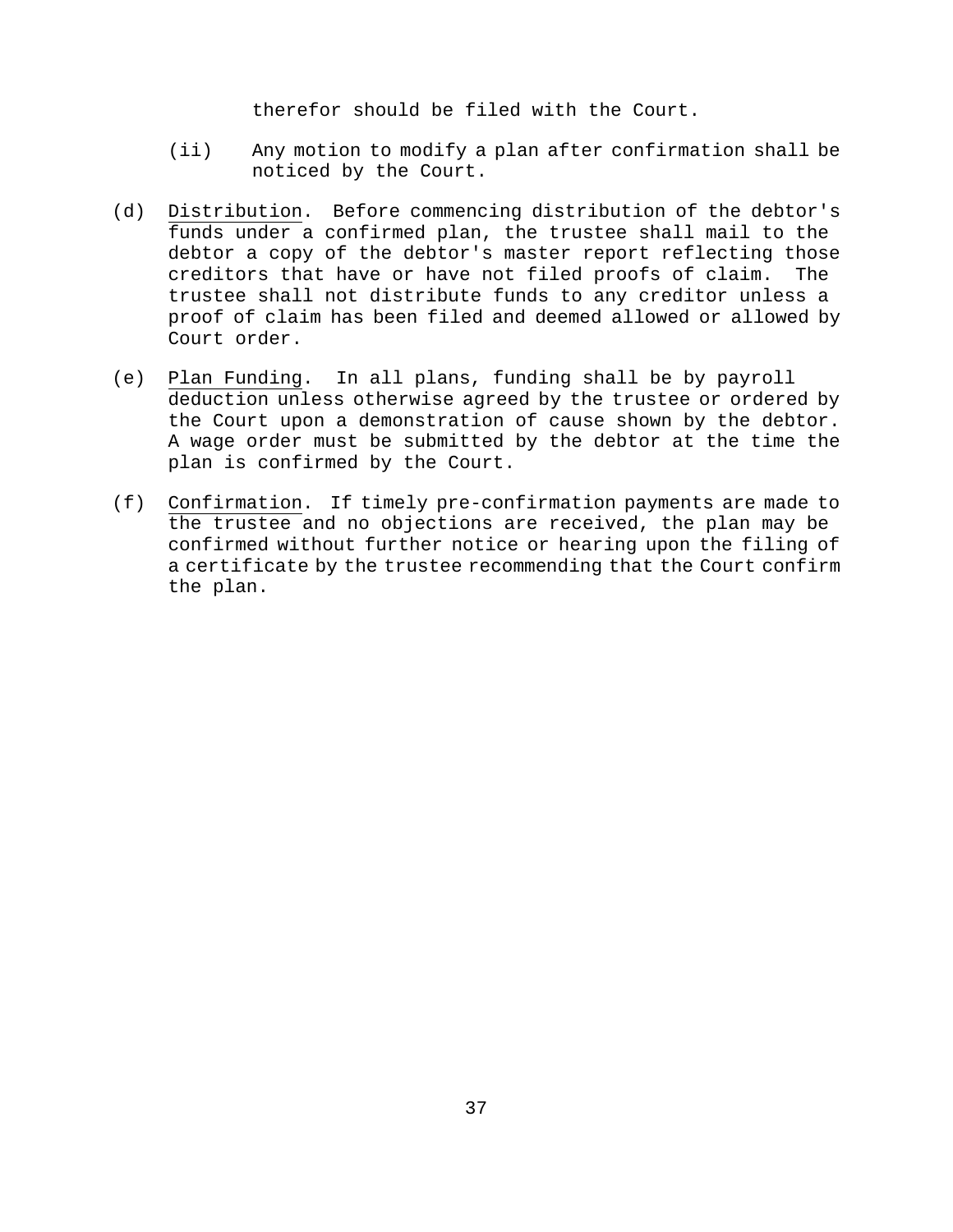## **PART IV. THE DEBTOR: DUTIES AND BENEFITS**

## **Rule 4001-1 Procedure on Request for Relief from the Automatic Stay of 11 U.S.C. § 362(a)**.

- (a) Service. Upon the filing of a motion seeking relief from the automatic stay under 11 U.S.C. § 362, the movant shall file and serve a notice of hearing substantially in compliance with Local Form 106A. In chapter 11 cases, an individual seeking relief from the automatic stay to pursue a personal injury or wrongful death action shall serve counsel for the debtor or trustee, counsel for all official committees, counsel for the Debtor-in-Possession financing lenders and any other party directly affected by the motion. In all other cases, the motion shall be served on counsel for the debtor, counsel for all official committees, any trustee, all parties requesting notices and all known parties having an interest in the subject property or relief requested.
- (b) Scheduling. In chapter 11 cases where omnibus hearing dates have been scheduled by the Court, the movant may notice its motion for any omnibus hearing date that provides sufficient notice in accordance with Local Rule 9006-1(c). In all chapter 7 and chapter 13 cases, the movant shall obtain a hearing date from the Court's website in advance of filing and serving its motion and notice of motion.
- (c) Supporting Documentation. With respect to a motion for relief from stay where the movant is seeking to foreclose on its collateral:
	- (i) The movant shall file the following documents with the motion:
		- (A) An affidavit and supporting exhibits containing the following data, if applicable:
			- (1) True copies of all notes, bonds, mortgages, security agreements, financing statements, assignments and every other document upon which the movant will rely at the time of hearing;
			- (2) A statement of amount due, including a breakdown of the following categories: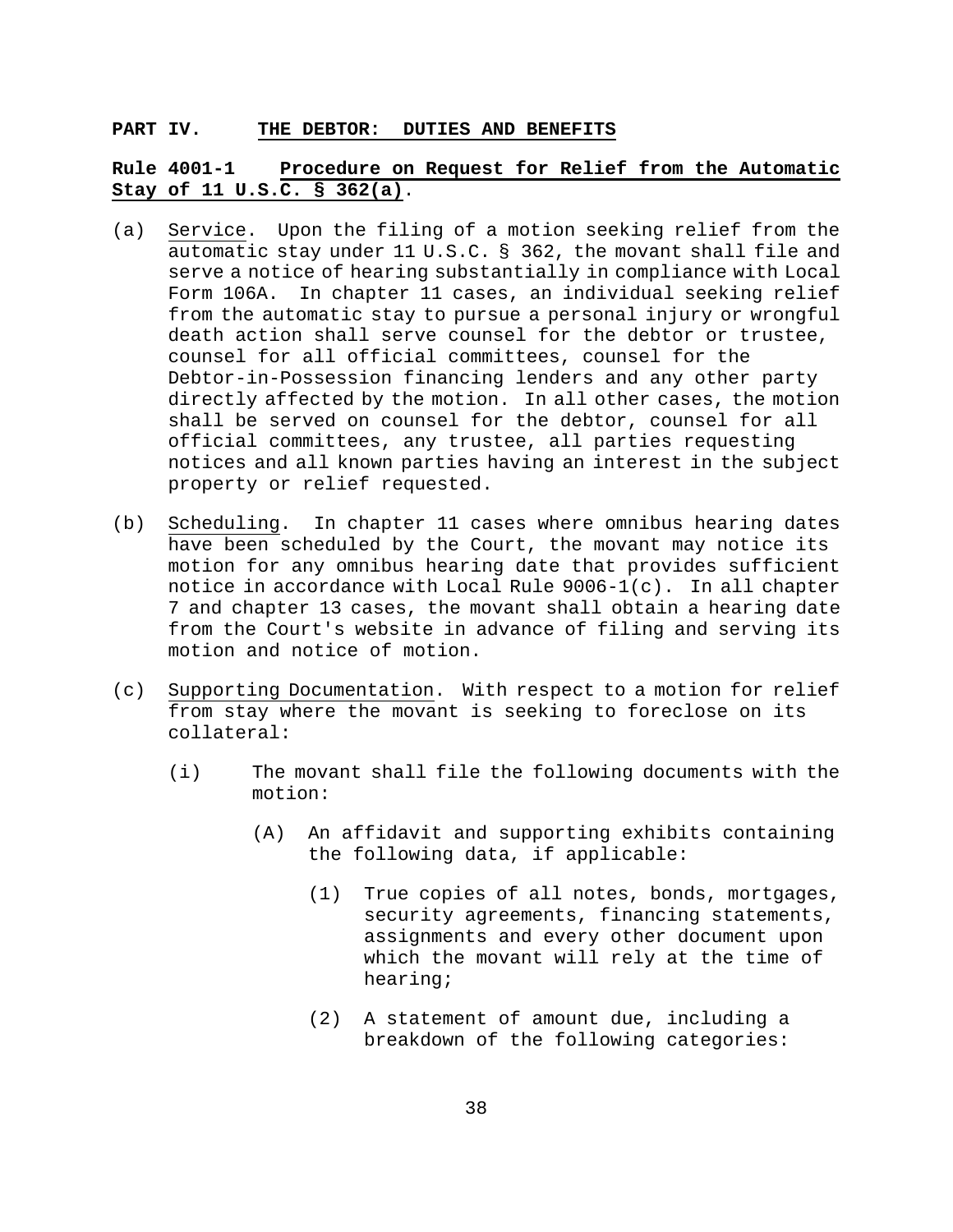- (a) Unpaid principal;
- (b) Accrued interest to and from specific dates;
- (c) Late charges to and from specific dates;
- (d) Attorneys' fees;
- (e) Advances for taxes, insurance and the like;
- (f) Unearned interest; and
- (g) Any other charges;
- (3) A per diem interest factor; and
- (4) Movant's good faith estimate of the value of the collateral as of the petition date of the respective debtor.
- (ii) At least five (5) days prior to the hearing, any party opposing the motion shall file with the Court and serve on the movant and all parties required to be served under this Rule the following documents:
	- (A) A response to the motion;
	- (B) An affidavit stating the responding party's good faith estimate of (1) the amount due to the movant and (2) the value of the collateral as of the petition date of the respective debtor; and
	- (C) A statement as to how the movant can be adequately protected if the stay is to be continued.
- (iii) The hearing date specified in the notice of the motion will be a preliminary hearing at which the Court may (A) hear oral argument, (B) determine whether an evidentiary or other final hearing is necessary, (C) set a date by which the parties shall exchange supporting documentation, (D) set a date by which the parties must produce the report of any appraiser whose testimony is to be presented at the final hearing and/or (E) set a date and time for a final hearing.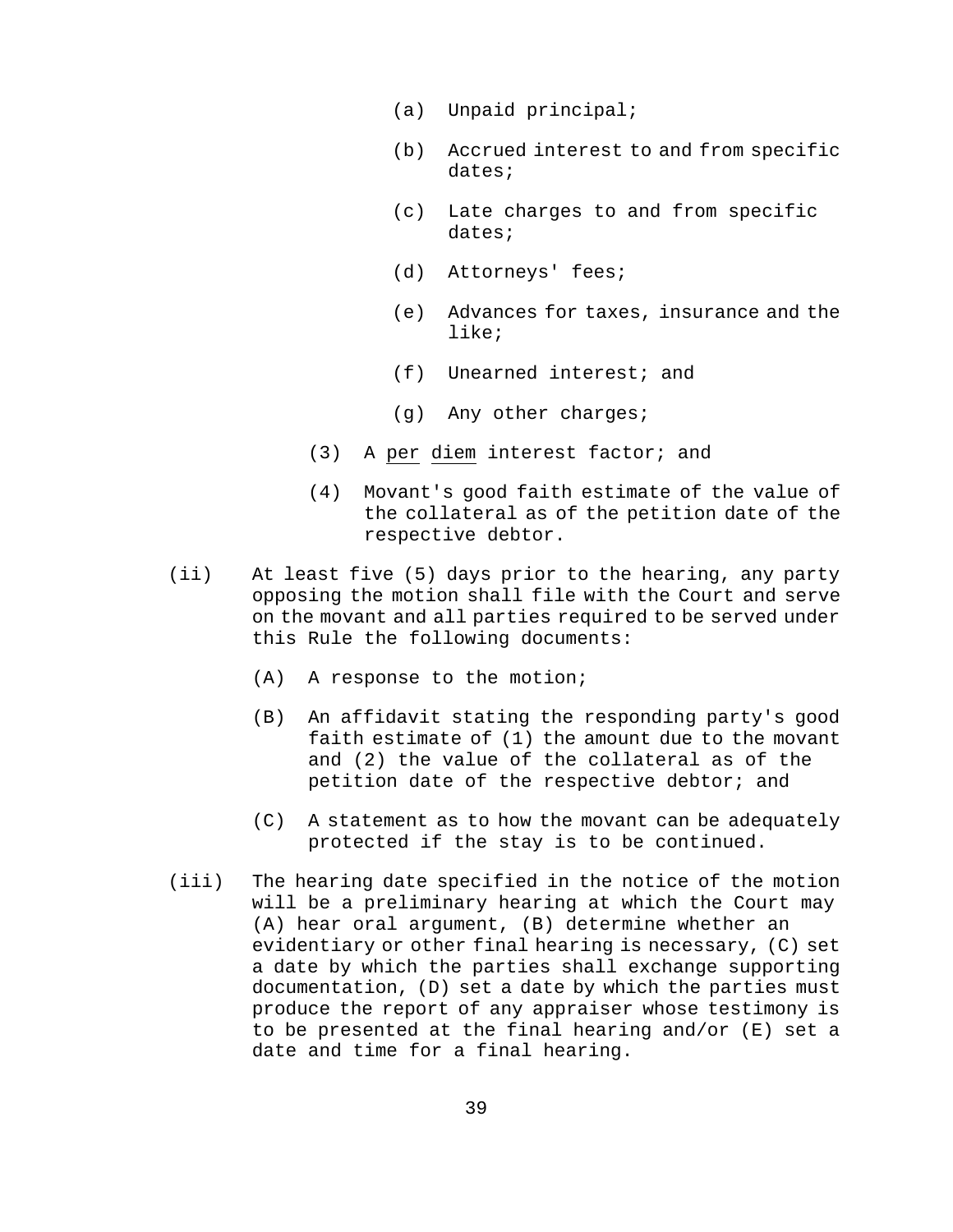(d) Conference. The attorneys for the parties shall confer with respect to the issues raised by the motion in advance of the hearing for the purpose of determining whether a consensual order may be entered and/or for the purpose of stipulating to relevant facts, such as the value of the property and the extent and validity of any security instrument.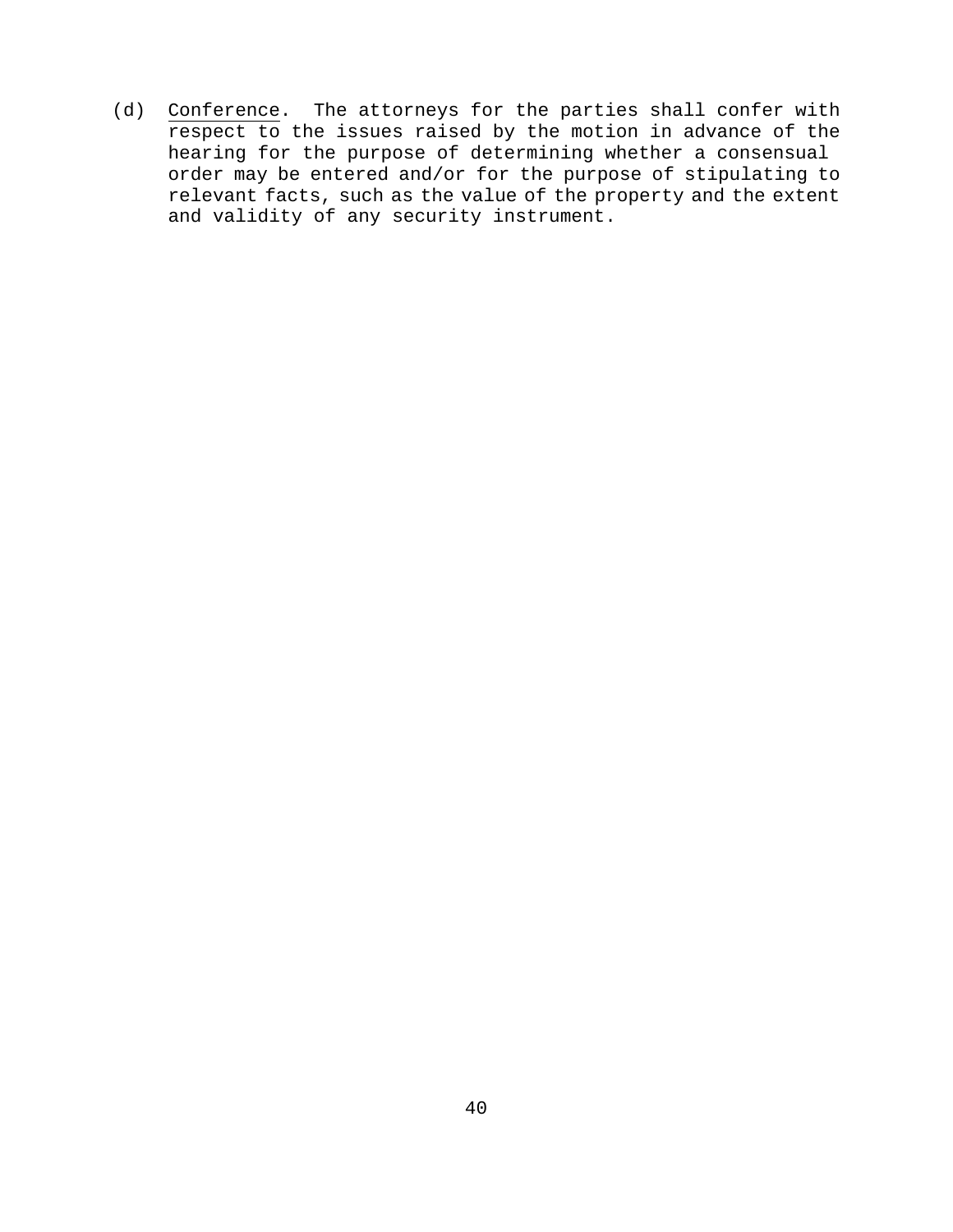### **Rule 4001-2 Cash Collateral and Financing Orders**.

- (a) Motions. Except as provided herein and elsewhere in these Local Rules, all cash collateral and financing requests under 11 U.S.C. §§ 363 and 364 shall be heard by motion filed under Fed. R. Bankr. P. 2002, 4001 and 9014 ("Financing Motions").
	- (i) Provisions to be Highlighted. All Financing Motions must (a) recite whether the proposed form of order and/or underlying cash collateral stipulation or loan agreement contains any provision of the type indicated below, (b) identify the location of any such provision in the proposed form of order, cash collateral stipulation and/or loan agreement and (c) justify the inclusion of such provision:
		- (A) Provisions that grant cross-collateralization protection (other than replacement liens or other adequate protection) to the prepetition secured creditors (i.e., clauses that secure prepetition debt by postpetition assets in which the secured creditor would not otherwise have a security interest by virtue of its prepetition security agreement or applicable law);
		- (B) Provisions or findings of fact that bind the estate or other parties in interest with respect to the validity, perfection or amount of the secured creditor's prepetition lien or the waiver of claims against the secured creditor without first giving parties in interest at least seventy-five (75) days from the entry of the order and the creditors' committee, if formed, at least sixty (60) days from the date of its formation to investigate such matters;
		- (C) Provisions that seek to waive, without notice, whatever rights the estate may have under 11 U.S.C. § 506(c);
		- (D) Provisions that immediately grant to the prepetition secured creditor liens on the debtor's claims and causes of action arising under 11 U.S.C. §§ 544, 545, 547, 548 and 549;
		- (E) Provisions that deem prepetition secured debt to be postpetition debt or that use postpetition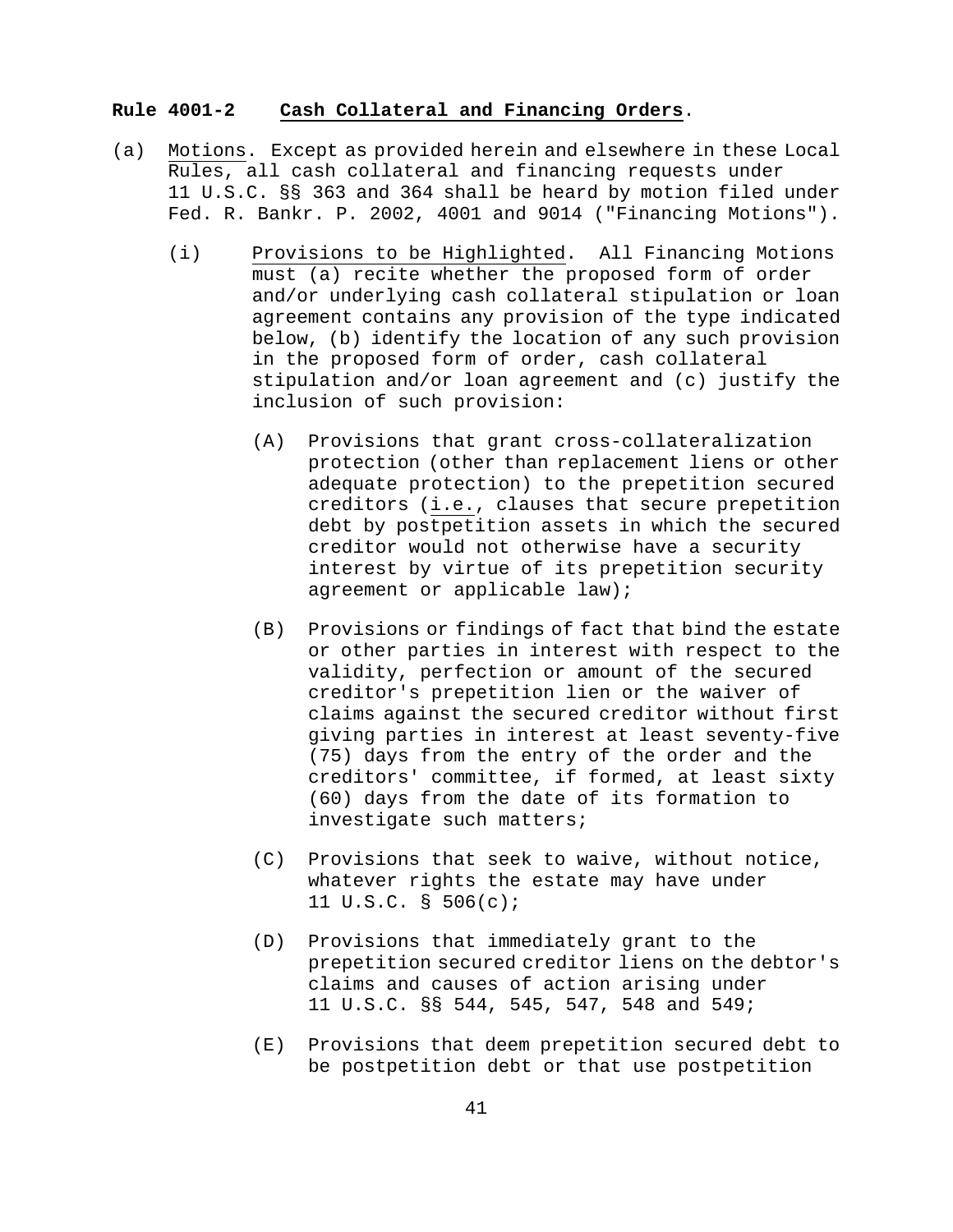loans from a prepetition secured creditor to pay part or all of that secured creditor's prepetition debt, other than as provided in 11 U.S.C. § 552(b);

- (F) Provisions that provide disparate treatment for the professionals retained by a creditors' committee from those professionals retained by the debtor with respect to a professional fee carve-out; and
- (G) Provisions that prime any secured lien without the consent of that lienor.
- (ii) All Financing Motions shall also provide a summary of the essential terms of the proposed use of cash collateral and/or financing (e.g., the maximum borrowing available on a final basis, the interim borrowing limit, borrowing conditions, interest rate, maturity, events of default, use of funds limitations and protections afforded under 11 U.S.C. §§ 363 and 364).
- (b) Interim Relief. When Financing Motions are filed with the Court on or shortly after the petition date, the Court may grant interim relief pending review by interested parties of the proposed Debtor-in-Possession financing arrangements. Such interim relief shall be only what is necessary to avoid immediate and irreparable harm to the estate pending a final hearing. In the absence of extraordinary circumstances, the Court shall not approve interim financing orders that include any of the provisions previously identified in Local Rule  $4001-2(a)(i)(A)-(F)$ .
- (c) Final Orders. A final order shall be entered only after notice and a hearing under Fed. R. Bankr. P. 4001 and Local Rule 2002-1(b). Ordinarily, the final hearing shall be held at least ten (10) days following the organizational meeting of the creditors' committee contemplated by 11 U.S.C. § 1102.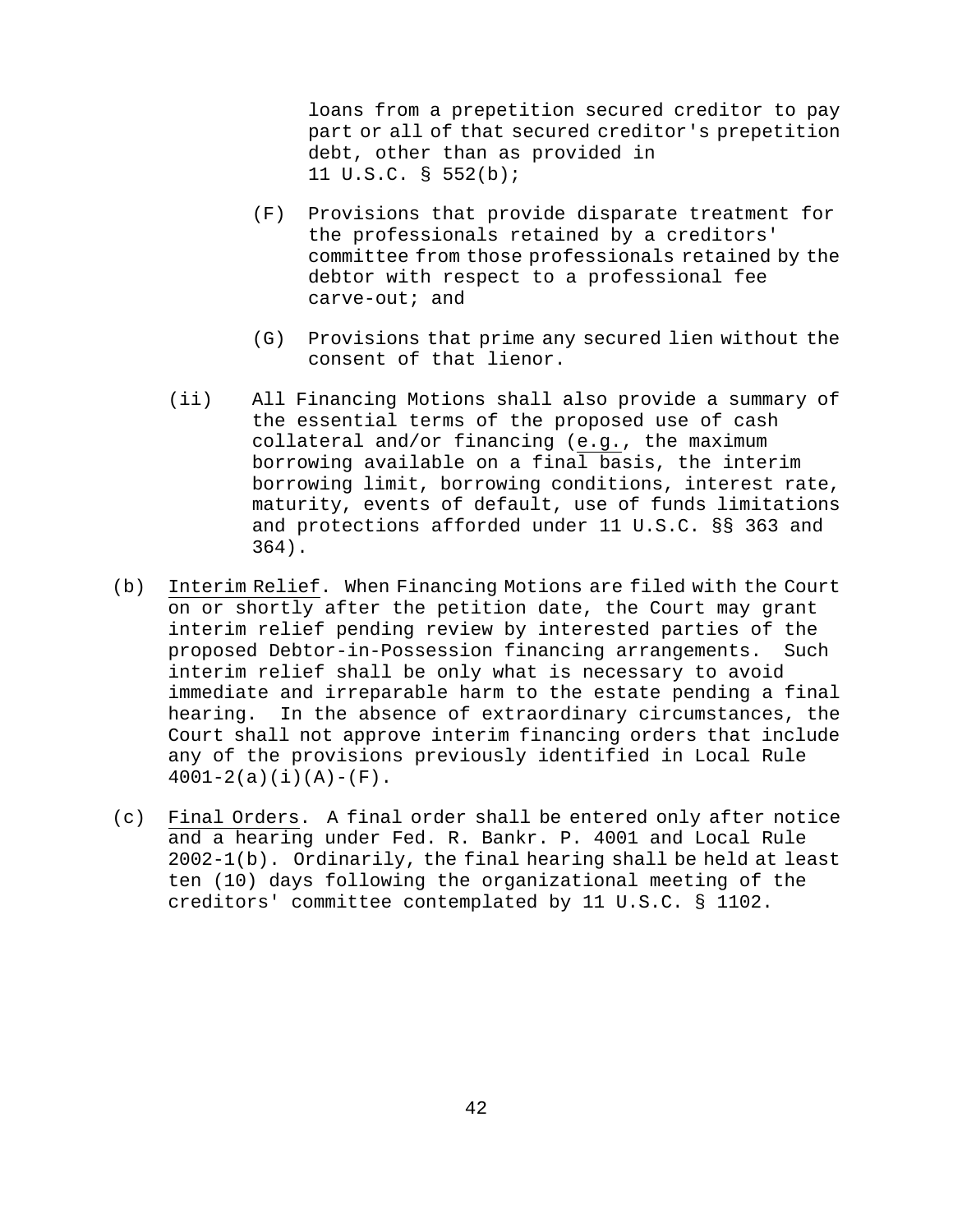**Rule 4001-3 Investment in Money Market Funds**. There is "cause" for relief from the requirements of 11 U.S.C. § 345(b) where money of the estate is invested in an open-end management investment company, registered under the Investment Company Act of 1940, that is regulated as a "money market fund" pursuant to Rule 2a-7 under the Investment Company Act of 1940; so long as the debtor has filed with the Court (i) a statement identifying the fund; and (ii) the fund's certification, which shall be accompanied by its currently effective prospectus as filed with the Securities and Exchange Commission, that the fund:

- (a) Invests exclusively in United States Treasury bills and United States Treasury Notes owned directly or through repurchase agreements;
- (b) Has received the highest money market fund rating from a nationally recognized statistical rating organization, such as Standard & Poor's or Moody's;
- (c) Has agreed to redeem fund shares in cash, with payment being made no later than the business day following a redemption request by a shareholder, except in the event of an unscheduled closing of Federal Reserve Banks or the New York Stock Exchange; and
- (d) Has adopted a policy that it will notify its shareholders sixty (60) days prior to any change in its investment or redemption policies under (a) and (c) above.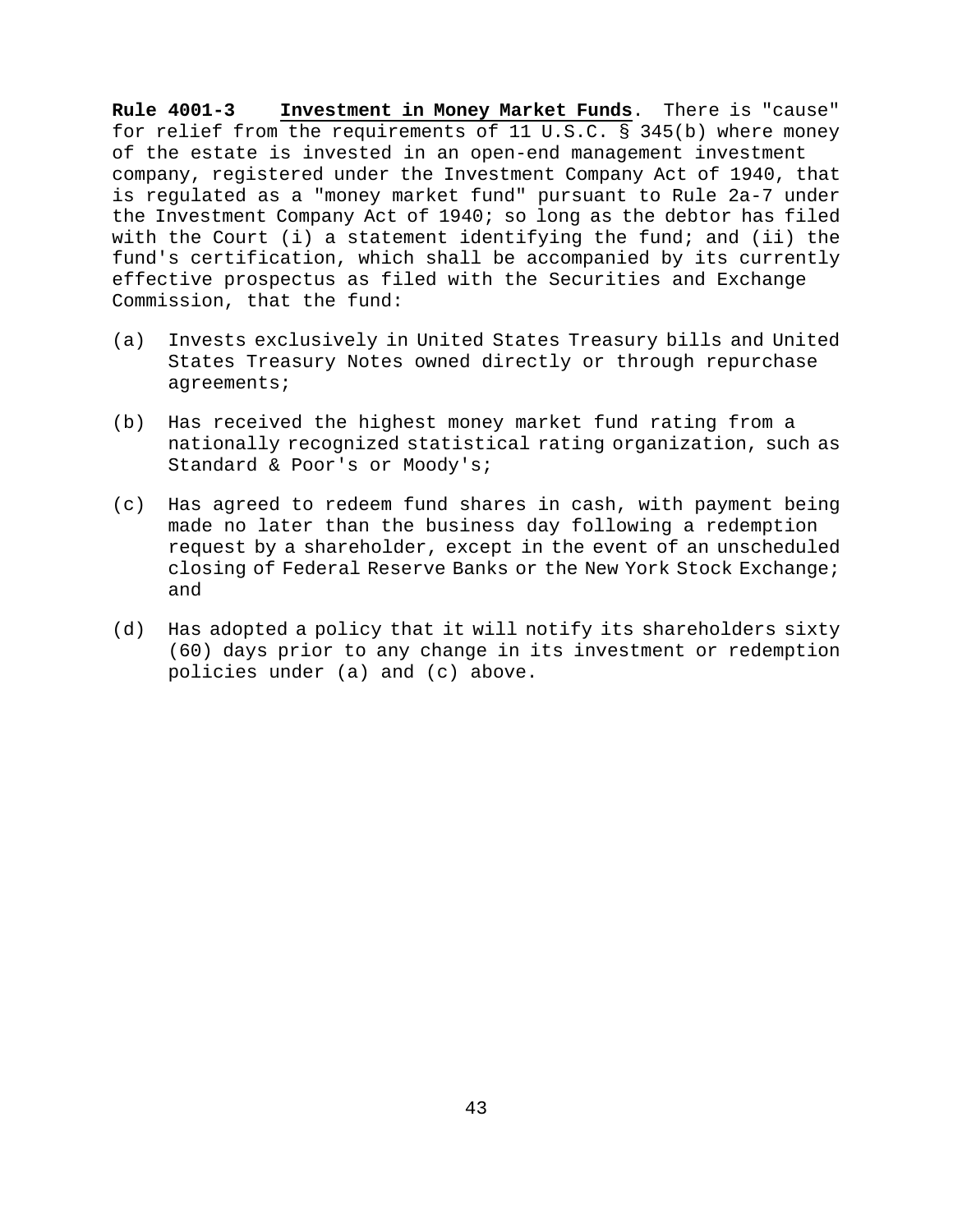## **Rule 4002-1 Duties of Debtor under 11 U.S.C. § 521 in Chapter 7 and 13 Cases**.

- (a) The debtor shall deliver to the interim trustee or the standing Chapter 13 Trustee no later than the first date set for the meeting of creditors under 11 U.S.C. § 341 all books, records and papers, including appraisals, relating to property of the estate as well as copies of recorded documents, e.g., deeds and mortgages.
- (b) No later than the first date set for the meeting of creditors under 11 U.S.C. § 341, the debtor shall advise the interim trustee or the standing Chapter 13 Trustee in writing of the payoff amounts on all secured debts.
- (c) Immediately upon the entry of an order for relief, the debtor shall give written notice to any court or tribunal where an action is pending against the debtor and to the parties and counsel involved in that action. If an action is commenced subsequent to the date of the order for relief, the debtor shall give similar written notice to the court or tribunal and to all parties and counsel involved.
- (d) Immediately upon the entry of an order for relief, the debtor shall give written notice to any creditor with a garnishment order, any garnishee defendant (other than the debtor's employer) and any creditor who the debtor anticipates may seek a garnishment order.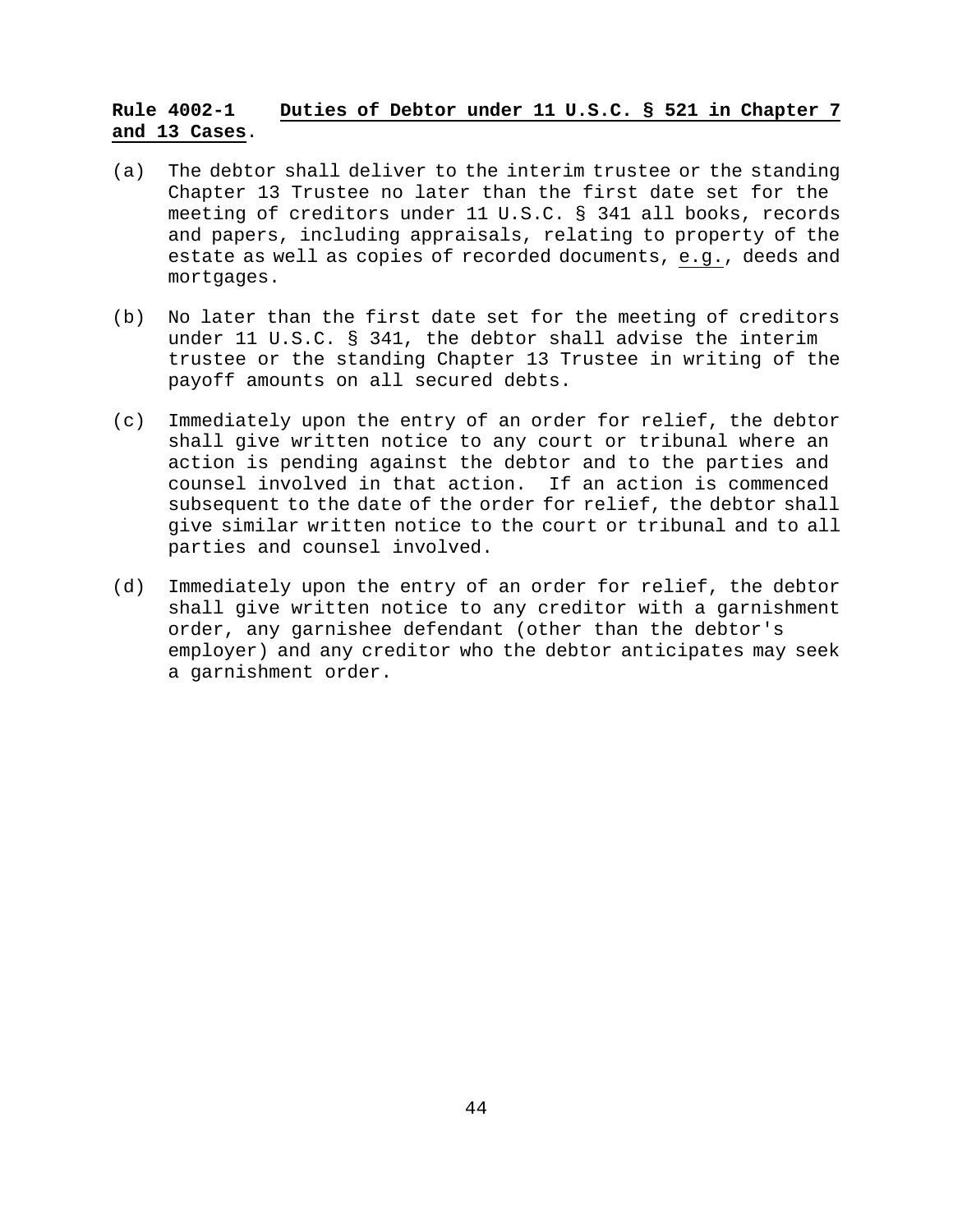## **Rule 4003-1 Exemptions**.

- (a) Amendment to Claim of Exemptions. An amendment to a claim of exemptions under Fed. R. Bankr. P. 1009 and 4003 shall be filed and served by the debtor on the trustee, the United States Trustee and all creditors.
- (b) Automatic Extension of Time to File Objections to Claim of Exemptions in Event of Amendment to Schedules to Add a Creditor. If the schedules are amended to add a creditor, and the amendment is filed and served either (i) less than thirty (30) days prior to the expiration of the time set forth in Fed. R. Bankr. P. 4003(b) for the filing of objections to the list of property claimed as exempt or (ii) at any time after such filing deadline, the added creditor shall have thirty (30) days from service of the amendment to file objections to the list of property claimed as exempt.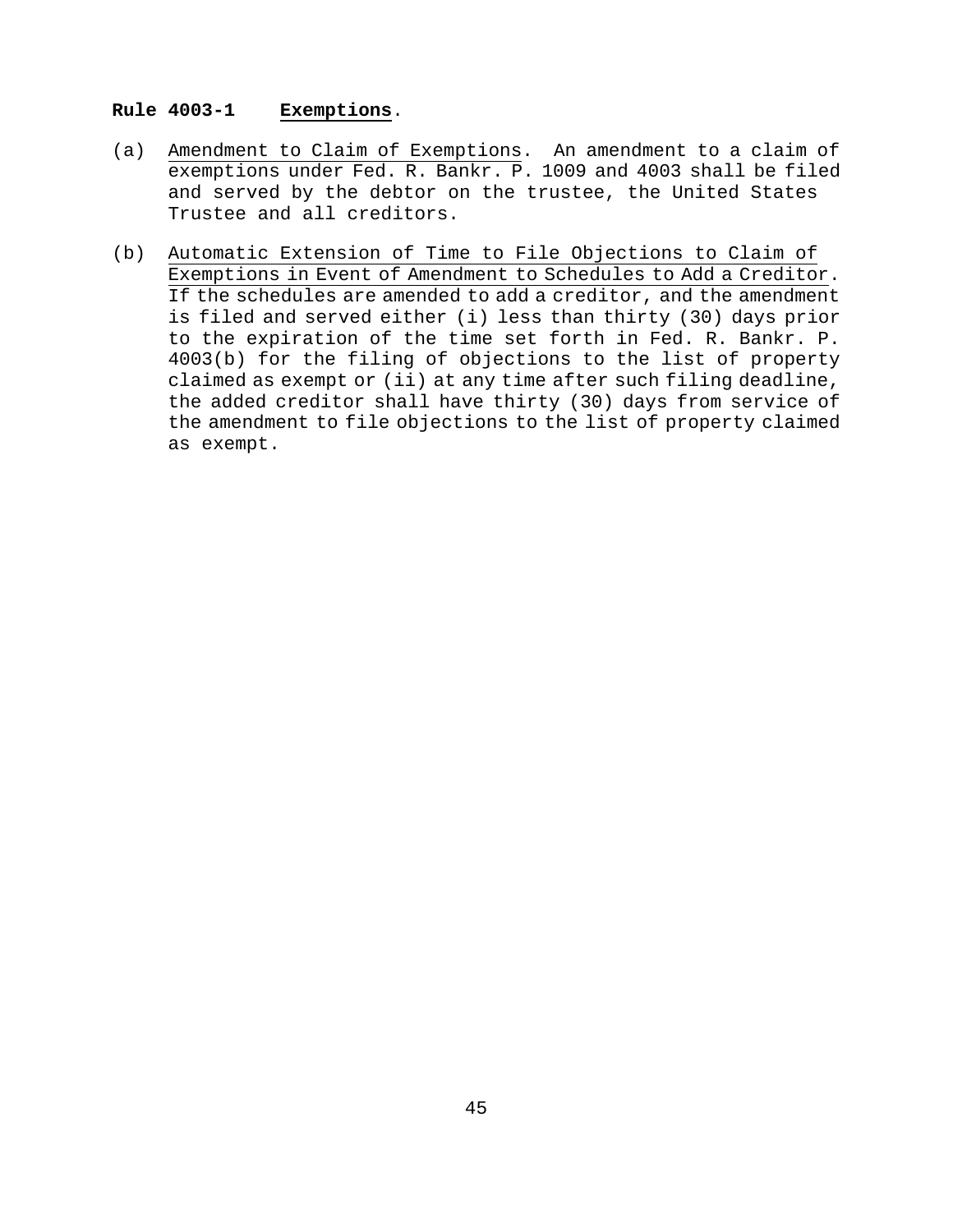**Rule 4004-1 Automatic Extension of Time to File Complaint Objecting to Discharge in Event of Amendment**. If the schedules are amended to add a creditor, and the amendment is filed and served either (a) less than sixty (60) days prior to the expiration of the time set forth in Fed. R. Bankr. P. 4004(a) for the filing of a complaint objecting to discharge or (b) at any time after such filing deadline, the added creditor shall have sixty (60) days from service of the amendment to file a complaint objecting to discharge. Such circumstances shall be deemed to be "cause" for an extension and no motion to extend shall be necessary.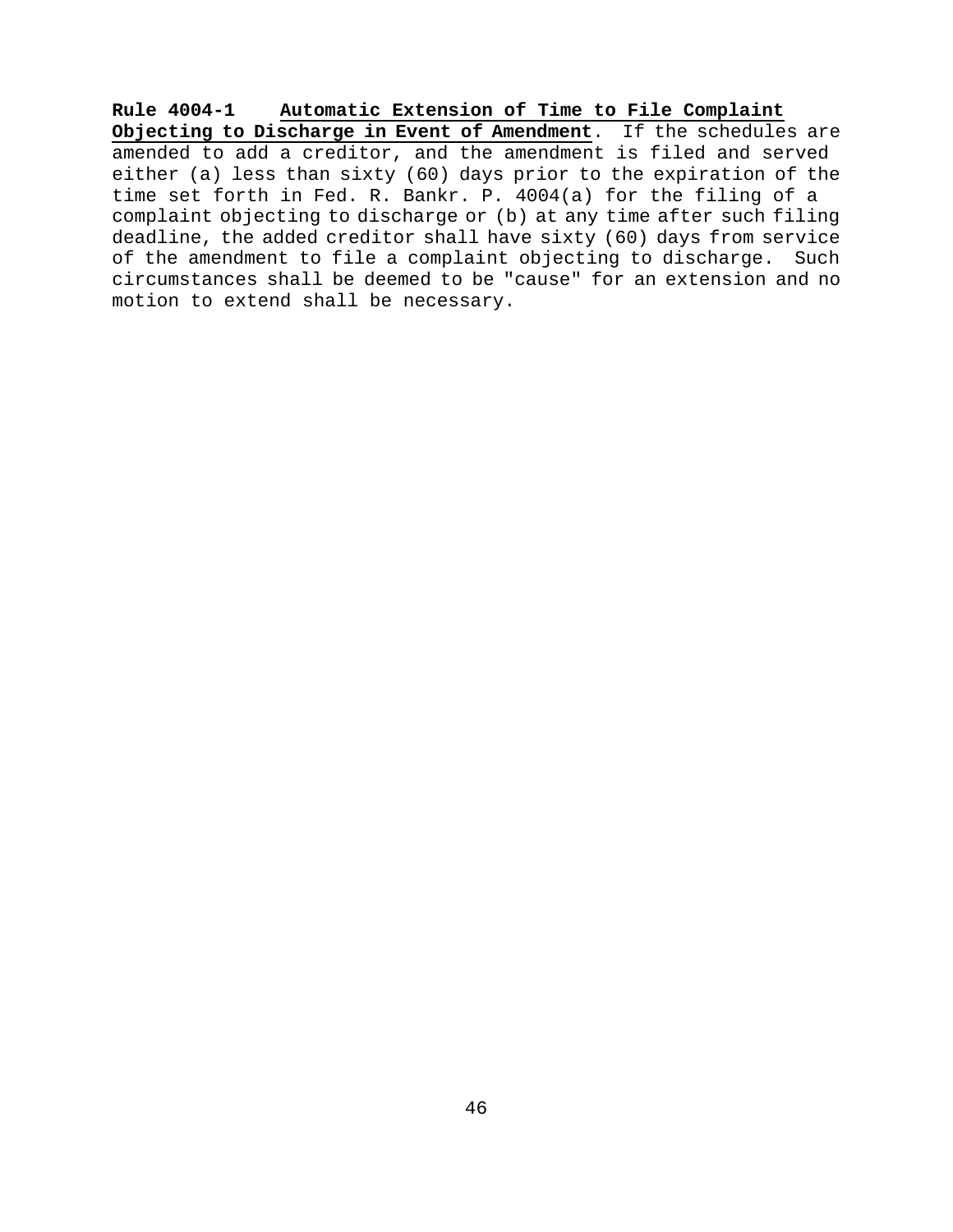**Rule 4007-1 Automatic Extension of Time to File Complaint to Determine Dischargeability of a Debt in Event of Amendment**. If the schedules are amended to add a creditor and the amendment is filed and served either (a) less than sixty (60) days prior to the expiration of the time set forth in Fed. R. Bankr. P. 4007 for the filing of a complaint to obtain a determination of the dischargeability of any debt or (b) at any time after such filing deadline, the added creditor shall have sixty (60) days from service of the amendment to file a complaint objecting to the dischargeability of its claim. Such circumstances shall be deemed to be "cause" for an extension and no motion to extend shall be necessary.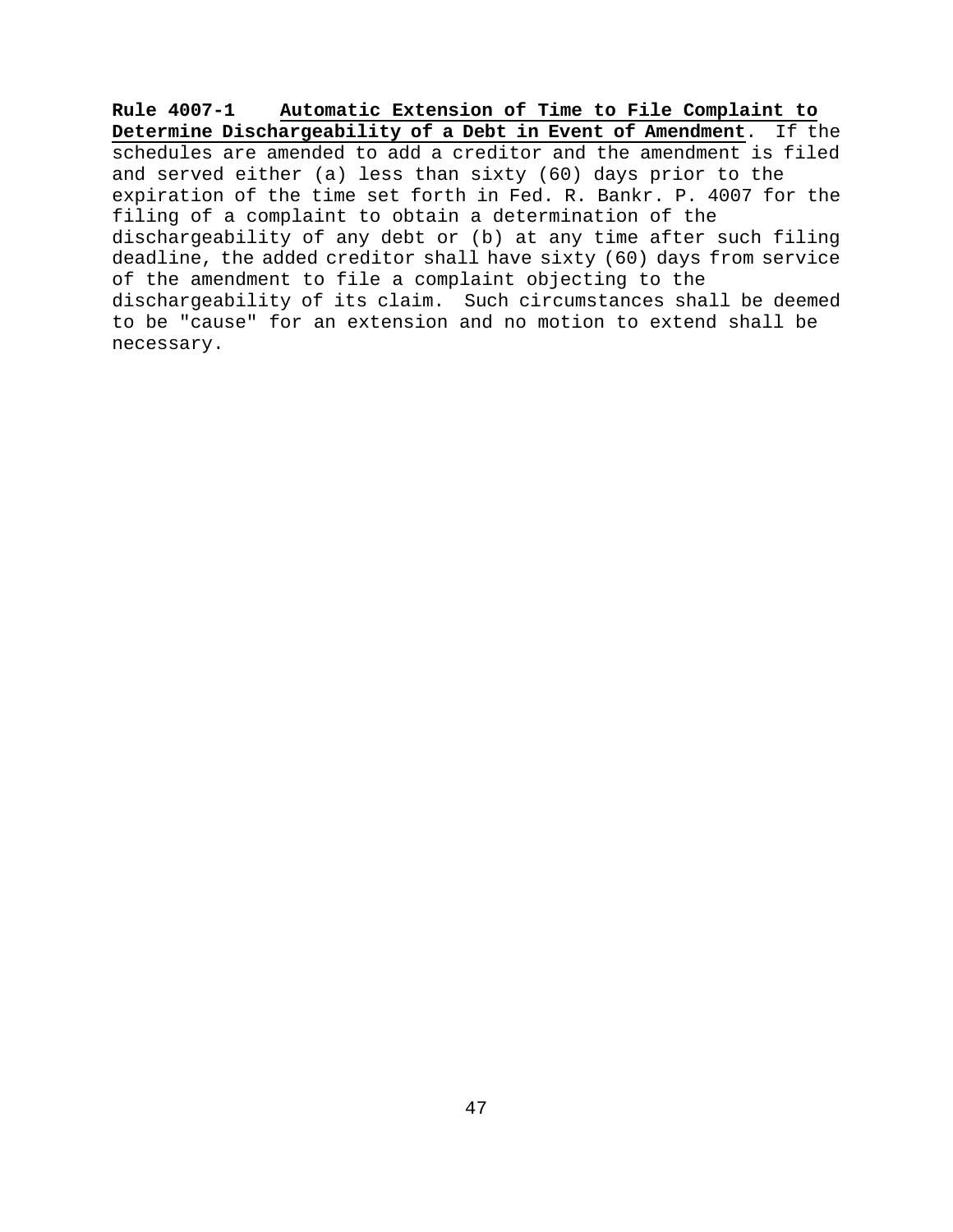## **PART V. COURTS AND CLERKS**

#### **Rule 5001-2 Clerk's Office Location; Hours; After Hours Filings**.

- (a) Clerk's Office Location and Hours. The Clerk's Office is located at 824 Market Street, Third Floor, Wilmington, Delaware 19801. The normal business hours of the Clerk's Office shall be Monday through Friday from 8:00 a.m. to 4:00 p.m. prevailing Eastern Time, except on legal holidays and as otherwise noticed by the Court's website or at the Clerk's Office.
- (b) After Hours Filings. When the Clerk's Office is closed, papers not filed electronically may be filed with the Court by depositing them in the night depository maintained by the Clerk and shall be deemed filed as of the date and time stamped thereon. Each document deposited in the night depository shall be stamped in the upper right-hand corner of the first page of the document. The night depository is not to be used in the event that electronic filing is not available. In such instances, the Clerk's Office Procedures will govern.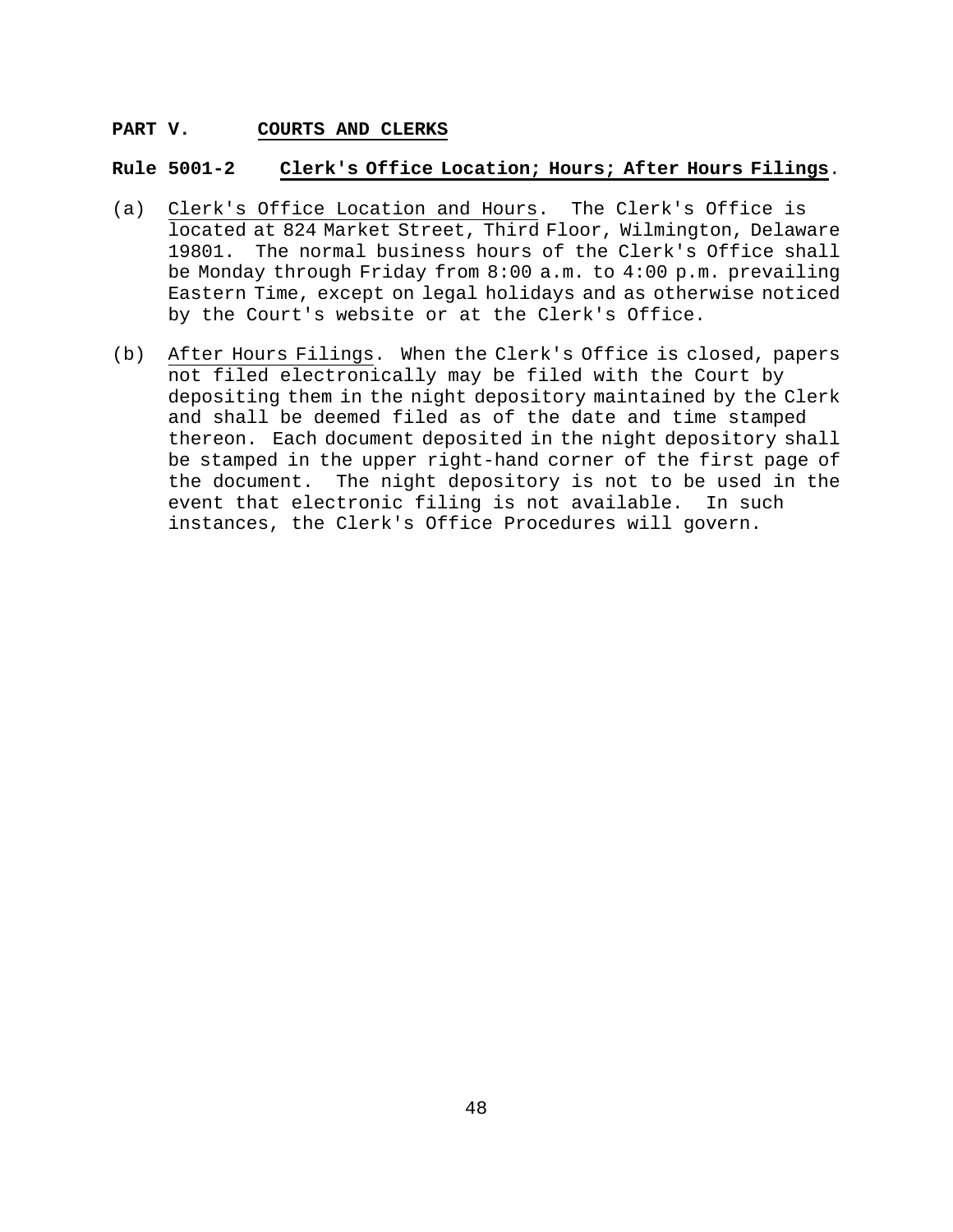**Rule 5005-2 Facsimile Documents**. Documents may not be transmitted by facsimile directly to the Clerk's Office for filing. However, copies of facsimile documents shall be accepted for filing, provided that the legibility is reasonably equivalent to the original. The original of any faxed document, including the original signature of the attorney, party or declarant, shall be maintained by the filing party for a period not less than two (2) years from the later of the date of the closure of the bankruptcy case or other proceeding in which the document was filed, unless otherwise ordered by the Court.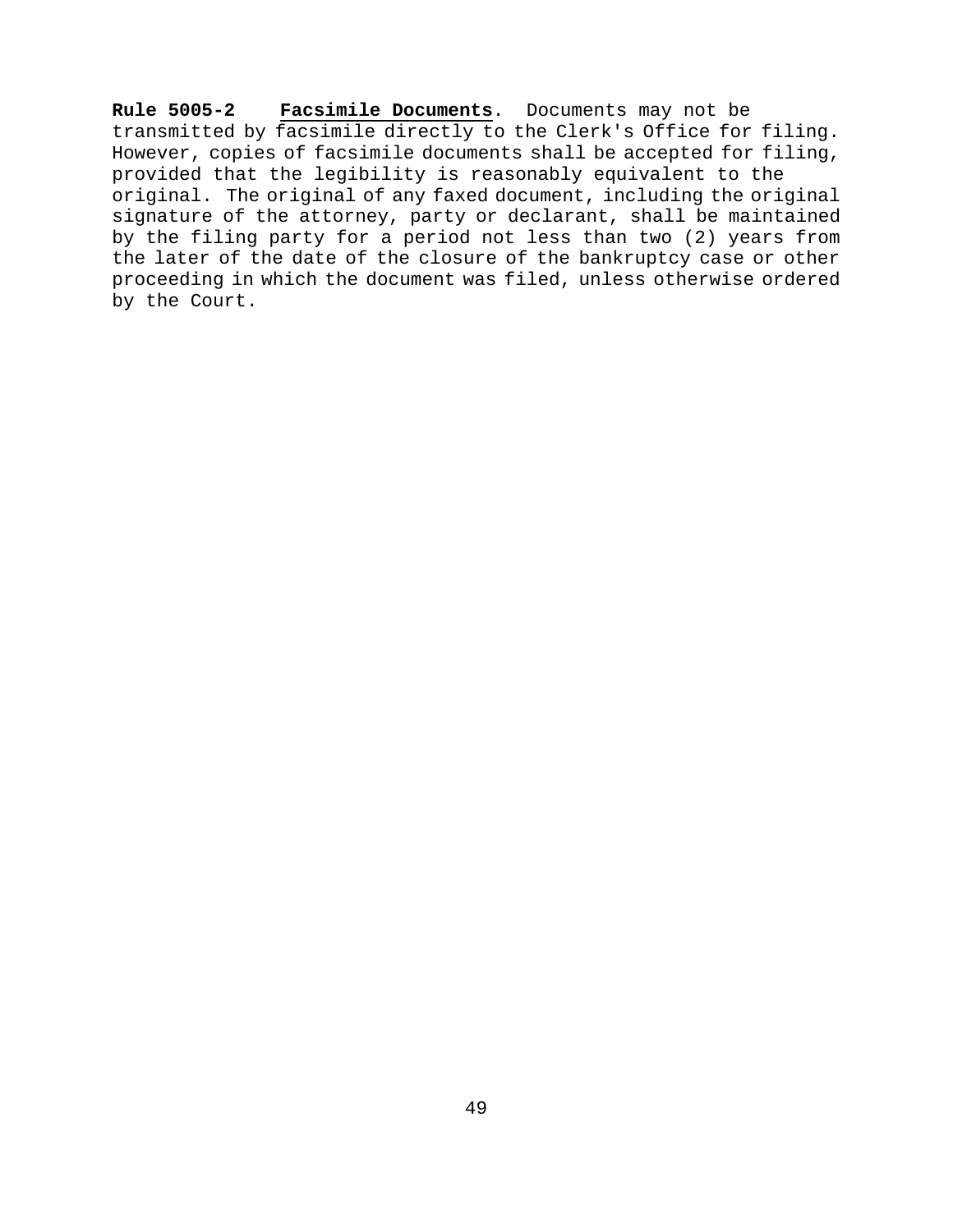**Rule 5005-4 Electronic Filing**. The Court has designated all cases to be assigned to the Case Management/Electronic Case Filing System ("CM/ECF"). Unless otherwise expressly provided in these Local Rules or in exceptional circumstances preventing a registered CM/ECF user from filing electronically, all petitions, complaints, motions, briefs and other pleadings and documents required to be filed with the Court must be electronically filed by a registered CM/ECF user.

Attorneys who intend to practice in this Court (including those regularly admitted or admitted pro hac vice to the bar of the Court and attorneys authorized to represent the United States without being admitted to the bar) should register as CM/ECF users. United States Trustees, private trustees and others as the Court deems appropriate should also register as CM/ECF users. Registration forms, requirements and procedural information for CM/ECF are available on the Court's website.

By registering and becoming a CM/ECF user, one is consenting to receipt of electronic notices issued by the Court in accordance with Local Rule 9036-1. However, by registering and becoming a registered CM/ECF user, one is not consenting to service under these Rules, Fed. R. Bankr. P. 7005, the Fed. R. Civ. P. or any other rule pertaining to service.

All petitions, complaints, motions, briefs and other pleadings and documents to be filed electronically with the Court shall be converted to PDF, electronically, as opposed to scanning a document, where practicable.

All electronically filed pleadings that require original signatures shall be maintained in paper form by the CM/ECF user electronically filing such pleadings. The CM/ECF user shall maintain a copy of such pleadings with the original signature(s) for a period not less than two (2) years from the later of the date of the closure of the bankruptcy case or other proceeding in which the document was filed, unless otherwise ordered by the Court.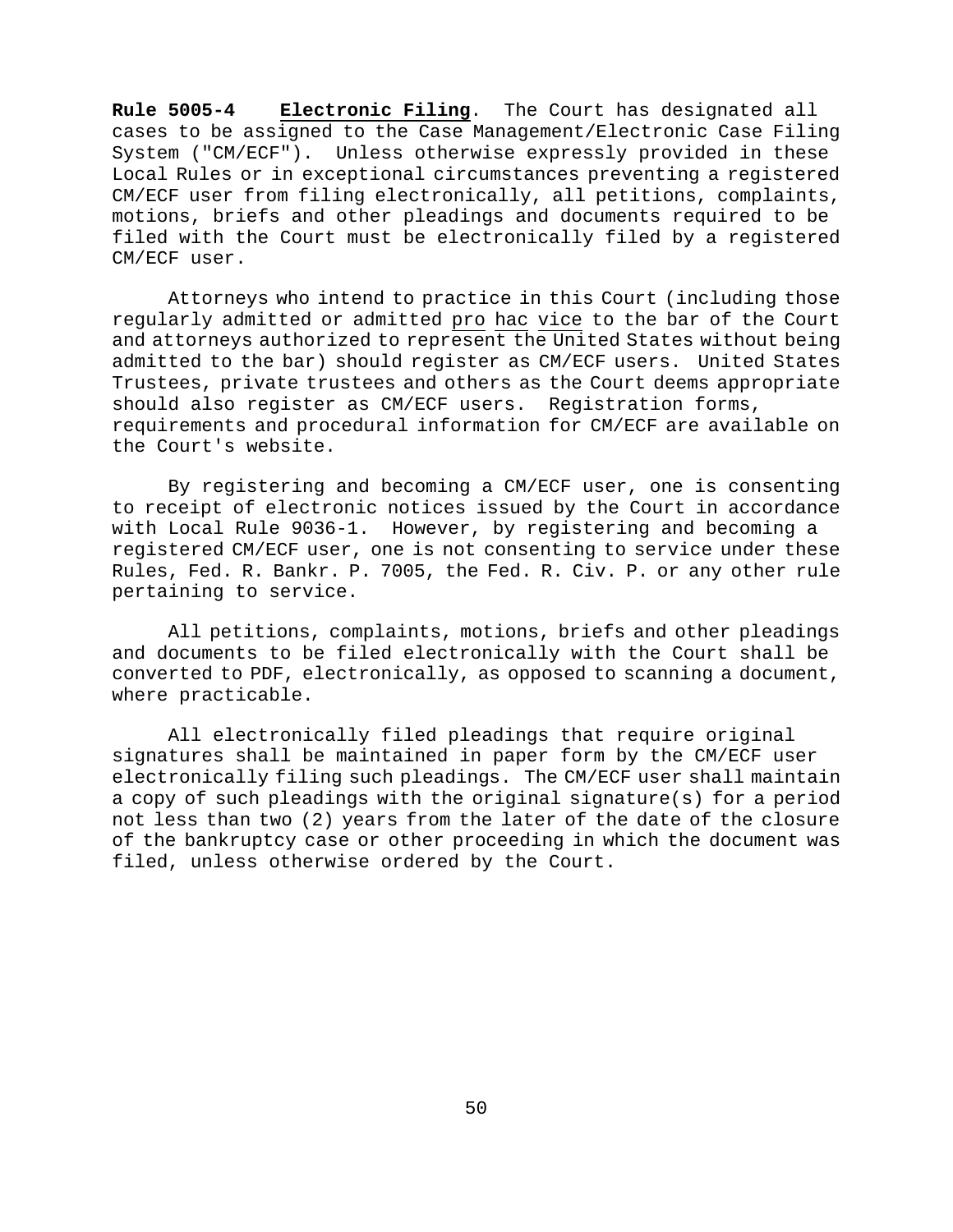### **Rule 5009-1 Closing of Chapter 11 Cases**.

- (a) Motion. Upon written motion, a party in interest may seek the entry of a final decree at any time after the confirmed plan has been substantially consummated provided that all required fees due under 28 U.S.C. § 1930 have been paid. Such motion shall include a proposed final decree order that (i) orders the closing of the lead case and any jointly administered cases and (ii) identifies the case name and the case number of all cases to be closed under the order.
- (b) Service. A motion for the entry of a final decree shall be served upon the debtor, the trustee, if any, the United States Trustee, all official committees and all creditors who have filed a request for notice under Fed. R. Bankr. P. 2002 and Local Rule 9013.
- (c) Final Report. The debtor (or trustee, if any) shall file a final report and account in the form prescribed by the United States Trustee on or before fifteen (15) days prior to the hearing on any motion to close the case.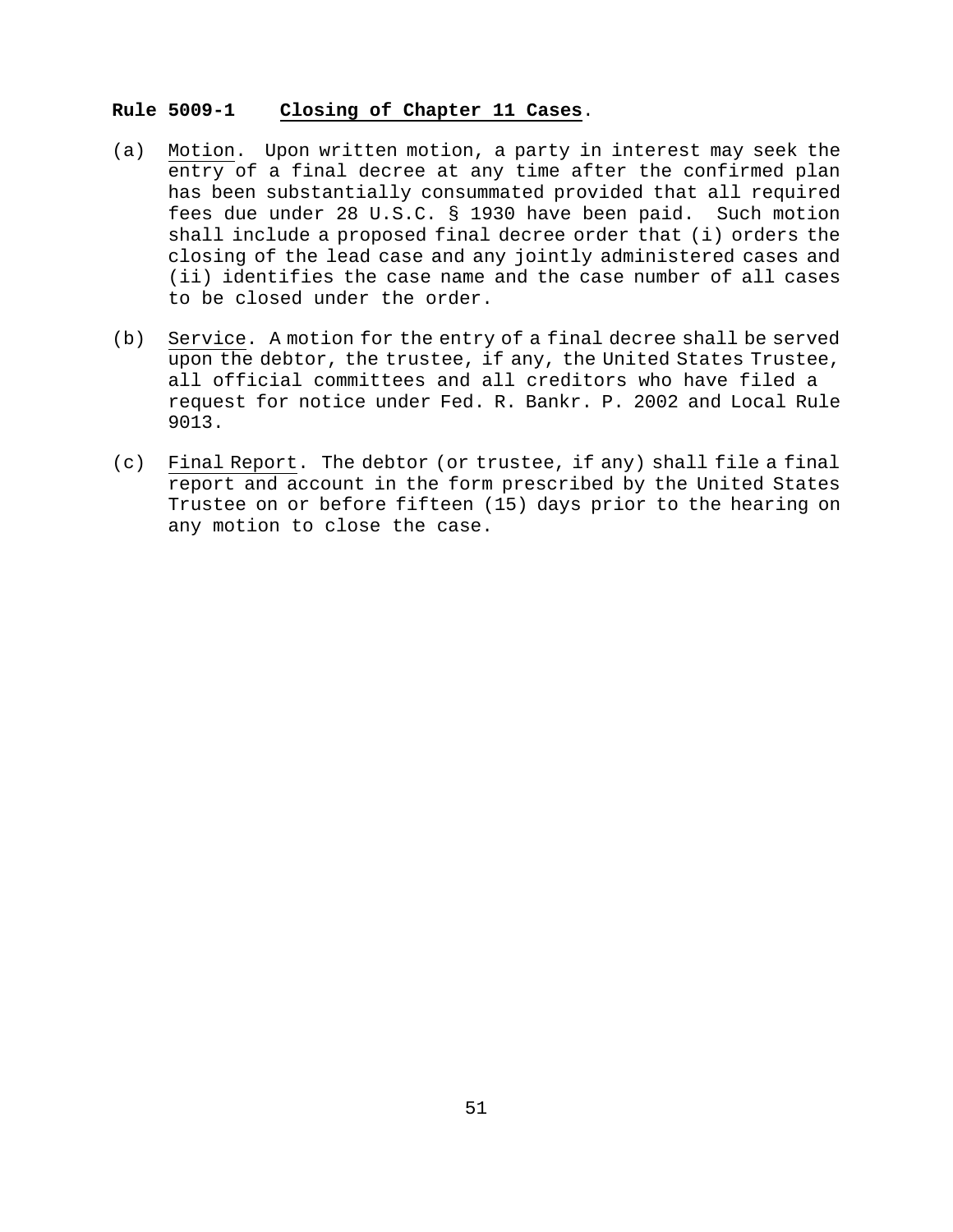## **Rule 5009-2 Closing of Chapter 7 Cases**.

(a) Final Report and Account. The notice given by the trustee of the filing of a final report and account in the form prescribed by the United States Trustee in a chapter 7 case shall have on its face in bold print the following language or words of similar import:

> **A PERSON SEEKING: (1) AN AWARD OF COMPENSATION OR REIMBURSEMENT OF EXPENSES OR (2) PAYMENT OR REIMBURSEMENT FOR EXPENSES INCURRED IN THE ADMINISTRATION OF THE CHAPTER 7 ESTATE SHALL FILE A MOTION WITH THE CLERK AND SERVE A COPY ON THE TRUSTEE AND THE UNITED STATES TRUSTEE NO LATER THAN TWENTY (20) DAYS PRIOR TO THE DATE OF THE HEARING ON THE TRUSTEE'S FINAL ACCOUNT. FAILURE TO FILE AND SERVE SUCH A MOTION WITHIN THAT TIME MAY RESULT IN THE DISALLOWANCE OF FEES AND EXPENSES.**

(b) Closing Reports in Chapter 7 Asset and No Asset Cases. In a chapter 7 asset case, the trustee shall serve the original closing report (in a form designated by the United States Trustee), together with the affidavit of final distribution, upon the United States Trustee. After the United States Trustee's review of the closing report is completed, the United States Trustee shall file the closing report with the Clerk. In a chapter 7 no asset case, the trustee shall file the original closing report (in a form designated by the United States Trustee) with the Clerk, and serve a copy upon the United States Trustee.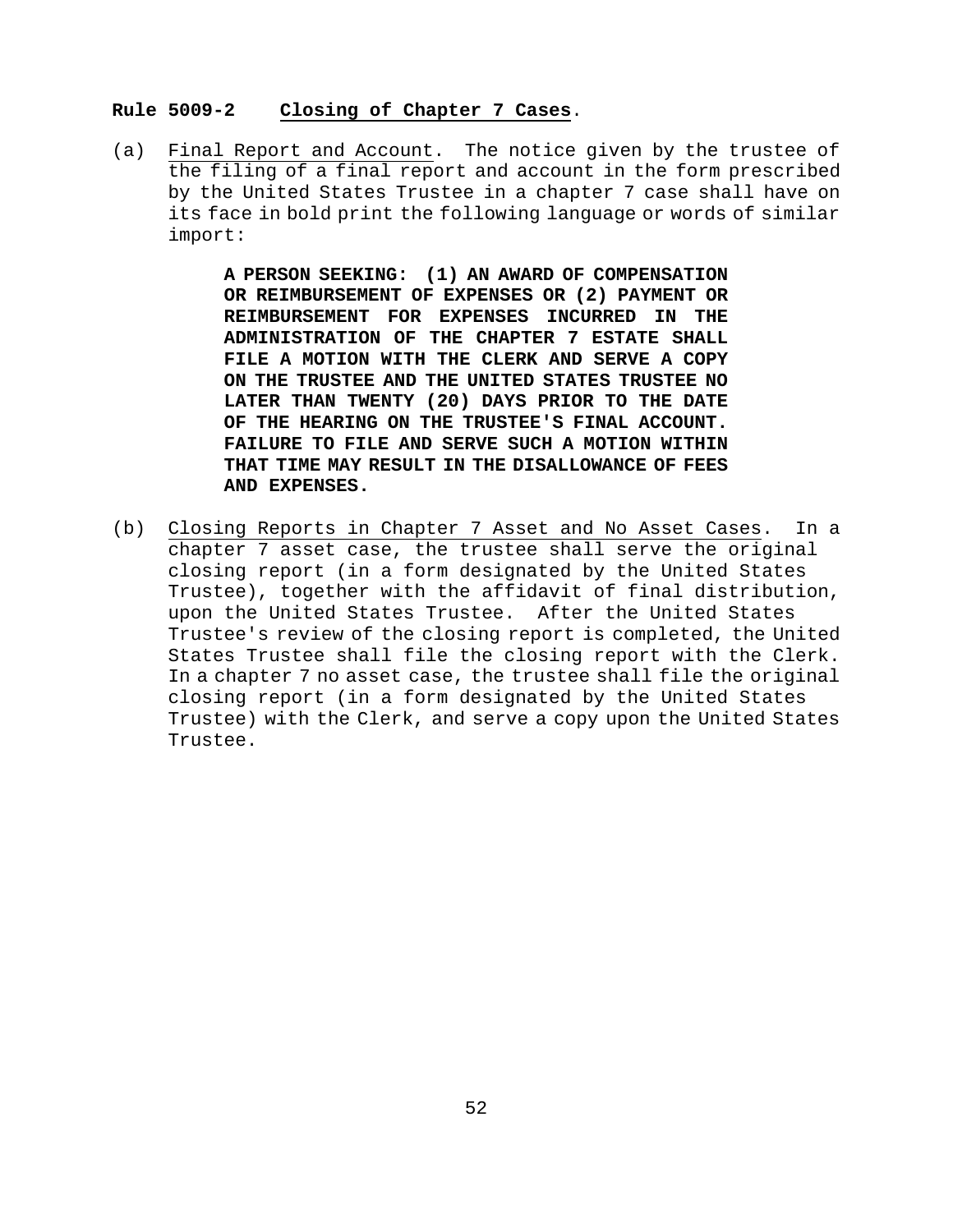**Rule 5011-1 Motions for Withdrawal of Reference from Bankruptcy Court**. A motion to withdraw the reference of a matter or proceeding shall be filed with the Clerk. The Clerk shall transmit such motion to the Clerk of the District Court for disposition by the District Court. The movant shall concurrently file with the Clerk a motion for a determination by the Bankruptcy Court with respect to whether the matter or proceeding is core or non-core. All briefing shall be governed by the rules of the District Court, including those rules governing timing, unless otherwise ordered by the Court.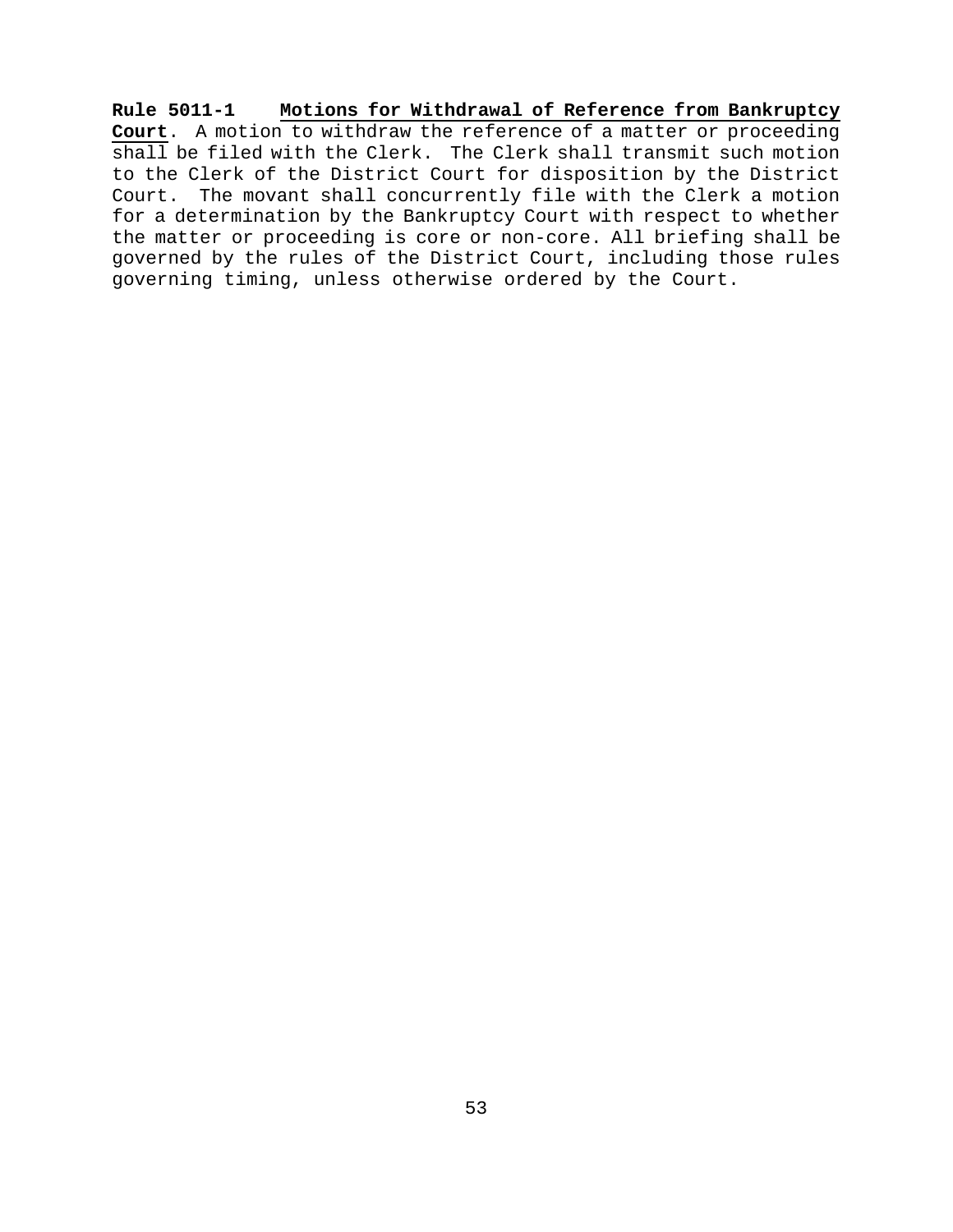#### **PART VI. COLLECTION AND LIQUIDATION OF THE ESTATE**

#### **Rule 6004-1 Sale and Sale Procedures Motions**.

- (a) Applicability of Rule. Except as otherwise provided in these Local Rules, this rule applies to motions to sell property of the estate under Bankruptcy Code section 363(b) ("Sale Motions") and motions seeking approval of sale, bid or auction procedures in anticipation of or in conjunction with a Sale Motion ("Sale Procedures Motions").
- (b) Sale Motions. Except as otherwise provided in these Local Rules, the Code, the Bankruptcy Rules or an Order of the Court, all Sale Motions shall attach or include the following:
	- (i) A copy of the proposed purchase agreement, or a form of such agreement substantially similar to the one the debtor reasonably believes it will execute in connection with the proposed sale;
	- (ii) A copy of a proposed form of sale order;
	- (iii) A request, if necessary, for the appointment of a consumer privacy ombudsman under Bankruptcy Code section 332; and
	- (iv) Provisions to be Highlighted. The Sale Motion must highlight material terms, including but not limited to (a) whether the proposed form of sale order and/or the underlying purchase agreement constitutes a sale or contains any provision of the type set forth below, (b) the location of any such provision in the proposed form of order or purchase agreement, and (c) the justification for the inclusion of such provision:
		- (A) Sale to Insider. If the proposed sale is to an insider, as defined in Bankruptcy Code section 101(31), the Sale Motion must (a) identify the insider, (b) describe the insider's relationship to the debtor, and (c) set forth any measures taken to ensure the fairness of the sale process and the proposed transaction.
		- (B) Agreements with Management. If a proposed buyer has discussed or entered into any agreements with management or key employees regarding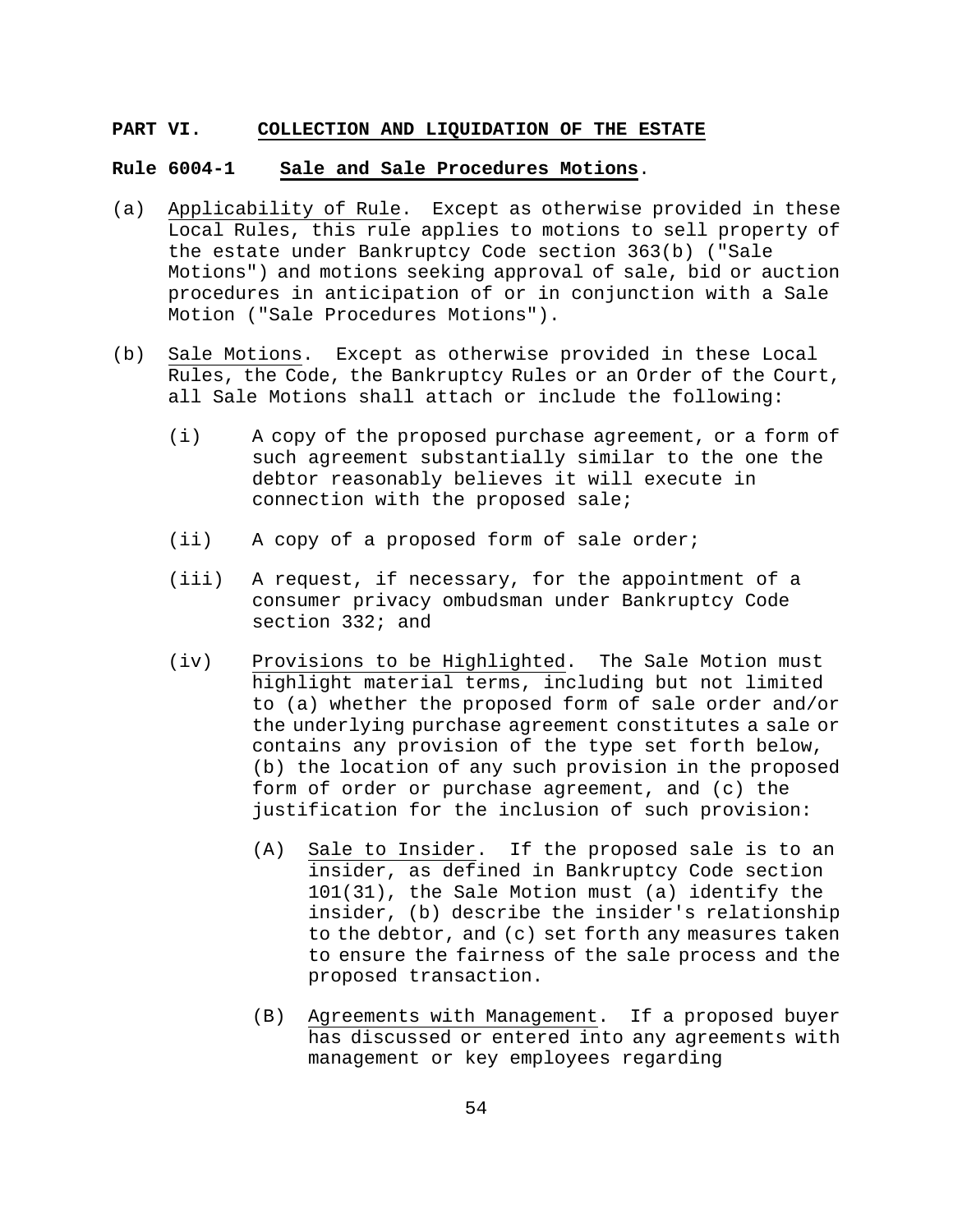compensation or future employment, the Sale Motion must disclose (a) the material terms of any such agreements, and (b) what measures have been taken to ensure the fairness of the sale and the proposed transaction in the light of any such agreements.

- (C) Releases. The Sale Motion must highlight any provisions pursuant to which an entity is being released or claims against any entity are being waived or otherwise satisfied.
- (D) Private Sale/No Competitive Bidding. The Sale Motion must disclose whether an auction is contemplated, and highlight any provision in which the debtor has agreed not to solicit competing offers for the property subject to the Sale Motion or to otherwise limit shopping of the property.
- (E) Closing and Other Deadlines. The Sale Motion must highlight any deadlines for the closing of the proposed sale or deadlines that are conditions to closing the proposed transaction.
- (F) Good Faith Deposit. The Sale Motion must highlight whether the proposed purchaser has submitted or will be required to submit a good faith deposit and, if so, the conditions under which such deposit may be forfeited.
- (G) Interim Arrangements with Proposed Buyer. The Sale Motion must highlight any provision pursuant to which a debtor is entering into any interim agreements or arrangements with the proposed purchaser, such as interim management arrangements (which, if out of the ordinary course, also must be subject to notice and a hearing under section 363(b) of the Bankruptcy Code) and the terms of such agreements.
- (H) Use of Proceeds. The Sale Motion must highlight any provision pursuant to which a debtor proposes to release sale proceeds on or after the closing without further Court order, or to provide for a definitive allocation of sale proceeds between or among various sellers or collateral.
- (I) Tax Exemption. The Sale Motion must highlight any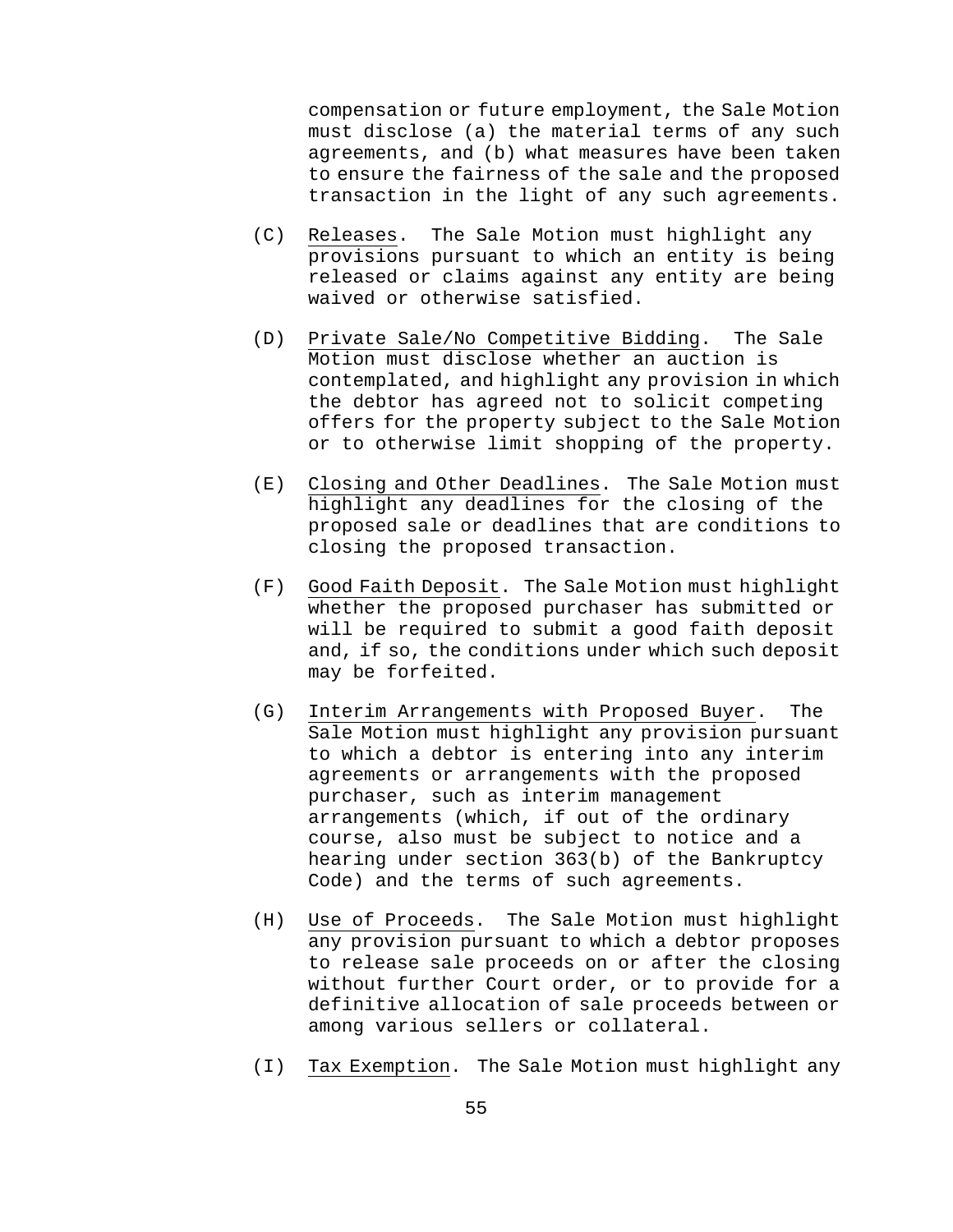provision seeking to have the sale declared exempt from taxes under section 1146(a) of the Bankruptcy Code, the type of tax (e.g., recording tax, stamp tax, use tax, capital gains tax) for which the exemption is sought. It is not sufficient to refer simply to "transfer" taxes and the state or states in which the affected property is located.

- (J) Record Retention. If the debtor proposes to sell substantially all of its assets, the Sale Motion must highlight whether the debtor will retain, or have reasonable access to, its books and records to enable it to administer its bankruptcy case.
- (K) Sale of Avoidance Actions. The Sale Motion must highlight any provision pursuant to which the debtor seeks to sell or otherwise limit its rights to pursue avoidance claims under chapter 5 of the Bankruptcy Code.
- (L) Requested Findings as to Successor Liability. The Sale Motion should highlight any provision limiting the proposed purchaser's successor liability.
- (M) Sale Free and Clear of Unexpired Leases. The Sale Motion must highlight any provision by which the debtor seeks to sell property free and clear of a possessory leasehold interest, license or other right.
- (N) Credit Bid. The Sale Motion must highlight any provision by which the debtor seeks to allow credit bidding pursuant to Bankruptcy Code section 363(k).
- (O) Relief from Bankruptcy Rule 6004(h). The Sale Motion must highlight any provision whereby the debtor seeks relief from the ten-day stay imposed by Bankruptcy Rule 6004(h).
- (c) Sale Procedures Motions. A debtor may file a Sale Procedures Motion seeking approval of an order (a "Sale Procedures Order") approving bidding and auction procedures either as part of the Sale Motion or by a separate motion filed in anticipation of an auction and a proposed sale.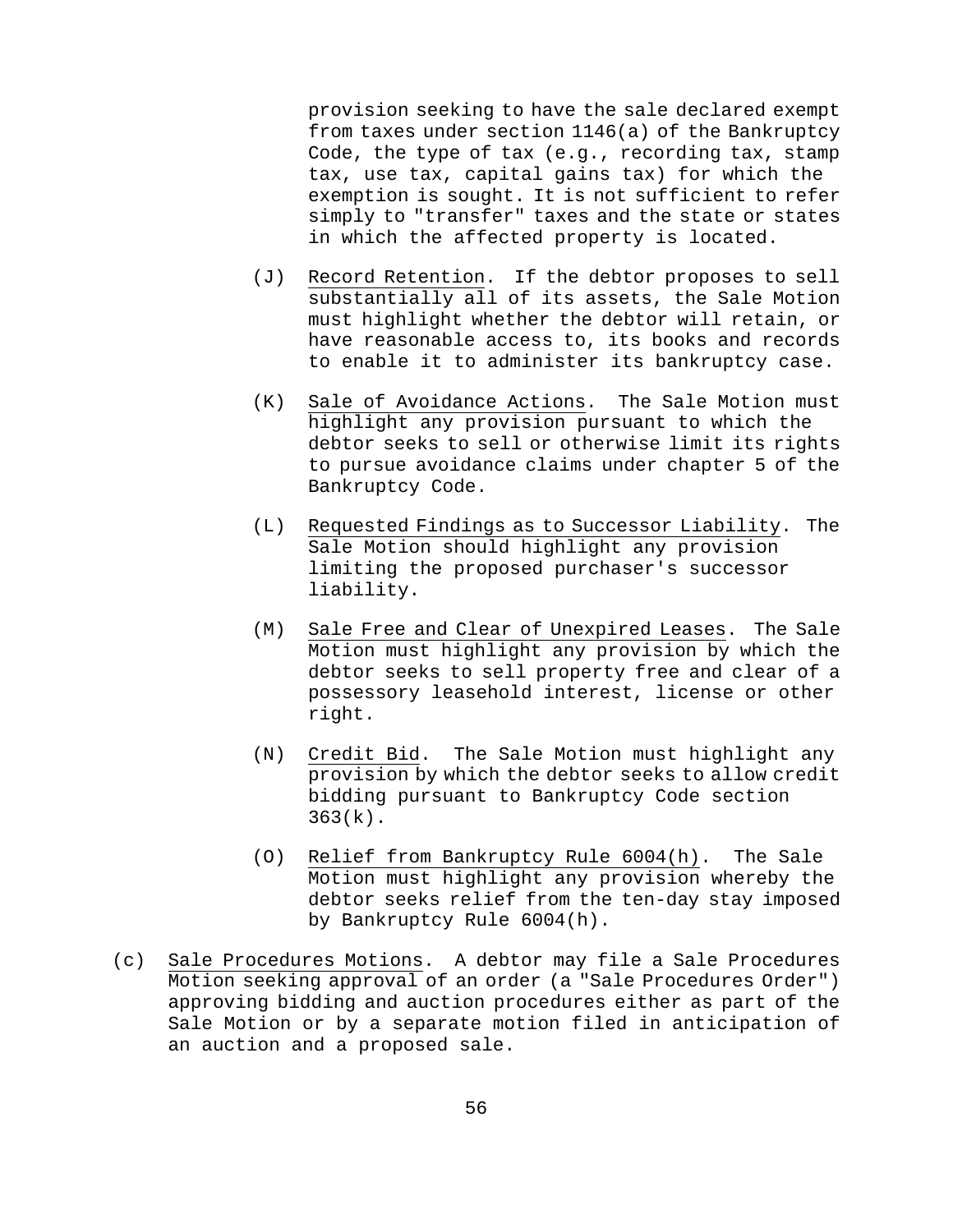- (i) Provisions to Highlight. The Sale Procedures Motion should highlight the following provisions in any Sale Procedures Order:
	- (A) Provisions Governing Qualification of Bidders. Any provision governing an entity becoming a qualified bidder, including but not limited to, an entity's obligation to:
		- (1) Deliver financial information by a stated deadline to the debtor and other key parties (ordinarily excluding other bidders).
		- (2) Demonstrate its financial wherewithal to consummate a sale.
		- (3) Maintain the confidentiality of information obtained from the debtor or other parties or execute a non-disclosure agreement.
		- (4) Make a non-binding expression of interest or execute a binding agreement.
	- (B) Provisions Governing Qualified Bids. Any provision governing a bid being a qualified bid, including, but not limited to:
		- (1) Any deadlines for submitting a bid and the ability of a bidder to modify a bid not deemed a qualified bid.
		- (2) Any requirements regarding the form of a bid, including whether a qualified bid must be (a) marked against the form of a stalking horse agreement or a template of the debtor's preferred sale terms, showing amendments and other modifications (including price and other terms), (b) for all of the same assets or may be for less than all of the assets proposed to be acquired by an initial, or stalking horse, bidder or (c) remain open for a specified period of time.
		- (3) Any requirement that a bid include a good faith deposit, the amount of that deposit and under what conditions the good faith deposit is not refundable.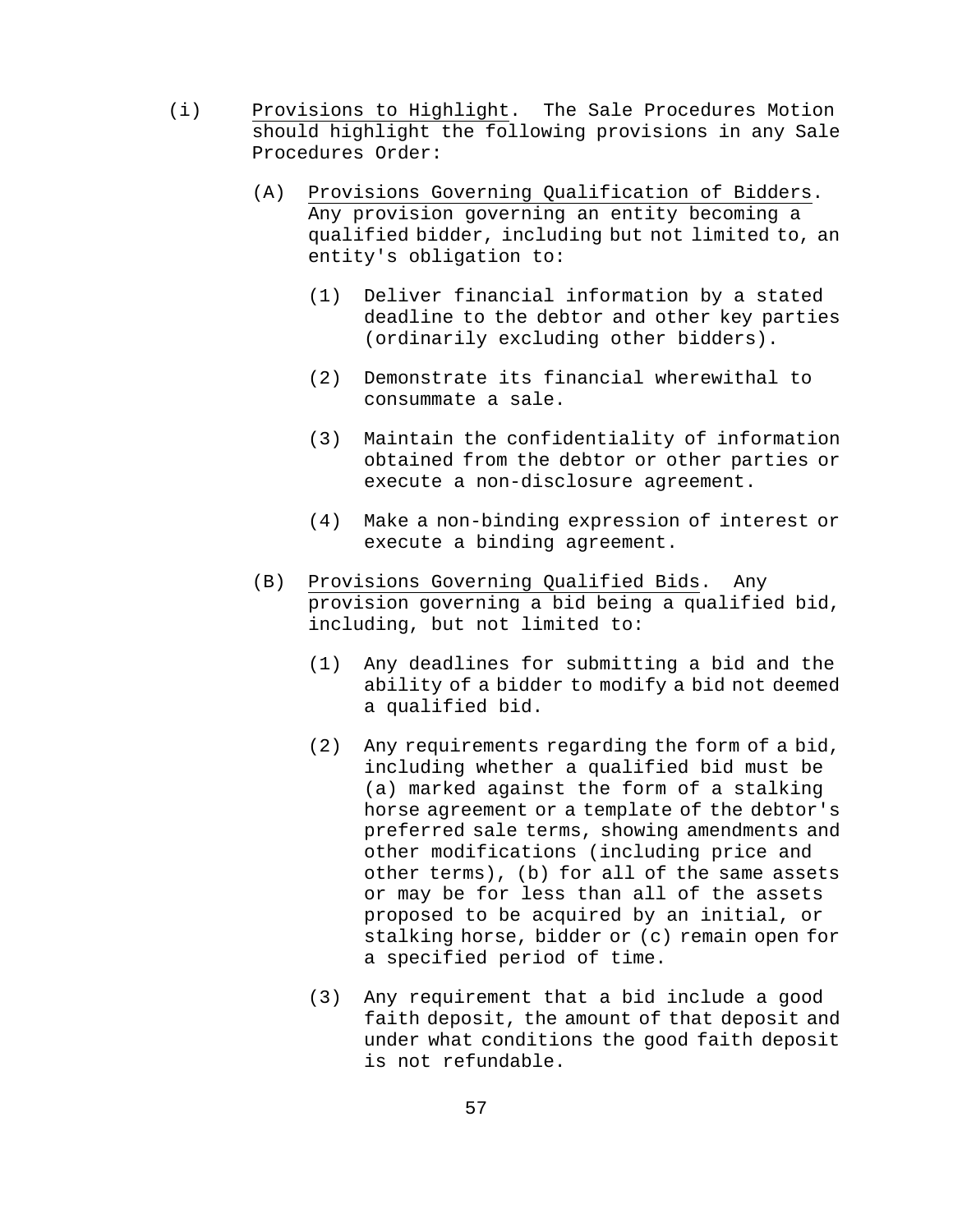- (4) Any other conditions a debtor requires for a bid to be considered a qualified bid or to permit a qualified bidder to bid at an auction.
- (C) Provisions Providing Bid Protections to "Stalking Horse" or Initial Bidder. Any provisions providing an initial or "stalking horse" bidder a form of bid protection, including, but not limited to the following:
	- (1) No-Shop or No-Solicitation Provisions. Any limitations on a debtor's ability or right to solicit higher or otherwise better bids.
	- (2) Break-Up/Topping Fees and Expense Reimbursement. Any agreement to provide or seek an order authorizing break-up or topping fees and/or expense reimbursement, and the terms and conditions under which any such fees or expense reimbursement would be paid.
	- (3) Bidding Increments. Any requirement regarding the amount of the initial overbid and any successive bidding increments.
	- (4) Treatment of Break-Up and Topping Fees and Expense Reimbursement at Auction. Any requirement that the stalking horse bidder receive a "credit" equal to the break-up or topping fee and or expense reimbursement when bidding at the auction and in such case whether the stalking horse is deemed to have waived any such fee and expense upon submitting a higher or otherwise better bid than its initial bid at the auction.
- (D) Modification of Bidding and Auction Procedures. Any provision that would authorize a debtor, without further order of the Court, to modify any procedures regarding bidding or conducting an auction.
- (E) Closing with Alternative Backup Bidders. Any provision that would authorize the debtor to accept and close on alternative qualified bids received at an auction in the event that the bidder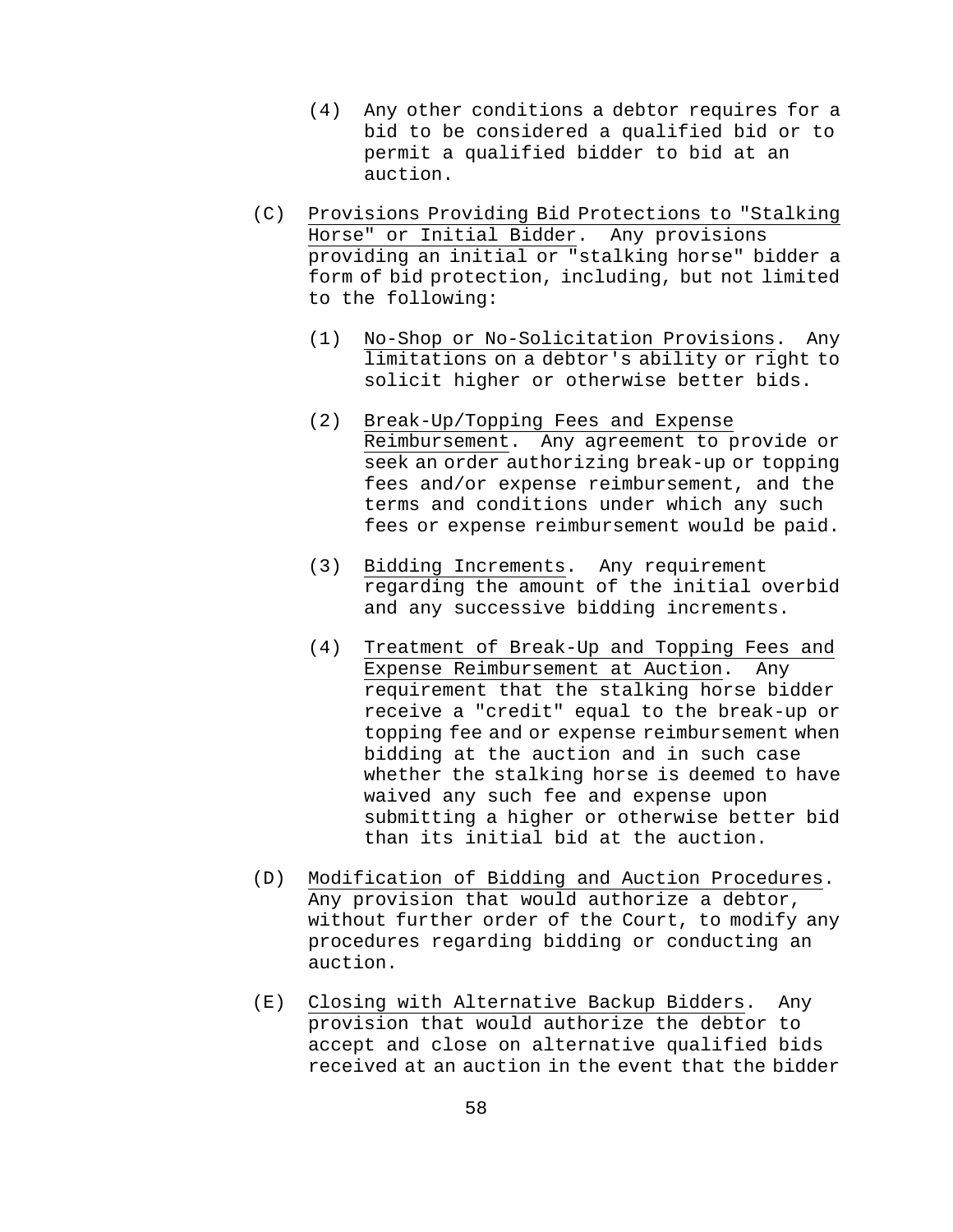selected as the "successful bidder" at the conclusion of the auction fails to close the transaction within a specified period.

- (ii) Provisions Governing the Auction. Unless otherwise ordered by the Court, the Sale Procedures Order shall:
	- (A) Specify the date, time and place at which the auction will be conducted and the method for providing notice to parties of any changes thereto.
	- (B) Provide that each bidder participating at the auction will be required to confirm that it has not engaged in any collusion with respect to the bidding or the sale.
	- (C) State that the auction will be conducted openly and all creditors will be permitted to attend.
	- (D) Provide that bidding at the auction will be transcribed or videotaped.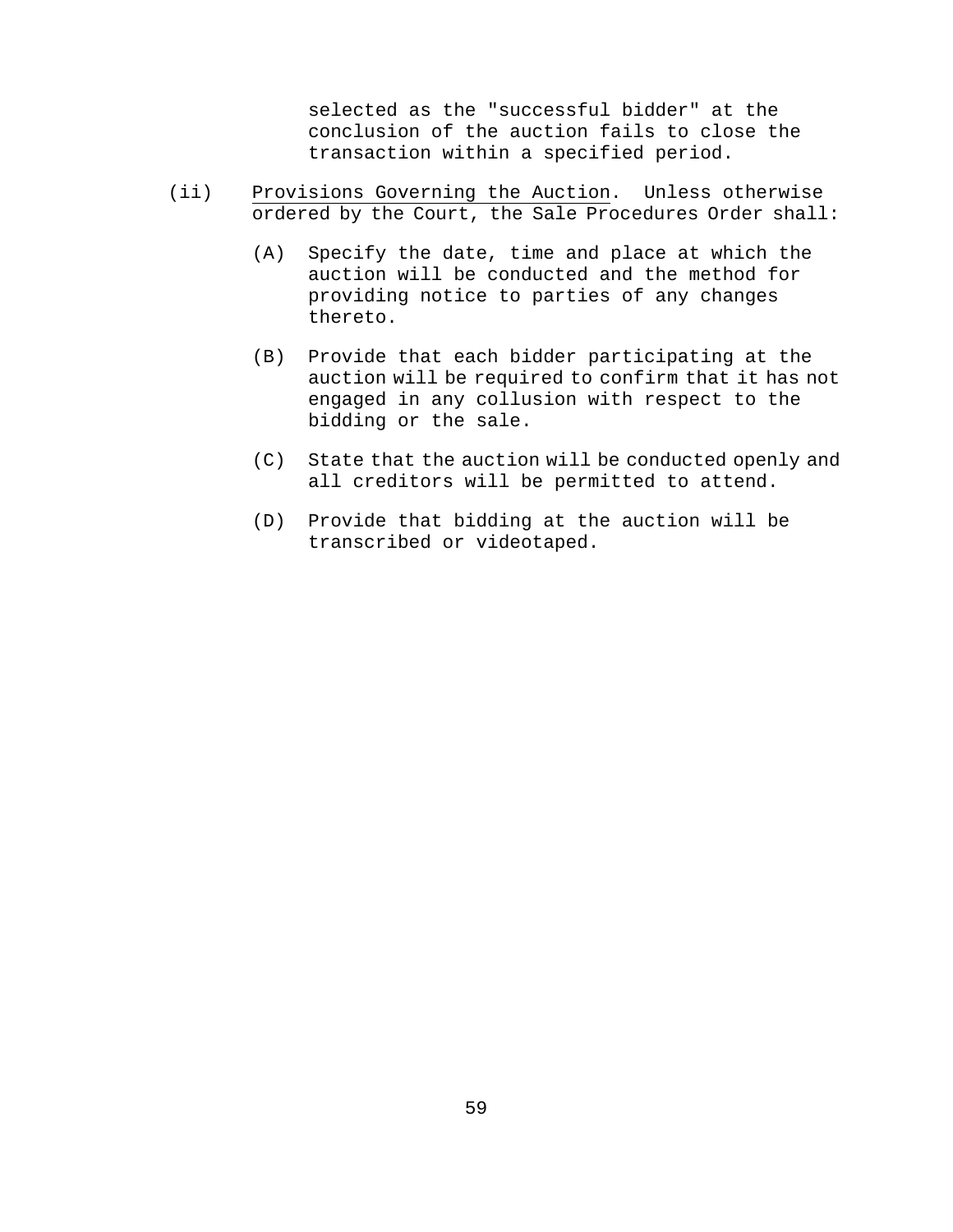# **PART VII. ADVERSARY PROCEEDINGS**

**Rule 7003-1 Adversary Proceeding Cover Sheet**. Any complaint or other document initiating an adversary proceeding that is not electronically filed shall be accompanied by a completed adversary cover sheet conforming to Local Form 109.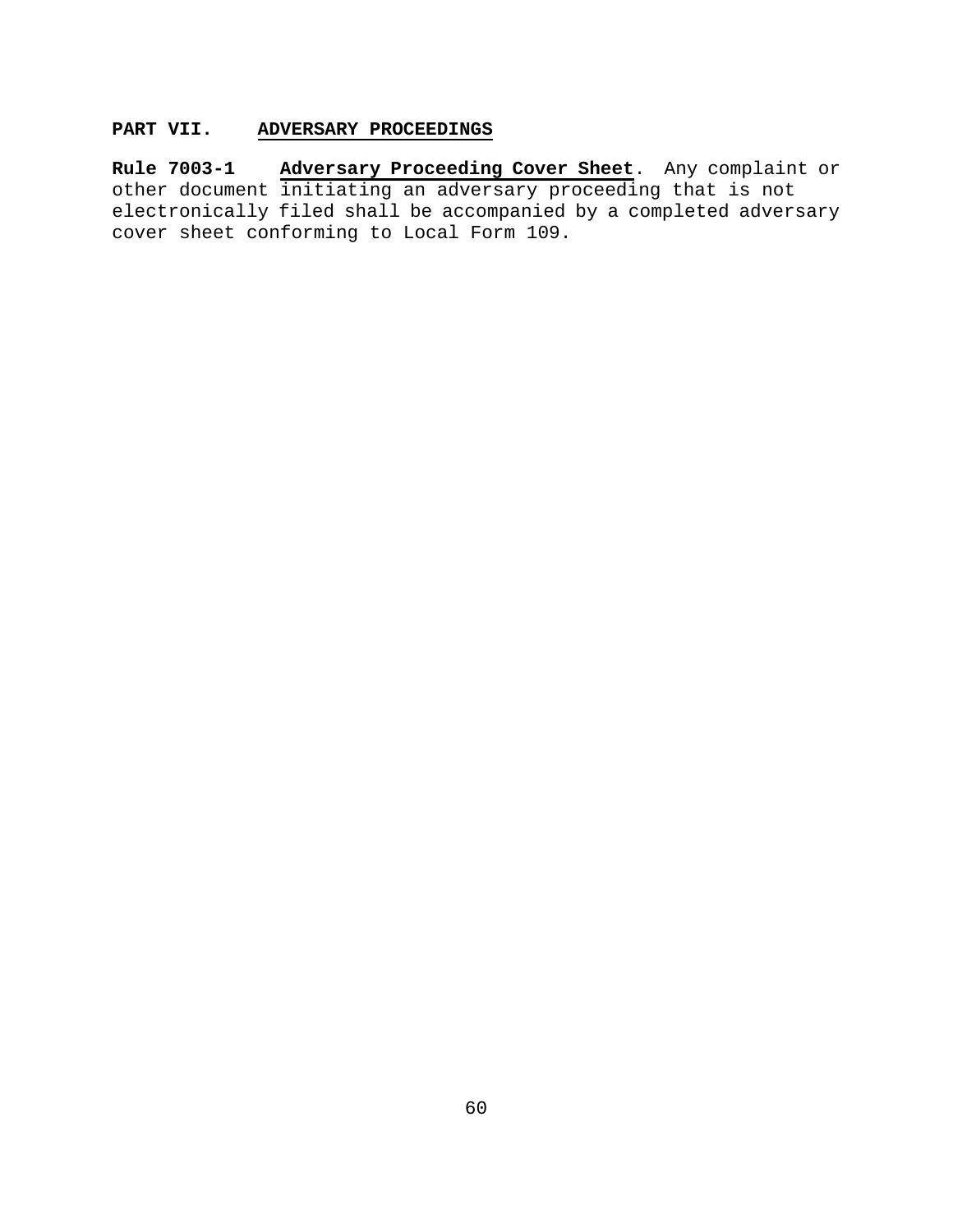**Rule 7004-1 Service on Foreign Parties**. Requests for service of a summons and complaint on a foreign party shall be governed by Fed. R. Bankr. P. 7004(a) and Fed. R. Civ. P. 4(f). Any such request submitted to the Clerk's Office shall include a copy of all documents intended for service on the foreign party. Deadlines included in such documents shall allow ample time for the foreign party to respond accordingly.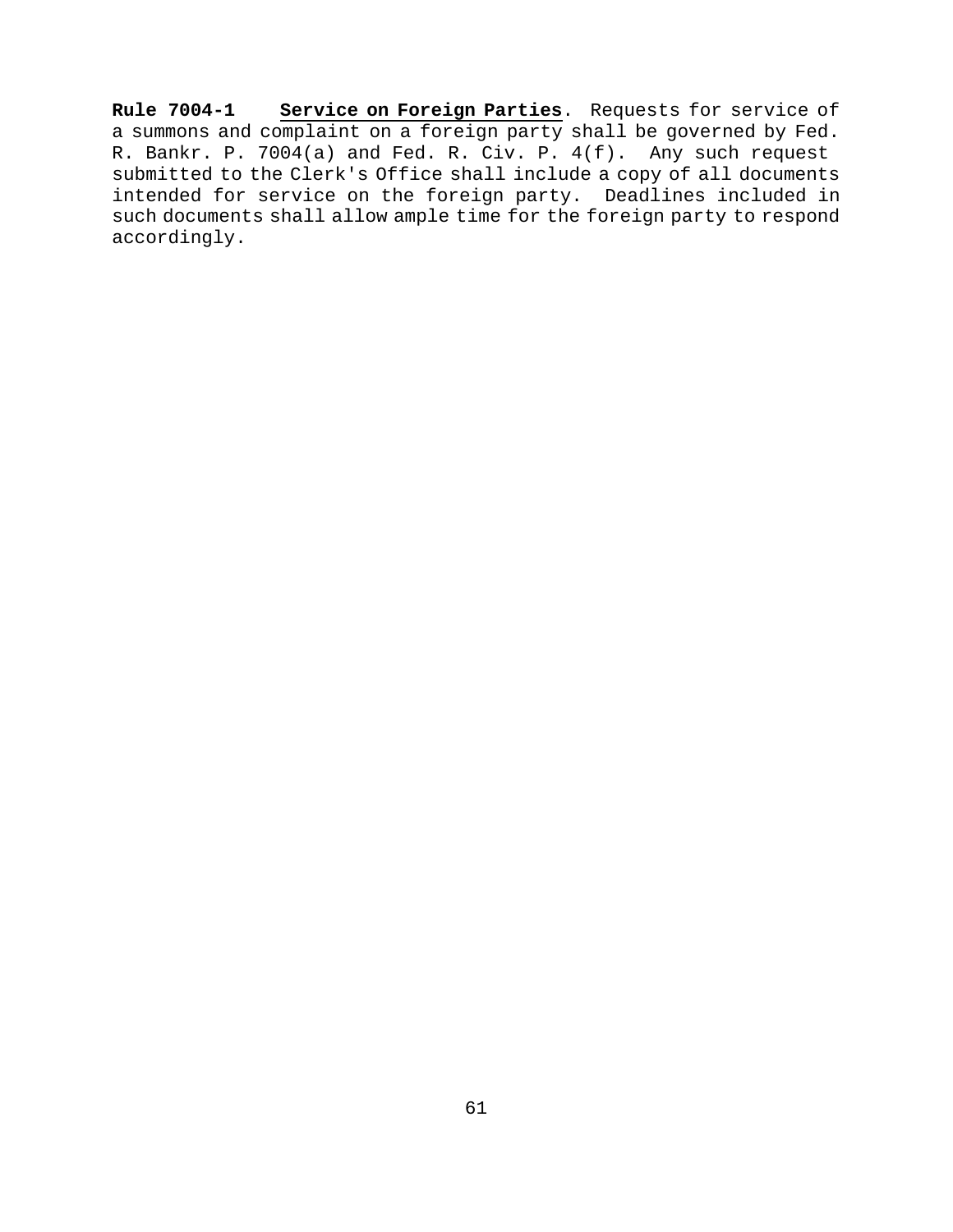**Rule 7004-2 Summons and Notice of Pretrial Conference in an Adversary Proceeding**. A party or attorney filing a complaint or third-party complaint shall prepare a Summons and Notice of Pretrial Conference in an Adversary Proceeding (Local Form 108). The pretrial conference date shall be a date that is at least thirty-five (35) days from the date of service of the summons and complaint and set in accordance with Local Rule 7004-2(a) and (b) below. The completed summons and certificate of service shall be filed in the adversary proceeding. The party or attorney filing the complaint or third-party complaint shall be responsible for serving the summons and complaint.

- (a) Chapter 11 Cases. In an adversary proceeding, the pretrial conference date required on Local Form 108 shall be obtained from (i) the order setting omnibus hearing dates located on the docket in the main bankruptcy case, when the adversary proceeding is assigned to the same judge presiding over the main bankruptcy case, or (ii) the assigned judge's scheduling clerk, when (A) there is no order setting omnibus hearing dates in the main bankruptcy case or (B) the adversary proceeding is assigned to a judge other than the judge presiding over the main bankruptcy case.
- (b) Chapter 7, Chapter 12 and Chapter 13 Cases. In an adversary proceeding, the pretrial conference date required on Local Form 108 shall be obtained from the respective Judge's chambers page located on the Court's website.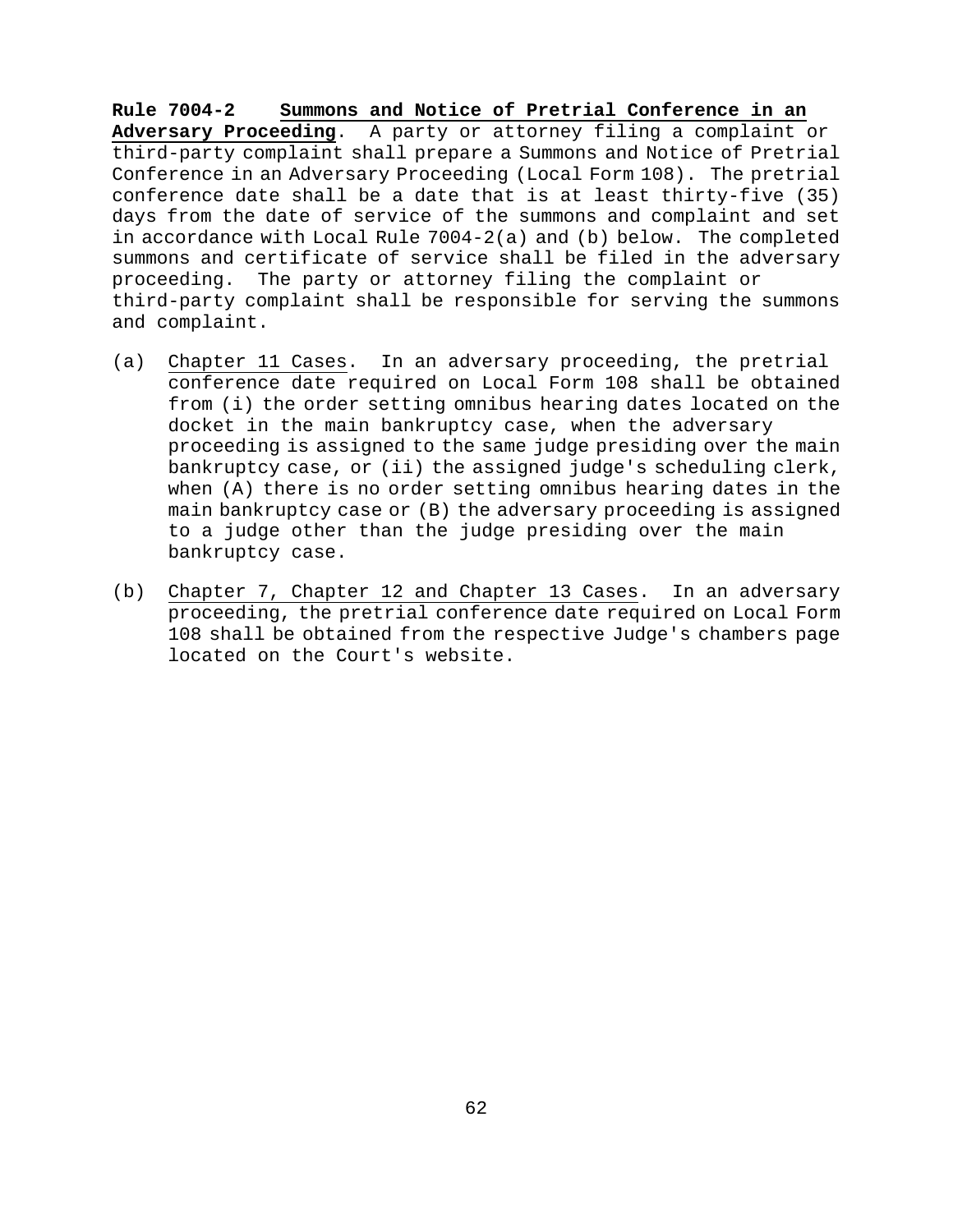## **Rule 7007-1 Briefs: When Required and Schedule**.

- (a) Briefing and Affidavit Schedule. A party filing a motion in an adversary proceeding (except for a discovery-related motion which shall be governed by Local Rule 9006-1(b)) shall not file a notice of said motion. Unless otherwise ordered by the Court or agreed by the parties, the briefing and affidavit schedule for presentation of all motions in adversary proceedings (except for discovery-related motions which shall be governed by Local Rule 9006-1(b)) shall be as follows:
	- (i) The opening brief and accompanying affidavit(s) shall be served and filed on the date of the filing of the motion;
	- (ii) The answering brief and accompanying affidavit(s) shall be served and filed no later than fourteen (14) days after service and filing of the opening brief; and
	- (iii) The reply brief and accompanying affidavit(s) shall be served and filed no later than five (5) days after service and filing of the answering brief. An appendix may be filed with any brief. Any party may waive its right to file a brief in a filed pleading or in a separate notice filed with the Court.
- (b) Citation of Subsequent Authorities. No additional briefs, affidavits or other papers in support of or in opposition to the motion shall be filed without prior approval of the Court, except that a party may call to the Court's attention and briefly discuss pertinent cases decided after a party's final brief is filed or after oral argument.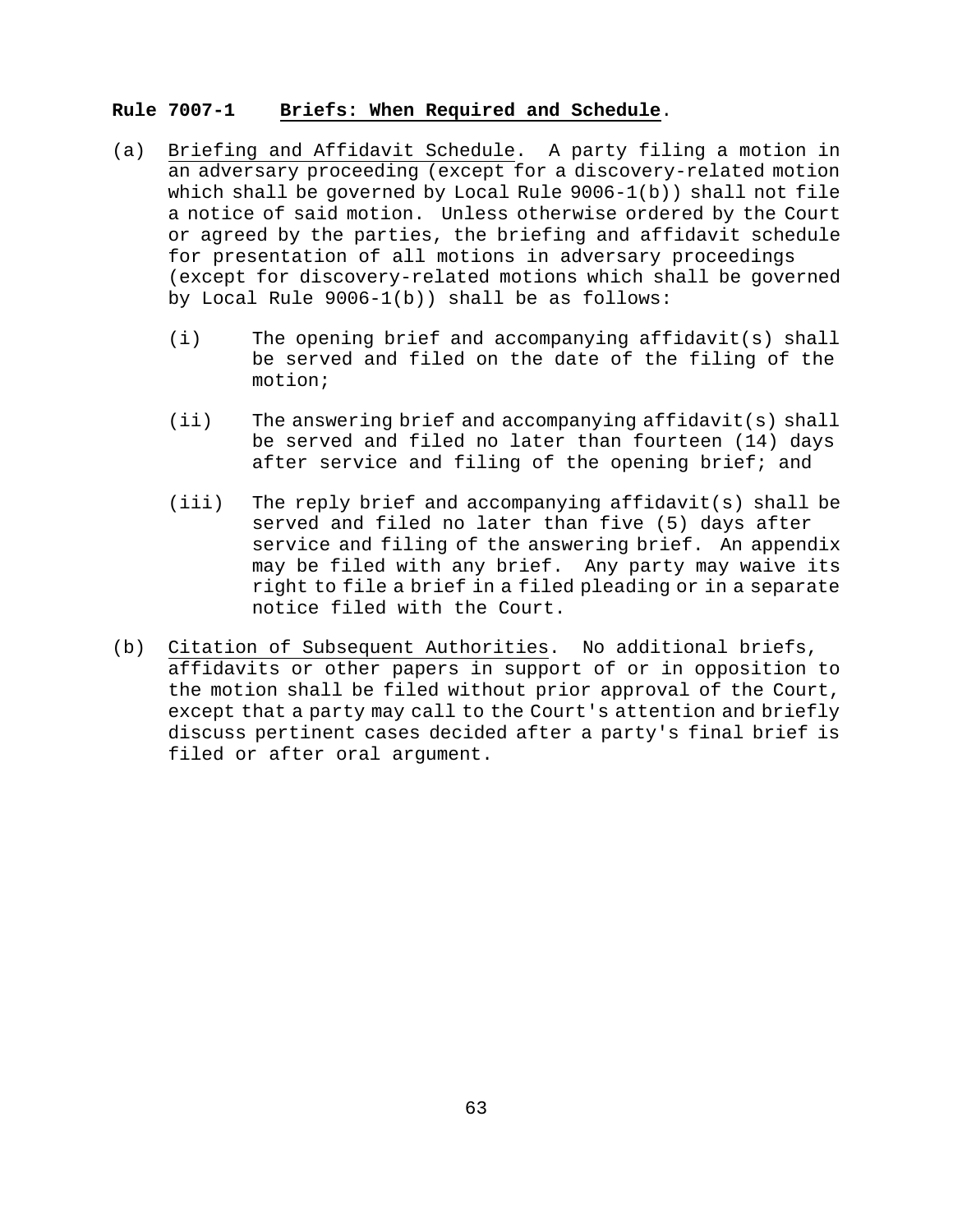## **Rule 7007-2 Form and Contents of Briefs and Appendices**.

- (a) Form.
	- (i) Covers. The front cover of each brief and appendix shall contain the caption of the case, a title, the date of filing, the name and designation of the party for whom it is filed, and the name, number, address and telephone number of counsel by whom it is filed, including the bar identification number for Delaware attorneys.
	- (ii) Format. All pleadings must be in Courier New font and in at least 12 point type. All briefs and appendices shall be firmly bound at the left margin. Side margins of briefs shall not be less than 1¼ inches.
	- (iii) Page Numbering of Appendices. Pages of an appendix shall be numbered separately at the bottom. The page numbers of appendices associated with opening, answering and reply briefs, respectively, shall be preceded by a capital letter "A," "B" or "C." Transcripts and other papers reproduced in a manner authorized by this Local Rule shall be included in the appendix, both with original and appendix pagination.
	- (iv) Length. Without leave of Court, no opening or answering brief shall exceed forty (40) pages and no reply shall exceed twenty (20) pages, in each instance, exclusive of any tables of contents and citations.
	- (v) Form of Citations. Citations will be deemed to be in acceptable form if made in accordance with "A Uniform System of Citation" published and distributed from time to time by the Harvard Law Review Association. State reporter citations may be omitted but citations to the National Reporter System must be included. United States Supreme Court decisions shall be to the official citation.
	- (vi) Citation by Docket Number. References to earlier-filed papers in the case or proceeding shall include a citation to the docket item number as maintained by the Clerk's Office, namely "D.I. 1."
	- (vii) Unreported Opinions. If an unreported opinion is cited, a copy shall be attached to the document that cites it and it shall be appropriately identified with a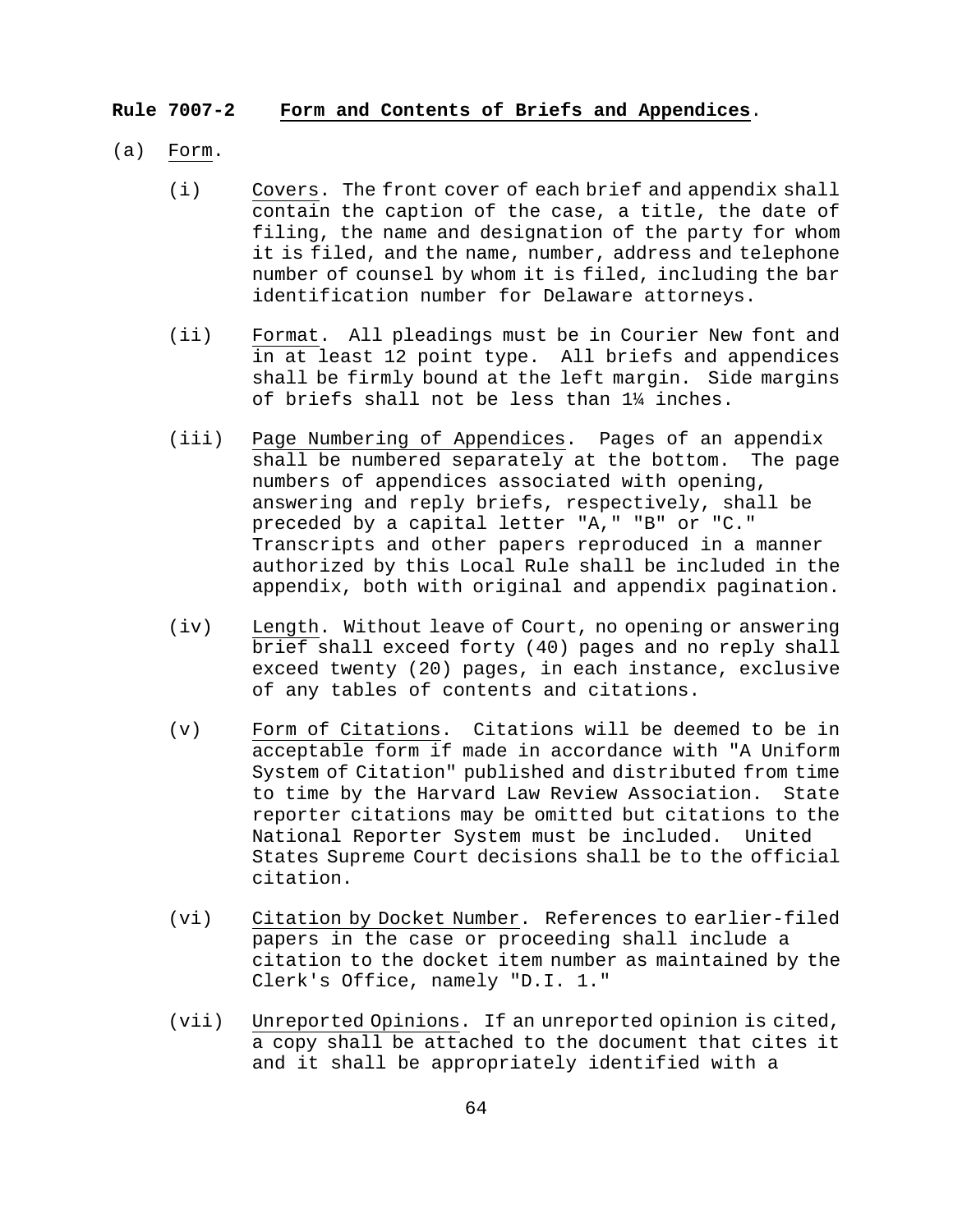sufficient statement of the facts to demonstrate its relevance.

- (b) Contents of Briefs. If briefs are required, the following format shall apply:
	- (i) Opening and Answering Briefs. The opening and answering briefs shall contain the following under distinctive titles, in the listed order:
		- (A) A table of contents setting forth the page number of each section, including all headings, designated in the body of the brief;
		- (B) A table of citations of cases, statutes, rules, textbooks and other authorities, alphabetically arranged. If a brief does not contain any citations therein, a statement asserting this fact should be placed under this heading;
		- (C) A statement of the nature and stage of the proceeding;
		- (D) A summary of argument stating in separate numbered paragraphs the legal propositions upon which each side relies;
		- (E) A concise statement of facts, with supporting references to appendices or record, presenting succinctly the background of the questions involved. The statement shall include a concise statement of all facts that should be known in order to determine the points in controversy. The answering counter-statement of facts need not repeat facts recited in the opening brief;
		- (F) An argument divided under appropriate headings distinctly setting forth separate points; and
		- (G) A short conclusion stating the precise relief sought.
	- (ii) Reply Briefs. The party filing the opening brief shall not reserve material for the reply brief that should have been included in a full and fair opening brief. There shall not be repetition of materials contained in the opening brief. A table of contents and a table of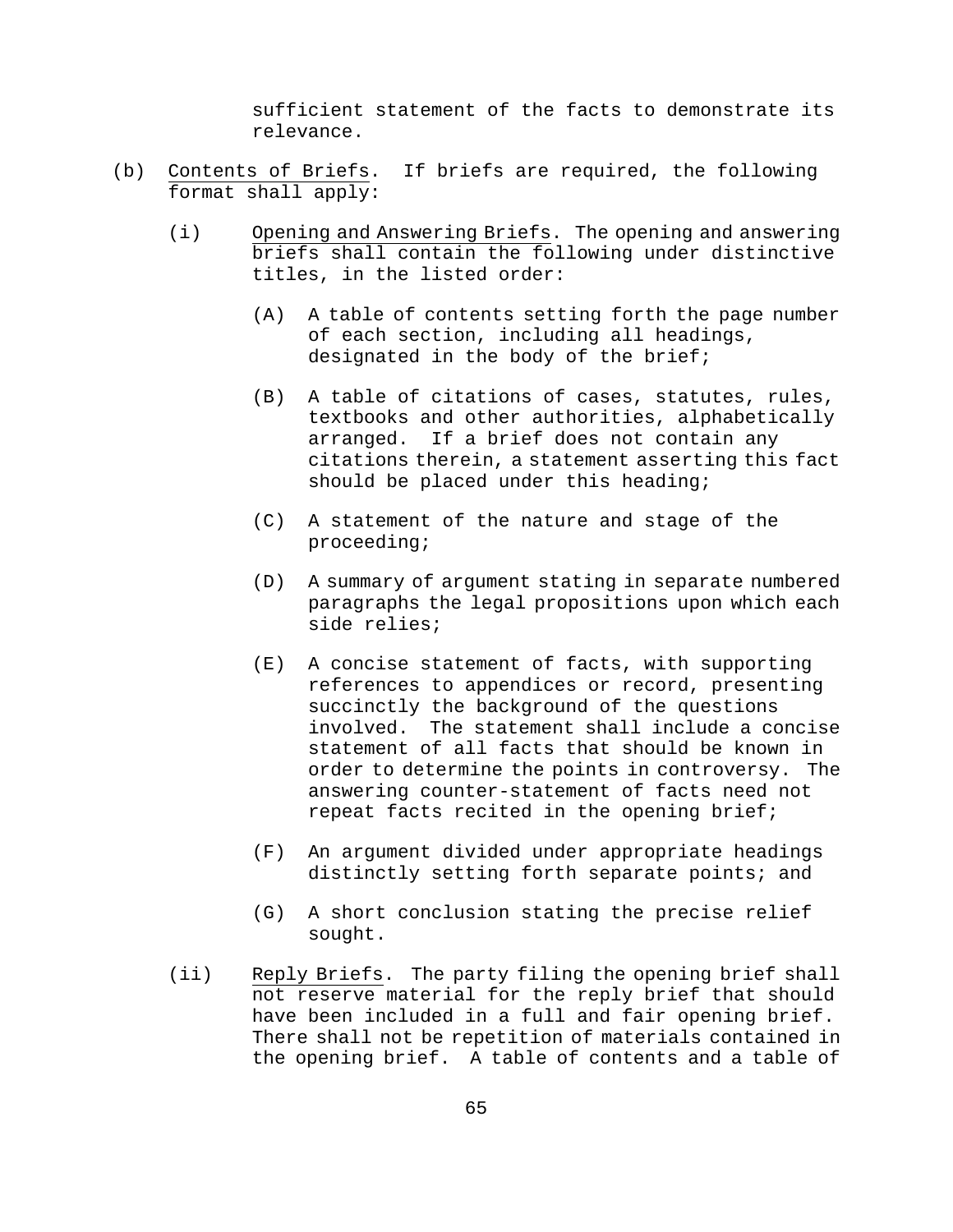citations, as required by Local Rule  $7007-2(b)(i)(A)-(B)$ , shall be included in the reply brief.

- (c) Contents of Appendices. Each Appendix shall contain a paginated table of contents and may contain such parts of the record that are material to the questions presented as the party wishes the Court to read. Duplication shall be avoided. Portions of the record shall be arranged in chronological order. If testimony of witnesses is included, appropriate references to the pages of such testimony in the transcript shall be made and asterisks or other appropriate means shall be used to indicate omissions. Appendices may be separately bound. Parts of the record not included in the appendix may be relied on in briefs or oral argument. Whenever a document, paper or testimony in a foreign language is included in any appendix or is cited from the record in any brief, an English translation made under the authority of the Court, or agreed by the parties to be correct, shall be included in the appendix or in the record.
- (d) Joint Appendix. Counsel may agree on a joint appendix that shall be bound separately.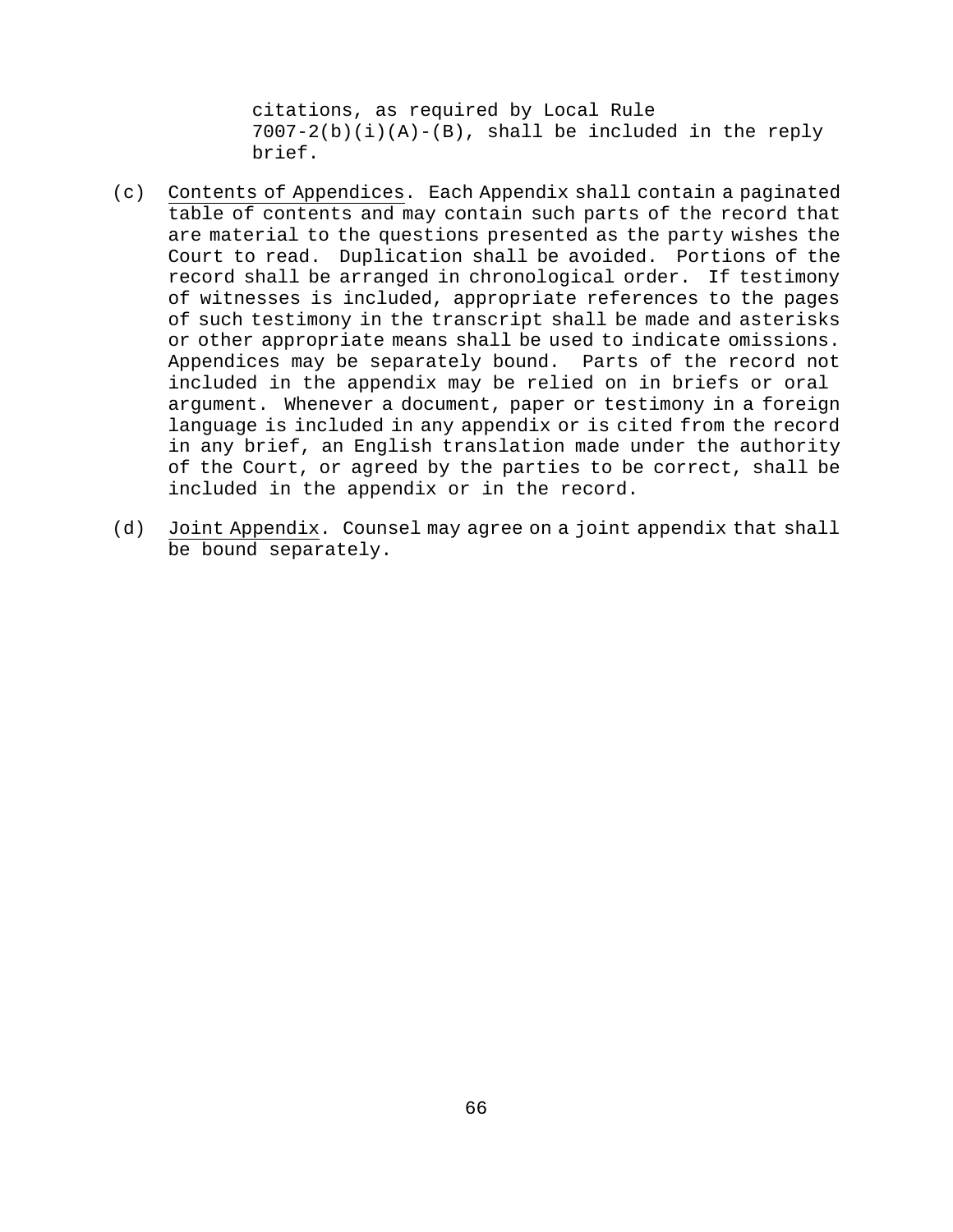**Rule 7007-3 Oral Argument, Hearing on Adversary Proceeding Motions**. No hearing will be scheduled on motions filed in adversary proceedings, unless the Court orders otherwise, except for discovery-related motions which shall be governed by Local Rule 9006-1(b). An application to the Court for oral argument on a motion shall be in writing and shall be filed with the Court and served on counsel for all parties in the proceeding no later than three (3) days after service of the reply brief. An application for oral argument may be granted or denied at the discretion of the Court.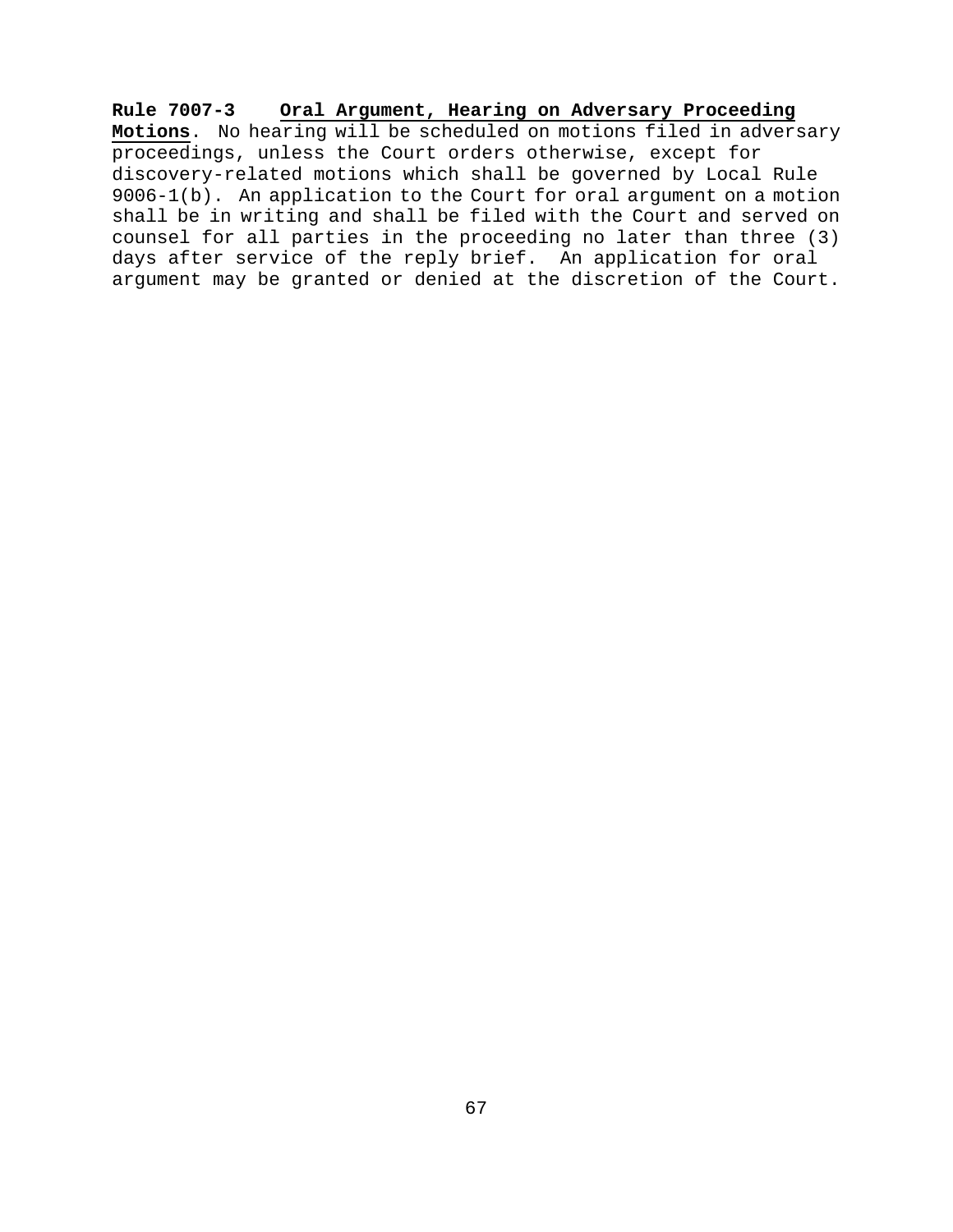**Rule 7007-4 Notice of Completion of Briefing or Certificate of No Objection, and Notice of Completion of Briefing Binder**. Between five (5) and seven (7) days after completion of briefing or expiration of a deadline on an adversary proceeding motion, counsel to the movant shall file and serve on counsel for all parties in the adversary proceeding a "Notice of Completion of Briefing" containing a list of all relevant pleadings with related docket numbers or a "Certificate of No Objection" to the extent the respective motion or pleading was unopposed and no briefing occurred. Upon the filing of said notice or certificate, counsel to the movant shall have delivered to the respective Judge's chambers a copy of the Notice of Completion of Briefing or Certificate of No Objection. The Notice of Completion of Briefing shall be delivered in a binder and include copies of the pleadings identified in the notice (including any request(s) for oral argument).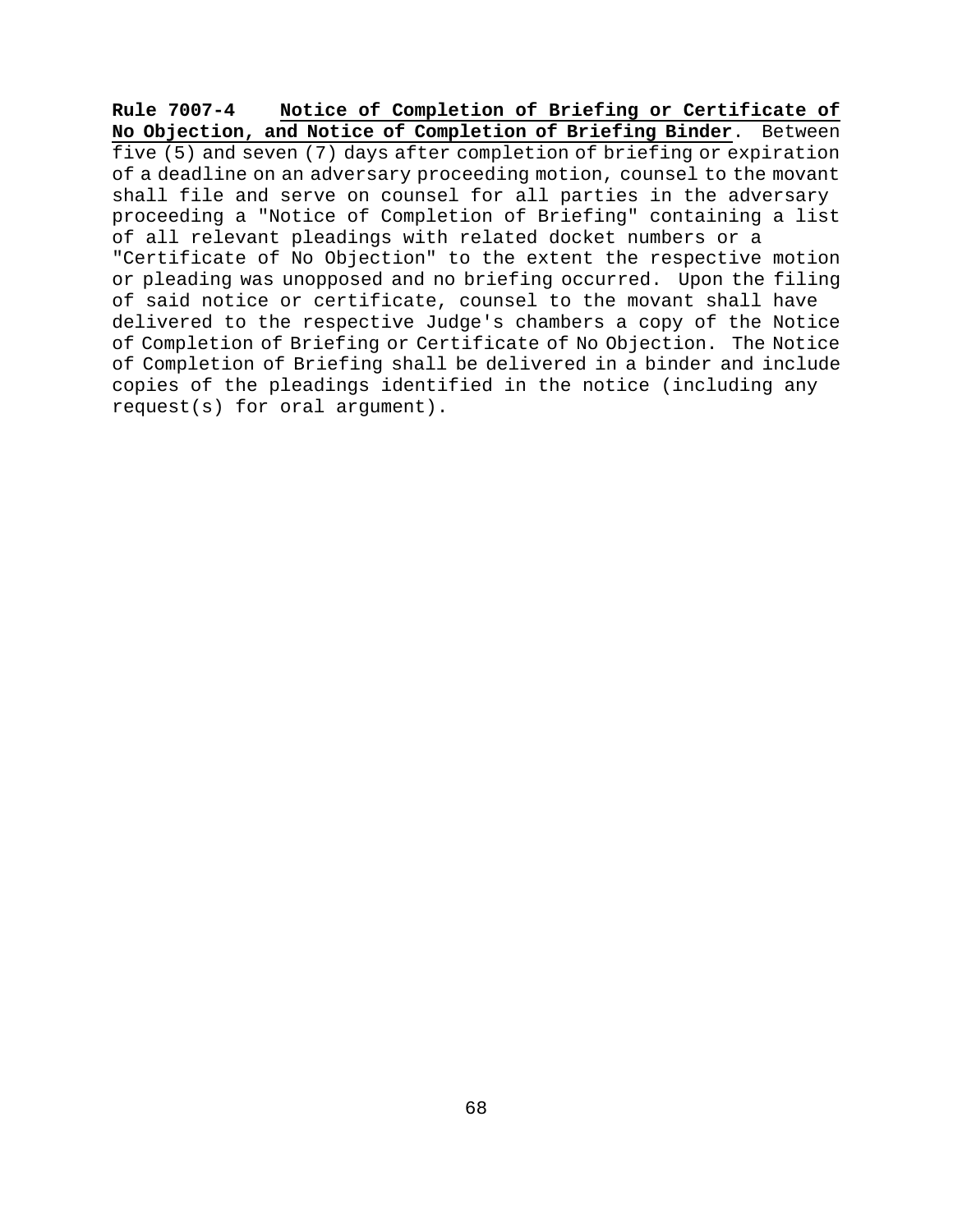**Rule 7016-1 Fed. R. Civ. P. 16 Scheduling Conference**. In any adversary proceeding, the pretrial conference scheduled in the summons and notice issued under Local Rule 7004-2 shall be deemed to be the scheduling conference under Fed. R. Civ. P. 16(b).

- (a) Attorney Conference Prior to Scheduling Conference.
	- (i) In the event that the date for submitting a motion or answer to the complaint attached to the summons and notice issued under Local Rule 7004-2 is at least ten (10) days prior to the date of the Fed. R. Civ. P. 16(b) scheduling conference, all attorneys for all the parties shall confer at least seven (7) days prior to the Fed. R. Civ. P. 16(b) scheduling conference to discuss: (A) the nature of the case, (B) any special difficulties that counsel foresee in prosecution or defense of the case, (C) the possibility of settlement, (D) any requests for modification of the time for the mandatory disclosure required by Fed. R. Civ. P. 16(b) and  $26(f)$  and  $(E)$  the items in Local Rule 7016-1(b).
	- (ii) In the event that Local Rule 7016-1(a)(i) does not apply, all attorneys for all parties shall confer on the items identified in that section at least five (5) days prior to the Fed. R. Civ. P. 16(b) scheduling conference.
- (b) Scheduling Conference. At the Fed. R. Civ. P. 16(b) scheduling conference, the Court may consider, in addition to the items specified in Fed. R. Civ. P. 16(b) and 16(c), the following matters:
	- (i) The schedule applicable to the case, including a trial date, if appropriate;
	- (ii) The number of interrogatories and requests for admissions to be allowed by any party and the number and location of depositions;
	- (iii) How discovery disputes are to be resolved;
	- (iv) The briefing practices to be employed in the case, including what matters are or are not to be briefed and the length of briefs;
	- (v) The possibility of settlement; and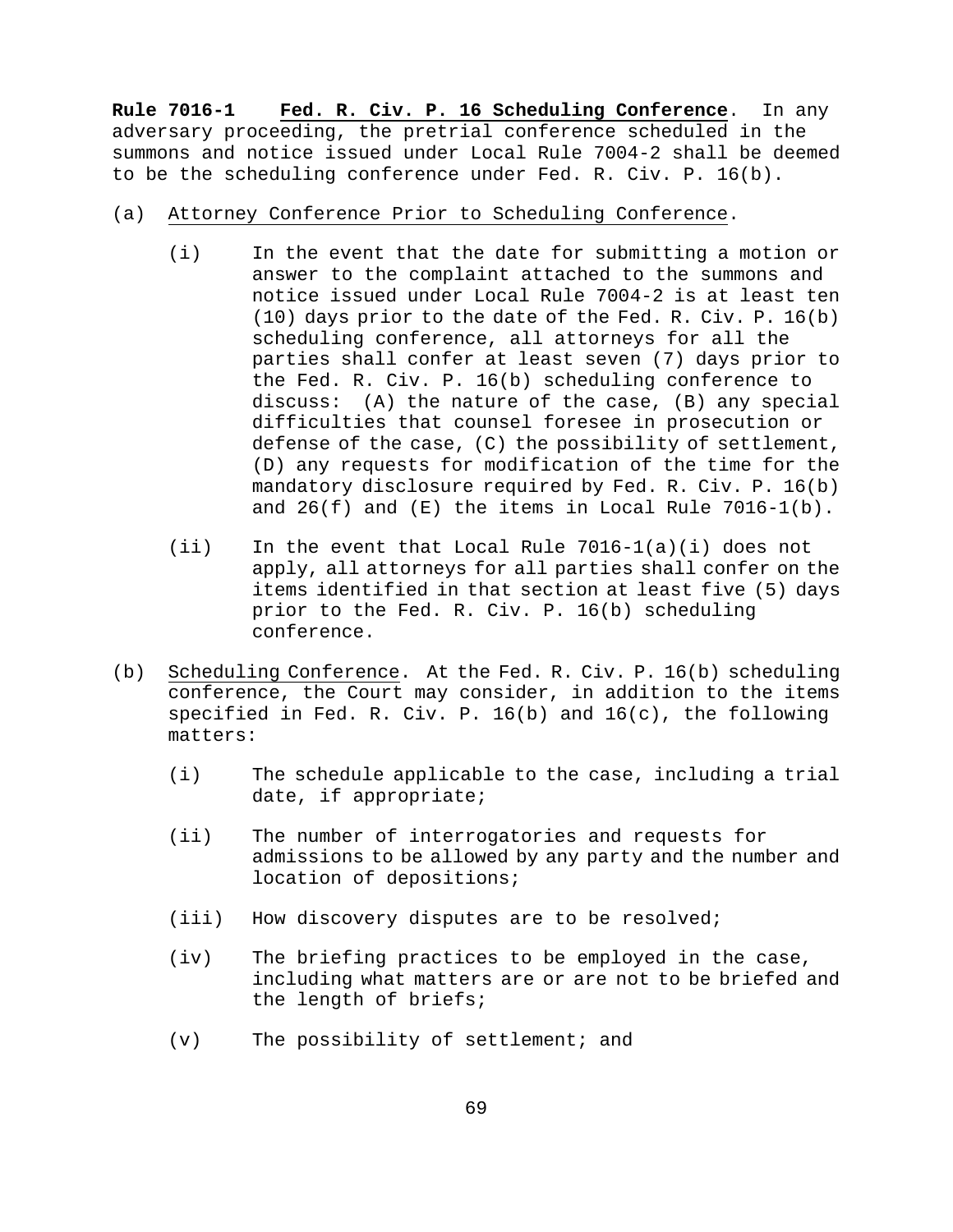- (vi) Whether the matter could be resolved by voluntary mediation or binding arbitration.
- (c) Attendance at Scheduling Conference. Unless otherwise permitted by the Court under Local Rule 7016-3, the conference described in Local Rule 7016-1(b) will be an in-person conference. All counsel who expect to have a significant role in the prosecution or defense of the case are required to attend the conference.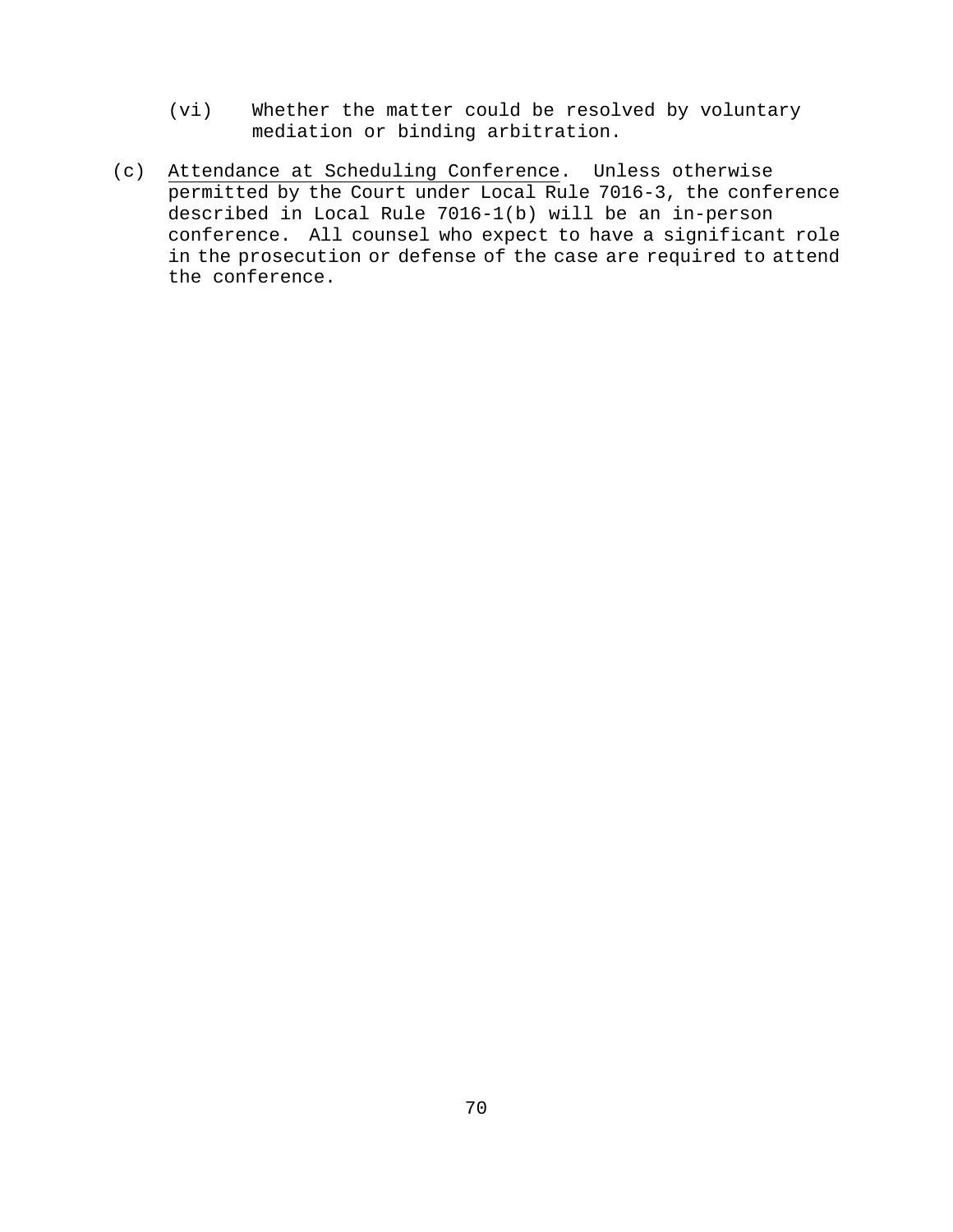**Rule 7016-2 Pretrial Conference**. A pretrial conference shall be held if scheduled in a scheduling order issued under Local Rule 7016-1(b) (the "Scheduling Order") or if requested by a party under this Local Rule.

- (a) Request for Pretrial Conference. Any party may request that a pretrial conference be held following the completion of discovery, as provided in the Scheduling Order, by contacting the Court. At least fifteen (15) days' notice of the time and place of such pretrial conference shall be given to all other parties in interest by the attorney for the party requesting the pretrial conference.
- (b) Failure to Appear at Pretrial Conference or to Cooperate. Unless otherwise permitted by the Court under Local Rule 7016-3, all counsel who will conduct the trial are required to appear before the Court for the pretrial conference. Should an attorney for a party fail to appear or to cooperate in the preparation of the pretrial order specified in Local Rule 7016-2(d), the Court, in its discretion, may impose sanctions, such as costs and fines. The Court may further hold a pretrial hearing, ex parte or otherwise, and, after notice, enter an appropriate judgment or order.
- (c) Attorney Conference Prior to Pretrial Conference. The parties shall meet and confer in good faith so that the plaintiff may file the pretrial order in conformity with this Rule.
- (d) Pretrial Order. At least five (5) days prior to the pretrial conference, the attorney for the plaintiff shall file with the Court an original and one (1) copy of a proposed pretrial order, signed by an attorney for each party, that covers the following items, as appropriate:
	- (i) A statement of the nature of the action, the pleadings in which the issues are raised (e.g., third amended complaint and answer) and whether counterclaims, crossclaims, etc., are involved;
	- (ii) The constitutional or statutory basis of federal jurisdiction, together with a brief statement of the facts supporting such jurisdiction;
	- (iii) A statement of the facts that are admitted and that require no proof;
	- (iv) A statement of the issues of fact that any party contends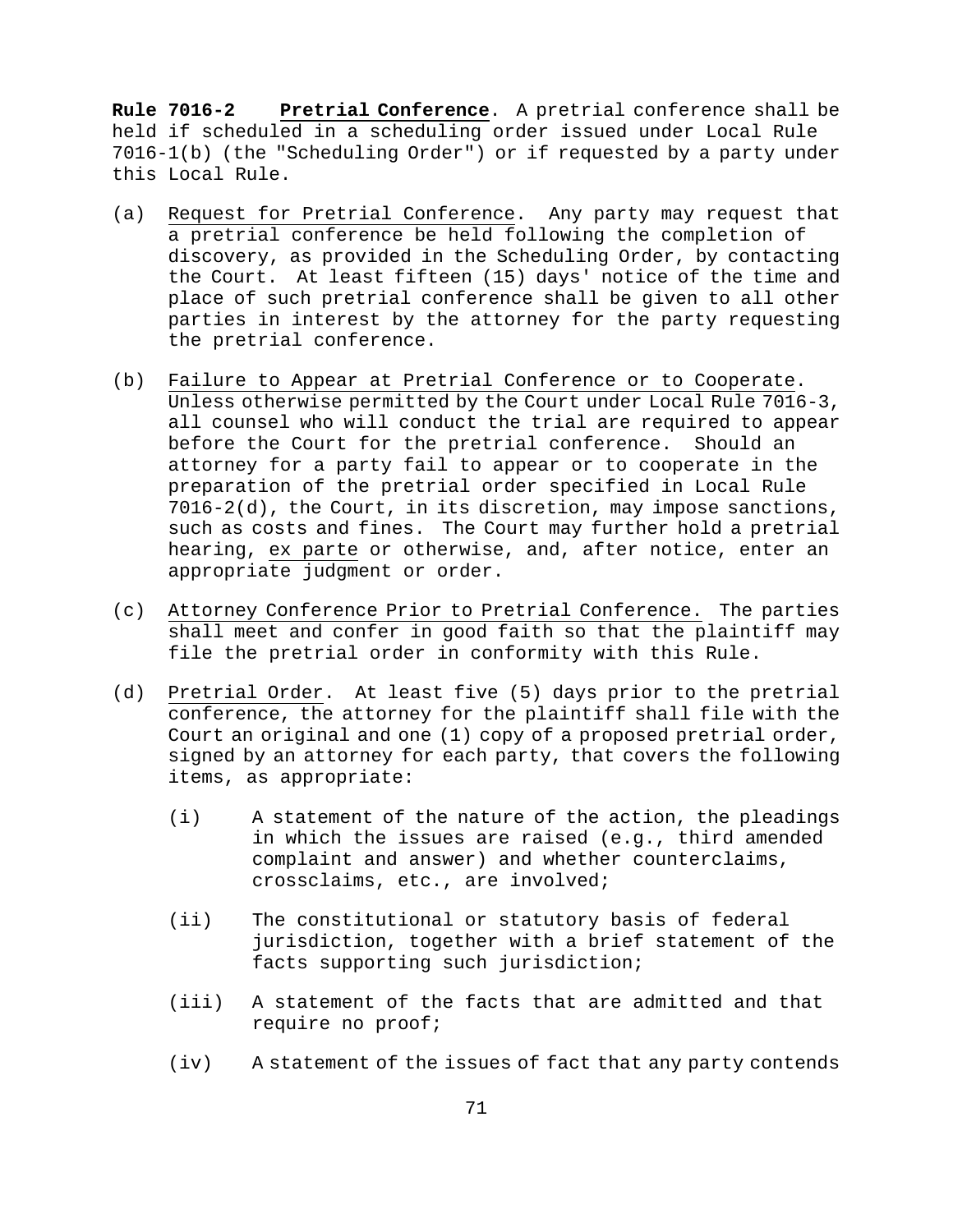remain to be litigated;

- (v) A statement of the issues of law that any party contends remain to be litigated, and a citation of authorities relied upon by each party;
- (vi) A list of premarked exhibits, including designations of interrogatories and answers thereto, requests for admissions and responses, and depositions that each party intends to offer at trial, with a specification of those that may be admitted into evidence without objection, those to which there are objections and the Federal Rule of Evidence relied upon by the proponent of the exhibit. Copies of the exhibits, premarked and separated by tabs, shall be furnished to opposing counsel and submitted to the respective Judge's chambers in binders at least five (5) days before the pretrial conference or trial (if no pretrial is requested). Copies of the exhibits should not be electronically filed with the Court;
- (vii) The names of all witnesses a party intends to call to testify, either in person or by deposition, at the trial and the specialties of experts to be called as witnesses;
- (viii) A brief statement of what the plaintiff intends to prove in support of the plaintiff's claims, including the details of the damages claimed or of other relief sought;
- (ix) A brief statement of what the defendant intends to prove as defenses;
- (x) Statements by counterclaimants or crossclaimants comparable to that required of the plaintiff;
- (xi) Any amendments of the pleadings desired by any party with a statement whether it is unopposed or objected to and, if objected to, the grounds thereon;
- (xii) A certification that the parties have engaged in a good faith effort to explore the resolution of the controversy by settlement;
- (xiii) Any other matters that the parties deem appropriate; and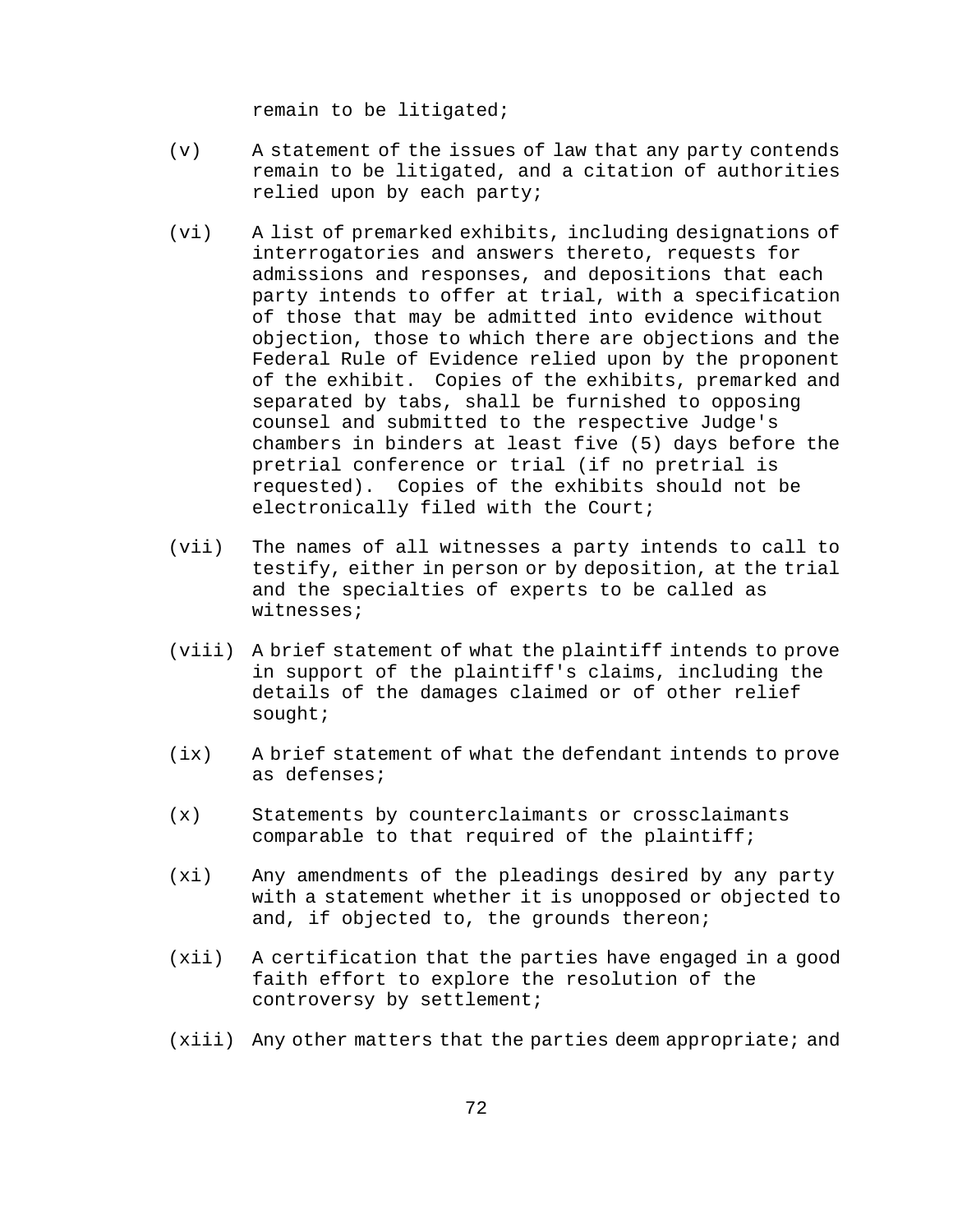(xiv) The concluding paragraph of the draft of the pretrial order shall read:

> **THIS ORDER SHALL CONTROL THE SUBSEQUENT COURSE OF THE ACTION UNLESS MODIFIED BY THE COURT TO PREVENT MANIFEST INJUSTICE.**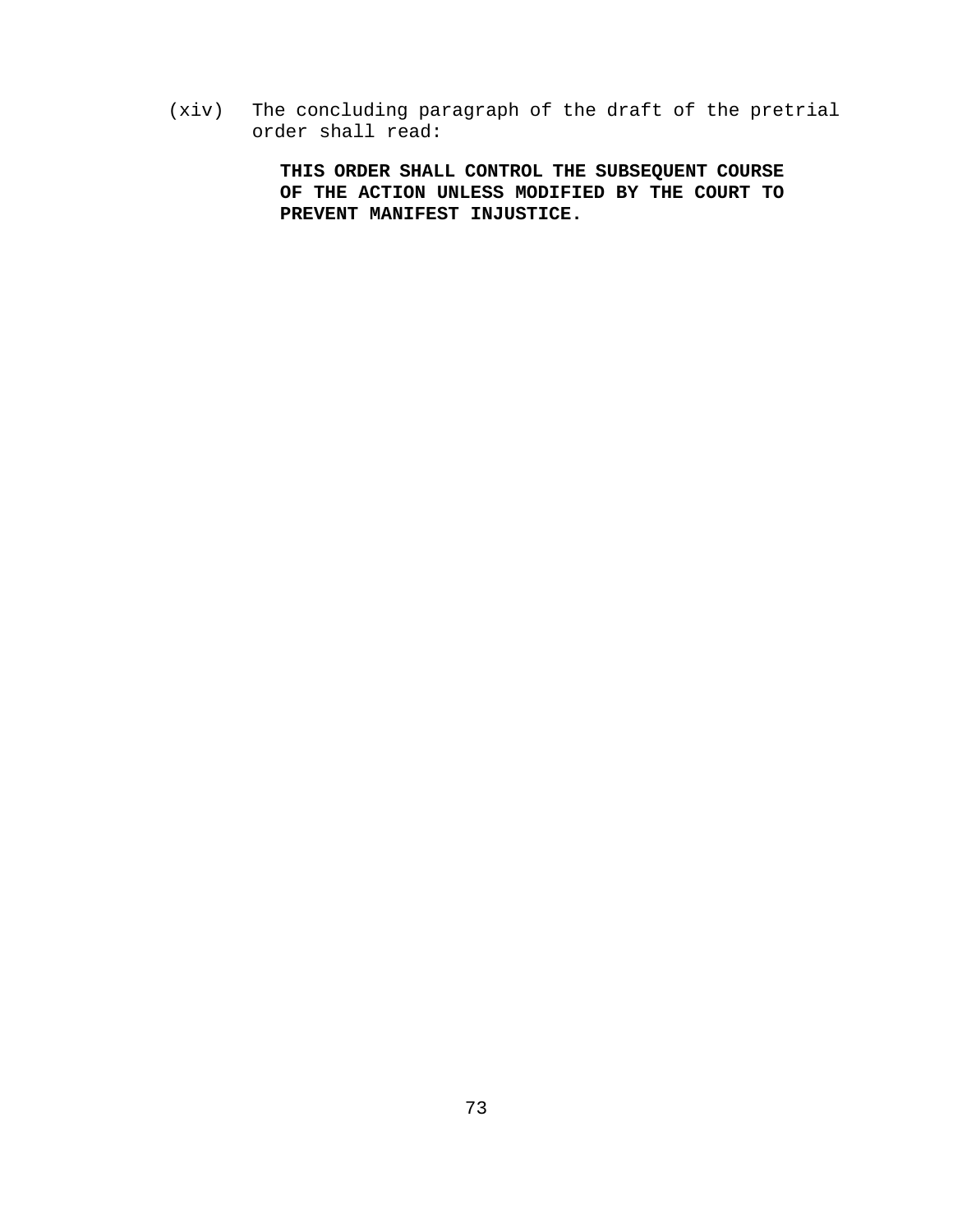**Rule 7016-3 Telephonic Fed. R. Civ. P. 16 Scheduling Conference or Pretrial Conference**. At least two (2) days before the time scheduled for a scheduling conference or pretrial conference, any party to the conference may request that the conference be conducted by telephone or that the party be permitted to participate by telephone. Such request may be made by telephone to the Court and shall be communicated contemporaneously to other counsel known to be involved in the hearing or conference. Any party objecting to the request shall promptly advise the Court and other counsel.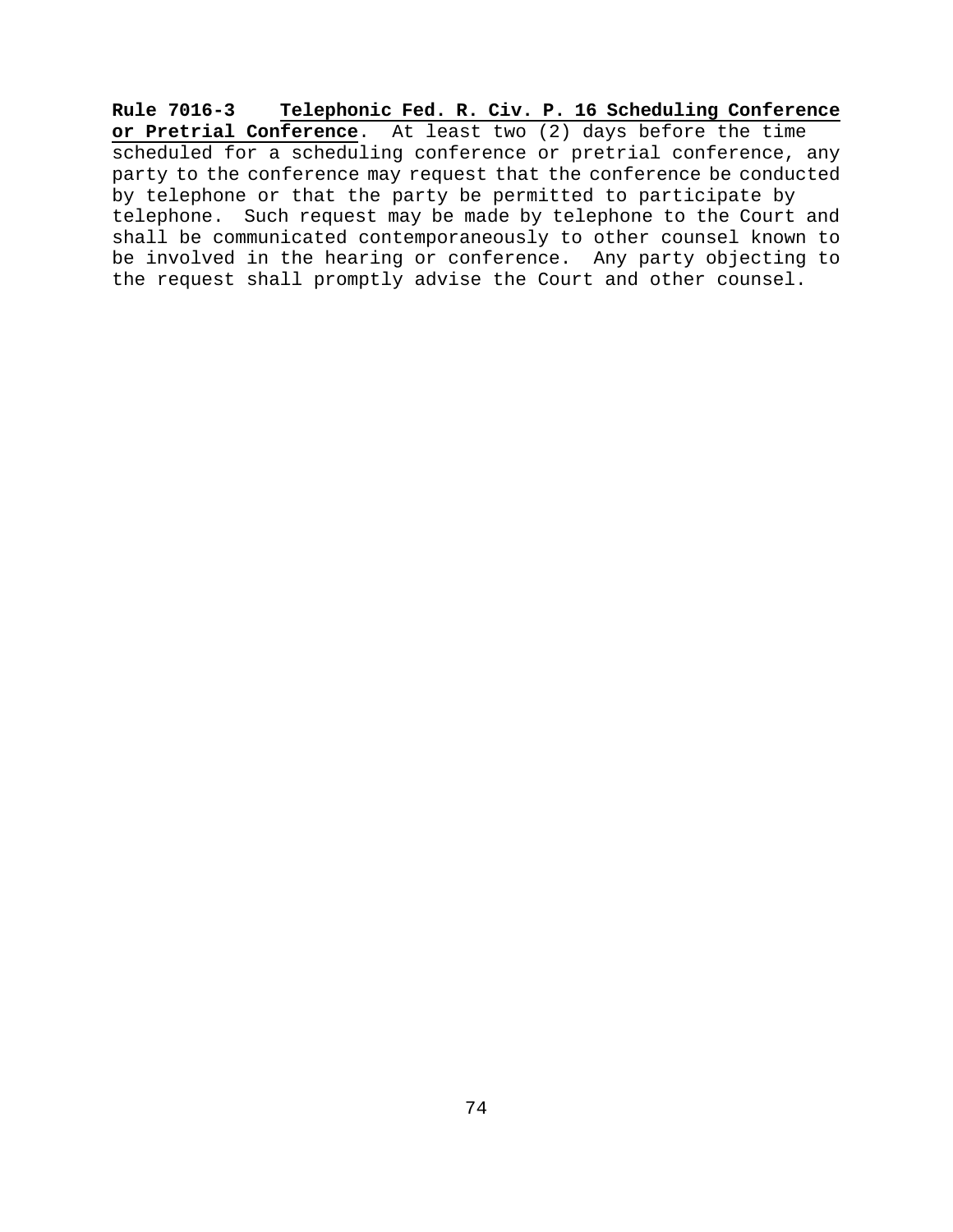## **Rule 7026-1 Discovery**

(a) Notice. All motion papers under Fed. R. Bankr. P. 7026 - 7037 shall be filed and served so as to be received at least five (5) days before the hearing date on such motion. When service is made for a discovery related motion under this Local Rule, any objection shall be filed and served so as to be received at least one (1) day before the hearing date.

(b) Motions to Include the Discovery at Issue. Any discovery motion filed pursuant to Fed. R. Civ. P. 26 through 37 shall include, in the motion itself or in a memorandum, a verbatim recitation of each interrogatory, request, answer, response, or objection which is the subject of the motion or shall have attached a copy of the actual discovery document which is the subject of the motion.

(c) Certification of Counsel. Except for cases or proceedings involving pro se parties or motions brought by nonparties, every motion under this Local Rule shall be accompanied by an averment of counsel for the moving party that a reasonable effort has been made to reach agreement with the opposing party on the matters set forth in the motion or the basis for the moving party not making such an effort. Unless otherwise ordered, failure to so aver may result in dismissal of the motion.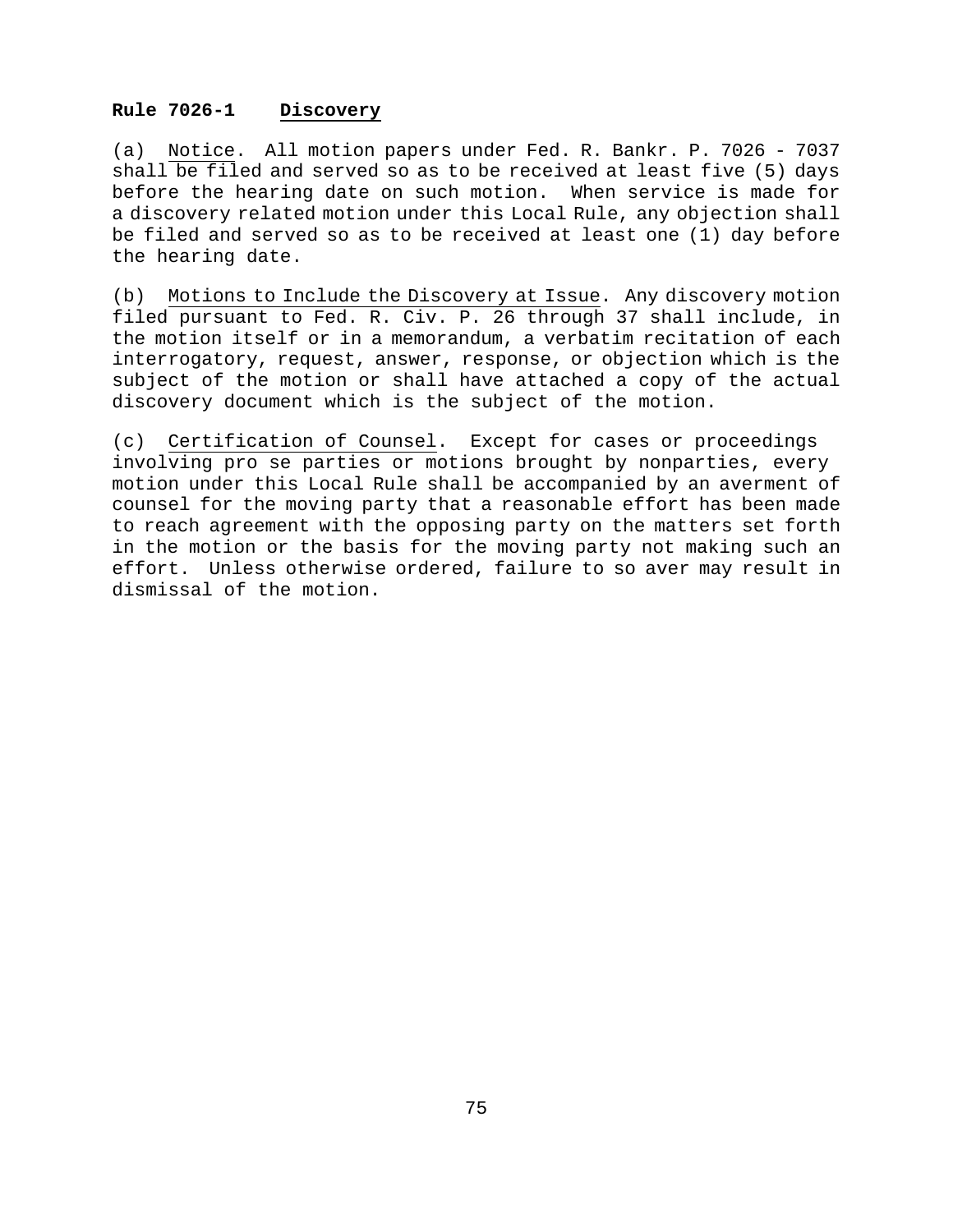## **Rule 7026-2 Service of Discovery Materials.**

- (a) Service With Filing. In cases involving pro se parties, all requests for discovery under Fed. R. Civ. P. 26, 30, 31, 33 through 36, and answers and responses thereto, shall be served upon other counsel or parties and filed with the Court.
- (b) Service Without Filing. Consistent with Fed. R. Civ. P. 5(a), in cases where all parties are represented by counsel, all requests for discovery under Fed. R. Civ. P. 26, 30, 31, 33 through 36 and 45, and answers and responses thereto, and all required disclosures under Fed. R. Civ. P. 26(a), shall be served upon other counsel or parties but shall not be filed with the Court. In lieu thereof, the party requesting discovery and the party serving responses thereto shall file with the Court a "Notice of Service" containing a certification that a particular form of discovery or response was served on other counsel or opposing parties, and the date and manner of service.
	- (i) Filing the notice of taking of oral depositions required by Fed. R. Civ. P.  $30(b)(1)$  and  $30(b)(6)$ , and filing of proof of service under Fed. R. Civ. P. 45(b)(3) in connection with subpoenas, will satisfy the requirement of filing a "Notice of Service."
	- (ii) The party responsible for service of the discovery request or the response shall retain its respective originals and become the custodian of them. The party taking an oral deposition shall be custodian of the original deposition transcript; no copy shall be filed except pursuant to subparagraph (iii). Unless otherwise ordered, in cases involving out-of-state counsel, local counsel shall be the custodians.
	- (iii) If depositions, interrogatories, requests for documents, requests for admissions, answers, or responses are to be used at trial or are necessary to a pretrial or post trial motion, the verbatim portions thereof considered pertinent by the parties shall be filed with the Court when relied upon.
	- (iv) When discovery not previously filed with the Court is needed for appeal purposes, the Court, on its own motion, on motion by any party, or by stipulation of counsel, shall order the necessary material delivered by the custodian to the Court.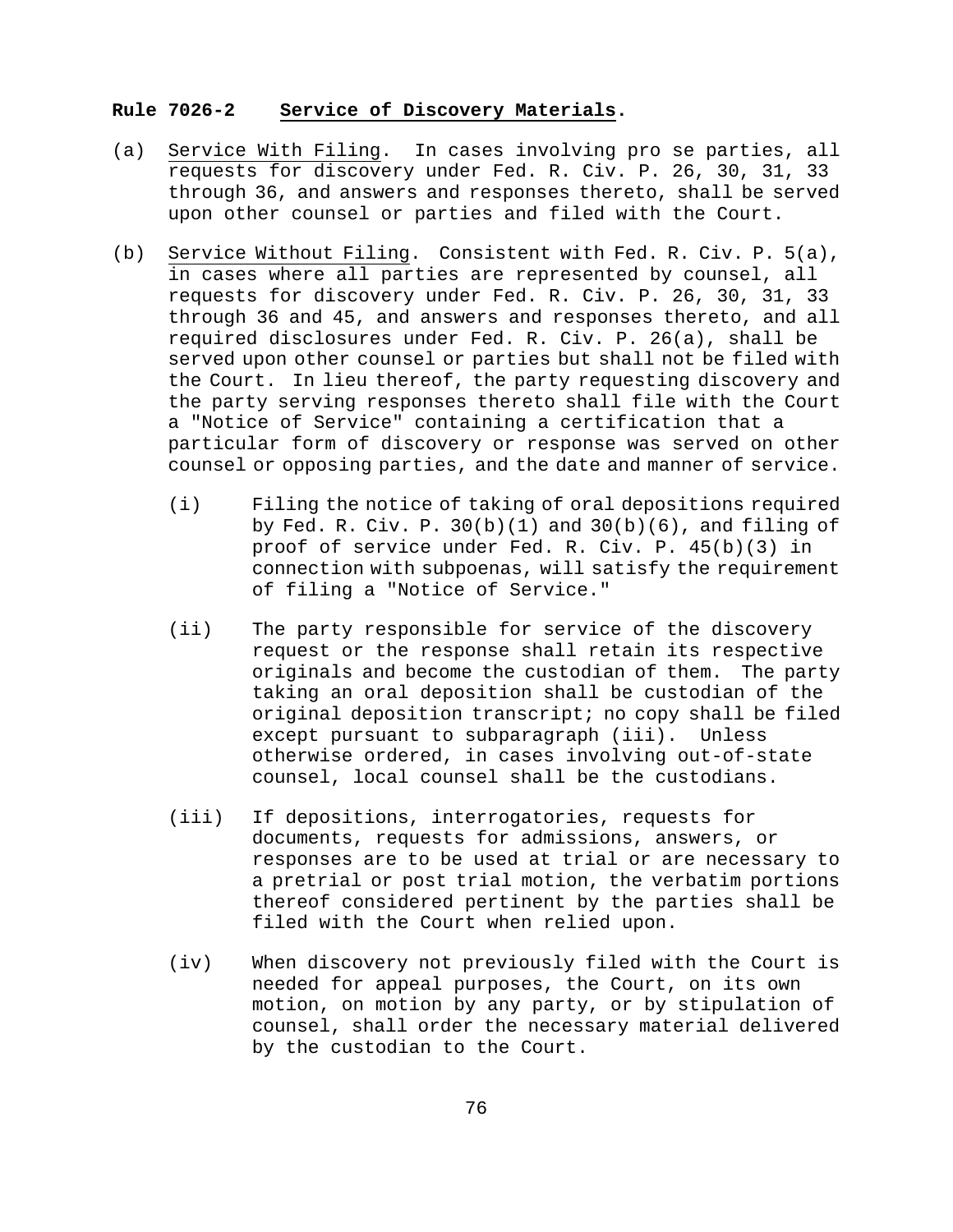(v) The Court on its own motion, on motion by any party, or on application by a non-party, may order the custodian to file the original of any discovery document.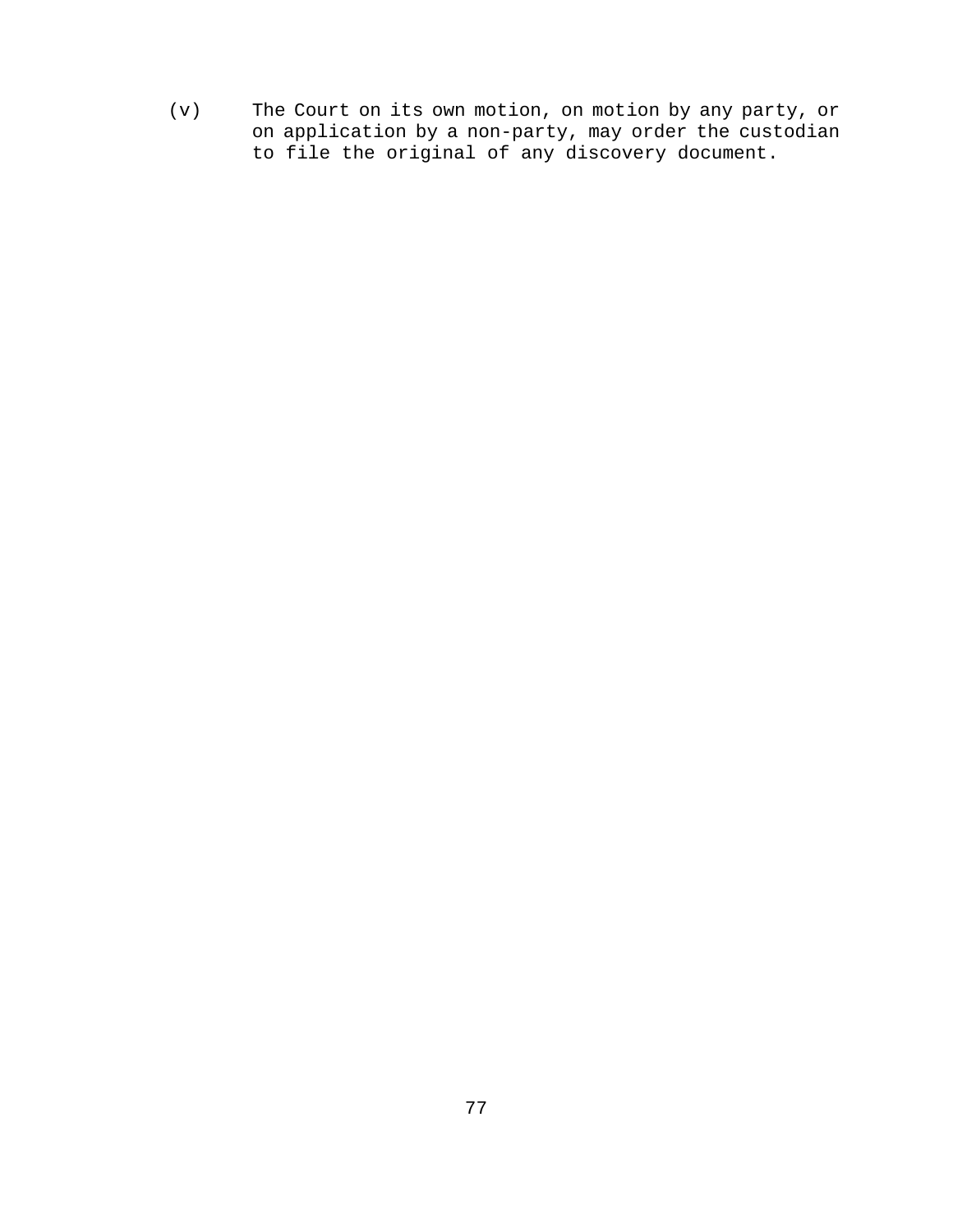#### **Rule 7026-3 Discovery of Electronic Documents ("E-Discovery").**

- (a) Introduction. This rule applies to all matters covered by Fed. R. Civ. P. 26. It is expected that parties to a case will cooperatively reach agreement on how to conduct e-discovery. In the event that such agreement has not been reached by the Fed. R. Civ. P. 16 scheduling conference, however, the following default standards shall apply until such time, if ever, the parties conduct e-discovery on a consensual basis.
- (b) Discovery Conference. Parties shall discuss the parameters of their anticipated e-discovery at the Fed. R. Civ. P. 26(f) conference, as well as at the Fed. R. Civ. P. 16 scheduling conference with the Court, consistent with the concerns outlined below. More specifically, prior to the Rule 26(f) conference, the parties shall exchange the following information:
	- (i) A list of the most likely custodians of relevant electronic materials, including a brief description of each person's title and responsibilities.
	- (ii) A list of each relevant electronic system that has been in place at all relevant times and a general description of each system, including the nature, scope, character, organization, and formats employed in each system. The parties should also include other pertinent information about their electronic documents and whether those electronic documents are of limited accessibility. Electronic documents of limited accessibility may include those created or used by electronic media no longer in use, maintained in redundant electronic storage media, or for which retrieval involves substantial cost.
	- (iii) The name of the individual responsible for that party's electronic document retention policies ("the retention coordinator"), as well as a general description of the party's electronic document retention policies for the systems identified above.
	- (iv) The name of the individual who shall serve as that party's "e-discovery liaison."
	- (v) Provide notice of any problems reasonably anticipated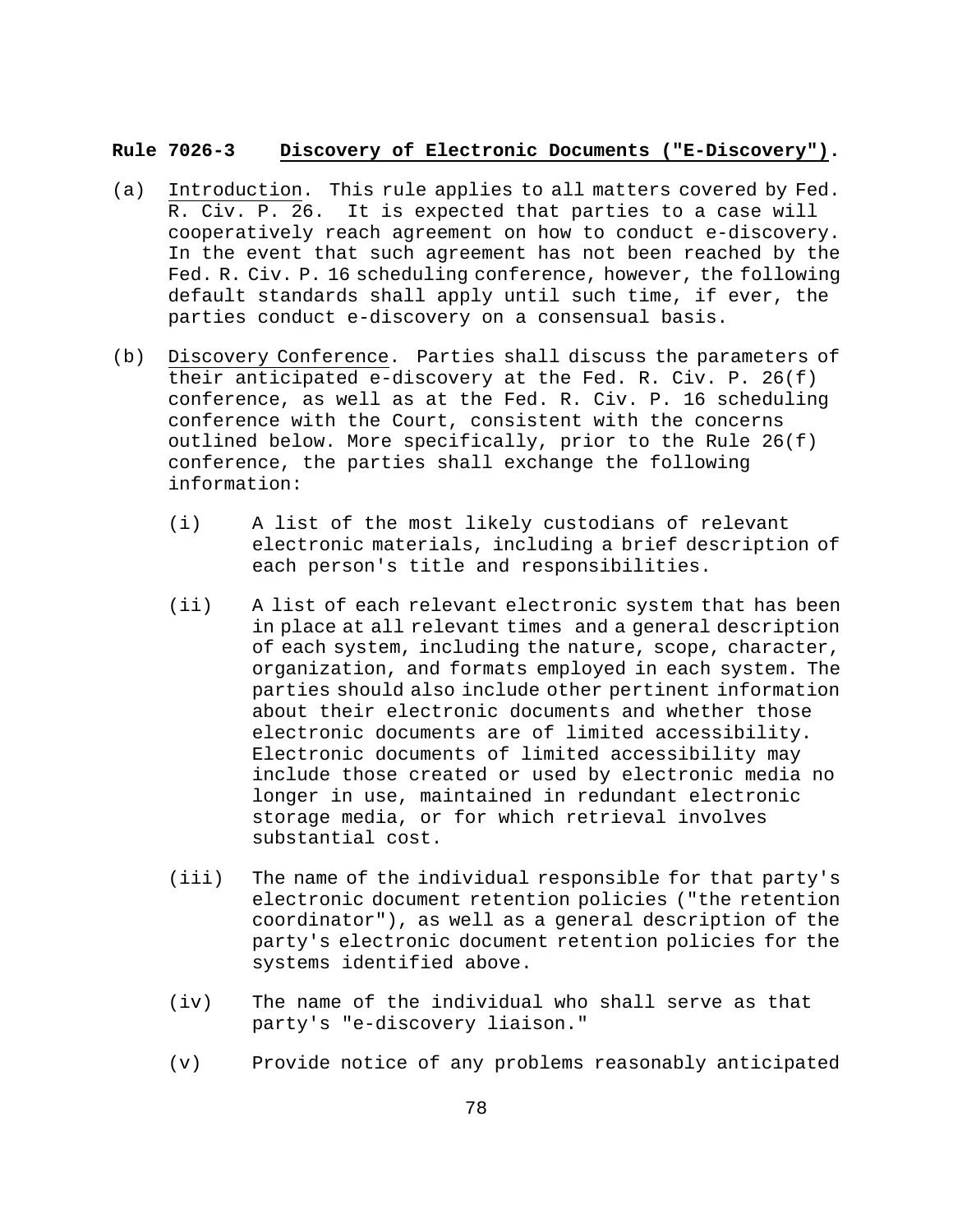#### to arise in connection with e-discovery.

To the extent that the state of the pleadings does not permit a meaningful discussion of the above by the time of the Rule 26(f) conference, the parties shall either agree on a date by which this information will be mutually exchanged or submit the issue for resolution by the Court at the Rule 16 scheduling conference.

- (c) E-Discovery Liaison. In order to promote communication and cooperation between the parties, each party to a case shall designate a single individual through which all e-discovery requests and responses are made (the "e-discovery liaison"). Regardless of whether the e-discovery liaison is an attorney (in-house or outside counsel), a third party consultant, or an employee of the party, he or she must be:
	- (i) Familiar with the party's electronic systems and capabilities in order to explain these systems and answer relevant questions.
	- (ii) Knowledgeable about the technical aspects of e-discovery, including electronic document storage, organization, and format issues.
	- (iii) Prepared to participate in e-discovery dispute resolutions.

The Court notes that, at all times, the attorneys of record shall be responsible for compliance with e-discovery requests. However, the e-discovery liaisons shall be responsible for organizing each party's e-discovery efforts to insure consistency and thoroughness and, generally, to facilitate the e-discovery process.

- (d) Timing of E-Discovery. Discovery of electronic documents shall proceed in a sequenced fashion.
	- (i) After receiving requests for document production, the parties shall search their documents, other than those identified as limited accessibility electronic documents, and produce responsive electronic documents in accordance with Fed. R. Civ. P. 26(b)(2).
	- (ii) Electronic searches of documents identified as of limited accessibility shall not be conducted until the initial electronic document search has been completed.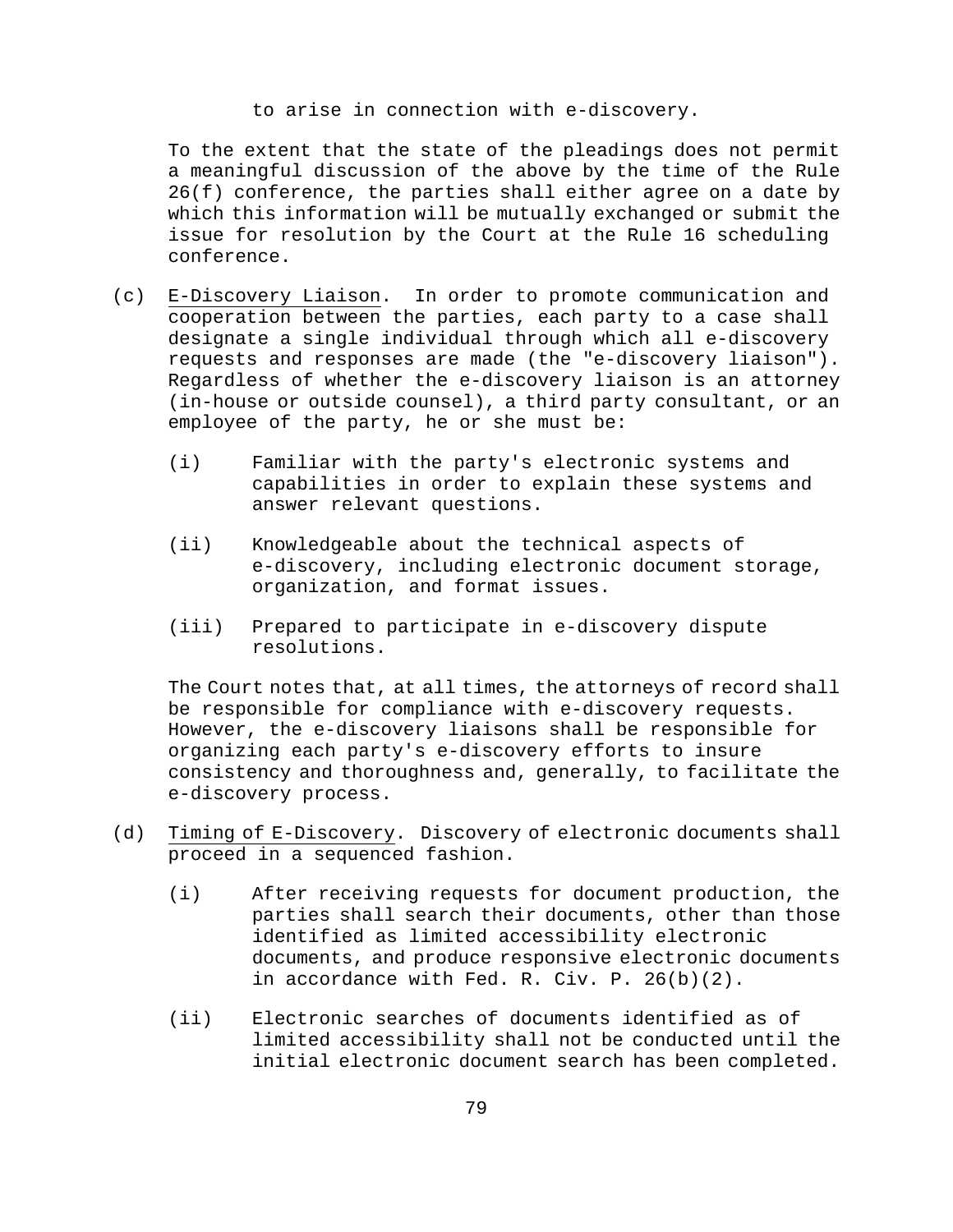Requests for information expected to be found in limited accessibility documents must be narrowly focused with some basis in fact supporting the request.

- (iii) On-site inspections of electronic media under Fed. R. Civ. P. 34(b) shall not be permitted absent exceptional circumstances, where good cause and specific need have been demonstrated.
- (e) Search Methodology. If the parties intend to employ an electronic search to locate relevant electronic documents, the parties shall disclose any restrictions as to scope and method which might affect their ability to conduct a complete electronic search of the electronic documents. The parties shall reach agreement as to the method of searching, and the words, terms, and phrases to be searched with the assistance of the respective e-discovery liaisons, who are charged with familiarity with the parties' respective systems. The parties also shall reach agreement as to the timing and conditions of any additional searches which may become necessary in the normal course of discovery. To minimize the expense, the parties may consider limiting the scope of the electronic search (e.g., time frames, fields, document types).
- (f) Format. If, during the course of the Rule 26(f) conference, the parties cannot agree to the format for document production, electronic documents shall be produced to the requesting party as image files (e.g., PDF or TIFF). When the image file is produced, the producing party must preserve the integrity of the electronic document's contents, i.e., the original formatting of the document, its metadata and, where applicable, its revision history. After initial production in image file format is complete, a party must demonstrate particularized need for production of electronic documents in their native format.
- (g) Retention. Within the first thirty (30) days of discovery, the parties should work towards an agreement (akin to the standard protective order) that outlines the steps each party shall take to segregate and preserve the integrity of all relevant electronic documents. In order to avoid later accusations of spoliation, a Fed. R. Civ. P. 30(b)(6) deposition of each party's retention coordinator may be appropriate. The retention coordinators shall:
	- (i) Take steps to ensure that e-mail of identified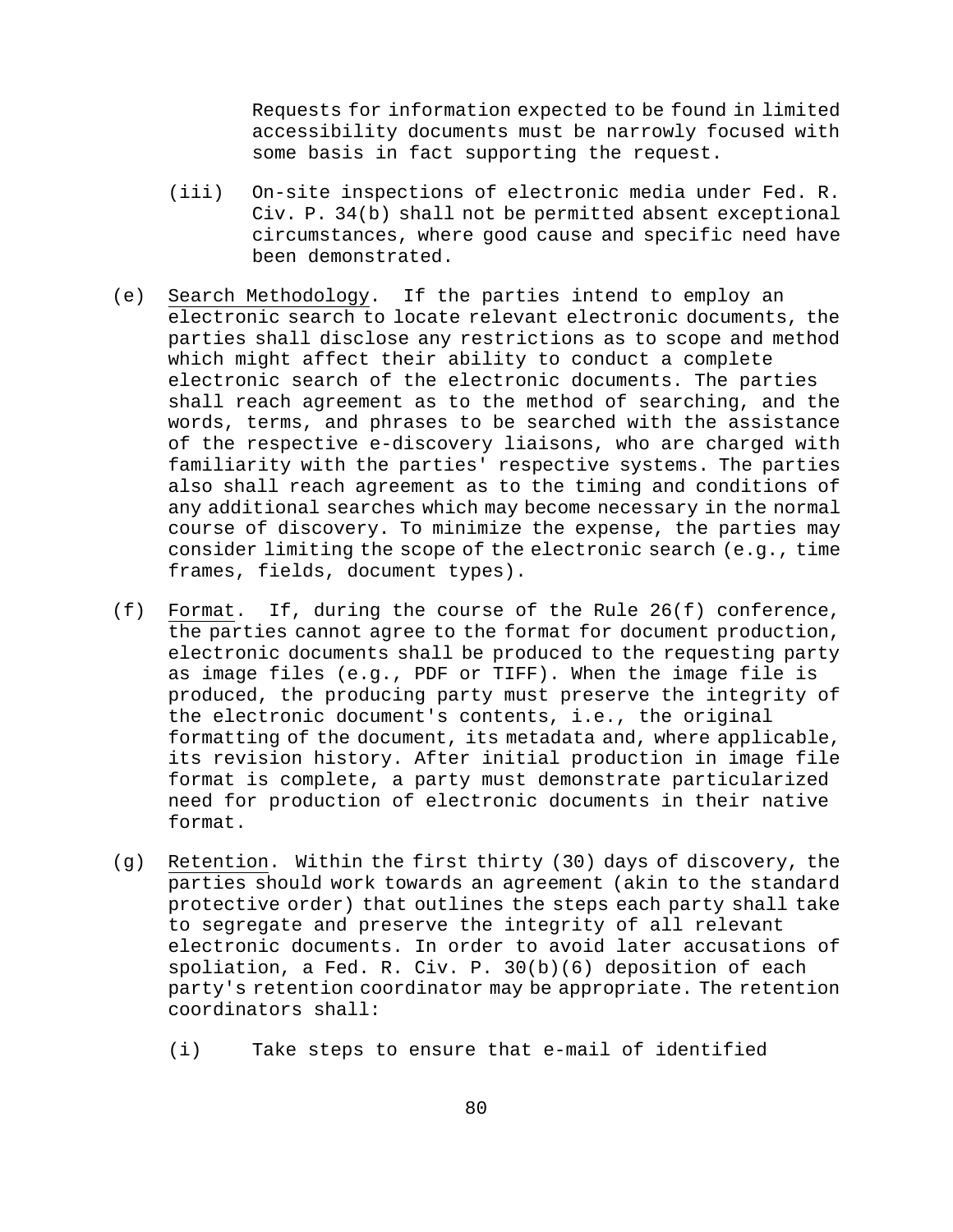custodians shall not be permanently deleted in the ordinary course of business and that electronic documents maintained by the individual custodians shall not be altered.

(ii) Provide notice as to the criteria used for spam and/or virus filtering of e-mail and attachments; e-mails and attachments filtered out by such systems shall be deemed non-responsive so long as the criteria underlying the filtering are reasonable.

Within seven (7) days of identifying the relevant document custodians, the retention coordinators shall implement the above procedures and each party's counsel shall file a statement of compliance as such with the Court.

- (h) Privilege. Electronic documents that contain privileged information or attorney work product shall be immediately returned if the documents appear on their face to have been inadvertently produced or if there is notice of the inadvertent production within thirty (30) days of such.
- (i) Costs. Generally, the costs of discovery shall be borne by each party. However, the Court will apportion the costs of electronic discovery upon a showing of good cause.
- (j) Discovery Disputes and Trial Presentation. At this time, discovery disputes shall be resolved and trial presentations shall be conducted consistent with each individual judge's guidelines, if any.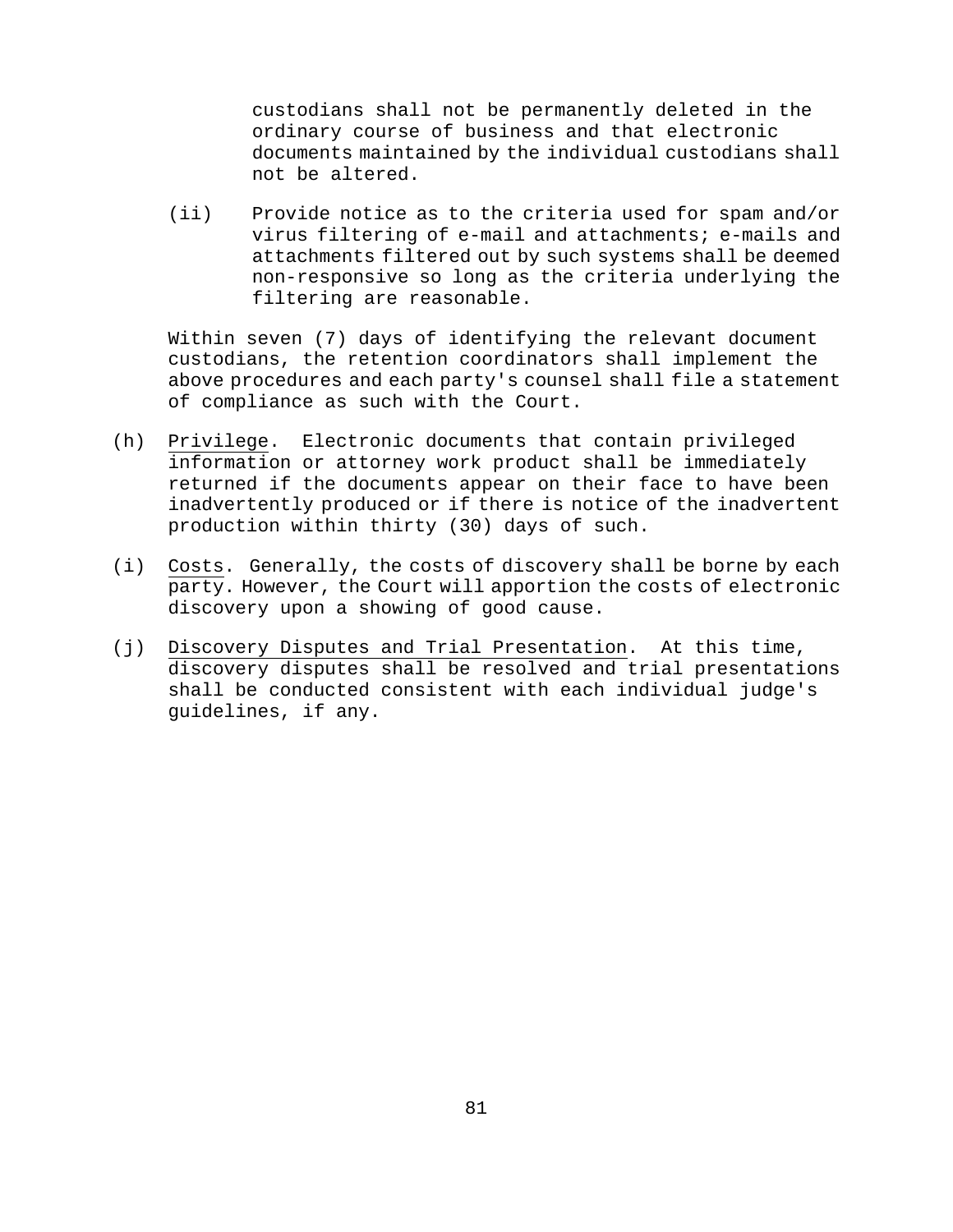## **Rule 7030-1 Depositions**.

- (a) Attendance at Deposition. A deposition may be attended only by (i) the deponent, (ii) counsel for any party and members and employees of their firms, (iii) a party who is a natural person, (iv) an officer or employee of a party who is not a natural person designated as its representative by its counsel, (v) counsel for the deponent, (vi) any consultant or expert designated by counsel for any party, (vii) the United States Trustee, (viii) counsel for any trustee, (ix) counsel for the debtor, (x) counsel for any official committee and (xi) counsel for any party providing postpetition financing to the debtor under 11 U.S.C. § 363 or 364. If a confidentiality order has been entered, any person who is not authorized under the order to have access to documents or information designated confidential shall be excluded from a deposition upon request by the party who is seeking to maintain confidentiality while a deponent is being examined about any confidential document or information.
- (b) Reasonable Notice of Deposition. Unless otherwise ordered by the Court, "reasonable notice" for the taking of depositions under Fed. R. Civ. P.  $30(b)(1)$  shall not be less than five (5) days.
- (c) Motions to Quash. Any party seeking to quash a deposition must file a motion with the Court under Fed. R. Civ. P. 26(c) or 30(d). If such motion is filed at least one (1) business day before the scheduled deposition, neither the objecting party, witness, nor any attorney is required to appear at a deposition to which a motion is directed until the motion is resolved.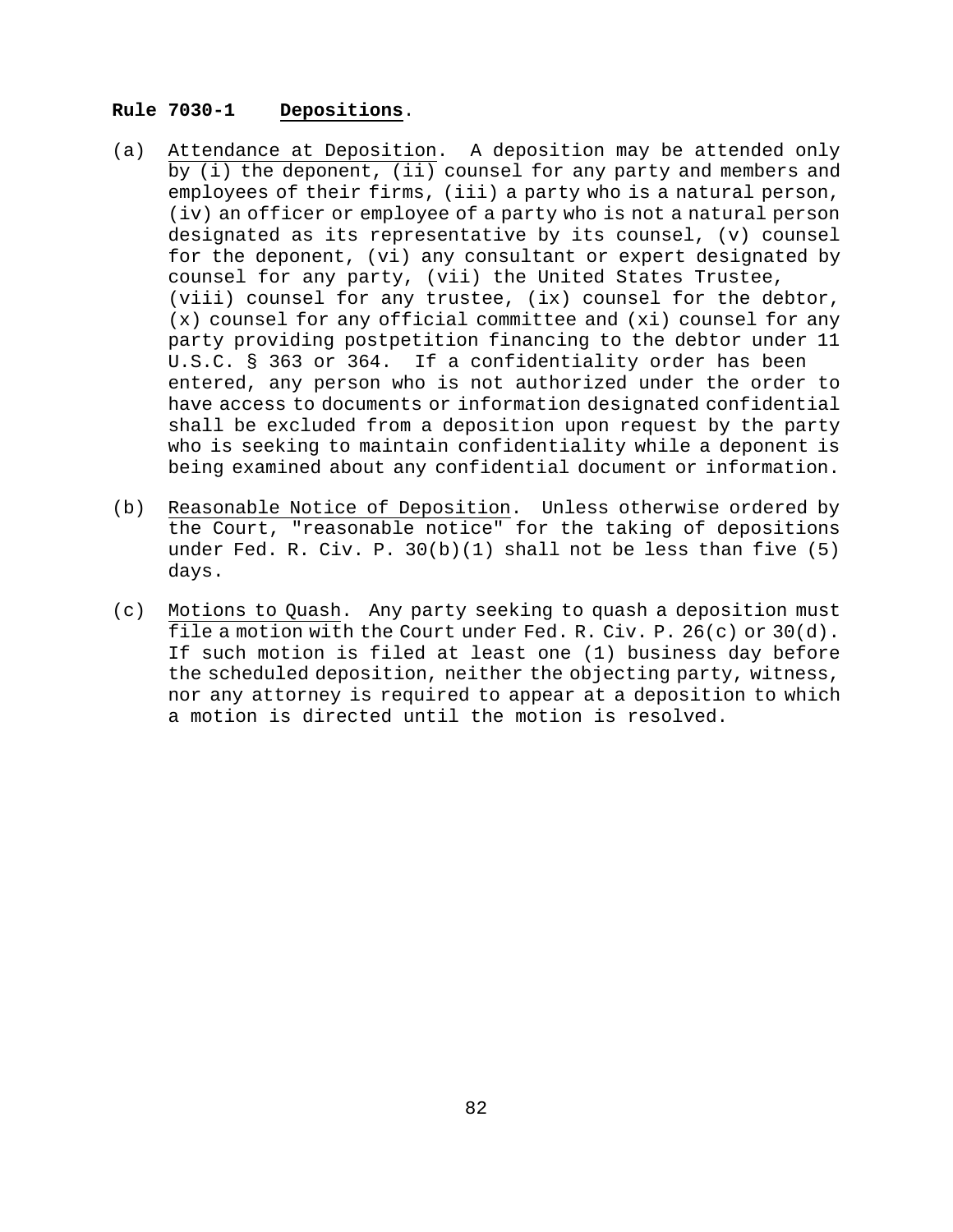**Rule 7055-1 Default**. All applications, motions or requests for default/default judgment under Fed. R. Bankr. P. 7055 shall be served on the party against whom a default is sought and the party's attorney if an entry of appearance has been filed in the adversary or bankruptcy case, in accordance with Local Rule 9013-1. Requests for default/default judgment shall be in compliance with the Clerk's Office Procedures.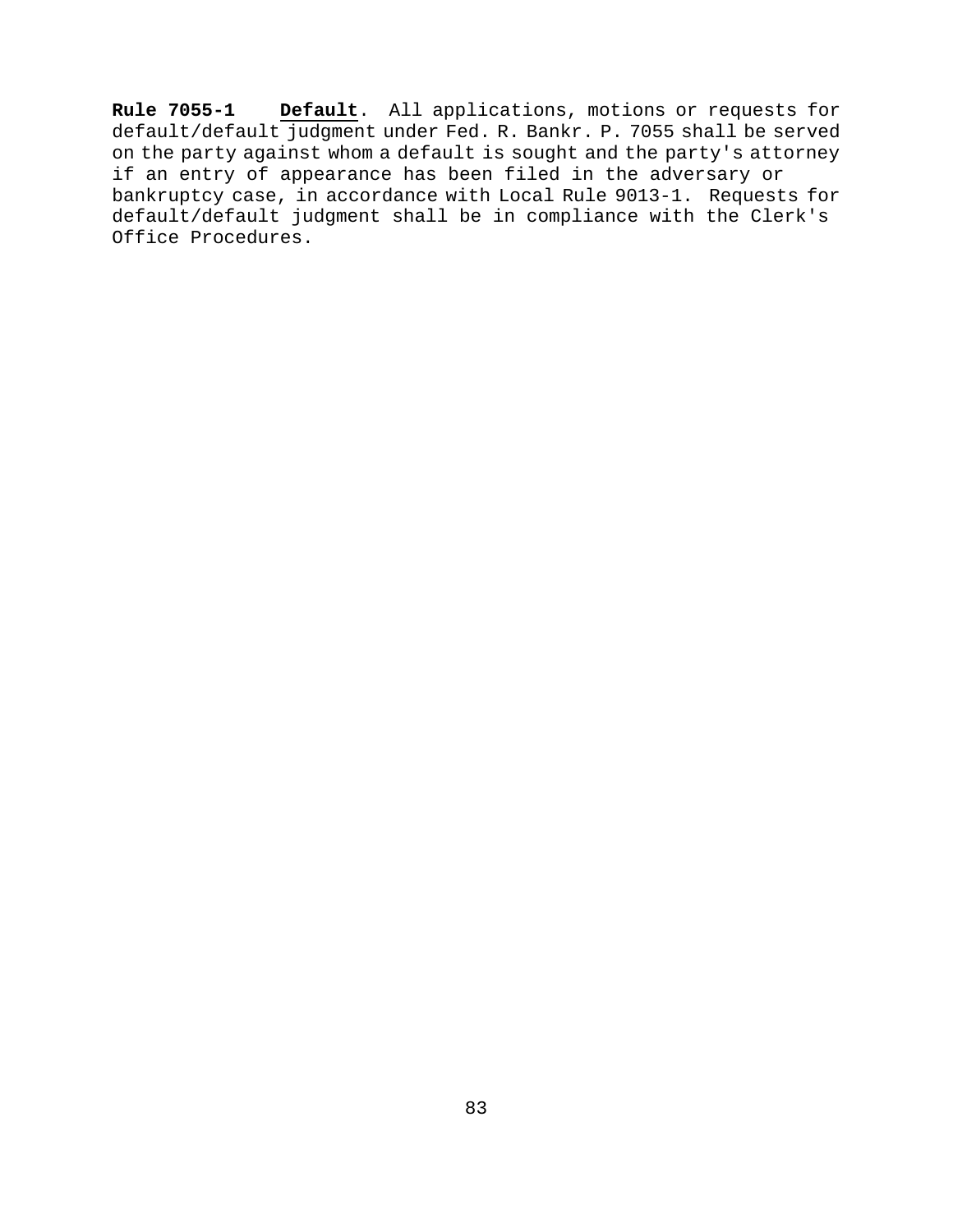#### **PART VIII. APPEALS TO DISTRICT COURT OR BANKRUPTCY APPELLATE PANEL**

#### **Rule 8001-1 Appeals From Bankruptcy Court Orders**.

- (a) Appeals Generally. A notice of appeal shall be in conformity with Official Bankruptcy Form B 17 and shall be accompanied by the prescribed filing fee.
- (b) Transmittal of Notice of Appeal to Bankruptcy Judge. When appealing from an order entered by a bankruptcy judge, substantially contemporaneous with the filing of a notice of appeal, the appellant shall mail or deliver a copy of the notice of appeal to the bankruptcy judge whose order is the subject of the appeal. For the avoidance of doubt, the failure of an appellant to provide a copy of the notice of appeal to the bankruptcy judge shall not affect the jurisdiction of any appellate court to hear such appeal.
- (c) Opinion in Support of Order. Any bankruptcy judge whose order is the subject of an appeal may, within nine (9) days of the filing date of the notice of appeal, file a written opinion that supports the order being appealed or that supplements any earlier written opinion or recorded oral bench ruling or opinion.
- (d) Notice to Official Committees. Simultaneously with the filing of any notice of appeal or notice of cross-appeal, with respect to an appeal in which any official committee in the bankruptcy case from which such appeal originated is not a named party to the appeal, the party filing such notice of appeal or notice of cross-appeal shall serve a copy of such notice on counsel to any such official committee and shall file with the notice of appeal or notice of cross-appeal a certificate of service.
- (e) Committee Request for Notice. Any official committee wishing to be placed on the service list for any appeal for the purpose of receiving notices and copies of papers served shall, within twenty (20) days of service of the notice of appeal or the notice of cross-appeal as provided for in Local Rule 8001-1(a), file with the Court a request for notice. Such notice shall become part of the record for the appeal to be transmitted to the District Court Clerk by the Clerk.
- (f) Intervention. Nothing contained herein shall affect or in any way determine any official committee's right to intervene in any appeal or cross-appeal or its obligation to seek leave to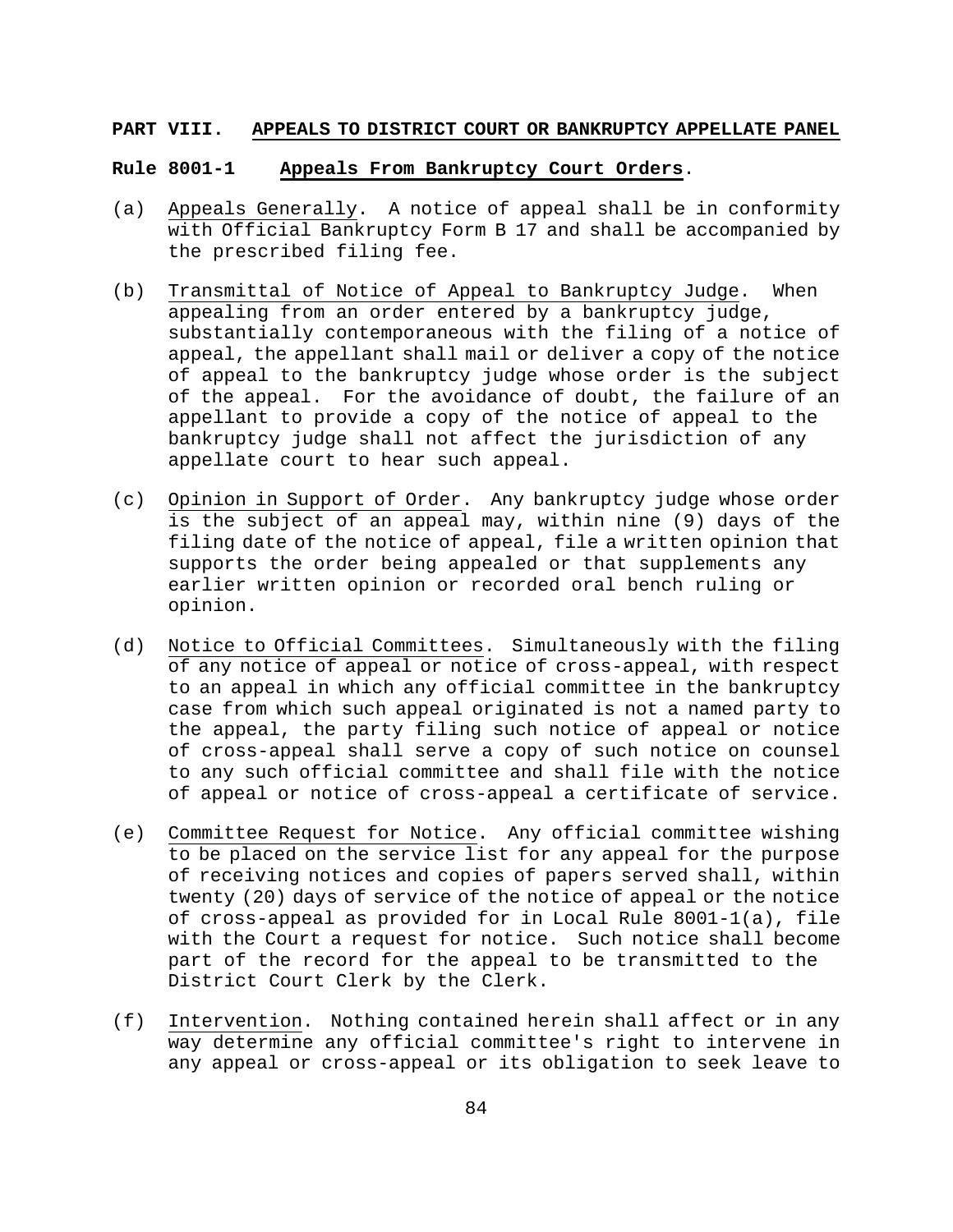intervene in any appeal or cross-appeal if such official committee is not a named party to such appeal or cross-appeal.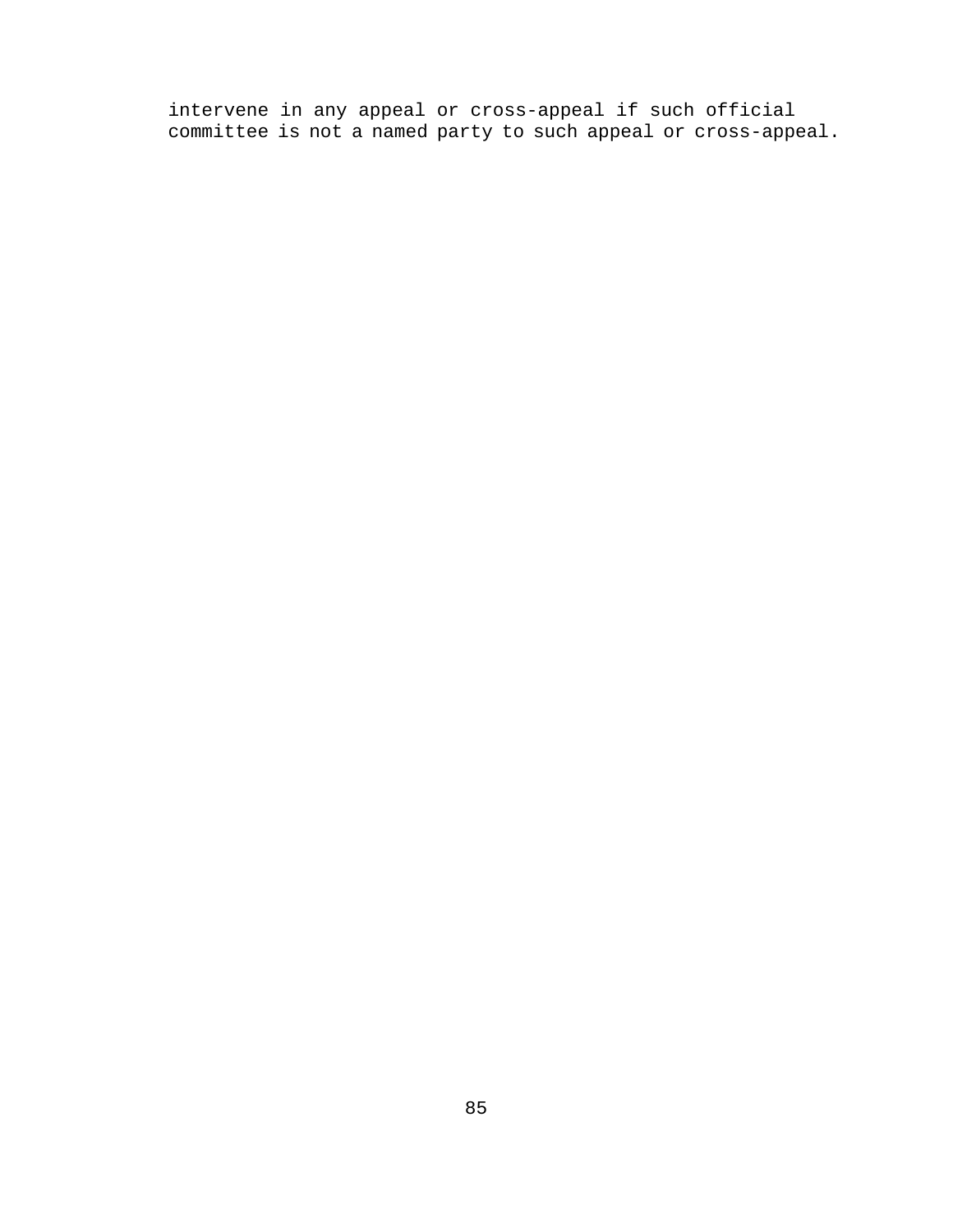**Rule 8001-2 Appeals From District Court Orders**. All appeals from a judgment, order or decree of a District Court Judge exercising original jurisdiction under 28 U.S.C. § 1334 over a bankruptcy case, matter or proceeding docketed in the Clerk's Office shall be:

- (a) Filed with the District Court;
- (b) Directed by the Clerk to the Third Circuit Court of Appeals; and
- (c) Treated as an appeal from a final judgment, order or decree of a district court exercising jurisdiction under 28 U.S.C. § 1334 for purposes of Rule 6(a) of the Federal Rules of Appellate Procedure.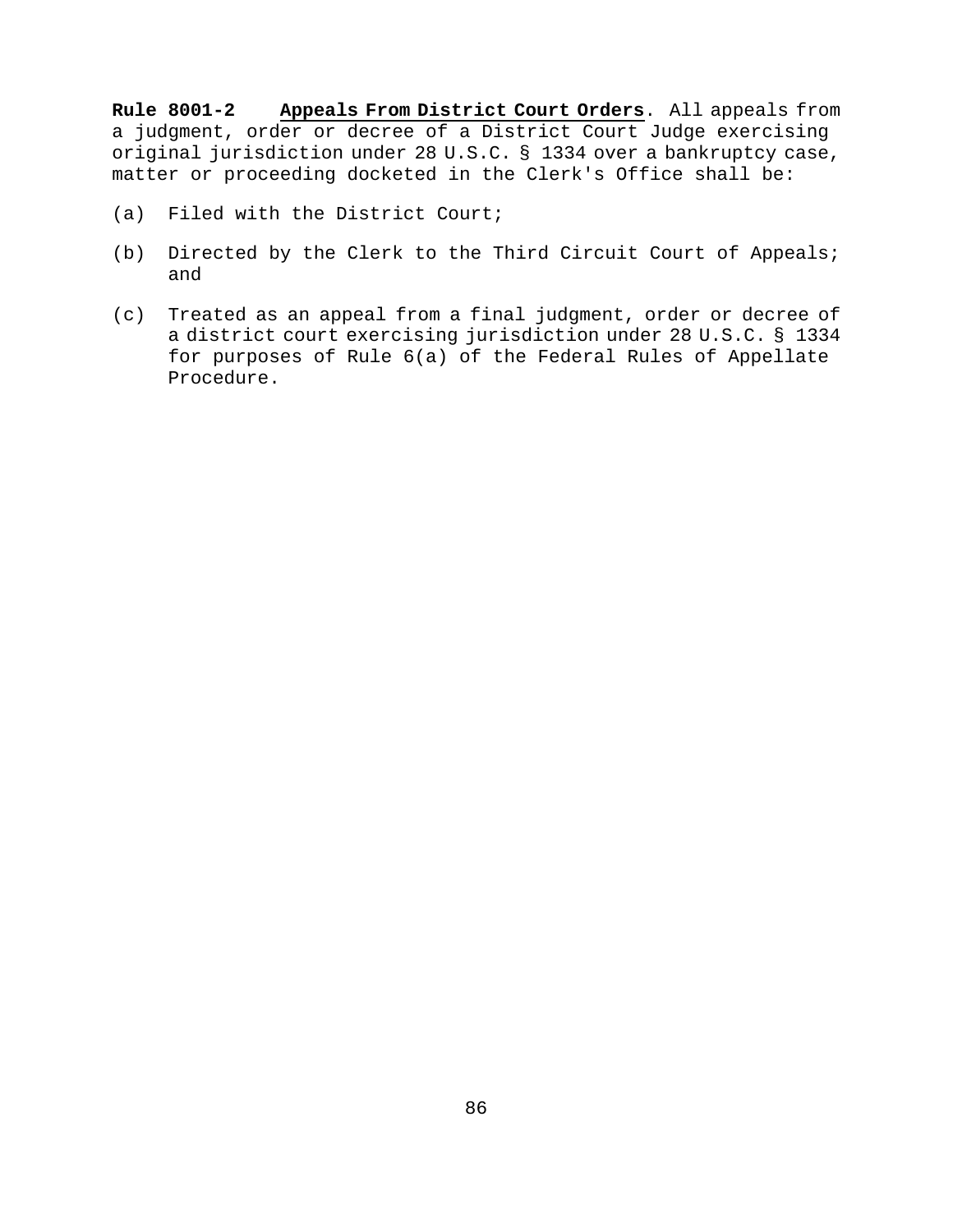**Rule 8006-1 Filing of Copies of Record on Appeal**. The appellant, and appellee, if applicable, shall:

- (a) File and serve a designation of the items to be included in the record on appeal/cross-appeal, along with a statement of the issues to be presented, in accordance with Fed. R. Bankr. P. 8006; and
- (b) At the time of filing the designation identified in Local Rule 8006-1(a), deliver to the Clerk's Office:
	- (i) Those documents identified in the designation submitted under Local Rule 8006-1(a);
	- (ii) Any documents that may be expressly requested by the Clerk or the Court; and
	- (iii) A copy of the relevant transcript; if unavailable, evidence that the transcript has been ordered.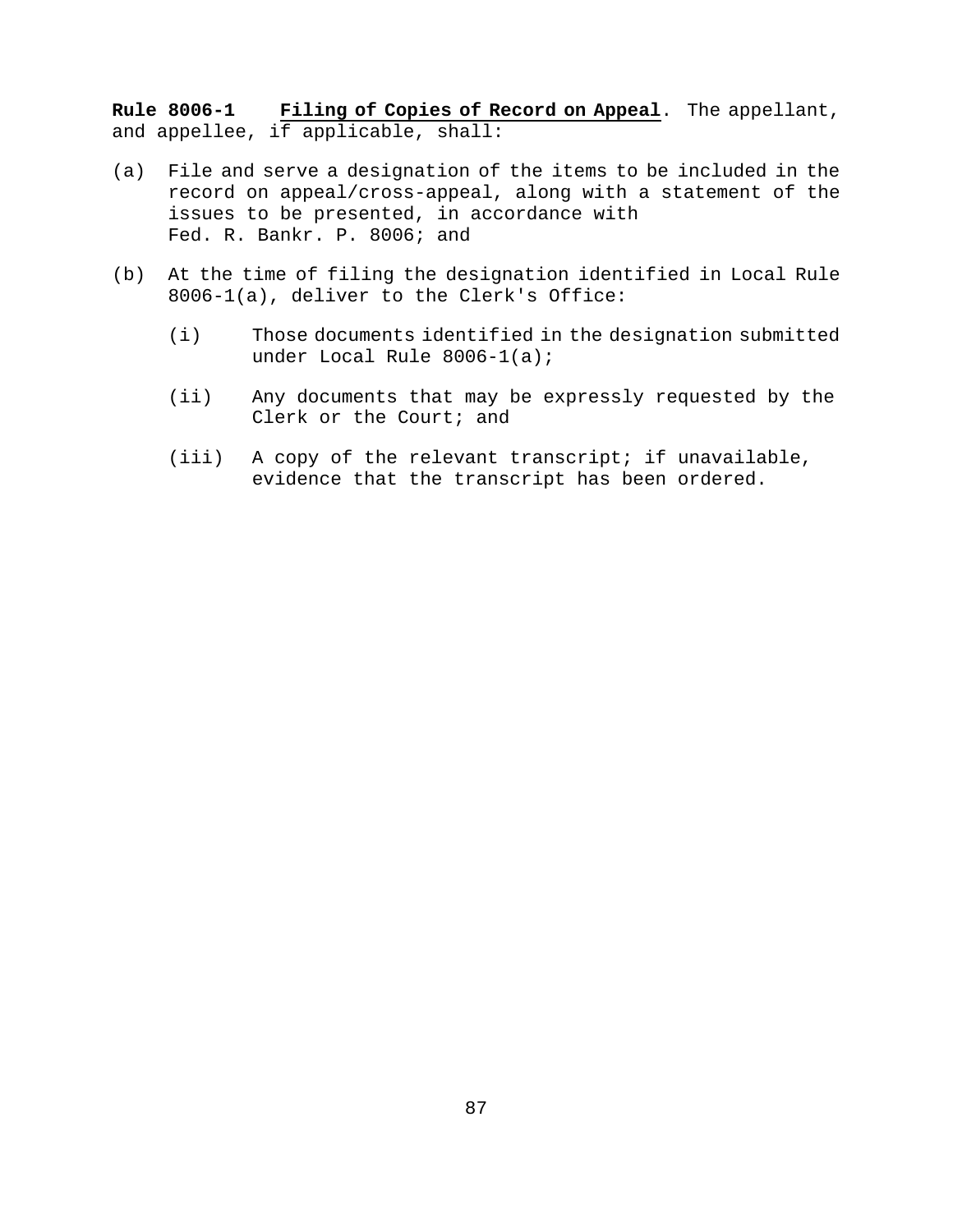### **PART IX. GENERAL PROVISIONS**

## **Rule 9004-1 Caption**.

- (a) Documents submitted for filing shall contain in the caption the name of the debtor, the case number, the initials of the Judge to whom the case has been assigned, the docket number assigned to the case and, if applicable, the adversary proceeding number. All documents filed with the Clerk that relate to a document previously filed and docketed shall contain in its title the title of the related document and its docket number, if available.
- (b) The hearing date and time and the objection date and time of a motion shall be set forth in bold print (i) in the caption of the notice and motion and all related pleadings, below the case or adversary number and (ii) in the text of the notice.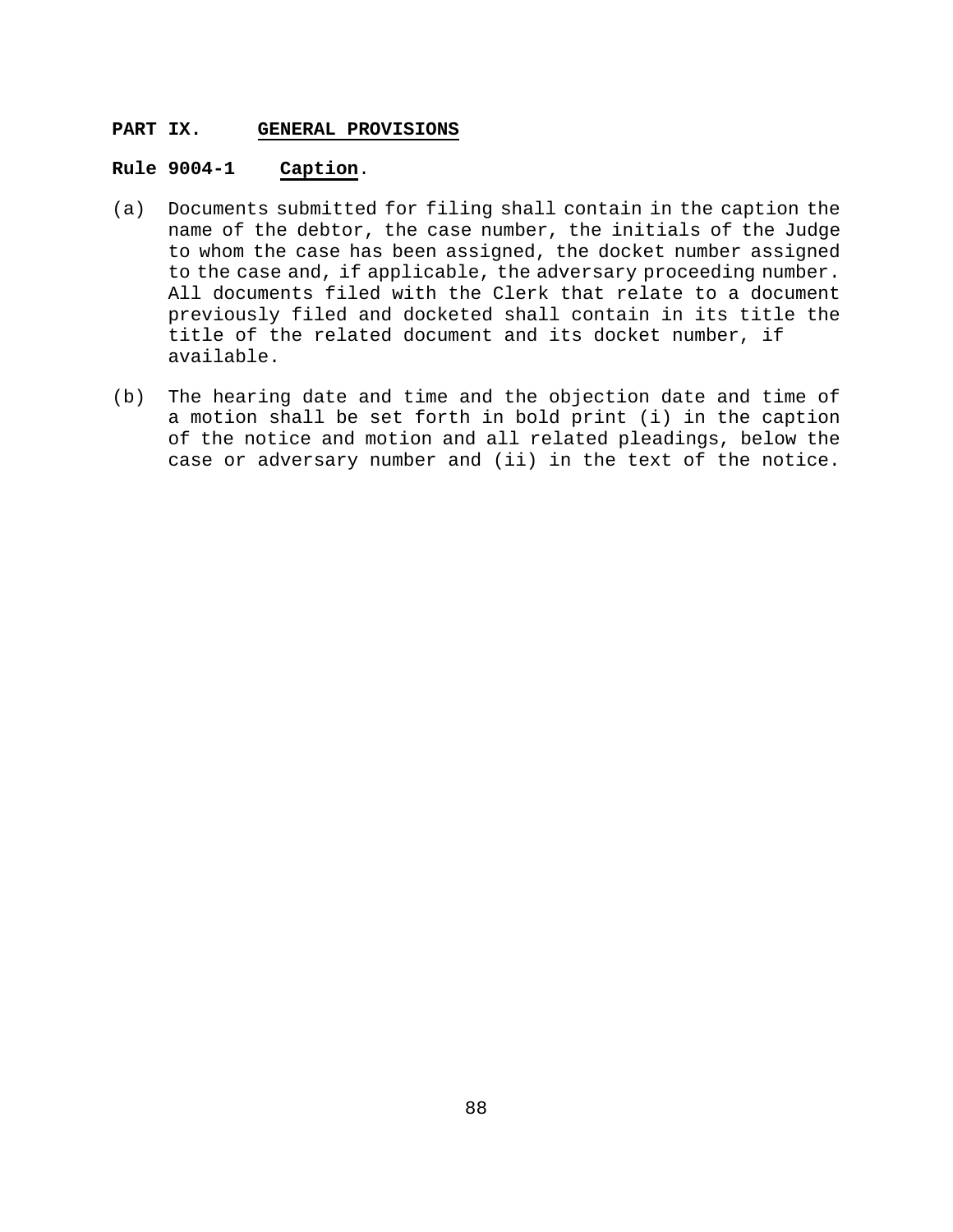## **Rule 9006-1 Time for Service and Filing of Motions and Objections**.

- (a) Generally. Fed. R. Bankr. P. 9006 applies to all cases and proceedings in which the pleadings are filed with the Clerk.
- (b) Discovery-Related Motions. All motion papers under Fed. R. Bankr. P. 7026-7037 shall be filed and served in accordance with Local Rule 7026-1.
- (c) All Other Motions.
	- (i) Service of Motion Papers. Unless the Fed. R. Bankr. P. or these Local Rules state otherwise, all motion papers shall be filed and served in accordance with Local Rule 2002-1(b) at least fifteen (15) days (eighteen (18) days if service is by mail; sixteen (16) days if service is by overnight delivery) prior to the hearing date.
	- (ii) Objection Deadlines. Where a motion is filed and served in accordance with Local Rule 9006-1(c)(i), the deadline for objection(s) shall be no later than five (5) days before the hearing date. To the extent a motion is filed and served in accordance with Local Rule 2002-1(b) at least twenty-three (23) days prior to the hearing date, however, the movant may establish any objection deadline that is no earlier than eighteen (18) days after the date of service and no later than five (5) days before the hearing date. Any objection deadline may be extended by agreement of the movant; provided, however, that no objection deadline may extend beyond the deadline for filing the agenda. In all instances, any objection must be filed and served so as to be received on or before the applicable objection deadline.
- (d) Reply Papers. Reply papers may be filed and, if filed, shall be served so as to be received by 4:00 p.m. prevailing Eastern Time the day prior to the deadline for filing the agenda.
- (e) Shortened Notice. No motion will be scheduled on less notice than required by these Local Rules or the Fed. R. Bankr. P. except by order of the Court, on written motion (served on all interested parties) specifying the exigencies justifying shortened notice. The Court will rule on such motion promptly without need for a hearing.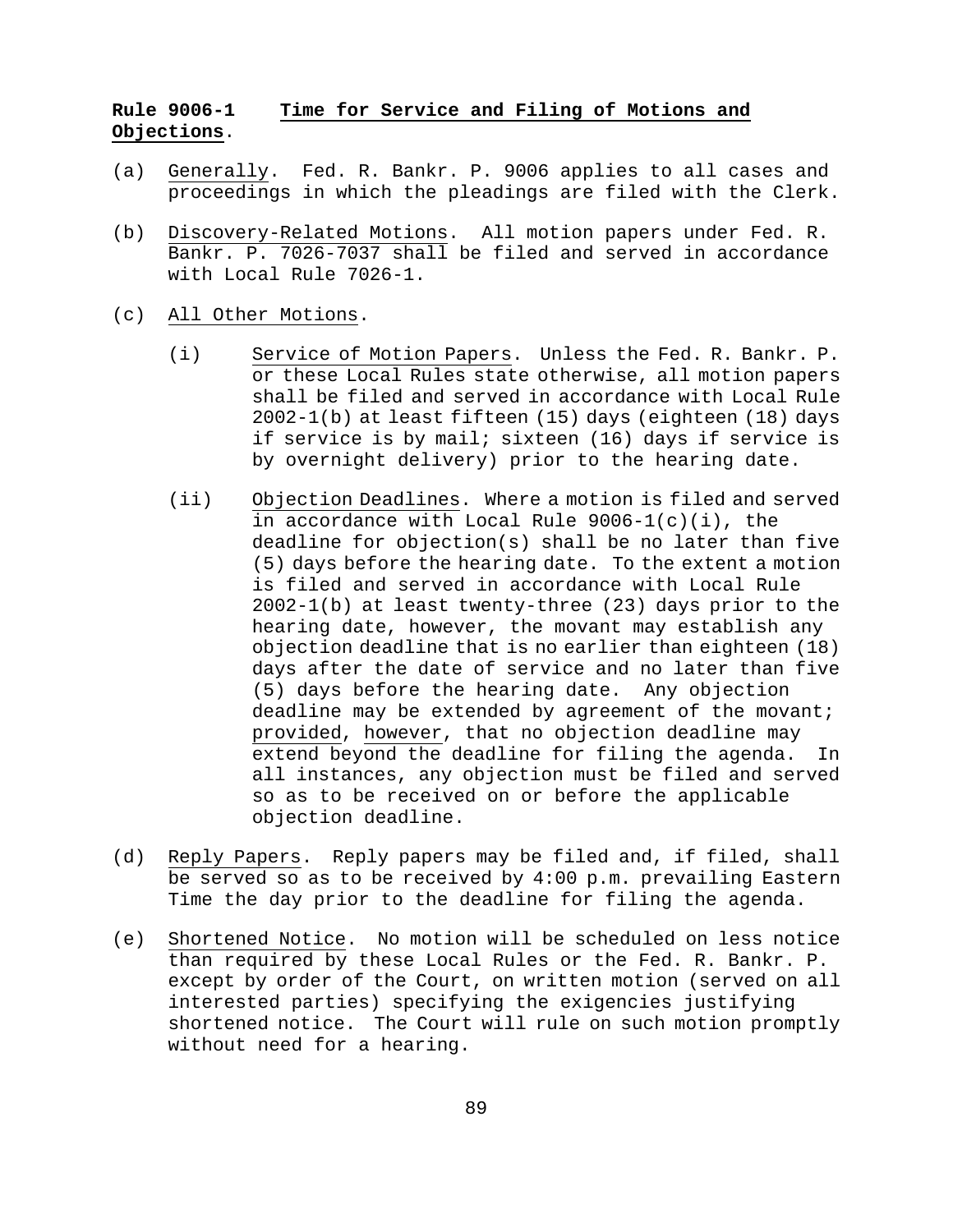**Rule 9006-2 Bridge Orders Not Required in Certain Circumstances**. Unless otherwise provided in the Code or in the Fed. R. Bankr. P., if a motion to extend the time to take any action is filed before the expiration of the period prescribed by the Code, the Fed. R. Bankr. P., these Local Rules or Court order, the time shall automatically be extended until the Court acts on the motion, without the necessity for the entry of a bridge order.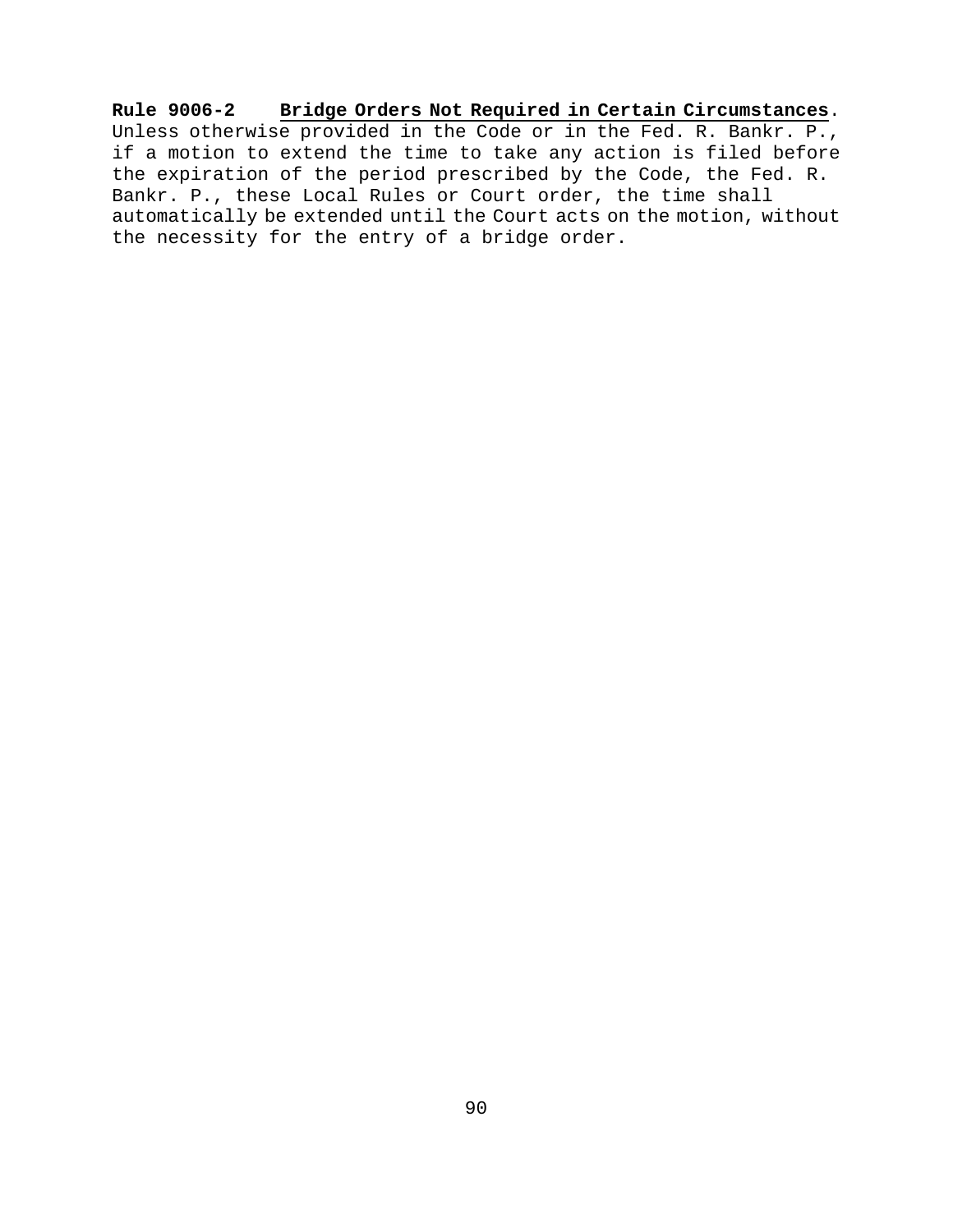### **Rule 9010-1 Bar Admission**.

- (a) The Bar of this Court. The Bar of this Court shall consist of those persons heretofore admitted to practice in the District Court and those who may hereafter be admitted in accordance with these Rules.
- (b) Admission Pro Hac Vice. Attorneys admitted, practicing, and in good standing in another jurisdiction, who are not admitted to practice by the Supreme Court of the State of Delaware and the District Court, may be admitted pro hac vice in the discretion of the Court, such admission to be at the pleasure of the Court. Unless otherwise ordered by the Court, or authorized by the Constitution of the United States or acts of Congress, an applicant is not eligible for permission to practice pro hac vice if the applicant:
	- (i) Resides in Delaware; or
	- (ii) Is regularly employed in Delaware; or
	- (iii) Is regularly engaged in business, professional, or other similar activities in Delaware.

Any Judge of the Court may revoke, upon hearing after notice and for good cause, a pro hac vice admission in a case or proceeding before a judge. The form for admission pro hac vice, which may be amended by the Court, is Local Form 105 and is located on the Court's website.

- (c) Association with Delaware Counsel Required. Unless otherwise ordered, an attorney not admitted to practice by the District Court and the Supreme Court of the State of Delaware may not be admitted pro hac vice unless associated with an attorney who is a member of the Bar of the District Court and who maintains an office in the District of Delaware for the regular transaction of business ("Delaware counsel"). Consistent with CM/ECF Procedures, Delaware counsel shall be the registered users of CM/ECF and shall be required to file all papers. Unless otherwise ordered, Delaware counsel shall attend proceedings before the Court.
- (d) Time to Obtain Delaware Counsel. A party not appearing pro se shall obtain representation by a member of the Bar of the District Court or have its counsel associate with a member of the Bar of the District Court in accordance with (paragraph (c) above) within thirty (30) days after: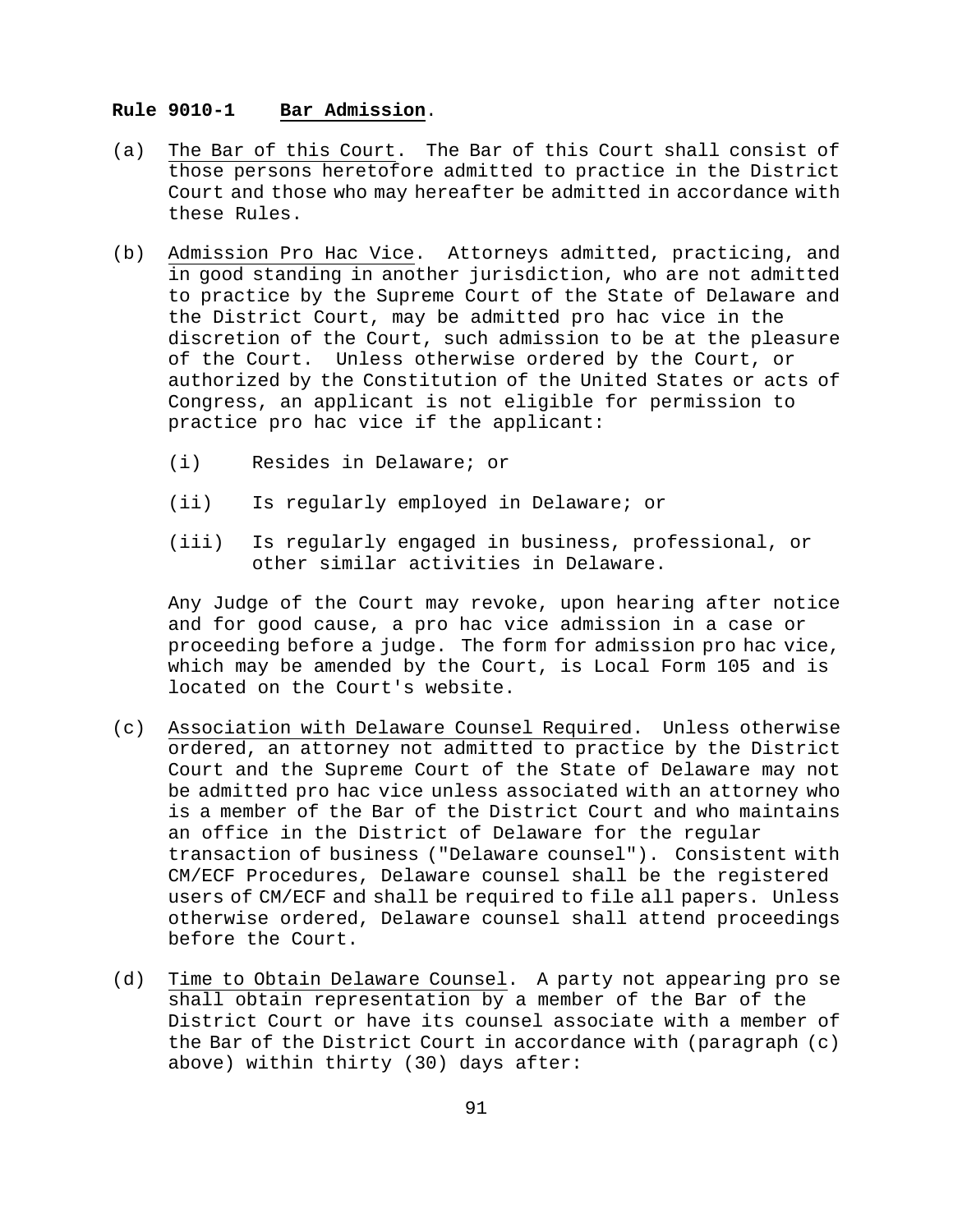- (i) The filing of the first paper filed on its behalf; or
- (ii) The filing of a case transferred or removed to this Court.

Failure to timely obtain such representation shall subject the defaulting party to appropriate sanctions.

- (e) Association with Delaware Counsel not Required.
	- (i) Government Attorneys. An attorney not admitted in the District Court but admitted in another United States District Court may appear representing the United States of America (or any officer or agency thereof) or any State (or officer or agency thereof) so long as a certification is filed, signed by that attorney, stating (a) the courts in which the attorney is admitted, (b) that the attorney is in good standing in all jurisdictions in which he or she has been admitted and (c) that the attorney will be bound by these Local Rules and that the attorney submits to the jurisdiction of this Court for disciplinary purposes.
	- (ii) Delaware Attorney with Out of State Office. Attorneys who are admitted to the Bar of the District Court and in good standing, but who do not maintain an office in the District of Delaware, may appear on behalf of parties upon approval by the Court.
	- (iii) Claim Litigation. Parties may file or prosecute a proof of claim or a response to their claim. The Court may, however, direct the claimant to consult with Delaware counsel if the claim litigation will involve extensive discovery or trial time.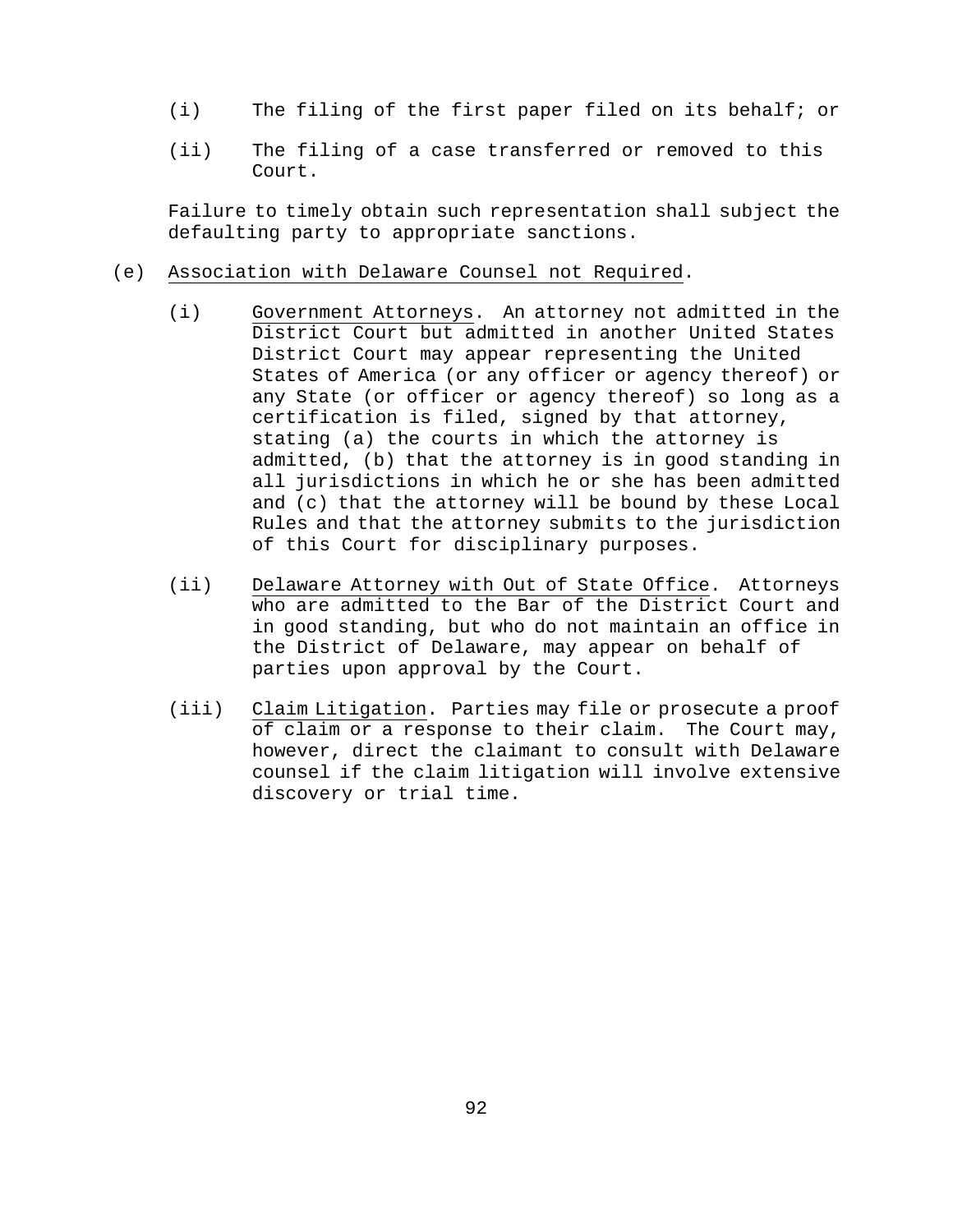## **Rule 9010-2 Substitution; Withdrawal**.

- (a) Substitution. If a party in an adversary proceeding or a debtor in any case wishes to substitute attorneys, a substitution of counsel document signed by the original attorney and the substituted attorney shall be filed. If a trustee, debtor or official committee wishes to substitute attorneys or any other professional whose employment was subject to approval by the Court, a motion for retention of the new professional must also be filed.
- (b) Withdrawal. An attorney may withdraw an appearance for a party without the Court's permission when such withdrawal will leave a member of the Bar of the District Court appearing as attorney of record for the party. Otherwise, no appearance shall be withdrawn except by order on a motion duly noticed to each party and served on the party client, at least ten (10) days before the motion is presented, by registered or certified mail addressed to the client's last known address.
- (c) Service. Substitutions and motions for withdrawal under this Local Rule shall be served (i) in an adversary proceeding, on all parties to the proceeding and (ii) in a bankruptcy case, on all parties entitled to notice under Fed. R. Bankr. P. 2002.
- (d) Effect of Failure to Comply. Until paragraph (a) or (b), as applicable, and paragraph (c) of Local Rule 9010-2 are complied with and an order, if necessary, is entered, the original attorney remains the client's attorney of record.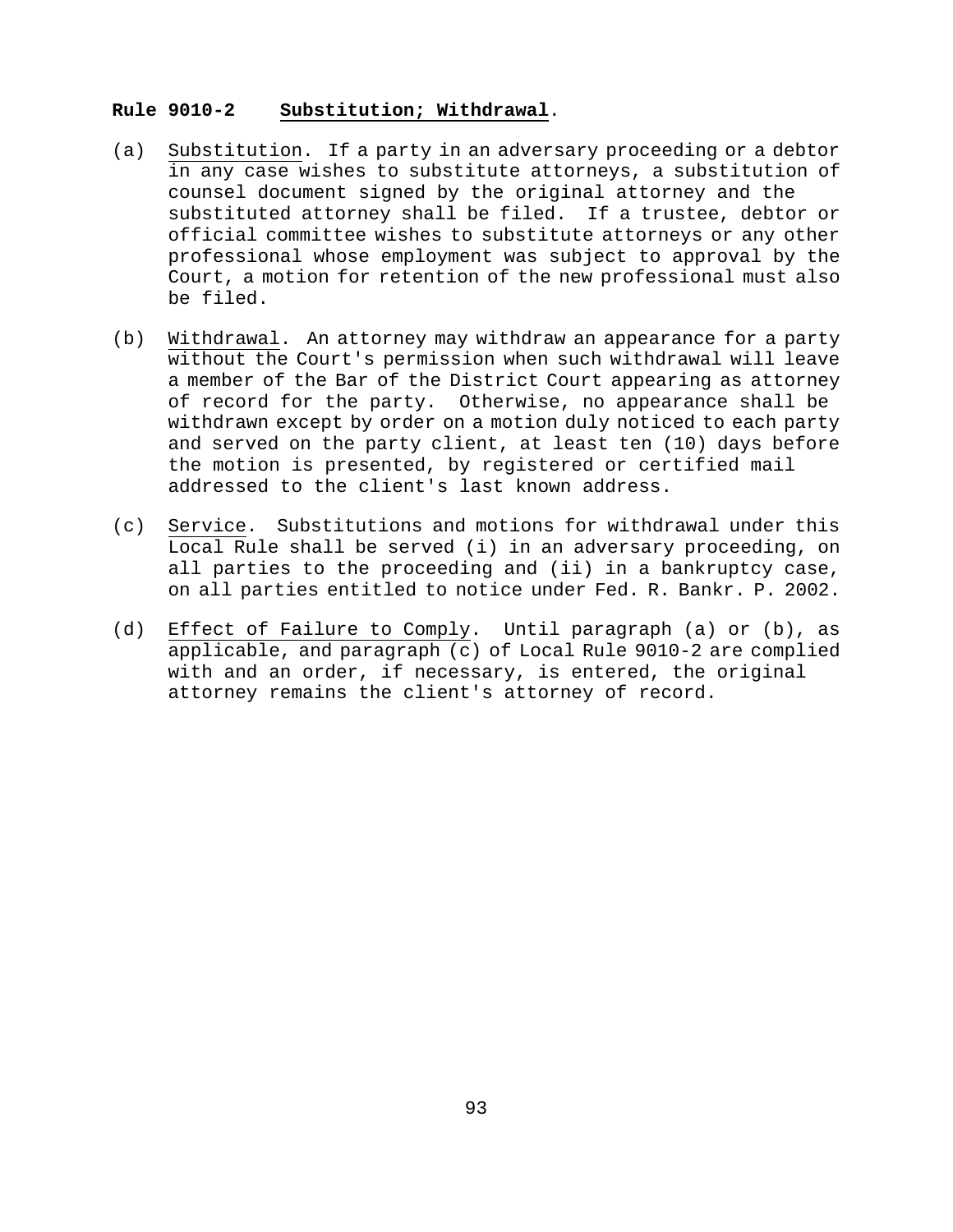### **Rule 9011-4 Signatures**.

- (a) Any motion, pleading or other document requiring a signature must, following the signature, include the address and telephone number of the attorney or pro se filer.
- (b) Any motion, pleading or other document requiring a signature that is electronically filed by a registered CM/ECF user must be filed as either (a) a document containing the signature of the person(s) signing said document or (b) a document displaying the name of the person(s) signing said document, preceded by an "/s/" ("electronic signature") and typed in the space where the signature would otherwise appear (e.g., "/s/ Jane Doe"). The electronic signature of the person on the document electronically filed shall constitute the signature of that person for purposes of Fed. R. Bankr. P. 9011, and the use of a person's password to file a document electronically shall not constitute the signature of, or a representation to the court by, the person whose password is used for such electronic filing for purposes of Fed. R. Bankr. P. 9011. In the absence of a signature on a document electronically filed, the CM/ECF password used to file the document shall constitute a signature for purposes of Fed. R. Bankr. P. 9011.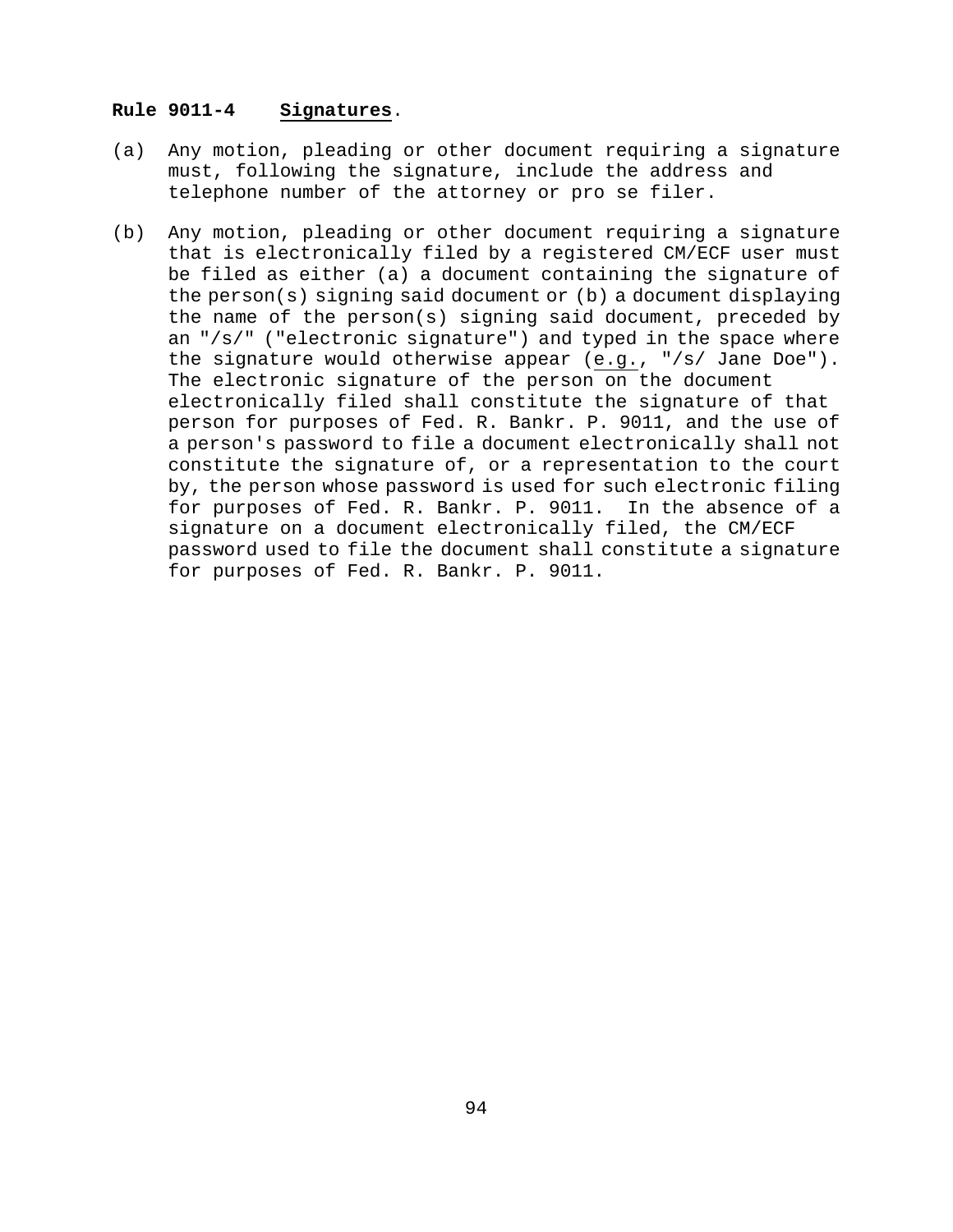#### **Rule 9013-1 Motions**.

- (a) Application. This Local Rule applies to motions filed in bankruptcy cases. Motions filed in adversary proceedings shall be governed by Local Rule 7007-1.
- (b) Requests for Relief. No request for relief (not otherwise governed by Fed. R. Bankr. P. 7001) may be made to the Court, except by written motion, by oral motion in open court or by certification of counsel. Letters from counsel or parties will not be considered.
- (c) Cases with Omnibus Hearing Dates. In any case where omnibus hearing dates have been scheduled pursuant to Local Rule 2002-1(a), all motions and applications and related papers shall be heard only on such dates, unless otherwise ordered by the Court. In a case where there are no omnibus hearings scheduled, a hearing date may be obtained by contacting the Court.
- (d) Evidentiary Hearing. All hearings on a contested matter will be an evidentiary hearing at which witnesses will be required to testify in person in Court with respect to any factual issue in dispute unless these Rules, the parties or the Court provides otherwise.
- (e) Contents of Notice. Unless otherwise ordered by the Court, the motion shall, in substantial conformity with Local Form 106, provide:
	- (i) The title of the motion in bold print;
	- (ii) The date and time of the hearing on the motion;
	- (iii) The date and time by which objections shall be due;
	- (iv) The name and address of the parties on whom any objection shall be served; and
	- (v) A statement that the motion may be granted and an order entered without a hearing unless a timely objection is made.
- (f) Form of Motion. All motions shall have attached thereto a notice conforming to Local Rule 9013-1(e), a proposed form of order specifying the exact relief requested, and a certificate of service showing the date, means of service and parties served.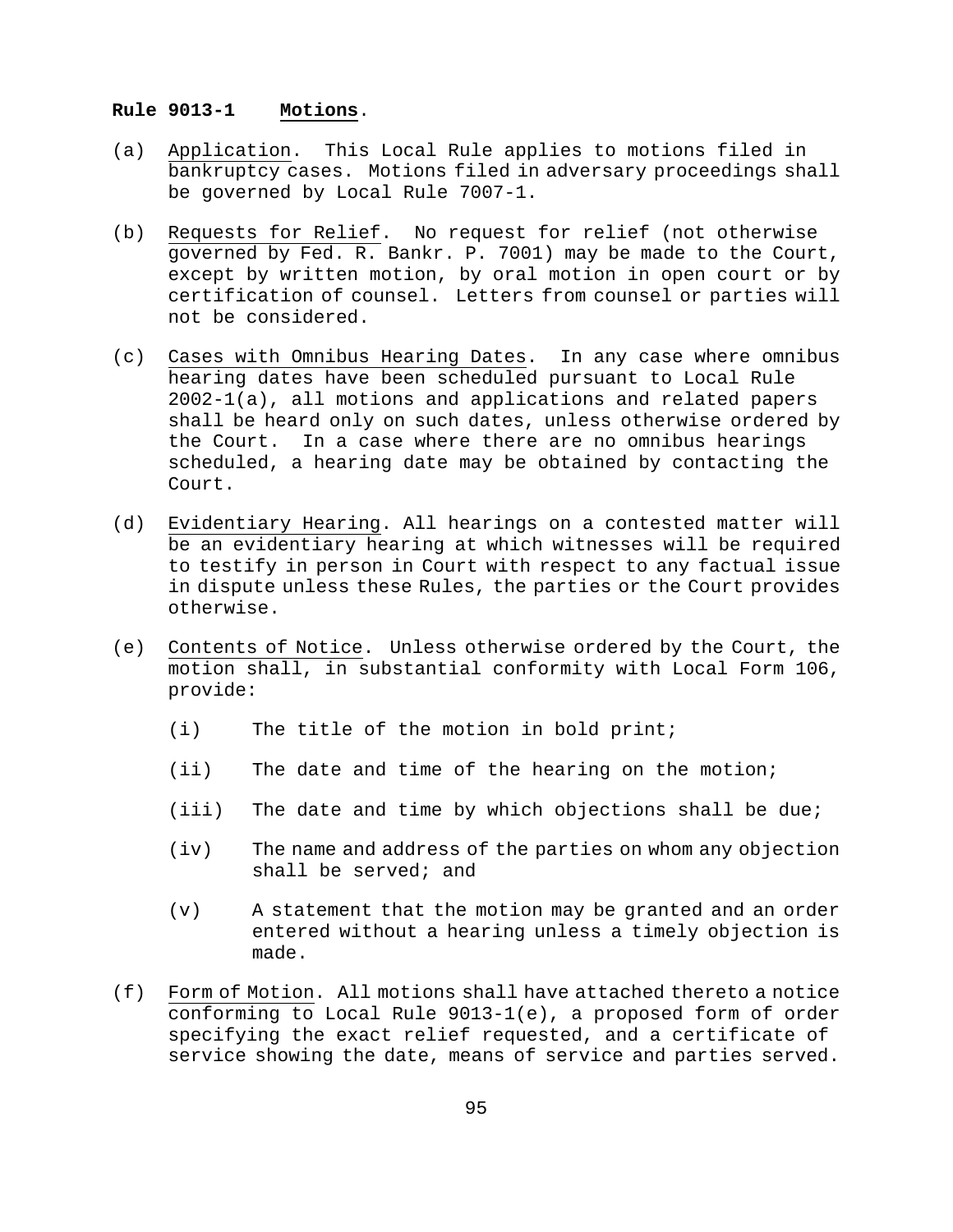All motions shall be titled in the form "Motion of [Movant's Name] for [Relief Requested]."

- (g) Service of Motion and Notice. All motions shall be served in accordance with Local Rule 2002-1(b).
- (h) Objections. Except for motions presented on an expedited basis, any objection to a motion shall be made in writing. The title of the objection shall conform to Local Rule 9004-1 and shall include the objector's name, the motion to which the objection relates and the docket number of the motion. The hearing date and time and the docket number of the related motion shall be set forth in bold print in the caption below the case number.
- (i) Telephonic Appearance at Hearing. In extenuating circumstances where counsel cannot appear at the first hearing on a motion, a request can be made to the respective Judge's chambers for an appearance by telephone no later than 12:00 p.m. prevailing Eastern Time two (2) days prior to the scheduled hearing date. Upon the approval of such request by the Court, counsel shall follow the telephonic appearance procedures located on the Court's website. This Local Rule shall not apply to evidentiary hearings.
- (j) Certificate of No Objection. Forty-eight (48) hours after the objection date has passed with no objection having been filed or served, counsel for the movant may file a certificate of no objection (the "Certificate of No Objection" or "CNO"), substantially in the form of Local Form 107, stating that no objection has been filed or served on the movant. By filing the CNO, counsel for the movant represents to the Court that the movant is unaware of any objection to the motion or application and that counsel has reviewed the Court's docket and no objection appears thereon. In cases in which a Notice of Agenda is required under Local Rule 9029-3, debtor's counsel shall submit a binder that shall contain the Notice of Agenda and any uncontested matter where a Certificate of No Objection has been timely filed. In all other cases, pleadings shall be submitted in accordance with each respective Judge's chambers procedures. Such chambers procedures, if any, are available on the Court's website. Upon receipt of the Certificate of No Objection, the Court may enter the order accompanying the motion or application without further pleading or hearing and, once the order is entered, the hearing scheduled on the motion or application shall be canceled without further notice.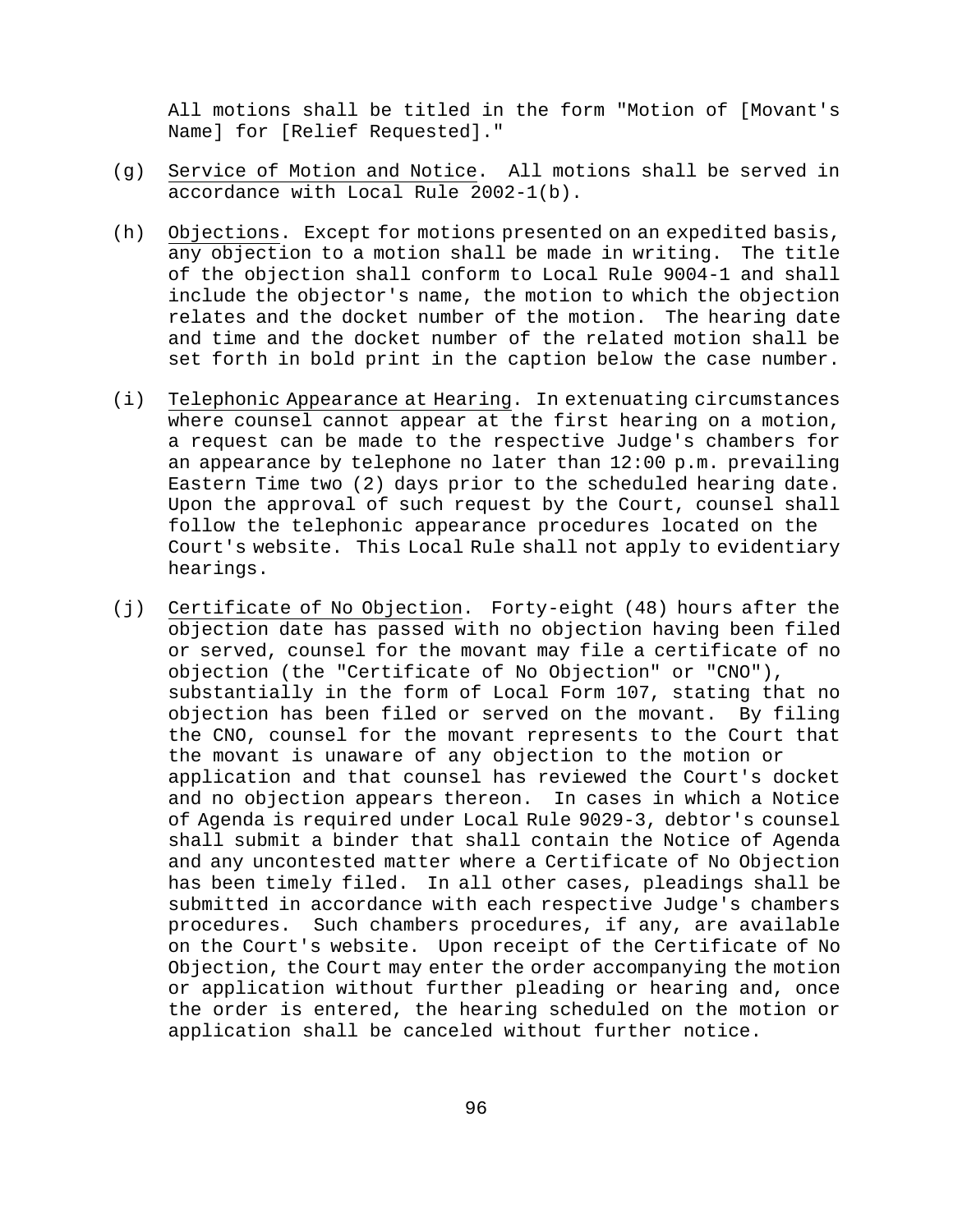- (k) Amendment of Order. Any request for amendment of an order entered by the Court shall be made only as follows:
	- (i) If the amendment is non-material, by certification of counsel that the amendment is not material and that all parties in interest have consented to the amendment;
	- (ii) By motion under this Local Rule; or
	- (iii) By the filing of a stipulation to amend, signed by all interested parties. Any request for amendment shall have attached the proposed amended order and a blacklined copy reflecting the changes.
- (l) Service of Order or Judgment. Service of an order or judgment shall be made in accordance with Local Rule 9022-1.
- (m) Motions Filed with the Petition in Chapter 11 Cases.
	- (i) Definition. Any motion or application in which the debtor requests a hearing or the entry of an order with less than five (5) days' notice and prior to the earlier of the creditors' committee formation meeting or the 11 U.S.C. § 341 meeting of creditors shall be governed by this Local Rule.
	- (ii) Scope of Relief Requested. Requests for relief under this Local Rule shall be confined to matters of a genuinely emergent nature required to preserve the assets of the estate and to maintain ongoing business operations and such other matters as the Court may determine appropriate.
	- (iii) Notice to the United States Trustee, Clerk and Certain Other Parties. Once a petition is filed, counsel for the debtor shall have a binder containing an agenda and all applications and motions sought to be heard on an emergent basis delivered to the Clerk's Office. Once the case is assigned to a Judge, the Court will contact counsel for the debtor and the United States Trustee to schedule a hearing on those applications and motions. The debtor shall serve (a) all motions and applications that the debtor asks be heard under this Local Rule (in substantially final form) upon the United States Trustee and (b) the agenda upon the United States Trustee, the creditors included on the list filed under Fed. R. Bankr. P. 1007(d) and any party directly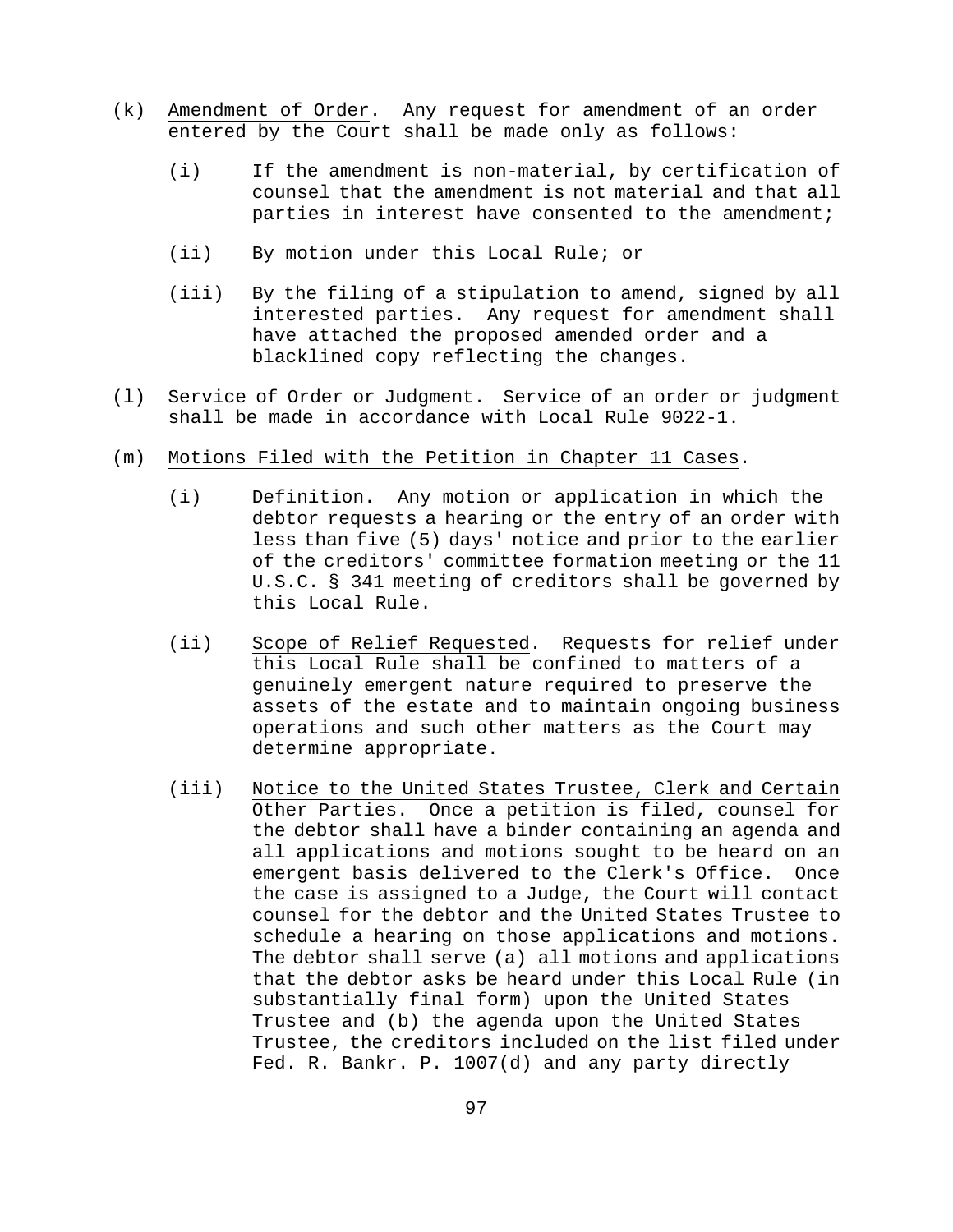affected by the relief sought in such applications and motions, at least twenty-four (24) hours in advance of a hearing on such applications and motions, unless otherwise ordered by the Court, and shall file a certificate of service to that effect within forty-eight (48) hours.

- (iv) Notice of Entry of Orders. Within two (2) days of the entry of an order entered under this Local Rule ("First Day Order"), the debtor shall serve copies of all motions and applications filed with the Court as to which a First Day Order has been entered, as well as all First Day Orders, on those parties referred to in Local Rule 9013-1(m)(iii), and such other entities as the Court may direct.
- (v) Reconsideration of Orders. Any party in interest may file a motion to reconsider any First Day Order, other than any order entered under 11 U.S.C. §§ 363 and 364 with respect to the use of cash collateral and/or approval of postpetition financing, within thirty (30) days of the entry of such order, unless otherwise ordered by the Court. Any such motion for reconsideration shall be given expedited consideration by the Court. The burden of proof with respect to the appropriateness of the order subject to the motion for reconsideration shall remain with the debtor notwithstanding the entry of such order.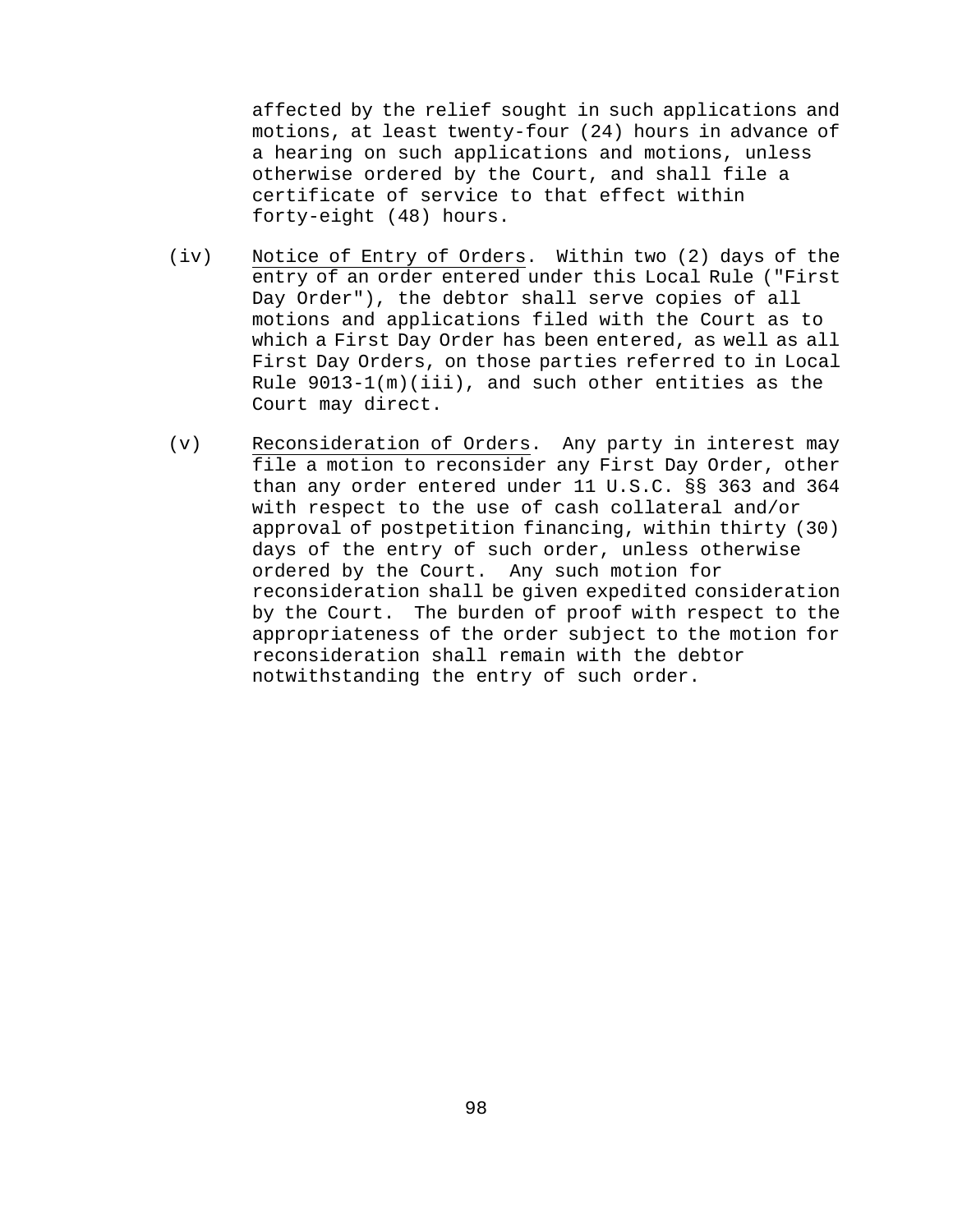**Rule 9013-3 Service Copies**. Unless otherwise ordered by the Court, only one (1) copy of pleadings, motions and other papers need be served upon another party.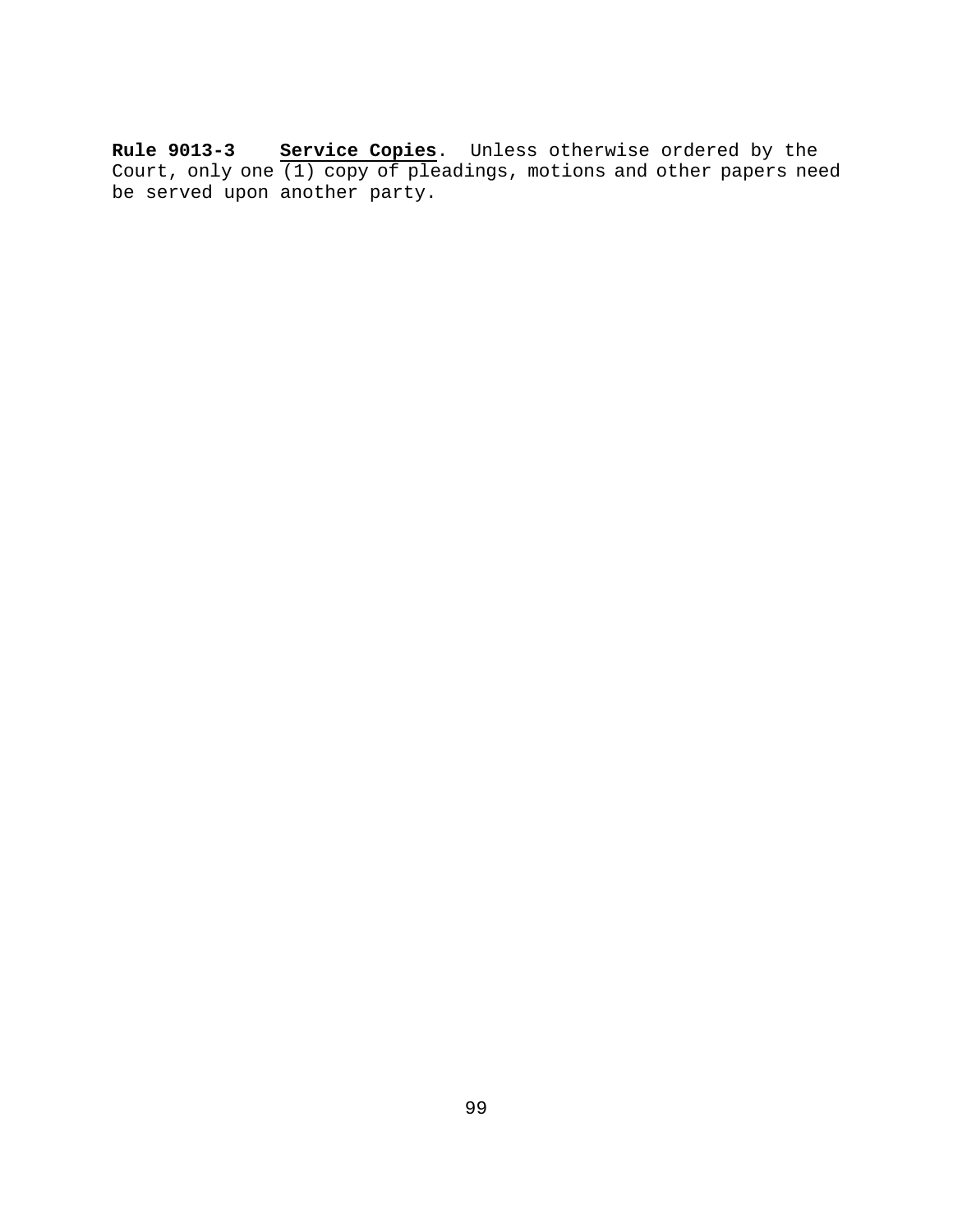# **Rule 9018-1 Lodged Exhibits; Documents under Seal; Confidentiality**.

- (a) Lodged Exhibits. All models, diagrams, documents or other exhibits lodged with the Clerk that are admitted into evidence at trial shall be retained by the Clerk (unless required to be forwarded to an appellate court for purposes of an appeal) until expiration of the time for appeal without any appeal having been taken, entry of a stipulation waiving or abandoning the right to appeal, final disposition of any appeal or order of the Court, whichever occurs first.
- (b) Documents under Seal. Any party who seeks to file documents under seal must file a motion to that effect. The documents proposed to be filed under seal must be placed in a prominently marked envelope with a cover sheet attached containing the caption, related docket number of the motion to file under seal, title of the document to be filed under seal and the legend "DOCUMENTS TO BE KEPT UNDER SEAL" in bold print. This envelope must be delivered directly to the respective Judge's chambers by 12:00 p.m. prevailing Eastern Time two (2) days prior to the hearing on the applicable motion to file under seal. The Court shall keep the documents segregated and under seal until the motion is decided. If the Court grants the motion to file under seal, the Clerk shall keep the documents segregated and under seal until further order of the Court and shall electronically docket the cover sheet. If the Court denies the motion to file under seal, the Clerk shall return the segregated, proposed sealed documents to counsel for the moving party without any disclosure to third parties and such documents shall not become part of the record in the case unless they are otherwise separately filed of record in accordance with the applicable rules.
- (c) Order Authorizing Future Filing of Documents under Seal. If an order has been signed granting the filing of future documents under seal, the related docket number of the applicable order must also be included on the cover sheet. Any document filed under seal under a previously entered order of the Court shall be delivered to the Clerk's Office. The Clerk shall keep the documents segregated and under seal until further order of the Court and shall electronically docket the cover sheet.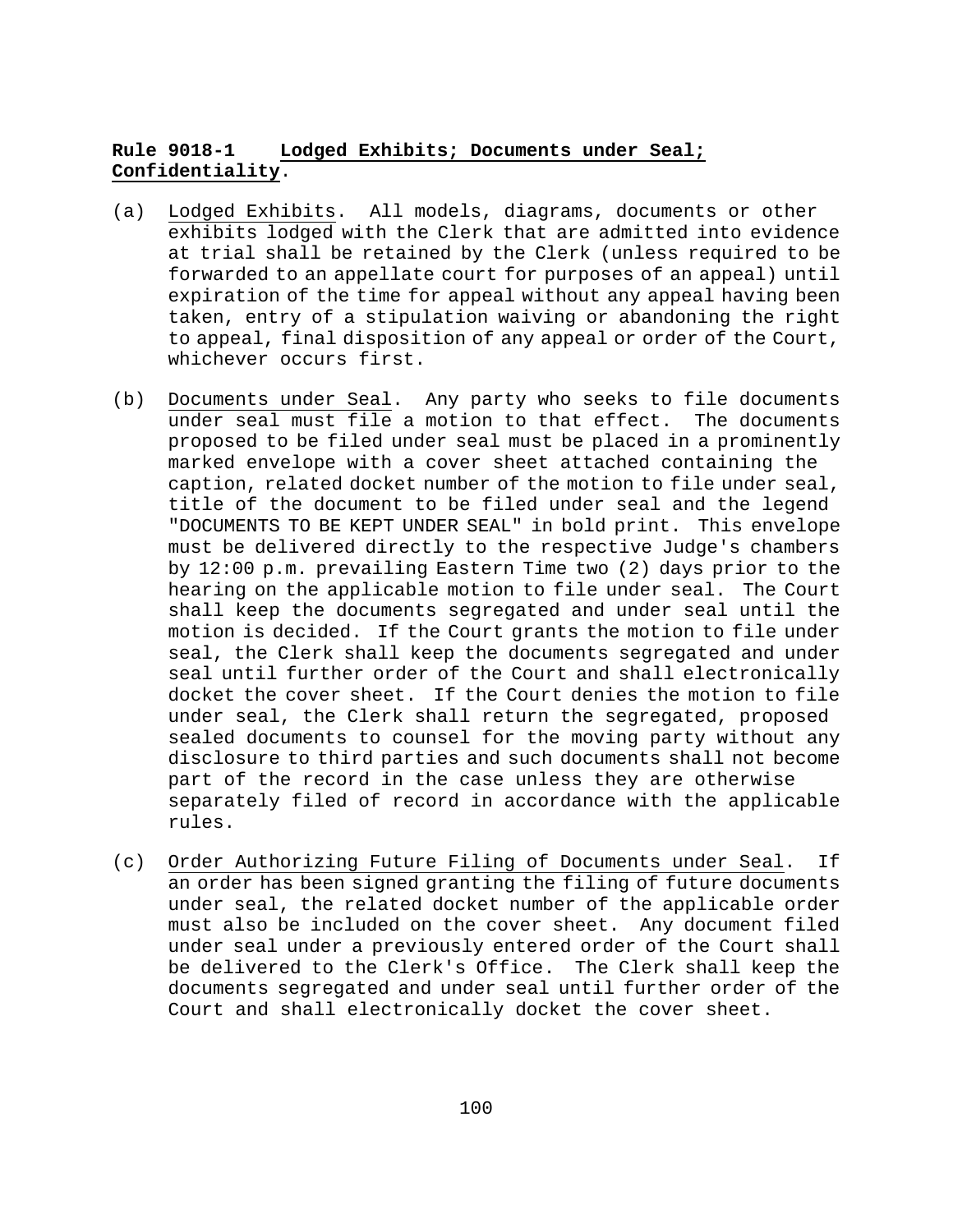(d) Confidentiality. If any documents are deemed confidential by the producing party and the parties have not stipulated to a confidentiality agreement, until such an agreement has been agreed to by the parties or ordered by the Court, disclosure shall be limited to members and employees of the law firm representing the receiving party and such other persons as to which the parties agree. Such persons are under an obligation to keep such documents confidential and to use them only for purposes of the contested matter or the proceeding with respect to which they have been produced.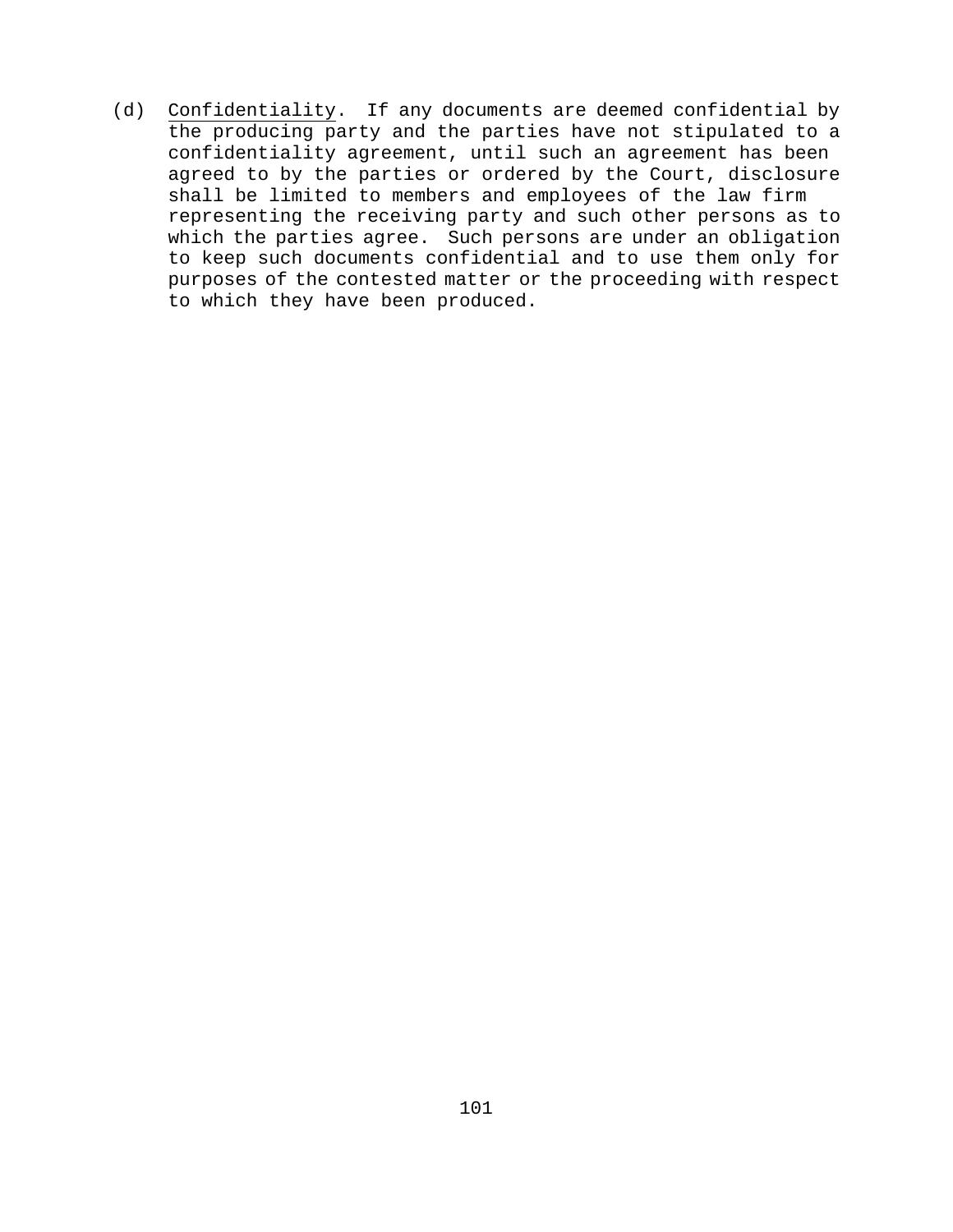# **Rule 9019-2 Mediator and Arbitrator Qualifications and Compensation**.

(a) Register of Mediators and Arbitrators/ADR Program Administrator. The Clerk shall establish and maintain a register of persons (the "Register") qualified under this Local Rule and designated by the Court to serve as mediators or arbitrators in the Mediation or Voluntary Arbitration Program. The Chief Bankruptcy Judge shall appoint a Judge of this Court, the Clerk or a person qualified under this Local Rule who is a member in good standing of the Bar of the State of Delaware to serve as the Alternative Dispute Resolution ("ADR") Program Administrator. Aided by a staff member of the Court, the ADR Program Administrator shall receive applications for designation to the Register, maintain the Register, track and compile reports on the ADR Program and otherwise administer the program.

# (b) Application and Certification.

(i) Application and Qualifications. Each applicant shall submit to the ADR Program Administrator a statement of professional qualifications, experience, training and other information demonstrating, in the applicant's opinion, why the applicant should be designated to the Register. The applicant shall submit the statement substantially in compliance with Local Form 110A. The statement also shall set forth whether the applicant has been removed from any professional organization, or has resigned from any professional organization while an investigation into allegations of professional misconduct was pending and the circumstances of such removal or resignation. This statement shall constitute an application for designation to the ADR Program. Each applicant shall certify that the applicant has completed appropriate mediation or arbitration training or has sufficient experience in the mediation or arbitration process. Each applicant hereunder shall agree to accept at least one pro bono appointment per year. If after serving in a pro bono capacity insufficient matters exist to allow for compensation, credit for pro bono service shall be carried into subsequent years in order to qualify the mediator to receive compensation for providing service as a mediator or arbitrator.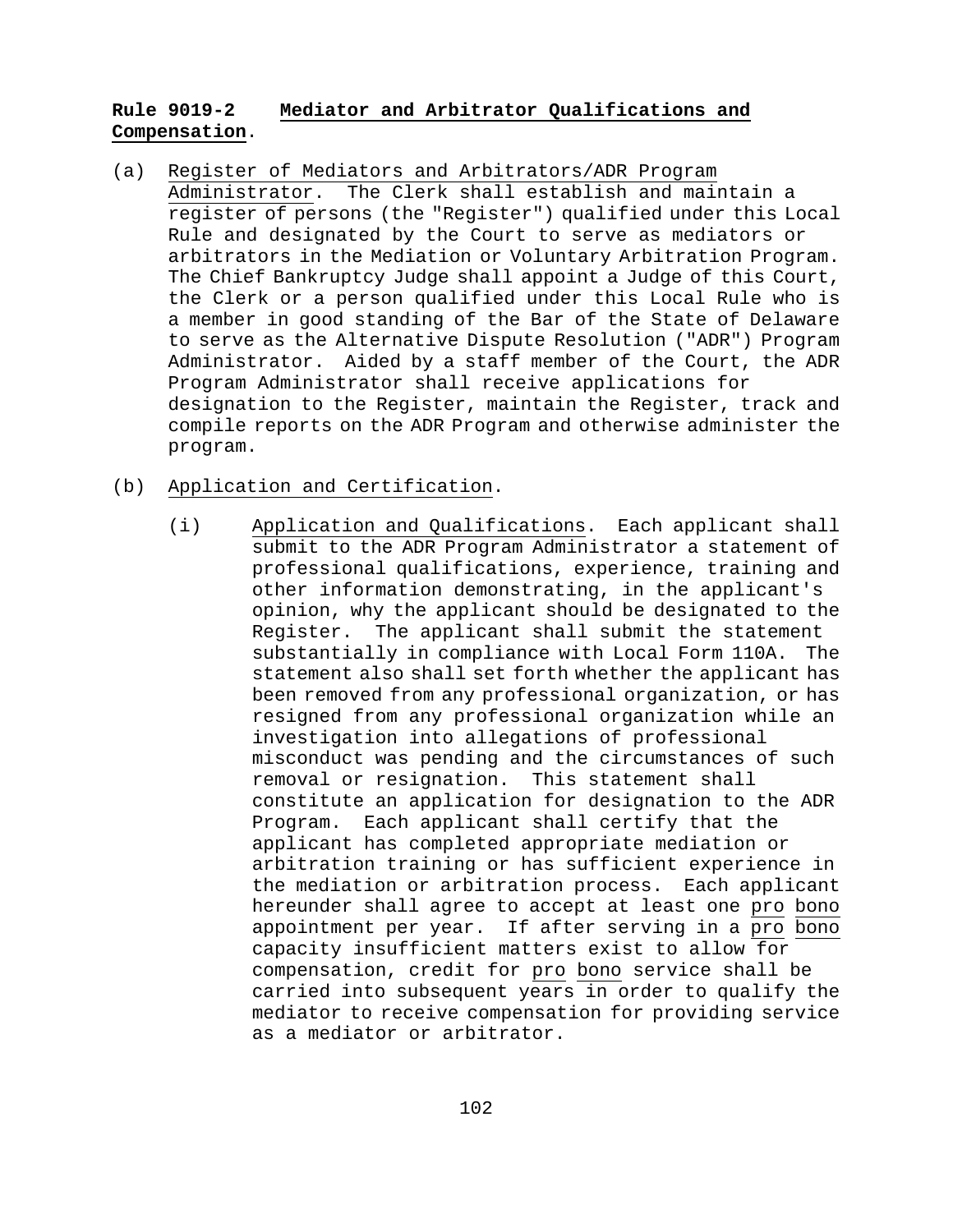- (ii) Court Certification. The Court in its sole and absolute determination on any feasible basis shall grant or deny any application submitted under this Local Rule. If the Court grants the application, the applicant's name shall be added to the Register, subject to removal under these Local Rules.
- (iii) Reaffirmation of Qualifications. Each applicant accepted for designation to the Register shall reaffirm annually the continued existence and accuracy of the qualifications, statements and representations made in the application.
- (c) Oath. Before serving as a mediator or arbitrator, each person designated as a mediator or arbitrator shall take the following oath or affirmation:

"I, \_\_\_\_\_\_\_\_\_\_\_\_\_\_\_\_, do solemnly swear (or affirm) that I will faithfully and impartially discharge and perform all the duties incumbent upon me in the Mediation or Voluntary Arbitration Program of the United States Bankruptcy Court for the District of Delaware without respect to persons and will do so equally and with respect."

- (d) Removal from Register. A person shall be removed from the Register either at the person's request or by Court order entered on the sole and absolute determination of the Court. If removed by Court order, the person shall be eligible to file an application for reinstatement after one year.
- (e) Appointment.
	- (i) Selection. Upon assignment of a matter to mediation or arbitration in accordance with these Local Rules and unless special circumstances exist as determined by the Court, the parties shall select a mediator or arbitrator. If the parties fail to make such selection within the time frame as set by the Court, then the Court shall appoint a mediator or arbitrator.
	- (ii) Inability to Serve. If the mediator or arbitrator is unable to or elects not to serve, he or she shall file and serve on all parties, and on the ADR Program Administrator, within seven (7) calendar days after receipt of notice of appointment, a notice of inability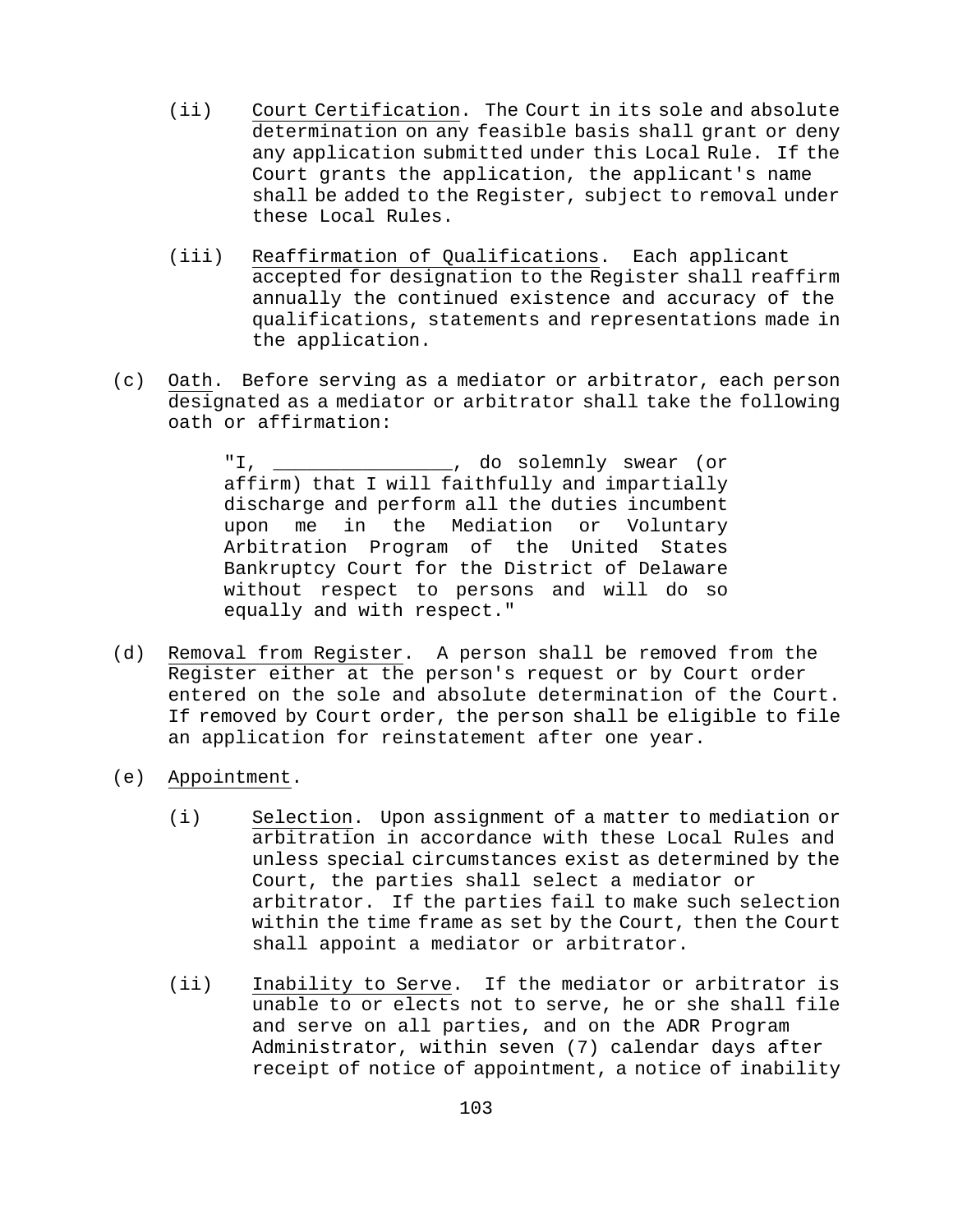to accept the appointment. In such event, the parties shall select an alternate mediator or arbitrator.

- (iii) Disqualification.
	- (A) Disqualifying Events. Any person selected as a mediator or arbitrator may be disqualified for bias or prejudice in the same manner that a Judge may be disqualified under 28 U.S.C. § 44. Any person selected as a mediator or arbitrator shall be disqualified in any matter where 28 U.S.C. § 455 would require disqualification if that person were a Judge.
	- (B) Disclosure. Promptly after receiving notice of appointment, the mediator or arbitrator shall make an inquiry sufficient to determine whether there is a basis for disqualification under this Local Rule. The inquiry shall include, but shall not be limited to, a search for conflicts of interest in the manner prescribed by the applicable rules of professional conduct for attorneys and by the applicable rules pertaining to the profession of the mediator or arbitrator. Within seven (7) calendar days after receiving notice of appointment, the mediator or arbitrator shall file with the Court and serve on the parties either (1) a statement that there is no basis for disqualification and that the mediator or arbitrator has no actual or potential conflict of interest or (2) a notice of withdrawal.
	- (C) Objection Based on Conflict of Interest. A party to the mediation or arbitration who believes that the assigned mediator or arbitrator has a conflict of interest promptly shall bring the issue to the attention of the mediator or arbitrator, as applicable, and to the other parties. If the mediator or arbitrator does not withdraw, and the movant is dissatisfied with this decision, the issue shall be brought to the attention of the ADR Program Administrator by the mediator, arbitrator or any of the parties. If the movant is dissatisfied with the decision of the ADR Program Administrator, the issue shall be brought to the Court's attention by the ADR Program Administrator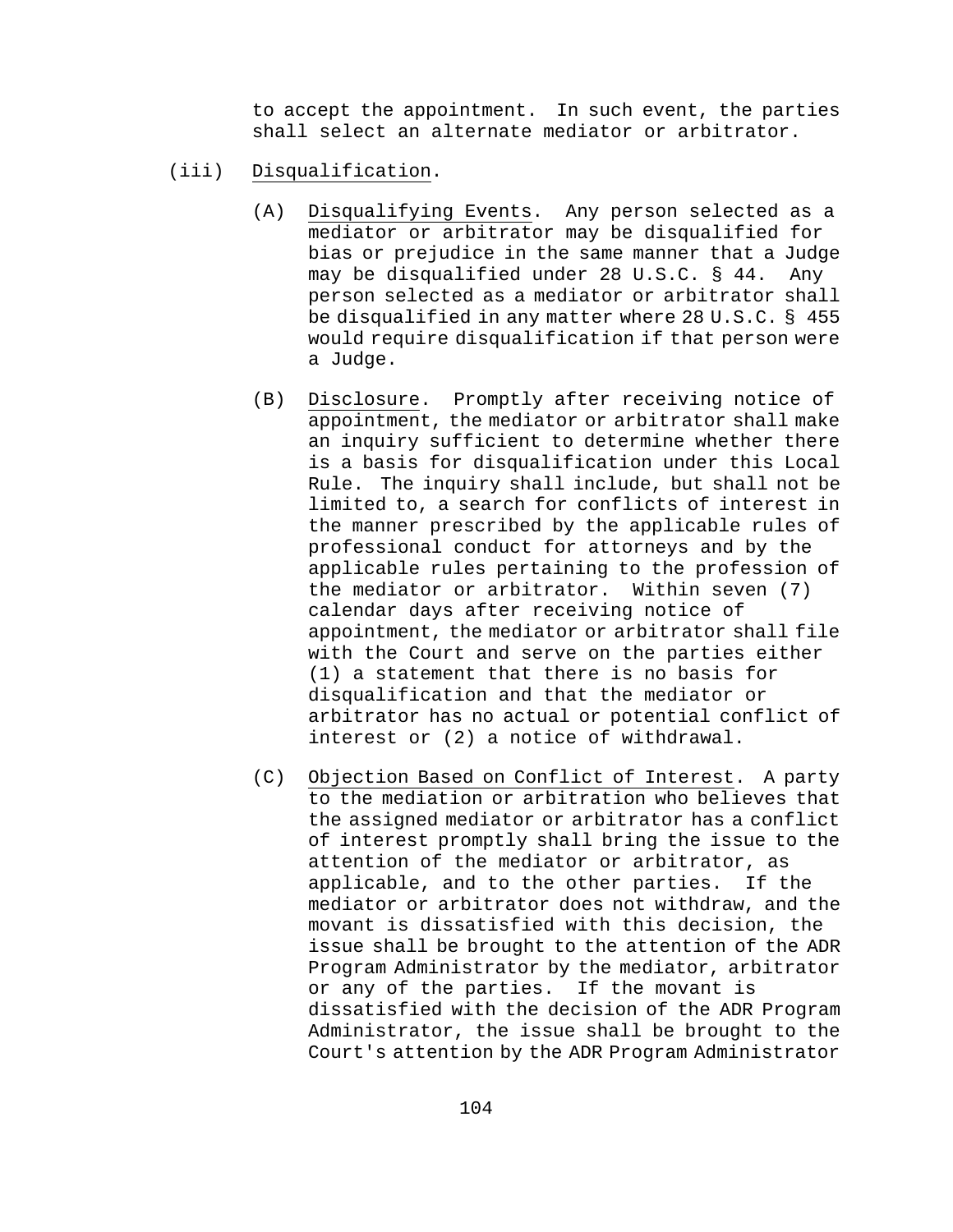or any party. The Court shall take such action as it deems necessary or appropriate to resolve the alleged conflict of interest.

- (iv) Liability. Aside from proof of actual fraud or unethical conduct, there shall be no liability on the part of, and no cause of action shall arise against, any person who is appointed as a mediator or arbitrator under these Local Rules on account of any act or omission in the course and scope of such person's duties as a mediator or arbitrator.
- (f) Compensation. A person will be eligible to be a paid mediator or arbitrator if that person has been trained and certified by any nationally-recognized certification program. Once eligible to serve as a mediator or arbitrator for compensation, which shall be at reasonable rates and subject to judicial review, the mediator or arbitrator may require compensation or reimbursement of expenses as agreed by the parties. Prior Court approval shall also be required if the estate is to be charged. If the mediator or arbitrator consents to serve without compensation and at the conclusion of the first full day of the mediation conference or arbitration proceeding it is determined by the mediator or arbitrator and the parties that additional time will be both necessary and productive in order to complete the mediation or arbitration, then:
	- (i) If the mediator or arbitrator consents to continue to serve without compensation, the parties may agree to continue the mediation conference or arbitration.
	- (ii) If the mediator or arbitrator does not consent to continue to serve without compensation, the fees and expenses shall be on such terms as are satisfactory to the mediator or arbitrator and the parties, subject to Court approval. Where the parties have agreed to pay such fees and expenses, the parties shall share equally all such fees and expenses unless the parties agree to some other allocation. The Court may determine a different allocation.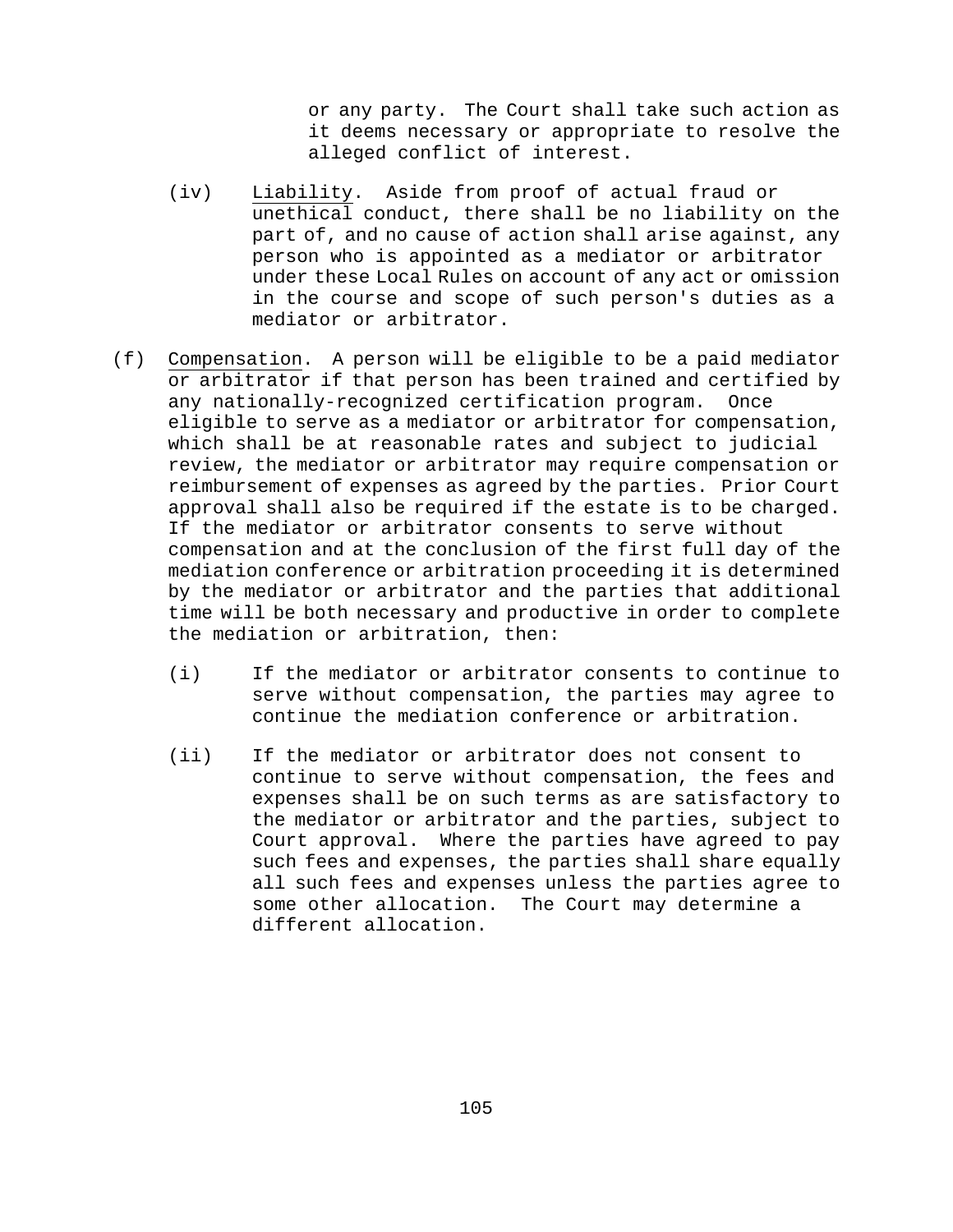- (iii) Subject to Court approval, if the estate is to be charged with such expense, the mediator or arbitrator may be reimbursed for actual transportation expenses necessarily incurred in the performance of duties.
- (g) Party Unable to Afford. If the Court determines that a party to a matter assigned to mediation or arbitration cannot afford to pay the fees and costs of the mediator or arbitrator, the Court may appoint a mediator or arbitrator to serve pro bono as to that party.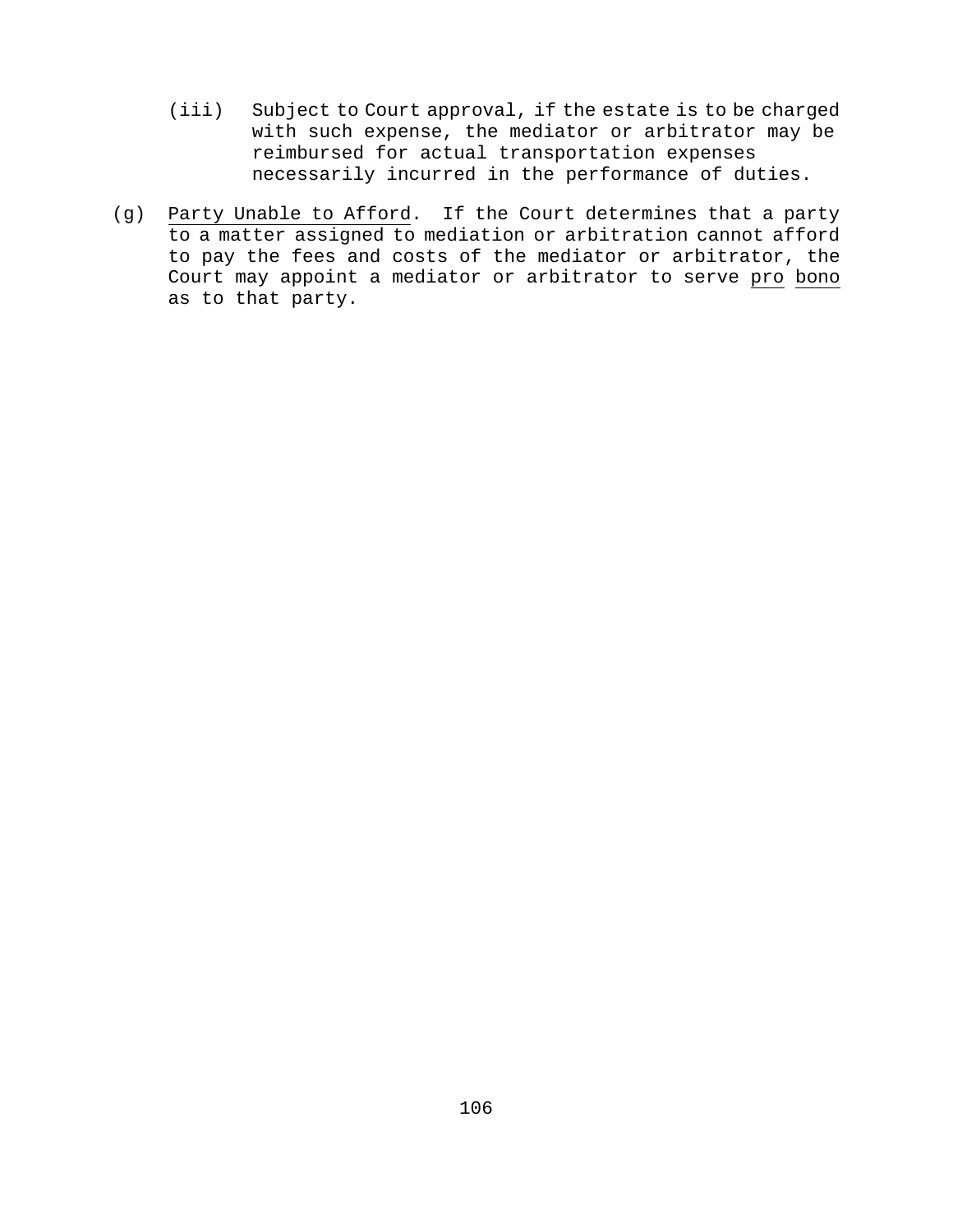## **Rule 9019-3 Assignment of Disputes to Mediation or Voluntary Arbitration**.

- (a) Stipulation of Parties. Notwithstanding any provision of law to the contrary, the Court may refer a dispute pending before it to mediation and, upon consent of the parties, to arbitration. During a mediation, the parties may stipulate to allow the mediator, if qualified as an arbitrator, to hear and arbitrate the dispute.
- (b) Safeguards in Consent to Voluntary Arbitration. Matters may proceed to voluntary arbitration by consent where
	- (i) Consent to arbitration is freely and knowingly obtained; and
	- (ii) No party is prejudiced for refusing to participate in arbitration.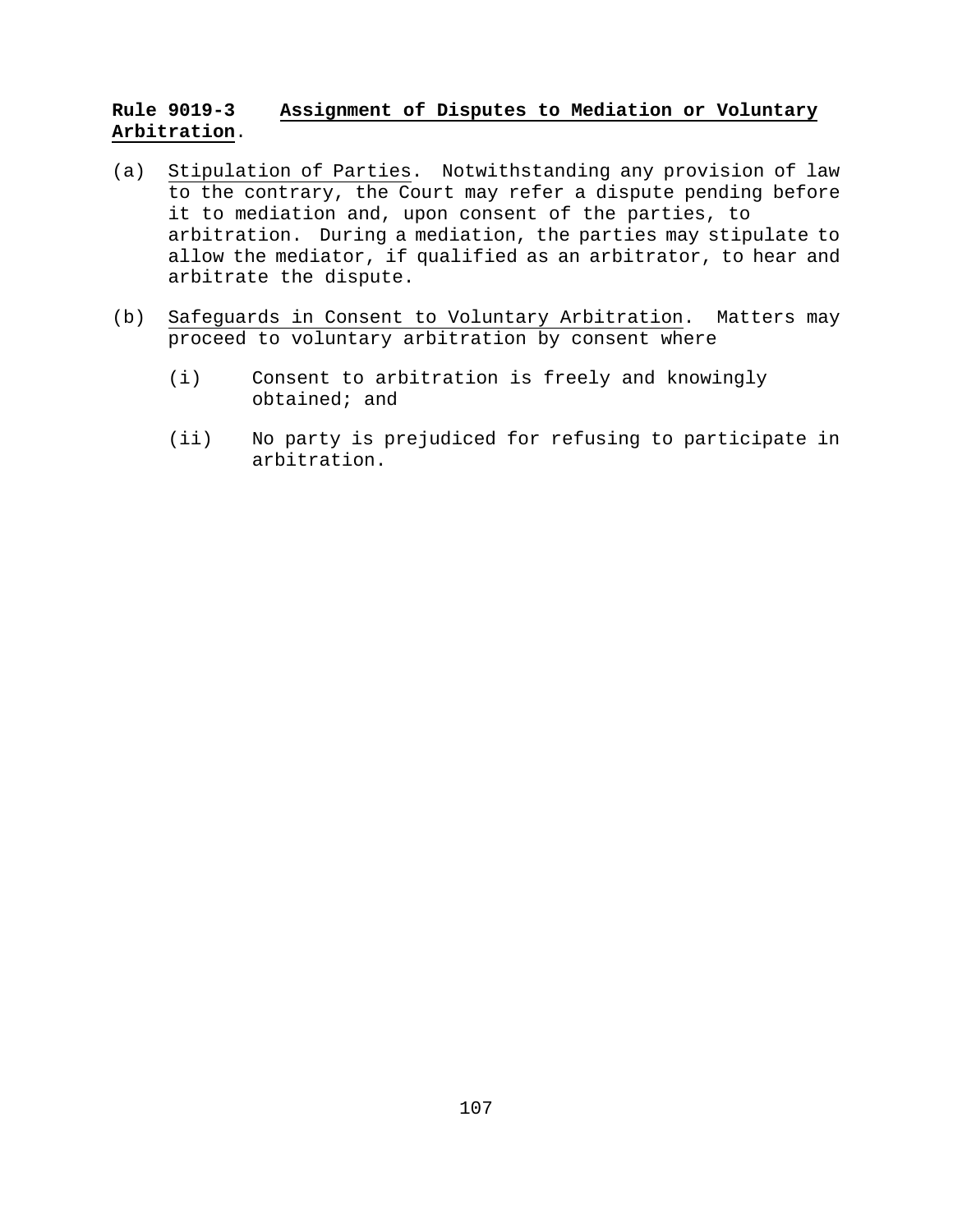### **Rule 9019-4 Arbitration**.

- (a) Referral to Arbitration under Fed. R. Bankr. P.  $9019(c)$ . The Court may allow the referral of a matter to final and binding arbitration under Fed. R. Bankr. P. 9019(c).
- (b) Referral to Arbitration under 28 U.S.C. § 654. The Court may allow the referral of an adversary proceeding to arbitration under 28 U.S.C. § 654.
- (c) Arbitrator Qualifications and Appointment. In addition to fulfilling the qualifications of a mediator found in Local Rule 9019-2(b), a person qualifying as an arbitrator hereunder must be certified as an arbitrator through a qualifying program that includes a bankruptcy component. An arbitrator shall be appointed (and may be disqualified) in the same manner as in Local Rule 9019-2(e). The arbitrator shall be liable only to the extent provided in Local Rule 9019-2(e)(iv).
- (d) Powers of Arbitrator.
	- (i) An arbitrator to whom an action is referred shall have the power, upon consent of the parties, to
		- (A) Conduct arbitration hearings;
		- (B) Administer oaths and affirmations; and
		- (C) Make awards.
	- (ii) The Fed. R. Civ. P. and the Fed. R. Bankr. P. apply to subpoenas for the attendance of witnesses and the production of documents at a voluntary arbitration hearing.
- (e) Arbitration Award and Judgment.
	- (i) Filing and Effect of Arbitration Award. An arbitration award made by an arbitrator, along with proof of service of such award on the other party by the prevailing party, shall be filed with the Clerk promptly after the arbitration hearing is concluded. The Clerk shall place under seal the contents of any arbitration award made hereunder and the contents shall not be known to any Judge who might be assigned to the matter until the Court has entered a final judgment in the action or the action has otherwise terminated.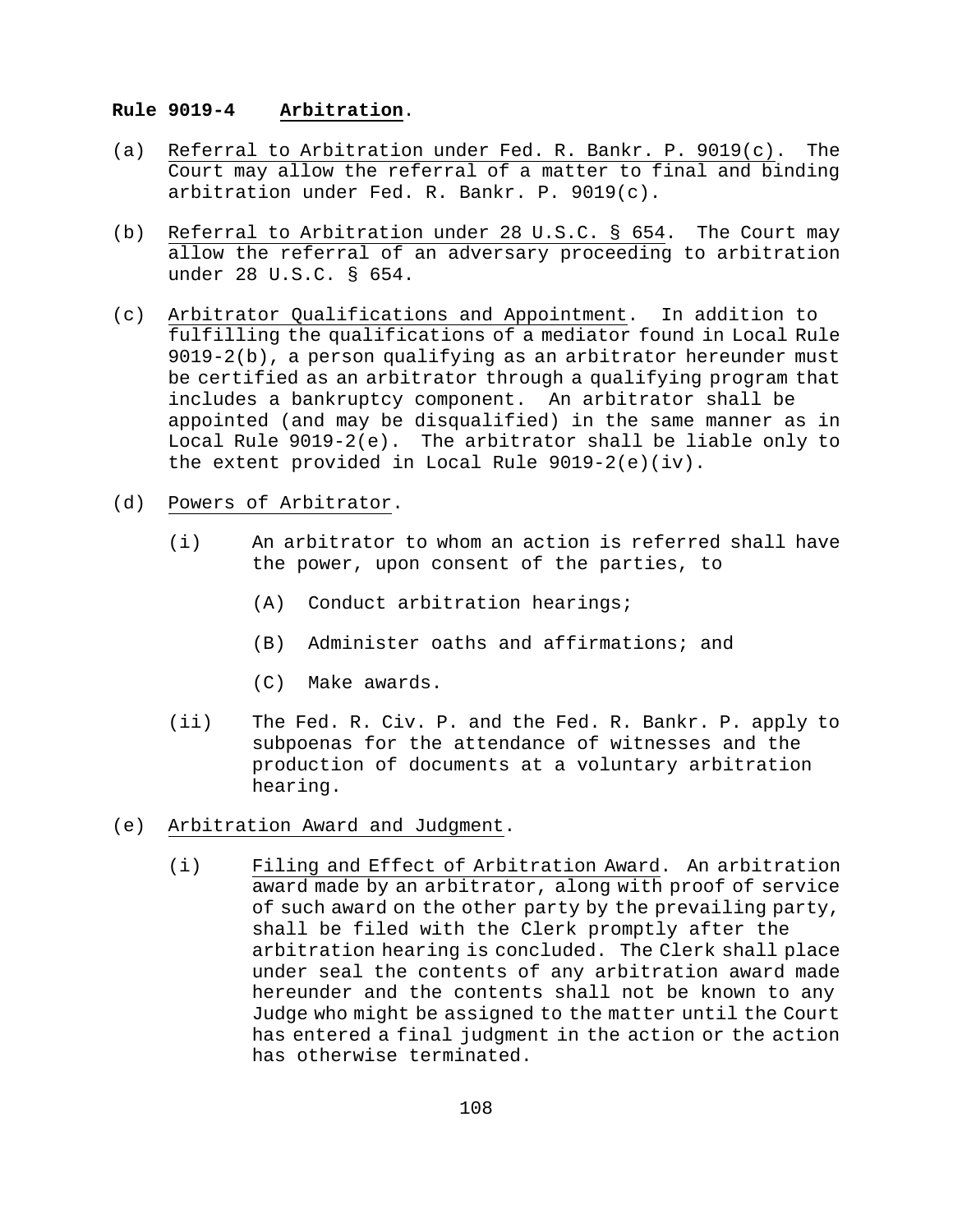- (ii) Entering Judgment of Arbitration Award. Arbitration awards shall be entered as the judgment of the Court after the time has expired for requesting a determination de novo, with no such request having been filed. The judgment so entered shall be subject to the same provisions of law and shall have the same force and effect as a judgment of the Court, except that the judgment shall not be subject to review in any other court by appeal or otherwise.
- (f) Determination De Novo of Arbitration Awards.
	- (i) Time for Filing Demand. Within thirty (30) days after the filing of an arbitration award under Local Rule 9019-4(e) with the Clerk, any party may file a written demand for a determination de novo with the Court.
	- (ii) Action Restored to Court Docket. Upon a demand for determination de novo, the action shall be restored to the docket of the Court and treated for all purposes as if it had not been referred to arbitration.
	- (iii) Exclusion of Evidence of Arbitration. The Court shall not admit at the determination de novo any evidence that there has been an arbitration proceeding, the nature or amount of any award or any other matter concerning the conduct of the arbitration proceeding, unless
		- (A) The evidence would otherwise be admissible in the Court under the Federal Rules of Evidence; or
		- (B) The parties have otherwise stipulated.
- (g) This Local Rule shall not apply to arbitration under 9 U.S.C. § 3, if applicable.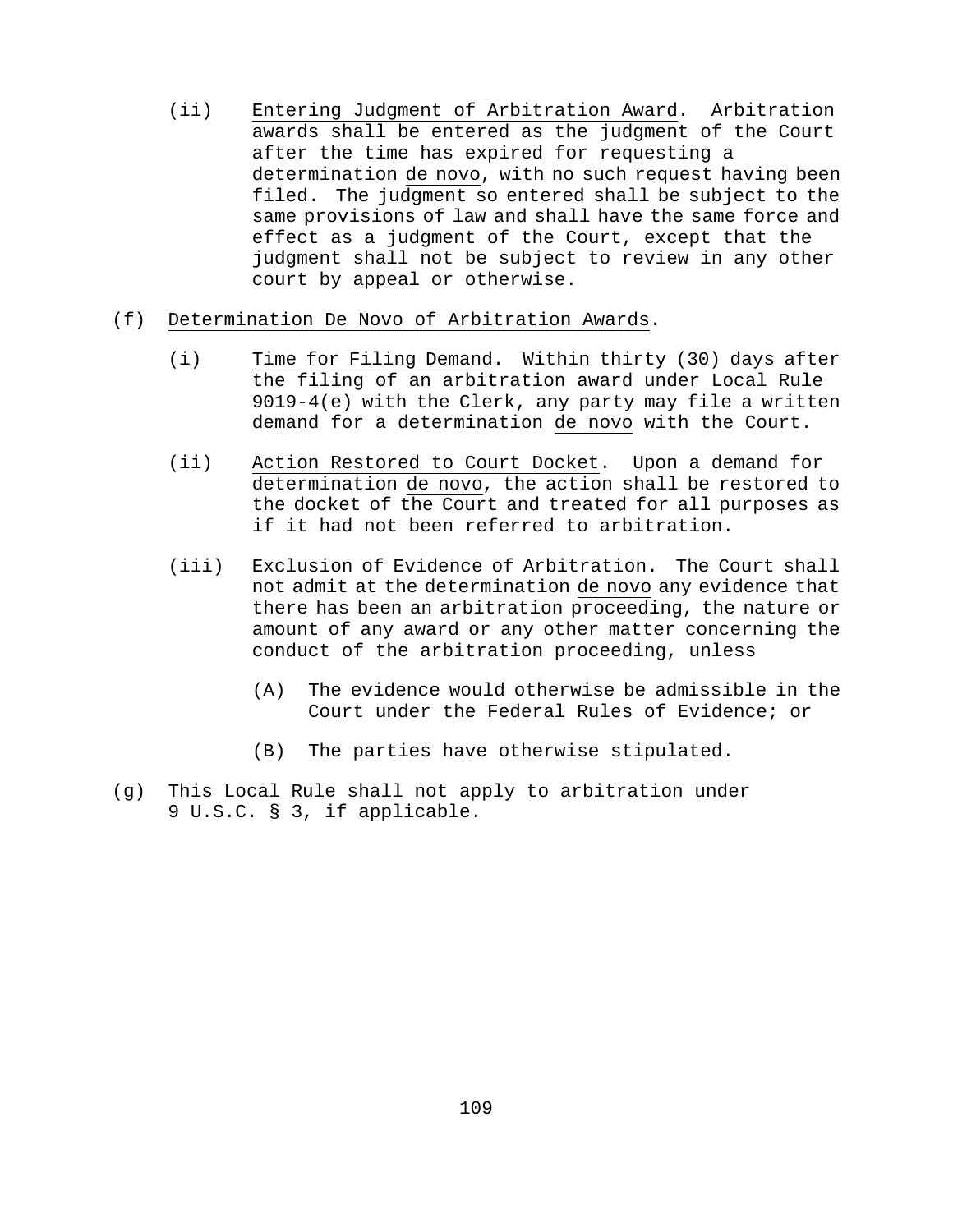#### **Rule 9019-5 Mediation**.

- (a) Types of Matters Subject to Mediation. The Court may assign to mediation any dispute arising in an adversary proceeding, contested matter or otherwise in a bankruptcy case.
- (b) Effects of Mediation on Pending Matters. The assignment of a matter to mediation does not relieve the parties to that matter from complying with any other Court orders or applicable provisions of the Code, the Fed. R. Bankr. P. or these Local Rules. Unless otherwise ordered by the Court, the assignment to mediation does not delay or stay discovery, pretrial hearing dates or trial schedules.
- (c) The Mediation Process.
	- (i) Time and Place of Mediation Conference. After consulting with all counsel and pro se parties, the mediator shall schedule a convenient time and place for the mediation conference and promptly give all counsel and pro se parties at least fourteen (14) calendar days' written notice of the time and place of the mediation conference. The mediator shall schedule the mediation to begin as soon as practicable.
	- (ii) Submission Materials. Not less than seven (7) calendar days before the mediation conference, each party shall submit directly to the mediator and serve on all counsel and pro se parties any materials (the "Submission") the mediator directs to be prepared or assembled. The mediator shall so direct not less than fourteen (14) calendar days before the mediation conference. Prior to the mediation conference, the mediator may talk with the participants to determine what materials would be helpful. The Submission shall not be filed with the Court and the Court shall not have access to the Submission.
	- (iii) Attendance at Mediation Conference.
		- (A) Persons Required to Attend. The following persons must attend the mediation conference personally, unless excused by the mediator:
			- (1) Each party that is a natural person;
			- (2) If the party is not a natural person,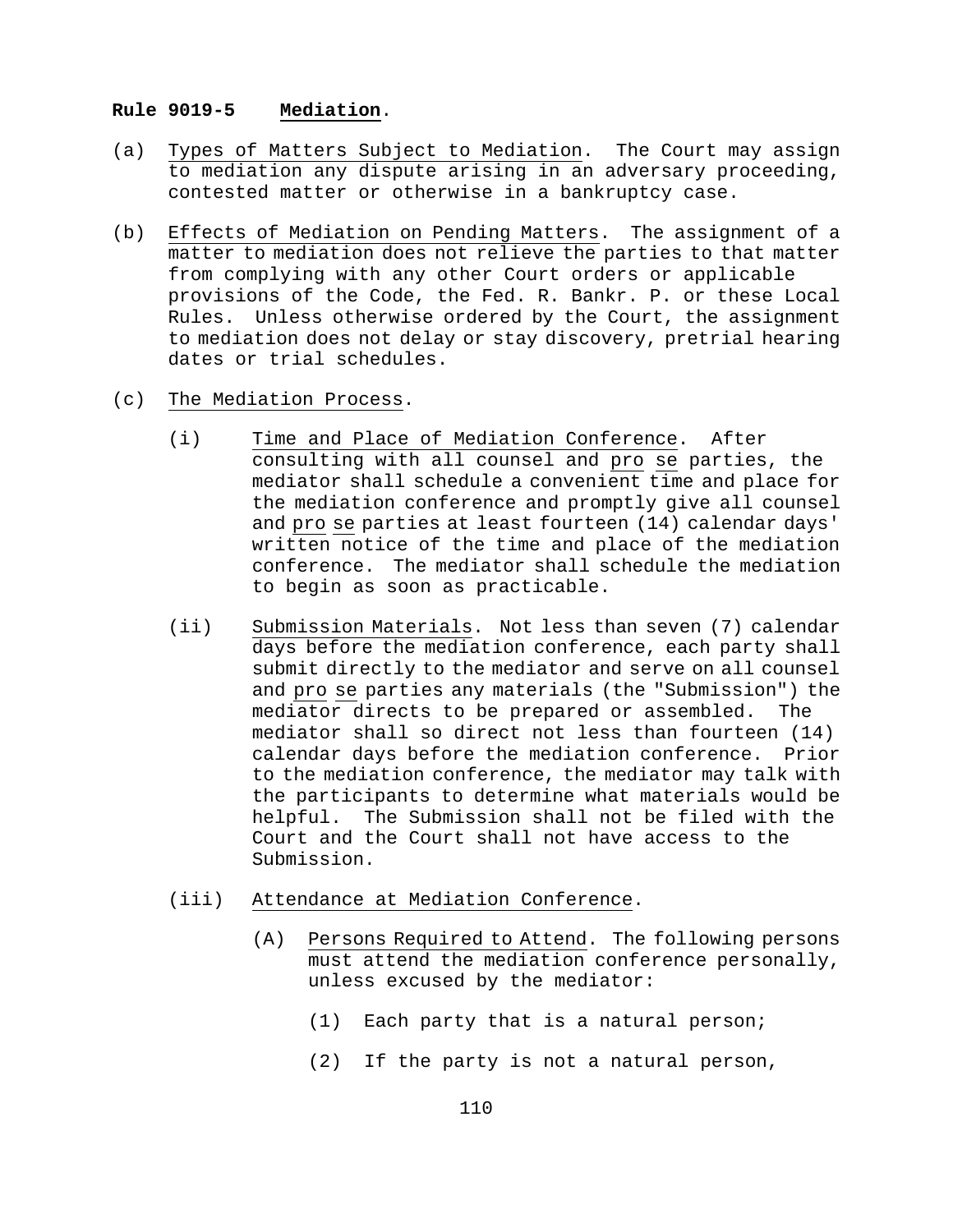including a government entity, a representative who is not the party's attorney of record and who has full authority to negotiate and settle the matter on behalf of the party;

- (3) If the party is a governmental entity that requires settlement approval by an elected official or legislative body, a representative who has authority to recommend a settlement to the elected official or legislative body;
- (4) The attorney who has primary responsibility for each party's case; and
- (5) Other interested parties, such as insurers or indemnitors or one or more of their representatives, whose presence is necessary for a full resolution of the matter assigned to mediation.
- (B) Failure to Attend. Willful failure to attend any mediation conference, and any other material violation of this Local Rule, shall be reported to the Court by the mediator and may result in the imposition of sanctions by the Court. Any such report of the mediator shall comply with the confidentiality requirement of Local Rule  $9019-5(d)$ .
- (iv) Mediation Conference Procedures. The mediator may establish procedures for the mediation conference.
- (d) Confidentiality of Mediation Proceedings.
	- (i) Protection of Information Disclosed at Mediation. The mediator and the participants in mediation are prohibited from divulging, outside of the mediation, any oral or written information disclosed by the parties or by witnesses in the course of the mediation. No person may rely on or introduce as evidence in any arbitral, judicial or other proceeding, evidence pertaining to any aspect of the mediation effort, including but not limited to: (A) views expressed or suggestions made by a party with respect to a possible settlement of the dispute; (B) the fact that another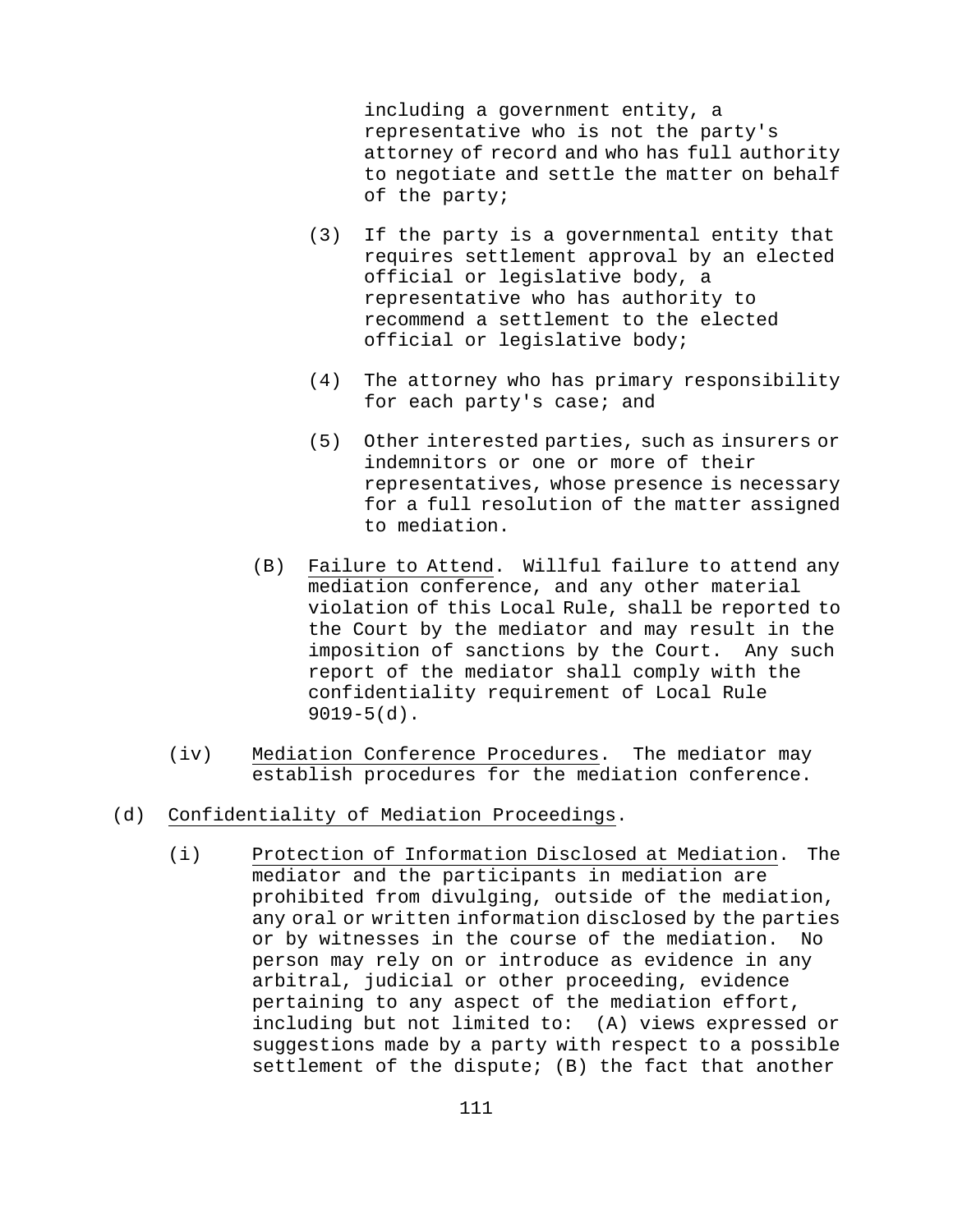party had or had not indicated willingness to accept a proposal for settlement made by the mediator; (C) proposals made or views expressed by the mediator; (D) statements or admissions made by a party in the course of the mediation; and (E) documents prepared for the purpose of, in the course of, or pursuant to the mediation. In addition, without limiting the foregoing, Rule 408 of the Federal Rules of Evidence, any applicable federal or state statute, rule, common law or judicial precedent relating to the privileged nature of settlement discussions, mediations or other alternative dispute resolution procedures shall apply. Information otherwise discoverable or admissible in evidence does not become exempt from discovery, or inadmissible in evidence, merely by being used by a party in the mediation.

- (ii) Discovery from Mediator. The mediator shall not be compelled to disclose to the Court or to any person outside the mediation conference any of the records, reports, summaries, notes, communications or other documents received or made by the mediator while serving in such capacity. The mediator shall not testify or be compelled to testify in regard to the mediation in connection with any arbitral, judicial or other proceeding. The mediator shall not be a necessary party in any proceedings relating to the mediation. Nothing contained in this paragraph shall prevent the mediator from reporting the status, but not the substance, of the mediation effort to the Court in writing, from filing a final report as required herein, or from otherwise complying with the obligations set forth in this Local Rule.
- (iii) Protection of Proprietary Information. The parties, the mediator and all mediation participants shall protect proprietary information.
- (iv) Preservation of Privileges. The disclosure by a party of privileged information to the mediator does not waive or otherwise adversely affect the privileged nature of the information.
- (e) Recommendations by Mediator. The mediator is not required to prepare written comments or recommendations to the parties. Mediators may present a written settlement recommendation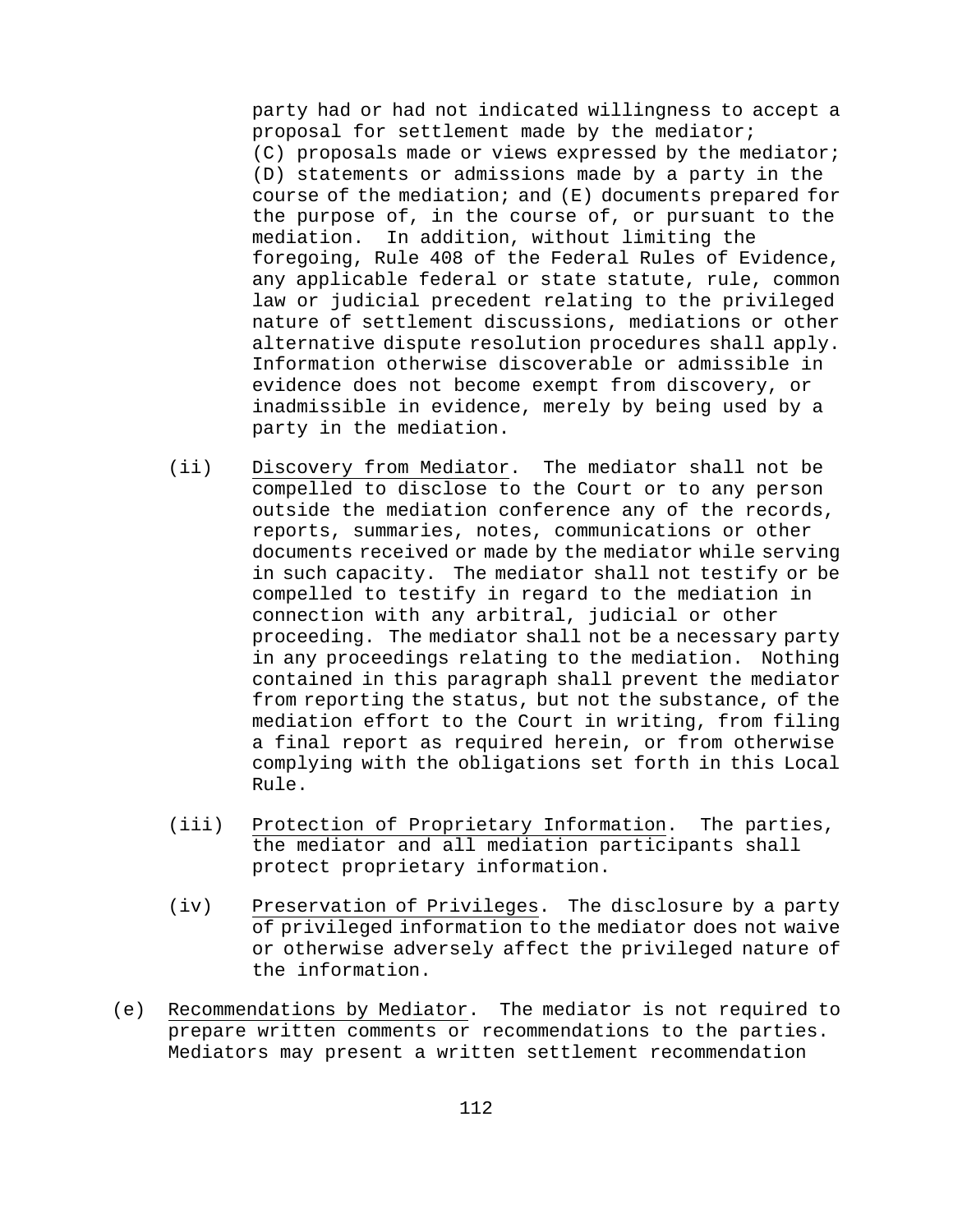memorandum to attorneys or pro se litigants, but not to the Court.

- (f) Post-Mediation Procedures.
	- (i) Preparation of Orders. If a settlement is reached at a mediation, a party designated by the mediator shall submit a fully-executed stipulation and proposed order to the Court within twenty (20) calendar days after the end of the mediation. If the party fails to prepare the stipulation and order, the Court may impose appropriate sanctions.
	- (ii) Mediator's Certificate of Completion. No later than ten (10) days after the conclusion of the mediation conference, unless the Court orders otherwise, the mediator shall file with the Court, and serve on the parties and the ADR Program Administrator, a certificate in the form provided by the Court showing compliance or noncompliance with the mediation conference requirements of this Local Rule and whether or not a settlement has been reached. Regardless of the outcome of the mediation conference, the mediator shall not provide the Court with any details of the substance of the conference.
	- (iii) Mediator's Report. In order to assist the ADR Program Administrator in compiling useful data to evaluate the Mediation Program, and to aid the Court in assessing the efforts of the members of the Register, the mediator shall provide the ADR Program Administrator with an estimate of the number of hours spent in the mediation conference and other statistical and evaluative information on a form provided by the Court. The mediator shall provide this report whether or not the mediation conference results in settlement.
- (g) Withdrawal from Mediation. Any matter assigned to mediation under this Local Rule may be withdrawn from mediation by the Court at any time.
- (h) Termination of Mediation. Upon the filing of a mediator's certificate under Local Rule 9019-5(f) or the entry of an order withdrawing a matter from mediation under Local Rule 9019-5(g), the mediation will be deemed terminated and the mediator excused and relieved from further responsibilities in the matter without further order of the Court. If the mediation conference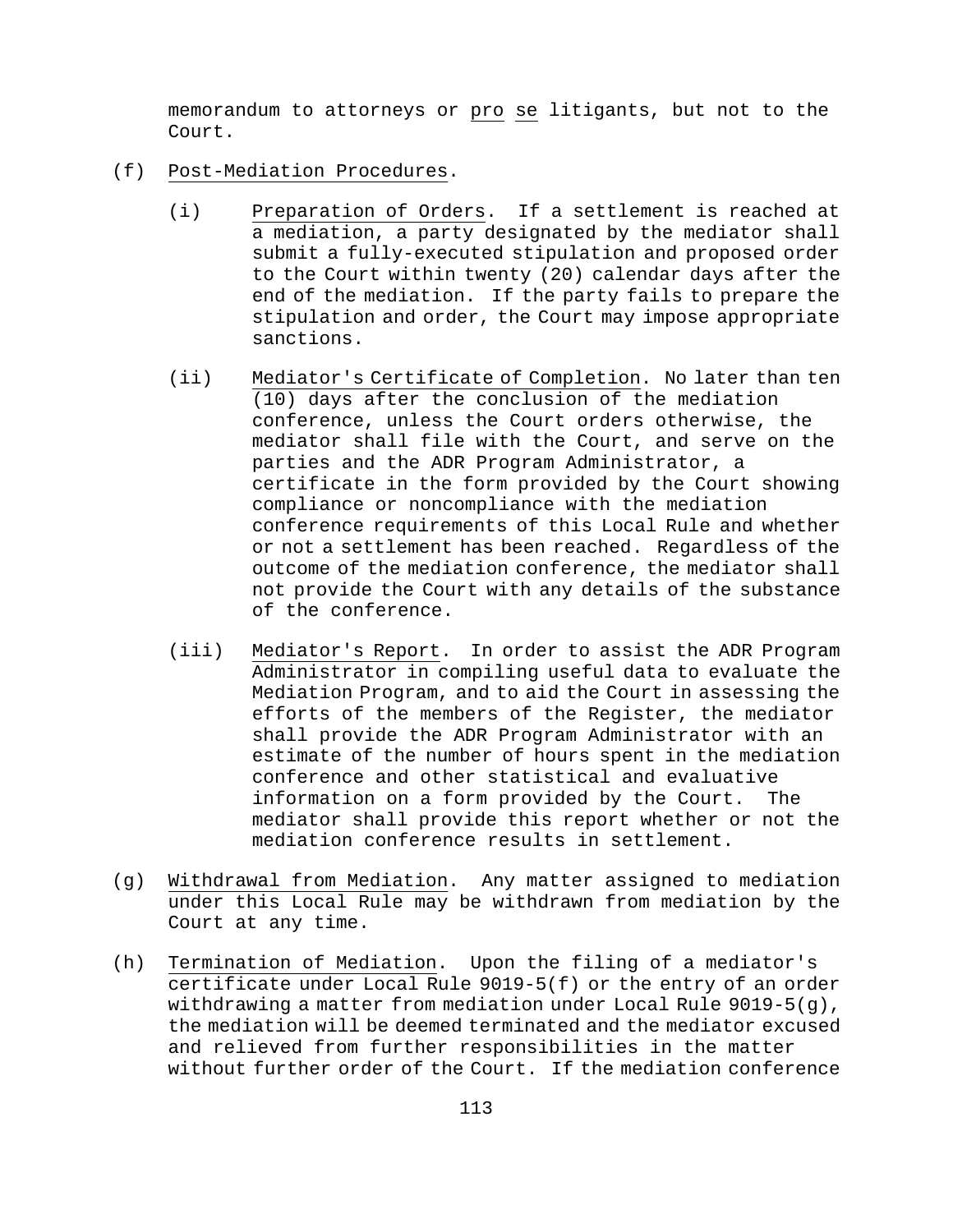does not result in a resolution of all of the disputes in the assigned matter, the matter shall proceed to trial or hearing under the Court's scheduling order(s).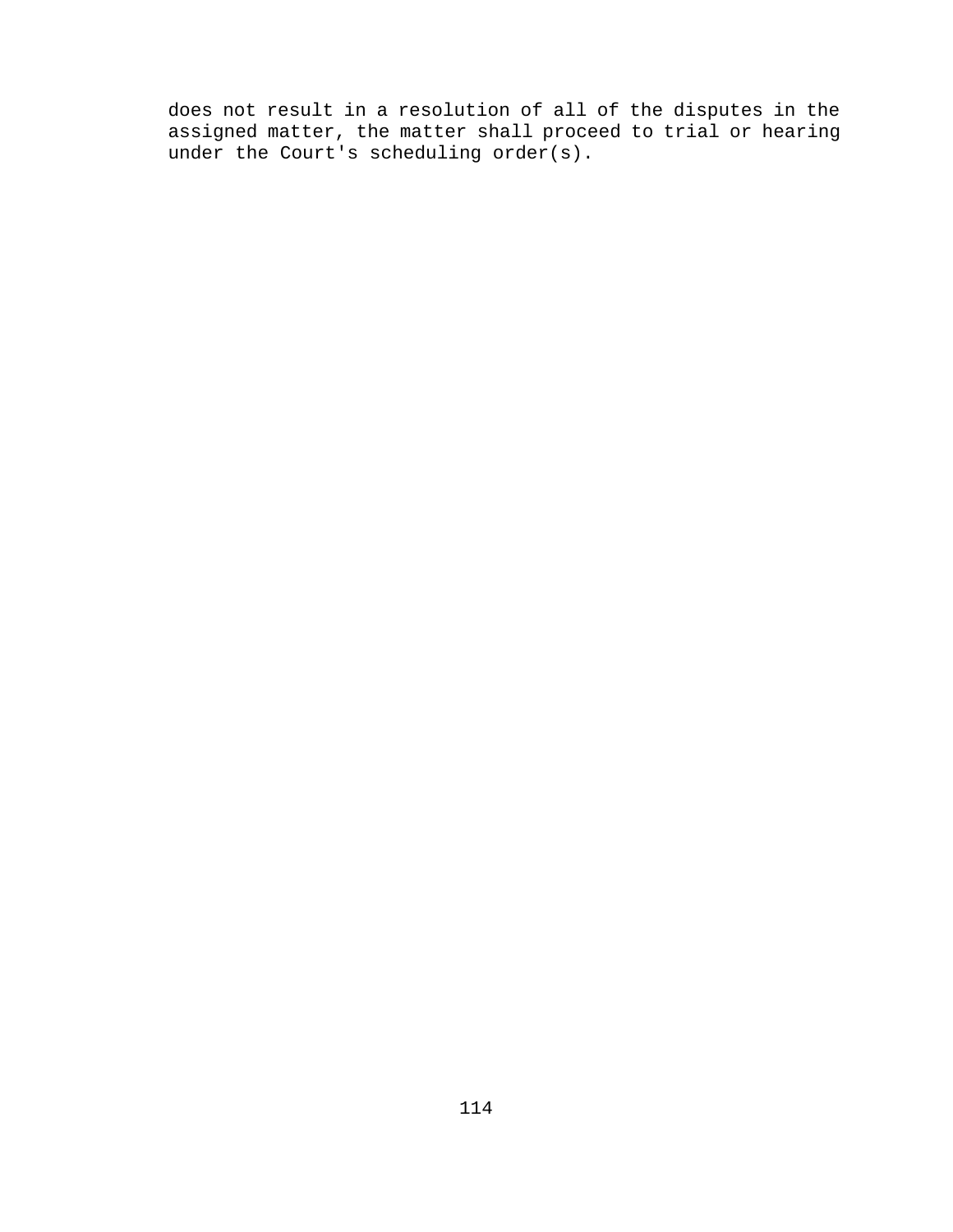**Rule 9019-6 Other Alternative Dispute Resolution Procedures**. The parties may employ any other method of alternative dispute resolution.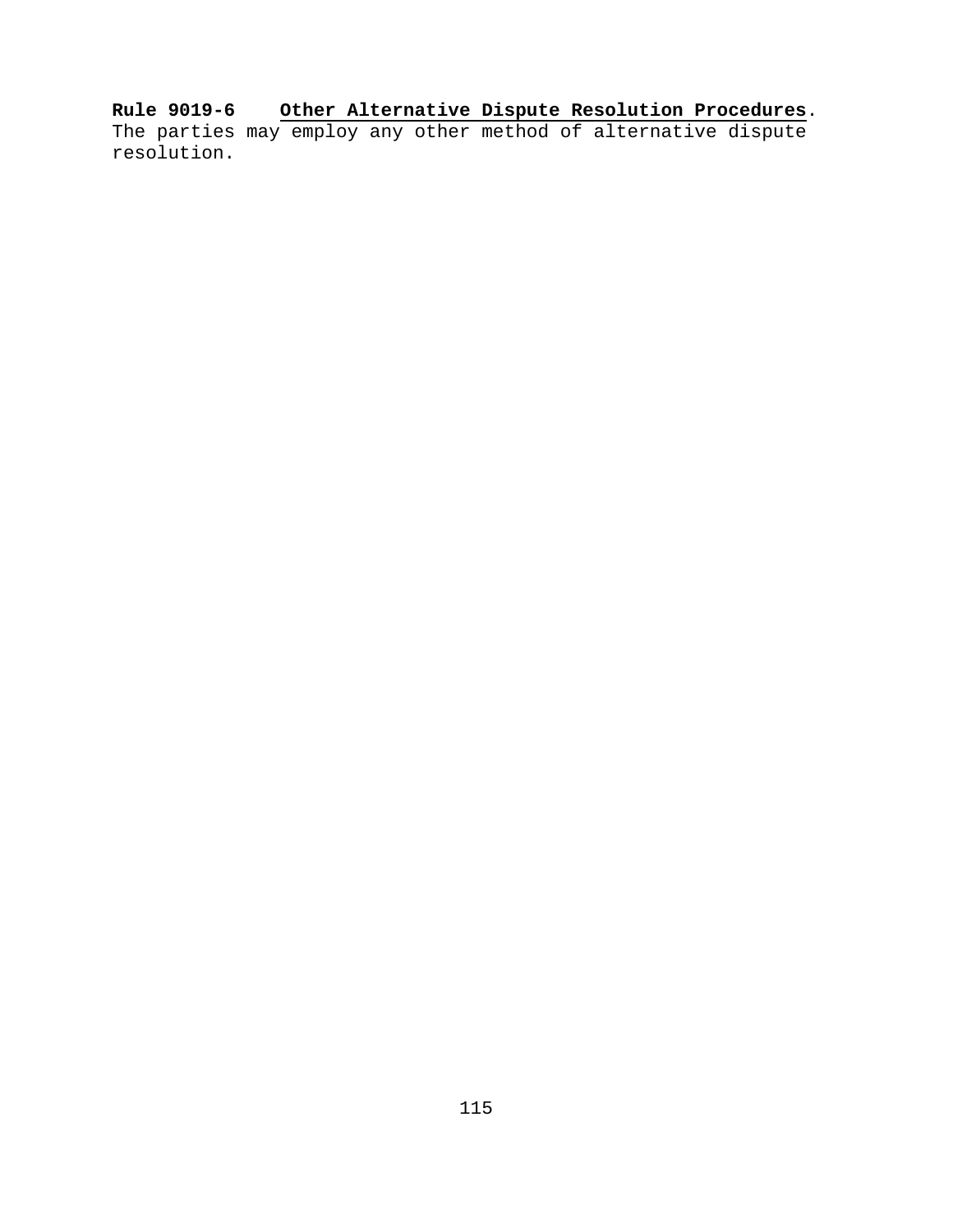**Rule 9019-7 Notice of Court Annexed Alternative Dispute Resolution Program**. The plaintiff, at the time of service of the complaint and summons, shall give notice of dispute resolution alternatives substantially in compliance with Local Form 110B.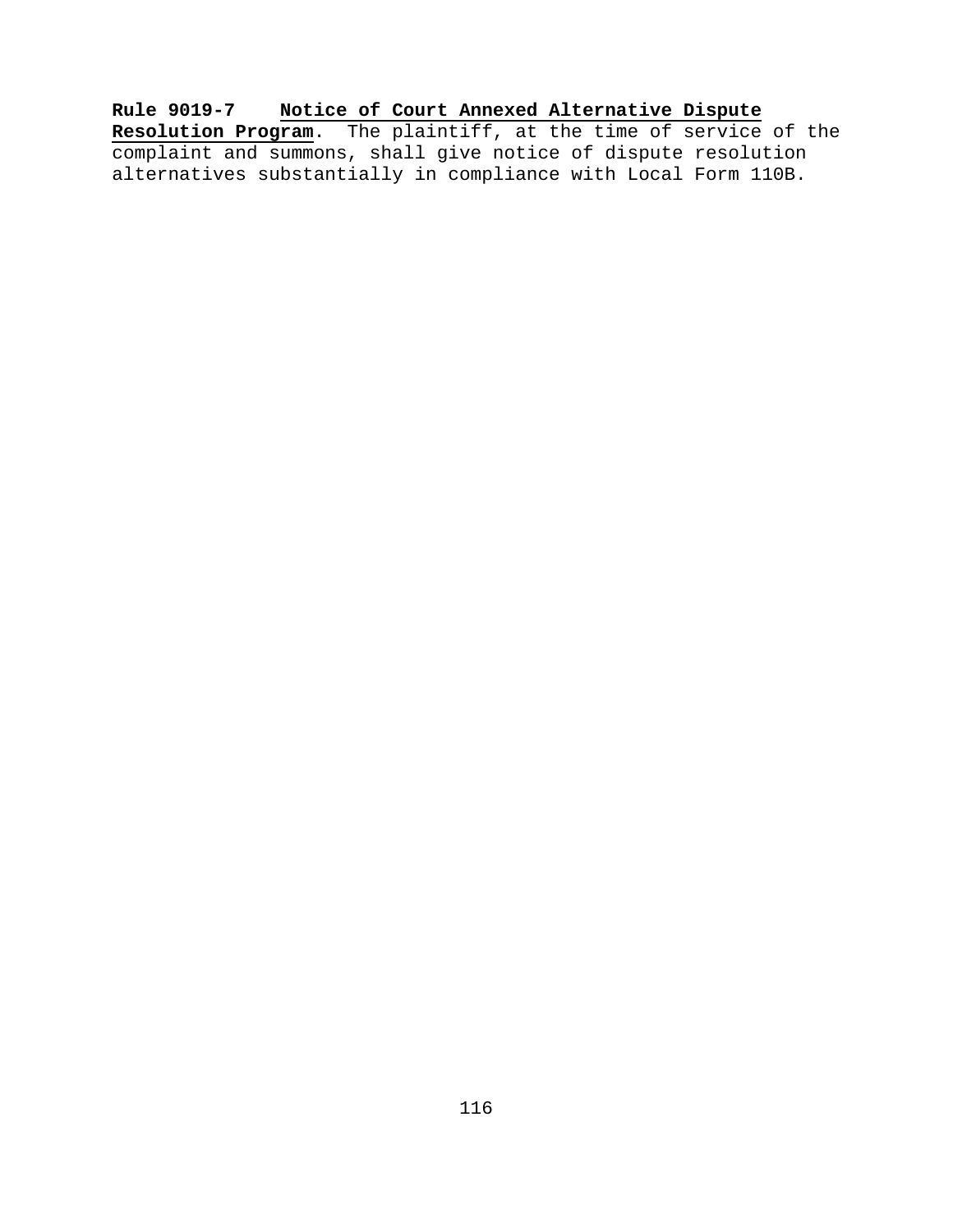**Rule 9022-1 Service of Judgment or Order**. Immediately upon the entry of a judgment or order, the Clerk shall serve a notice of the entry of the judgment or order on local counsel for the movant, via electronic means, as consented to by the movant. Registered CM/ECF users are deemed to have consented to service of the notice of the entry of orders or judgments via electronic means. If counsel for the movant is not a registered CM/ECF user, the Clerk shall serve a copy of the judgment or order on local counsel for the movant via first class mail. Counsel for the movant shall serve a copy of the judgment or order on all parties that contested the relief requested in the order and on other parties as the Court may direct and file a certificate of service to that effect within forty-eight (48) hours. For any pro se movant or sua sponte order, the Clerk's Office shall serve a copy of the judgment or order via first class mail on all parties affected thereby and file a certificate of service to that effect, unless otherwise directed by the Court.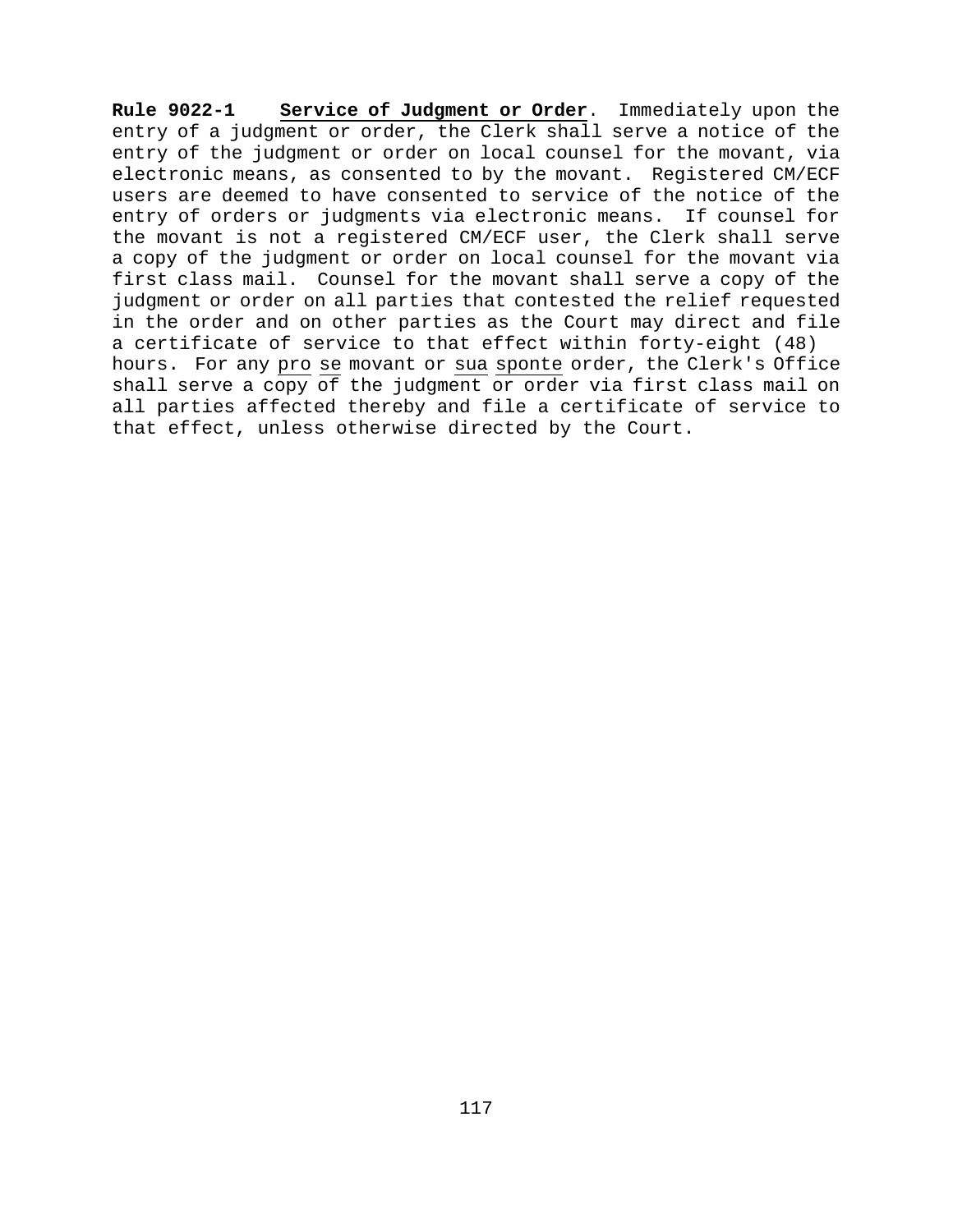**Rule 9029-3 Hearing Agenda Required**. In all chapter 7 asset cases and chapter 11 cases, debtor's counsel (or counsel to the trustee if one is appointed) shall file an agenda for each scheduled hearing in the case, in substantial conformity to Local Form 111 and meeting the requirements set forth in this Local Rule.

- (a) General Requirements of Agenda.
	- (i) Local counsel shall file the agenda in the bankruptcy case and adversary proceeding, if applicable, with the Bankruptcy Court on or before 12:00 p.m. prevailing Eastern Time two (2) days before the date of the hearing. Failure to file the agenda timely may subject counsel to a fine.
	- (ii) Resolved or continued matters shall be listed before unresolved matters. Contested matters (and documents within each matter) shall be listed in the order of docketing with corresponding docket numbers. All amended agendas shall list matters as listed in the original agenda, with added matters being listed last and all changes being made in bold print.
	- (iii) Copies of the proposed agenda shall be served upon local counsel who have entered an appearance in the case, as well as all other counsel with a direct interest in any matter on the agenda, substantially contemporaneous with the Court filing.
- (b) Motions.
	- (i) General Information. For each motion, the agenda shall provide the title, docket number and date filed. Supporting papers shall be similarly listed.
	- (ii) Objection Information. For each motion, the agenda shall provide the objection deadline and any objections filed, and provide the docket number and the date filed, if available.
	- (iii) Status Information. For each motion, the agenda shall provide whether the matter is going forward, whether a continuance is requested (and any opposition to the continuance, if known), whether any or all of the objections have been resolved and any other pertinent status information.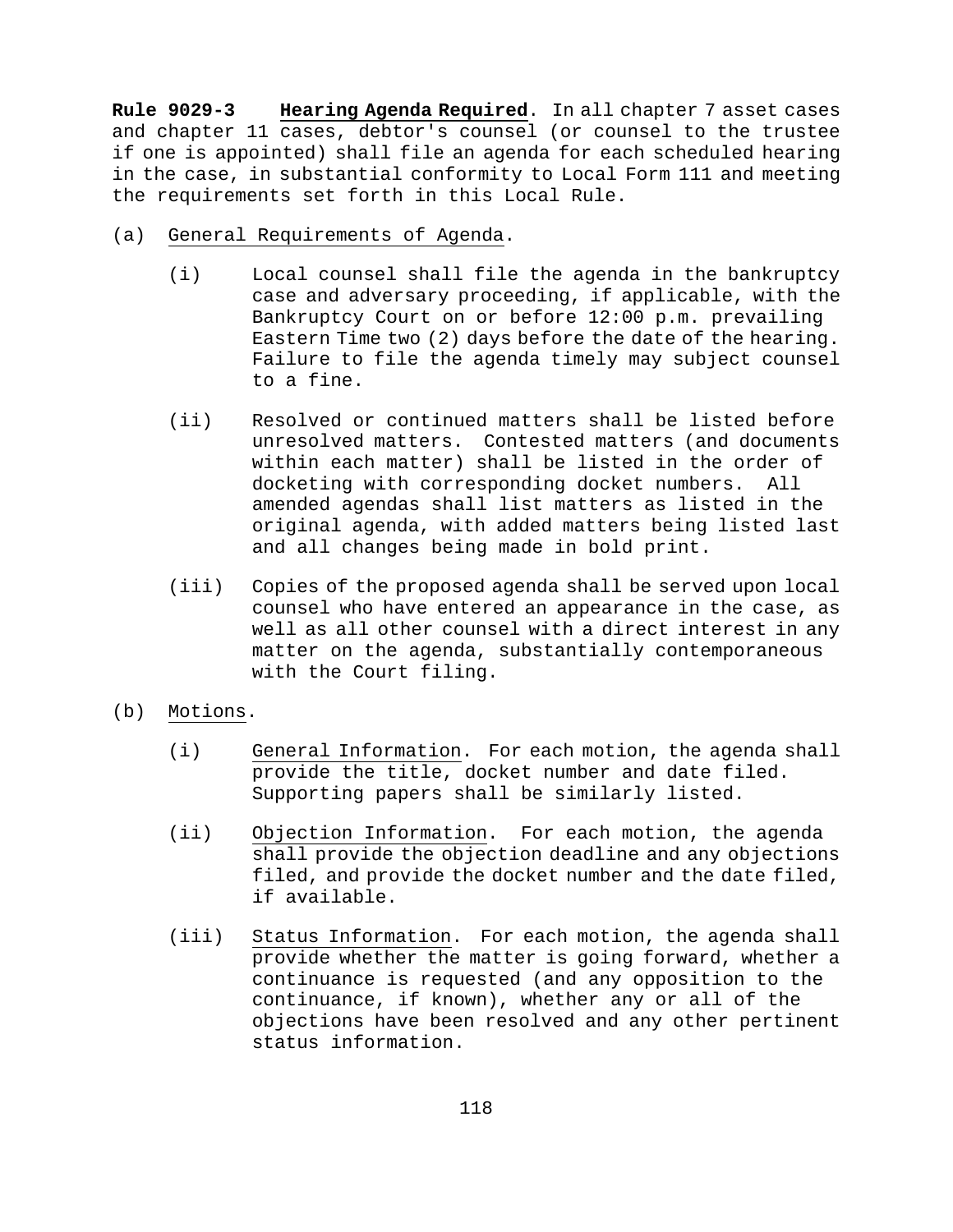- (c) Adversary Proceedings. When an adversary proceeding is scheduled, the agenda shall indicate the adversary proceeding number in addition to the information required by Local Rule  $9029-3(b)$ .
- (d) Hearing Binders. The agenda shall be submitted to the respective Judge's chambers in a hearing binder containing copies of all documents relevant to matters scheduled to be considered by the Court at such hearing. Hearing binders shall contain only the substantive documents necessary for the hearing (i.e., motions and responses) and shall not contain documents related to continued or resolved matters. Certificates of service shall not be included in the hearing binder unless adequacy of service is an issue to be considered by the Court.
- (e) Amended Agenda. Where an amended agenda is necessary, the amended agenda shall (in bold print) note any material changes in the status of any agenda matter.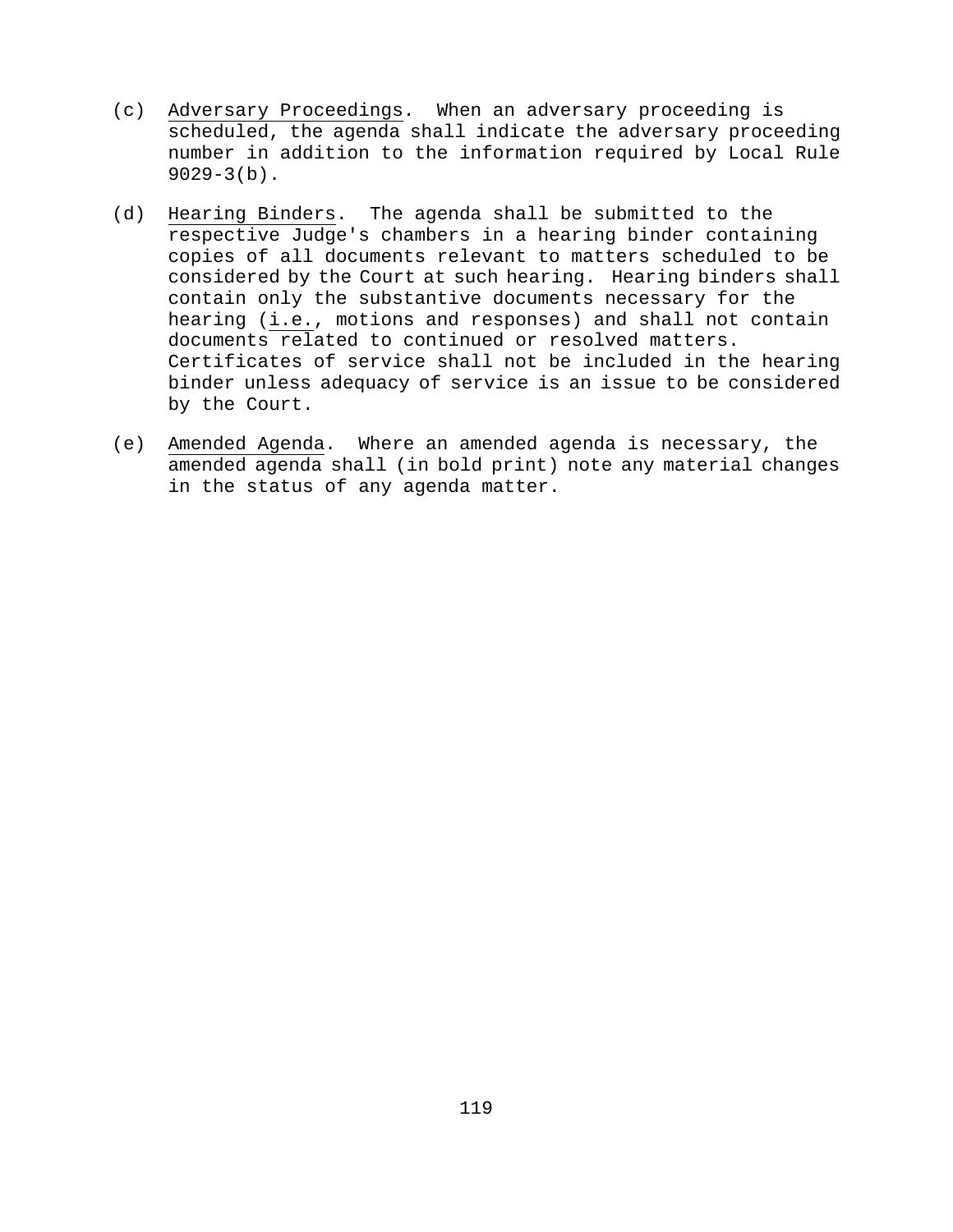## **Rule 9036-1 Electronic Transmission of Court Notices; Use of Technology in the Courtroom**.

- (a) Court Notices. To eliminate redundant paper notices, all registered electronic filing participants will receive notices required to be sent by the Clerk via electronic transmission only. No notices from the Clerk's Office will be sent in paper format, with the exception of the Notice of Meeting of Creditors, which will be sent in both paper and electronic format. The electronic transmission of notices by the Clerk will be deemed complete upon transmission. The Court has established "opt-out" procedures to ensure that any registered electronic filing participant may receive paper notices in addition to electronic notices by requesting such notices in writing to the Clerk's Office.
- (b) Use of Technology in the Courtroom. Parties intending to use any technology in the Courtroom must give the Court two (2) business days' notice. Notice should be sent via email to debml automation@deb.uscourts.gov. Appropriate chambers should also be notified.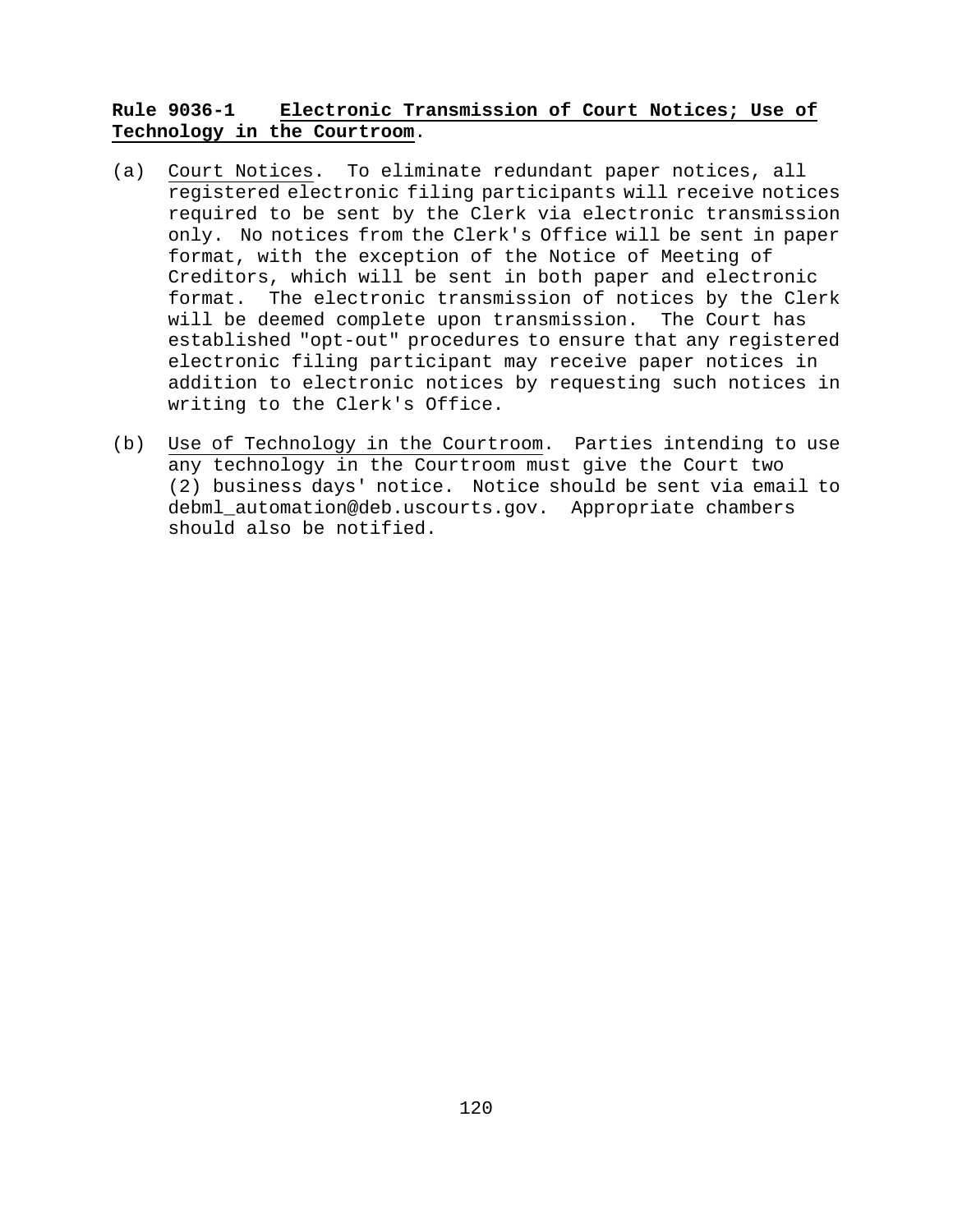# **PART X. CHRONOLOGY TABLE**

| <b>DATE</b>      | <b>COMMENT</b>                    |
|------------------|-----------------------------------|
| February 1, 2007 | Effective date of Local Rules     |
| December 3, 2007 | Revised Local Rule 3007-1         |
|                  | Revised Local Rule 3011-1         |
|                  | Added Local Rule 3011-2           |
|                  | Revised Local Rule $3023-1(c)(1)$ |
|                  | Added Local Rule 6004-1           |
|                  | Revised Local Rule 7007-4         |
|                  | Revised Local Rule 7030-1         |
|                  | Revised Local Rule 9011-4         |
|                  | Revised Local Rule 9013-1         |
|                  | Revised Local Rule 9018-1         |
|                  | Revised Local Rule 9019-7         |
|                  | Revised Local Rule 9029-3         |
|                  | Revised Local Rule 9036-1         |
| December 6, 2007 | Revised Local Rule 1009-2         |
|                  | Revised Local Rule 2002-1         |
|                  | Revised Local Rule 2014-1         |
|                  | Revised Local Rule 3007-1         |
|                  | Revised Local Rule 6004-1         |
|                  | Revised Local Rule 7016-1         |
|                  | Revised Local Rule 7016-2         |
|                  | Revised Local Rule 7026-1         |
|                  | Added Local Rule 7026-2           |
|                  | Added Local Rule 7026-3           |